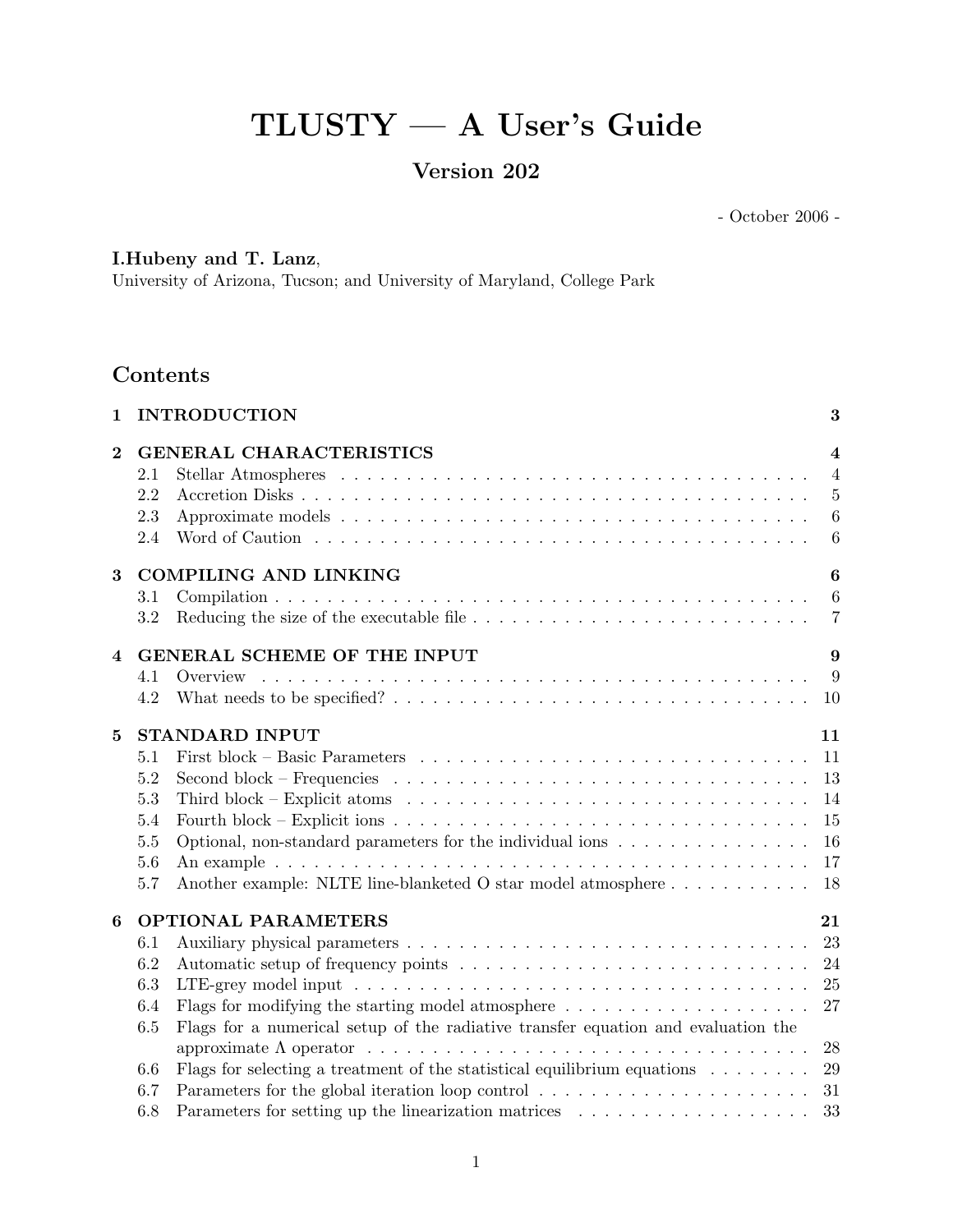|   | 6.9 |                                                                                             | 34 |
|---|-----|---------------------------------------------------------------------------------------------|----|
|   |     | 6.10 Parameters defining a numerical treatment of convection                                | 35 |
|   |     | 6.11 Parameters for a treatment of line blanketing                                          | 37 |
|   |     | 6.12 Non-standard atomic transition rates; hydrogen line profiles $\dots \dots \dots \dots$ | 38 |
|   |     |                                                                                             | 39 |
|   |     |                                                                                             | 40 |
|   |     | 6.15 Parameters determining an amount of additional output                                  | 40 |
|   |     | 6.16 List of all optional parameters in alphabetic order                                    | 41 |
| 7 |     | SUMMARY OF NUMERICAL AND PHYSICAL TRICKS                                                    | 44 |
|   | 7.1 |                                                                                             | 44 |
|   | 7.2 | Change of parameters that influence the accuracy of the model $\dots \dots \dots$           | 46 |
|   | 7.3 | Tricks that introduce helpful minor physical approximations                                 | 47 |
|   | 7.4 | Potentially important, but still optional, piece of physics                                 | 49 |
| 8 |     | <b>INPUT FILES FOR THE INDIVIDUAL IONS</b>                                                  | 50 |
|   | 8.1 |                                                                                             | 51 |
|   | 8.2 |                                                                                             | 52 |
|   | 8.3 |                                                                                             | 54 |
|   | 8.4 |                                                                                             | 57 |
|   | 8.5 |                                                                                             | 57 |
| 9 |     | STARTING MODEL ATMOSPHERE                                                                   | 59 |
|   | 9.1 |                                                                                             | 59 |
|   | 9.2 |                                                                                             | 60 |
|   | 9.3 |                                                                                             | 61 |
|   |     | 10 OUTPUT                                                                                   | 61 |
|   |     |                                                                                             |    |
|   |     |                                                                                             |    |
|   |     |                                                                                             |    |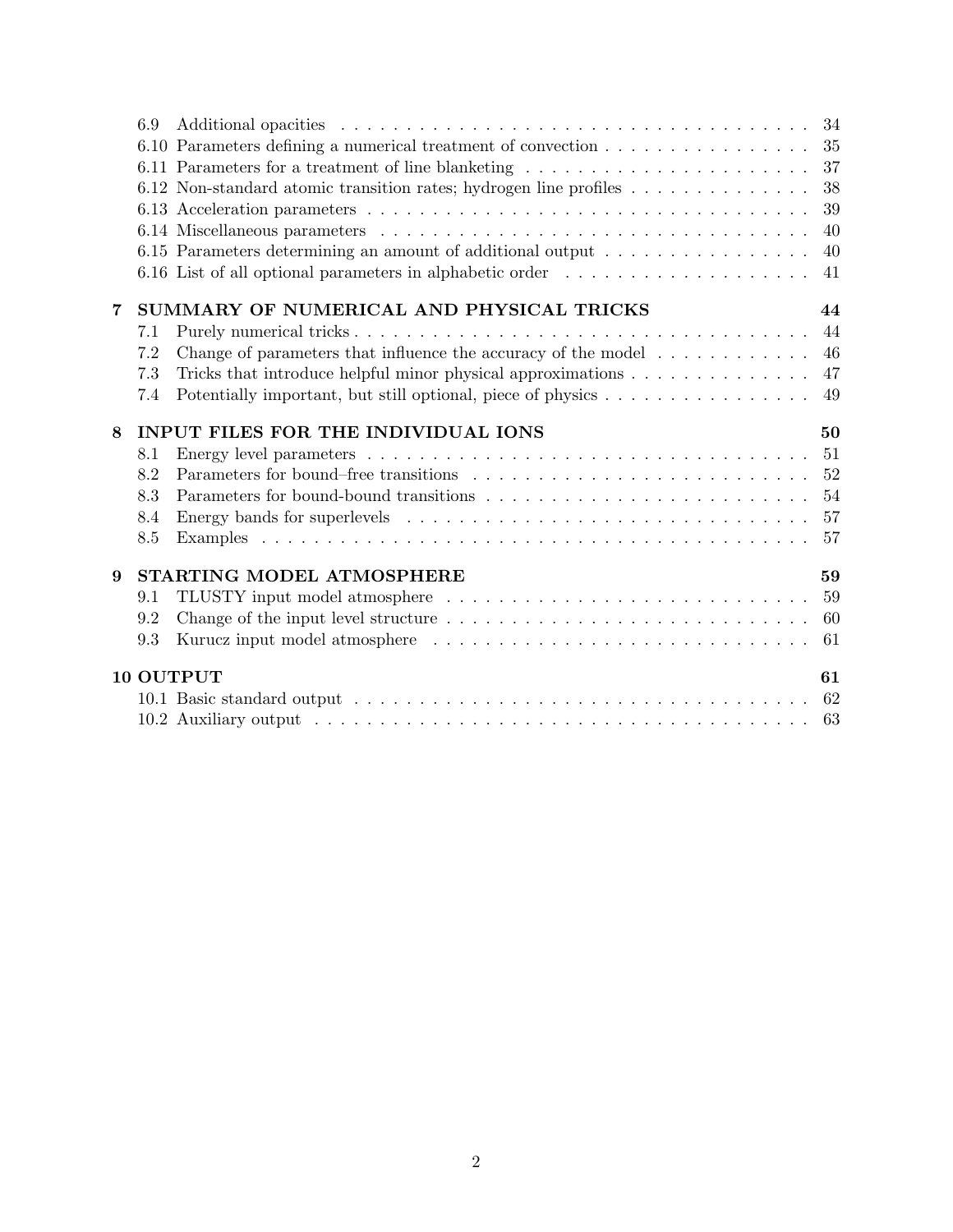## 1 INTRODUCTION

The present set of computer programs is a package designed to accomplish a wide range of stellar spectroscopic diagnostics. The basic component of the package is TLUSTY, the program for calculating plane-parallel, horizontally homogeneous model stellar atmospheres in radiative and hydrostatic equilibrium. Departures from local thermodynamic equilibrium (LTE) are allowed for a set of occupation numbers of selected atomic and ionic energy levels. The program also allows for convection. One of the most important features of the new version of the program is that it allows for a fully consistent, non-LTE metal line blanketing.

In the past, there was a separate variant called TLUSDISK, designed to calculate vertical structure of accretion disks. Starting at version 200, both programs are contained within a single, universal code TLUSTY. The user is able to make a choice between computing a model of a stellar atmosphere or an accretion disk based on input data. In the following text, we will usually refer to a "stellar atmosphere", but everything applies, unless specifically noted, for an accretion disk as well.

In its maximum configuration, the user may start from scratch and calculate a model atmosphere or a disk of a chosen degree of complexity, and end with a synthetic spectrum in a wavelength region of interest for an arbitrary stellar rotation and an arbitrary instrumental profile.

The second basic program is SYNSPEC, which is a program for calculating the spectrum emergent from a given model atmosphere. It has been originally designed to synthesize spectra from atmospheres calculated using TLUSTY, but may also be used with other model atmospheres as input (e.g. Kurucz's ATLAS models). The program is complemented by the program ROTINS which calculates the rotational and instrumental convolutions for the net spectrum produced by SYNSPEC.

Finally, there is a number of interface and utility programs. They provide a graphical interface for plotting output models, the convergence log etc. (written in IDL and/or Mongo). Similarly, there is graphical interface SYNPLOT (written again in IDL), which enables the user to perform an interactive work with SYNSPEC and its utility programs (computing the spectrum, plotting it, performing various convolutions, and identifying and annotating predicted lines).

The following document is a brief guide to the operation of the program, to preparing the required input and to understanding the resulting output, and to illustrate some of the options. The accompanying spectrum synthesis program SYNSPEC is described in a separate manual.

We stress that the set of programs does not represent a rigid structure of standard programs; instead, it is a highly dynamic set in a permanent state of gradual development. The version being described here is TLUSTY202. The previously distributed User's Guide described TLUSTY version 200.

The most important upgrades were already done in version 200, namely, a unification of TLUSTY and TLUSDISK, a possibility of including Compton scattering, a more consistent treatment of external irradiation, an introduction of level grouping, and, finally, a possibility of using the Opacity Sampling option to treat NLTE metal line blanketing. The differences between versions 200 and 202 are relatively subtle. We have changed the default for hydrogen collisional excitation rates and implemented most modern calculations by Przybilla & Butler (2004), allowed for charge transfer reactions, and allowed for collisional excitation by hydrogen atoms. Other changes concern mostly special cases, such as white dwarfs (various detailed hydrogen line profile treatments; equilibrium diffusion of helium, etc.), and very hot atmospheres.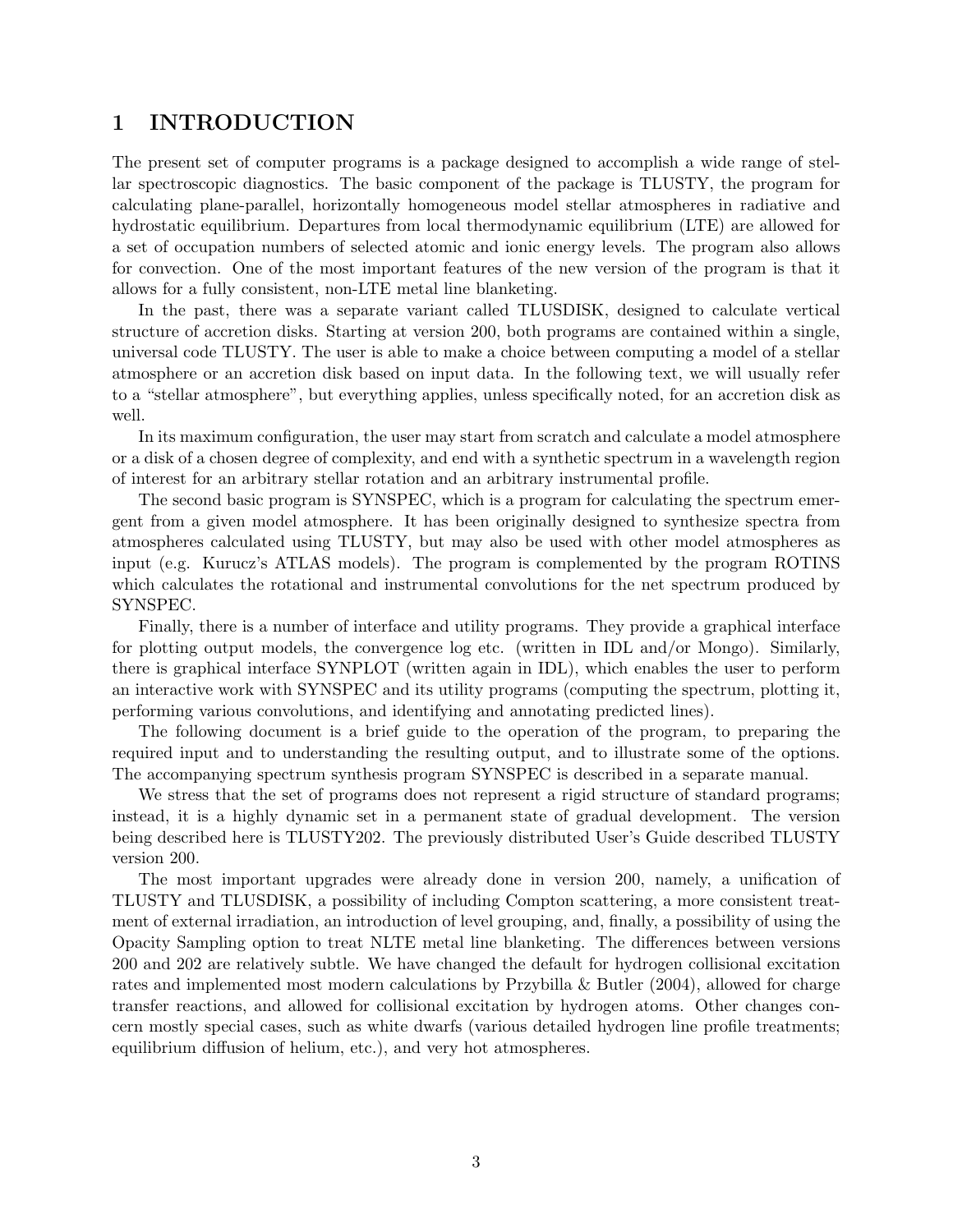# 2 GENERAL CHARACTERISTICS

### 2.1 Stellar Atmospheres

The basic features of the program are the following:

- 1. The program solves the basic equations (radiative transfer, hydrostatic equilibrium, radiative equilibrium, statistical equilibrium, charge and particle conservation) by the so-called hybrid CL/ALI method (Hubeny and Lanz 1995). This method combines advantages of its two basic constituents, a high convergence rate of the method of complete linearization, first introduced by Auer and Mihalas (1969), and a low computer time per iteration as the Accelerated Lambda Iteration (ALI) method, introduced by Cannon (1973) – for a review, see Hubeny (1992; 2003). For a general review of computational strategies that allow to speed up the complete linearization refer to Hubeny & Lanz (2003).
- 2. Not all of the basic equations have to be actually solved. The program has options for omitting some of the equations, keeping the corresponding quantities fixed. For instance, one may keep the temperature fixed and skip the radiative equilibrium equation (all the other equations being solved exactly); this corresponds to calculating the so-called semi-empirical models.
- 3. The program is fully data oriented as far as the choice of atomic species, ions, energy levels, transitions, and opacity sources is concerned. We stress that there are no default opacities built in (only some default formulas for various cross-sections are included – see below).
- 4. The final NLTE model is usually calculated by a standard procedure which consists of calculating consecutively a series of models with increasing complexity: first an LTE model starting from an LTE-grey model, than a NLTE model where all lines are assumed to be in detailed radiative balance (usually denoted as NLTE/C models; C stands for "continua-only"); and finally a model where also lines are considered explicitly. The last step may actually be composed of several partial steps, with gradually increasing numbers of lines considered. In some cases, certain steps may be skipped. For instance, for line blanketed models, it is sometimes easier to go from an LTE model directly to a NLTE model with lines, etc. Except for the LTE-grey model, which is calculated from scratch, an initial estimate of the model is required. This is usually a converged model from the previous step, but it may also be a model taken from the literature deemed to be a reasonable initial estimate.
- 5. The code is written in standard FORTRAN77, making it highly portable.

A detailed description of TLUSTY is given by Hubeny (1988). This paper describes the basic concepts, equations, and numerical methods used. However, because the program has evolved considerably since 1988, the description presented in this paper is in many places obsolete. The major new developments are described in detailed in Hubeny and Lanz (1992) – the Ng and Kantorovich accelerations; and, more importantly, in Hubeny and Lanz (1995) – the hybrid CL/ALI method, and the concept of superlevels and supertransitions treated by means of an Opacity Distribution Functions (ODF). Treatment of occupation probabilities, merged levels, and corresponding ODF is described by Hubeny, Hummer, Lanz (1994).

The new developments are virtually always downward compatible; i.e. all the options which were allowed in the older versions are preserved in a newer version. In other words, the newer versions only add new features, but do not delete the existing ones. Below, we list the most important modifications of numerical techniques with respect to the original 1988 implementation.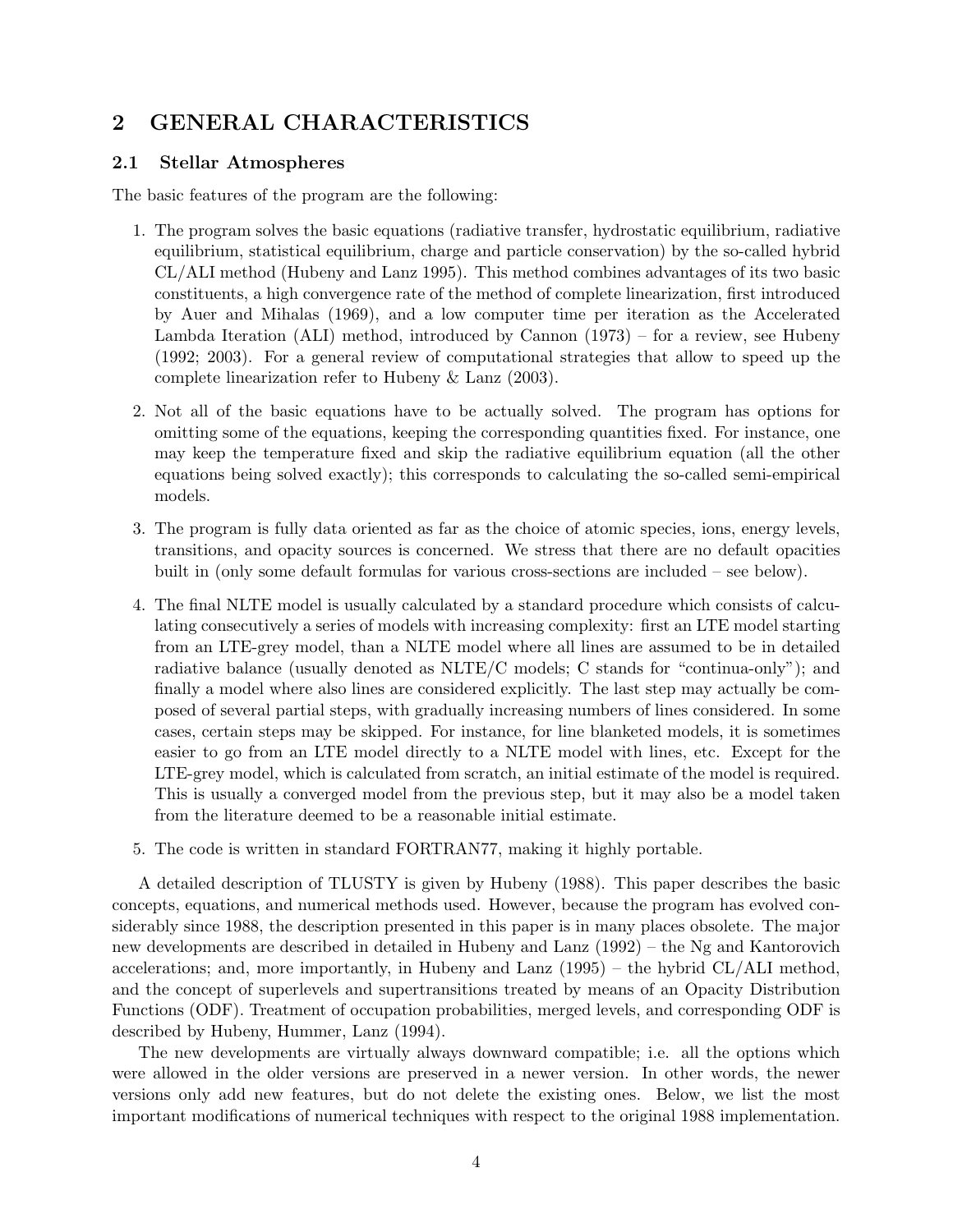- Unification of codes for stellar atmospheres and accretion disks
- Incorporation of the hybrid CL/ALI scheme (Hubeny and Lanz 1995).
- Treatment of metal line blanketing, either by means of Opacity Distribution Functions (ODF) – see Hubeny and Lanz 1995), or Opacity Sampling (OS). The ODF approach has been used in the past when the computer memory was insufficient (say below or around 512 MB of core memory); while in the present-day computer environment the Opacity Sampling is largely preferrable due to its higher accuracy and flexibility.
- Improved/added treatment of various physical features:
	- Convection (with several variants of the mixing length formalism)
	- External irradiation
	- Compton scattering (described in Hubeny et al. 2001)
	- Dielectronic recombination (described in Hubeny et al. 2001)
	- X-ray opacities, including the inner-shell (Auger) ionization
- Incorporation of preconditioning of statistical equilibrium after Rybicki and Hummer (1992).
- Possibility of using the Discontinuous Finite Element (DFE) scheme for a formal solution of the transfer equation (Castor, Dykema, Klein 1992).
- Improved treatment of the radiative equilibrium equation, described by Hubeny and Lanz (1995).
- Incorporation of the occupation probability formalism (Hummer and Mihalas 1988), and its extension to NLTE situations; a detailed treatment of the line merging near the series limits (Hubeny, Hummer, and Lanz 1994).
- Acceleration algorithms (Kantorovich variant of the Newton-Raphson method; and the Ng acceleration), described in detail by Hubeny and Lanz (1992).

### 2.2 Accretion Disks

The disk is assumed to be in steady state, geometrically thin and in Keplerian rotation. The vertical structure is solved for a set of axially symmetric concentric rings where a plane-parallel 1-D atmosphere calculation is performed.

Summarizing the basic assumptions:

- the disk is divided into a set of concentric rings, each behaving as an independent plane parallel radiating slab; no assumptions about optical thickness are made. One run of TLUSTY calculates the vertical structure of one ring;
- hydrostatic equilibrium in the vertical *z*-direction;
- energy balance is considered as a balance between net radiation loss (calculated exactly, without invoking neither optically thin, nor optically thick [diffusion] approximations), and dissipated mechanical energy;
- dissipated energy is proportional to viscosity, which is given through the traditional Shakura-Sunyaev (1973)  $\alpha$  parameter; or through the Reynolds number;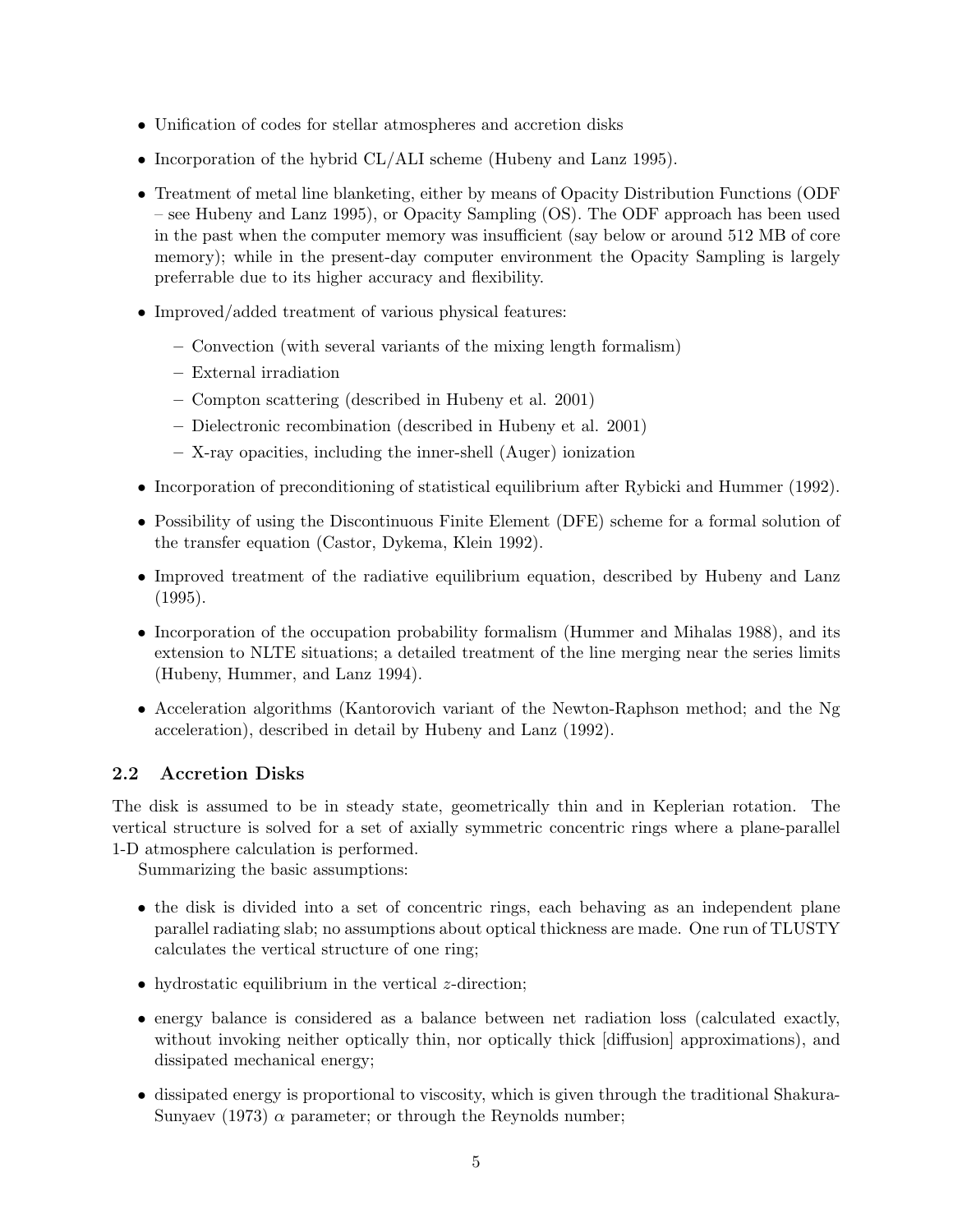- the effects of illumination of thedb disk by a central star are taken into account, using the formalism of Hubeny (1990b).
- In the case of accretion disks around black holes, we allow for general relativistic effects (we adopt here a formalism of Riffert and Herold 1995). The structural equations are described in detail in Hubeny and Hubeny (1998).

### 2.3 Approximate models

For many purposes, one does not need detailed self-consistent models of the disk vertical structure as described above, but rather some approximate models. One possibility is the so-called LTE-grey model (which is used as a starting model for subsequent iterative calculations of the self-consistent vertical structure). The model is described in detail in Hubeny (1990a). To calculate such a model, the user has to code NITER=0, i.e. no iterations of the complete linearization (or the hybrid CL/ALI method - see below) are performed.

An even simpler model is the isothermal slab model. The model is similar to the grey model, but the temperature is assumed constant with height, having a prescribed input value. An isothermal model may be calculated either in the LTE-grey approximation, or by solving all other structural equations (assuming LTE or NLTE). In the later case, the user has to code INRE=0 (see below), which has the effect of keeping the temperature fixed in the linearization process.

### 2.4 Word of Caution

Although considerable effort has been devoted to eliminate errors in the code, there is by no means a guarantee that it is error free. The user is thus warned against using the program as a "black box". It would be highly appreciated if any errors detected by the user, and any comments or suggestions for improvements, are communicated to I. Hubeny (hubeny@aegis.as.arizona.edu) or T. Lanz (lanz@astro.umd.edu).

# 3 COMPILING AND LINKING

### 3.1 Compilation

The program is distributed as several files. The largest is TLUSTYnnn where nnn represents the current version number. In the following text, we take 202 for the current version number. Communication between subprograms is principally carried out through labeled common blocks. To allow for the program to be scaled (re-dimensioned) easily, arrays are dimensioned by parameter constants. The arrays and parameters are defined using INCLUDE files

IMPLIC.FOR BASICS.FOR ATOMIC.FOR MODELQ.FOR ITERAT.FOR ARRAY1.FOR ODFPAR.FOR ALIPAR.FOR

The INCLUDE files have to reside in the same directory as the tlusty202.f file, and, under UNIX, their names must be in capital letters, e.g. BASICS.FOR. We stress that the INCLUDE files generally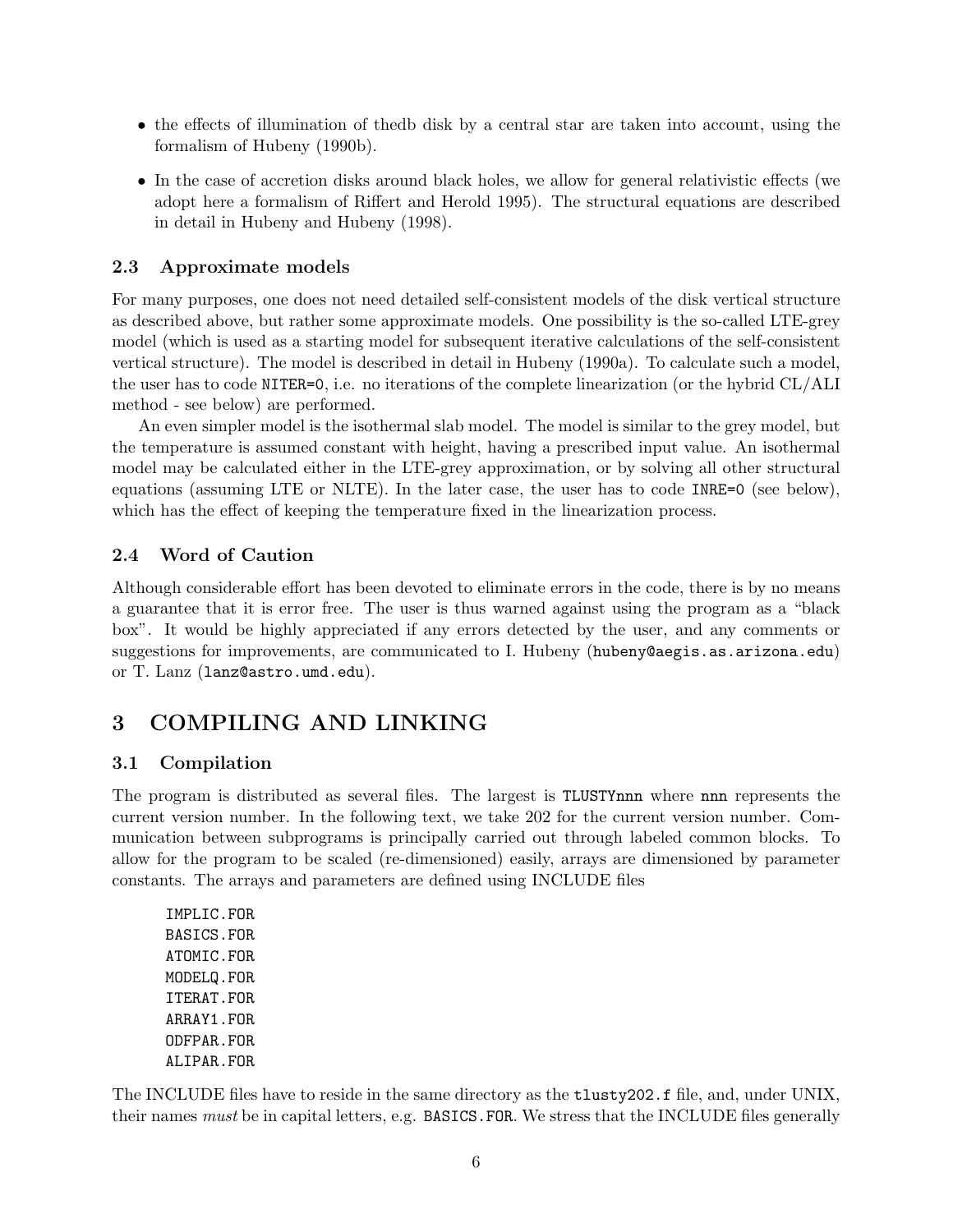evolve together with TLUSTY (more parameters are being added), so that the user is advised to copy these files along any new version of TLUSTY.

The compilation and linking is done as follows:

• under UNIX

#### f77 [-O4] [-static] [-Nl100] tlusty202.f

where the option "-N1100" is sometimes needed under older variants of the SUN operation system (increases the number of continuation lines to 100); the option "-static", which is needed for some variants of UNIX, indicating a static allocation of memory. It is now a default at most implementations. Similarly, the optimization (the option "-O4") is a default at most workstations. If not, the optimization should be switched on since it improves the performance of the code considerably.

• under LINUX

#### g77 -fno-automatic [-O3] tlusty202.f

where the option "-fno-automatic", which is the analog of the "-static" option, is necessary, since it is not the default in most implementations of g77.

One may also use the commercial Portland Group compiler, pgf77, which provides better optimization (the code is typically 20-30% faster);

```
pgf77 -Wl -Bstatic [-fastsse] tlusty202.f
```
#### 3.2 Reducing the size of the executable file

The basic parameters defining array dimensions appear in INCLUDE file BASICS.FOR. The first PARAMETER statement there contains the most important parameters; they have the following meanings:

| <b>MATOM</b>  | maximum number of explicit atoms                                       |
|---------------|------------------------------------------------------------------------|
| <b>MION</b>   | maximum number of explicit ions                                        |
| <b>MLEVEL</b> | maximum number of explicit levels                                      |
| <b>MLVEXP</b> | maximum number of explicitly linearized levels                         |
| <b>MDEPTH</b> | maximum number of depth points                                         |
| <b>MFREQ</b>  | maximum number of frequencies                                          |
| MFREQC        | maximum number of frequencies in continua                              |
| <b>MFREX</b>  | maximum number of linearized frequencies                               |
| <b>MFREQL</b> | maximum number of frequencies per line                                 |
| MMU           | maximum number of angle points                                         |
| MMUC          | maximum number of angle points (in case of Compton scattering)         |
| <b>MTRANS</b> | maximum number of all transitions which are somehow taken into account |
| <b>MBF</b>    | maximum number of bound-free transitions                               |
| <b>MCROSS</b> | maximum number of photoionization cross-sections + related quantities  |
| <b>MFIT</b>   | maximum number of fit points for input of bound-free cross-sections    |
| <b>MMCDW</b>  | maximum number of levels with pseudocontinuum                          |
| <b>MMER</b>   | maximum number of "merged" levels                                      |
| MZZ           | maximum charge of an ion treated with occupation probabilities         |
| <b>MITJ</b>   | maximum number of overlapping lines                                    |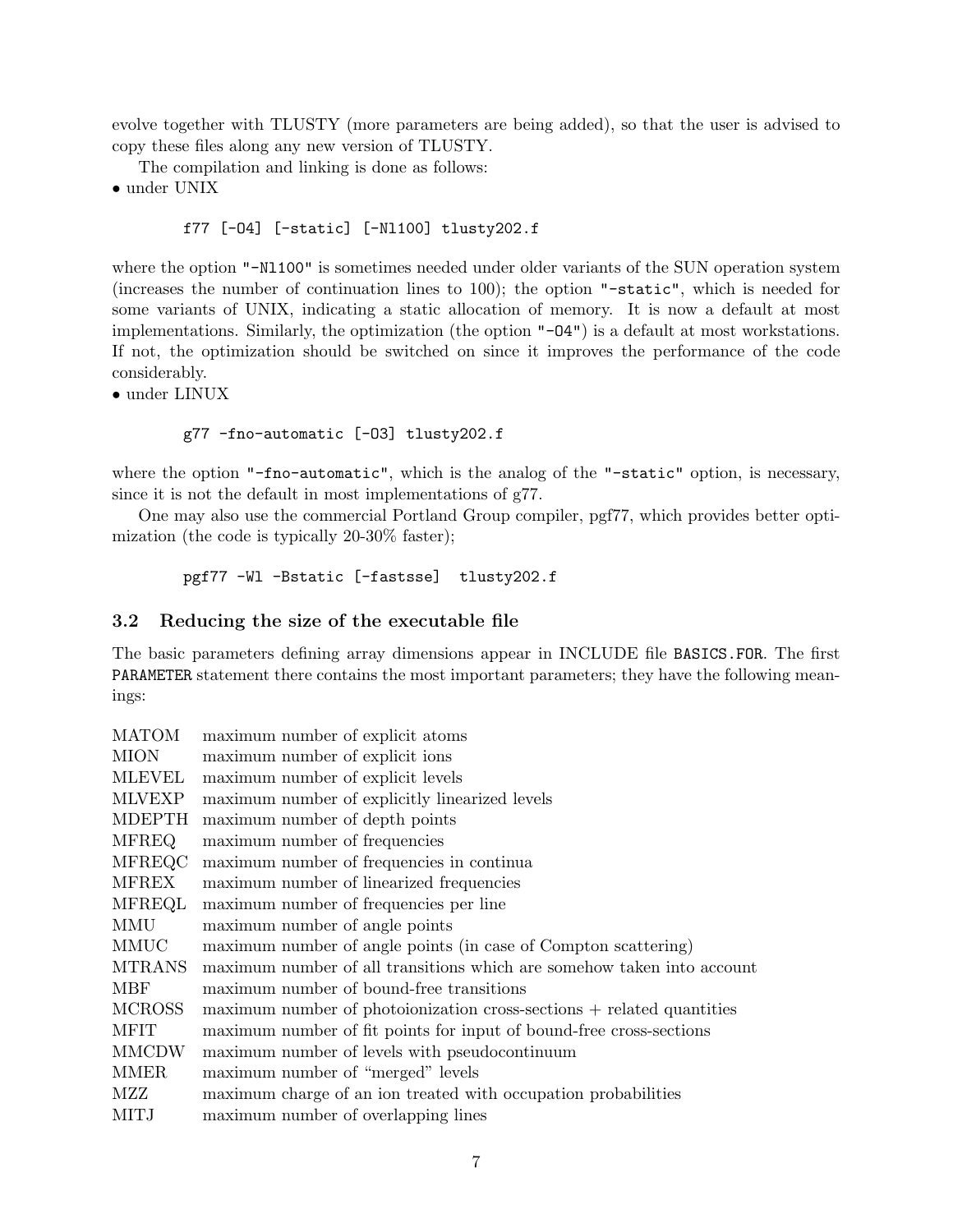|             | MVOIGT maximum number of lines with Voigt profiles                     |
|-------------|------------------------------------------------------------------------|
|             | MLINFR maximum number of lines at given frequency                      |
| MSMX        | size of largest matrix kept in memory in SOLVE                         |
| <b>MTOT</b> | maximum number of model unknowns (ie. maximum dimension of vector PSI) |

The above parameters are universal. There are also other parameters which specify dimensions of arrays which are being used only under special circumstances (including Compton scattering; tri-diagonal approximate operatore, etc.), which in set to 1 for the bulk of applications. These are the following:

|        | MDEPTC set to MDEPTH in case of Compton scat, otherwise $=1$                             |
|--------|------------------------------------------------------------------------------------------|
|        | MFREQ1 set to MFREQ in case of Compton scattering or DFE transfer solver; otherwise $=1$ |
| MLEVE3 | set to MLEVEL in case of tridiagonal operator; otherwise $=1$                            |
| MLVEX3 | set to MLVEXP in case of tridiagonal operator; otherwise $=1$                            |
|        | MTRAN3 set to MTRANS in case of tridiagonal operator; otherwise $=1$                     |

In addition, there are several parameters in INCLUDE file ODFPAR.FOR that specify array dimensions for a treatment of metal line blanketing. They are the following:

| <b>MFODF</b>  | maximum number of frequency points per ODF                                      |
|---------------|---------------------------------------------------------------------------------|
| <b>MDODF</b>  | maximum number of depth points for storing the ODF's                            |
| <b>MHOD</b>   | maximum number of merged-levels ODF's                                           |
| <b>MKULEV</b> | maximum number of internal energy levels for an ion treated by means of opacity |
|               | sampling; if opacity sampling is not used, should be set to 2                   |
| <b>MLINE</b>  | maximum number of internal lines for an ion treated by means of opacity         |
|               | sampling; if opacity sampling is not used, should be set to 2                   |
| MCFE          | maximum total number of internal lines for all ions treated by means of opacity |
|               | sampling; if opacity sampling is not used, should be set to 2                   |

Finally, there is one parameters in INCLUDE file MODELQ.FOR that specifies the total number of internal frequency points for treating metal lines in the Opacity Sampling approach:

MFREQP maximum number of internal frequency points for Opacity Sampling

This value is set by default to MFREQ, but in some cases needs to be larger.

The program checks whether the current values are less than the corresponding maximum dimension, and stops if there is a conflict. The program then issues a brief message (on standard output), showing the corresponding current and maximum values. The program should then be recompiled with the corresponding parameter appropriately modified in file BASICS.FOR or ODFPAR.FOR.

The convention is that the names beginning with M designate the maximum dimension; the analogous names beginning with N then denote the current values; for instance MATOM is the dimension of the arrays containing information about explicit atoms (stored in the INCLUDE file ATOMIC.FOR), while NATOM is the current, actual number of explicit atoms, etc. The only exception from this rule is MDEPTH and corresponding ND for the maximum and actual number of discretized depth points.

A reduction of the size of the executable file is accomplished by reducing some of the above parameters specifying array dimensions (in "include" files BASICS.FOR and ODFPAR.FOR). If the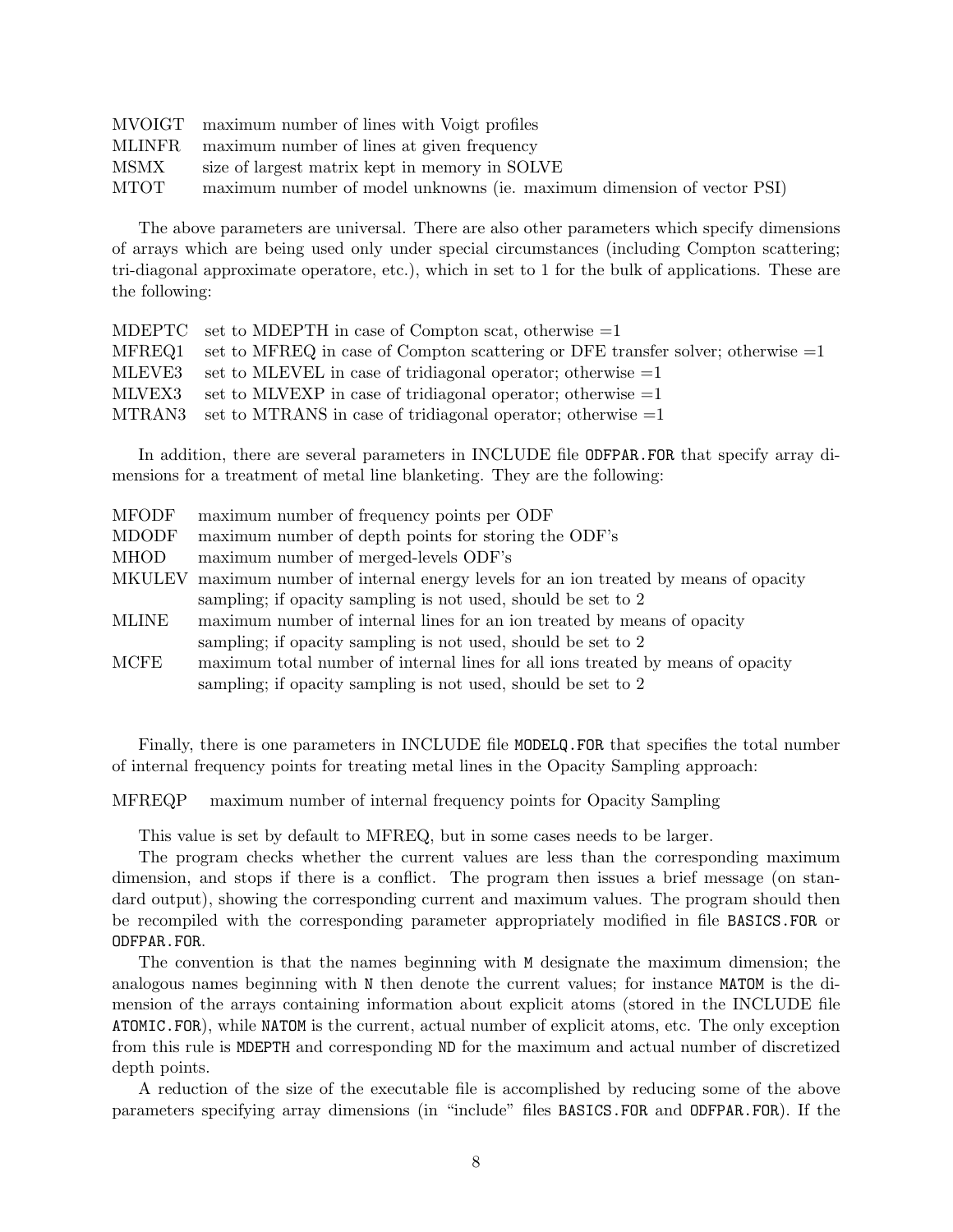problem at hand does not allow one to reduce important physical parameters, like MFREQ, MDEPTH, MLEVEL, MTRANS, etc., because the user needs the specified values, one may still reduce MSMX to 1 (matrices of complete linearization are not kept in memory but stored at temporary scratch files). This does save some memory (original MSMX  $\times$  MSMX  $\times$  ND  $\times$  3 words), with a relatively insignificant increase of computer time (of the order of  $10 - 20\%$ ). We stress again that when one computes a model without the Opacity Sampling treatment of line blanketing due to the iron-peak species, the parameters MKULEV, MLINE, and MCFE in the file ODFPAR.FOR should be set to 2 which leads to a significant reduction of the size of the executable file.

# 4 GENERAL SCHEME OF THE INPUT

#### 4.1 Overview

Version 200 of TLUSTY ceased to support the so–called "old" format of input which was supported before; the only allowed format is the "new" one.

CAUTION: Previous Unit 1 input file (fort.1), which had the meaning of a switch indicating whether the old or new format of input is being used, has now the meaning of a switch determining whether an atmosphere or an accretion disk model is computed.

The basic feature of the input data format is that there is only a very short standard input file, which specifies i) the very basic parameters for which no reasonable default values can be specified; ii) the names of files where the atomic data for the individual ions are stored; and iii) the name of the file where the optional (or sometimes called "non-standard") parameters are set up. Optional parameters are defined as those for which the program assigns default values, which are optimum for most applications, but could be changed as required for a particular special application, or to choose among several alternative numerical schemes, or to cope with convergence problems.

- Unit 1 The basic control file, containing just one single number, specifying whether one calculates a stellar atmosphere or accretion disk model. If this number is 0, or if the file is missing altogether, the programs assumes that a stellar atmosphere model is to be computed. Otherwise, a disk vertical structure is computed.
- Unit 5 Main control data a short file with only the most important parameters, and filenames of other files. The structure of the file and the meaning of the individual input parameters is explained in Sect. 5.
- Files containing atomic data for the individual ions. These files are discussed in Sect. 8. As discussed in that Section, a collection of such files is available on the TLUSTY website at http://nova.astro.umd.edu.
- File containing non-default values of the optional parameters (if needed). There are altogether more that 160 possible optional parameters; they are discussed in detail in Sect. 6
- Unit  $8 A$  starting model atmosphere (if needed) see Sect. 9.

All the input files are ASCII files to enable easy portability. All the READ statements use a free format. Moreover, Unit 5 may contain comment lines; TLUSTY understands a line beginning by \* or ! as comment. The structure of these files is explained in detail below.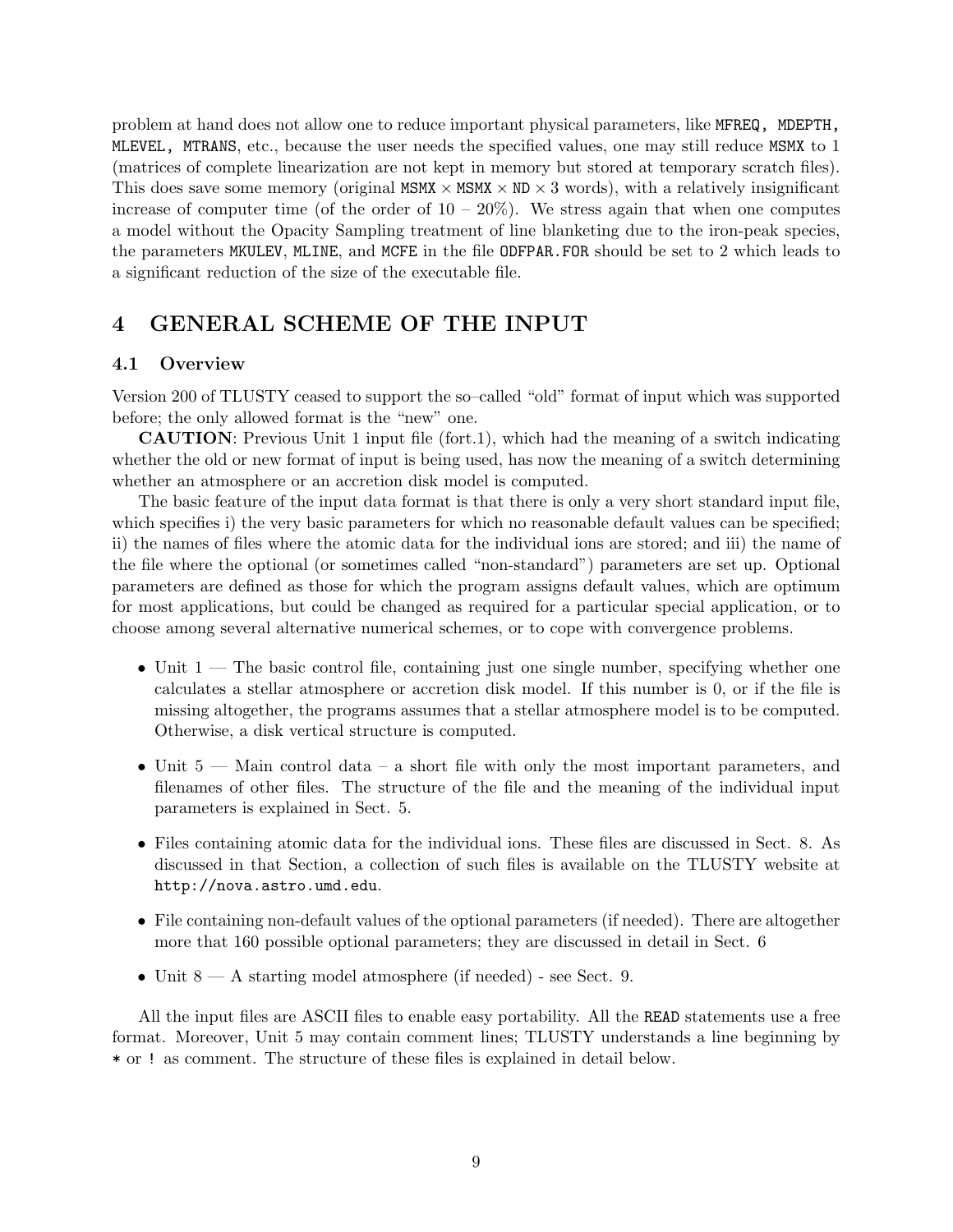#### 4.2 What needs to be specified?

There are two types of input parameters; the true *physical quantities* (such as the effective temperature,  $T_{\text{eff}}$ ), and *control parameters* – typically flags that switch on/off various numerical procedures, control the choice of adopted numerical scheme, etc.

We stress that a NLTE stellar atmosphere code is not a black box. The setup of the model depends to a large extent of user's judgment (e.g., determining a degree of sophistication of the model). The user has to understand the meaning of a number of input parameters. The philosophy behind introducing several input files is an attempt to help a user in such a way that only truly important parameters have to be set up in the standard input file, while other, less important parameters, assume their default values unless the user specifically requires to change them. This is done through the optional parameters file.

We list the essential categories of the input parameters below.

• Basic model parameters.

These are  $T_{\text{eff}}$  and  $\log g$  for stellar atmospheres, and analogous parameters for accretion disks. These are of course mandatory, and are communicated to TLUSTY through the standard input – see Sect. 5.1.

- Setting LTE or NLTE. This is done in standard input, see Sect. 5.1.
- Chemical composition and the choice of explicit species.

The *explicit* atom is defined as such for which a selected set of energy levels of a selected set of its ionization states are considered explicitly, i.e., their populations are determined by solving statistical equilibrium. These species are the only ones that are allowed to contribute to the total opacity, so their choice is important because when neglecting an important opacity source the quality of the resulting model will suffer. An *implicit* atom is not allowed to contribute to the opacity, but is allowed to contribute to the total number of particles and to the total charge; the latter is evaluated assuming LTE ionization balance, ie. by solving a set of Saha equations.

The choice of explicit and implicit atoms, together with their abundances, is given at the standard input – see Sect. 5.3.

• Choice of explicit ions.

Again, the choice has to be made judiciously; otherwise the quality of the model decreases. The choice is also given in the standard input – see Sect. 5.4.

• Atomic data for explicit ions.

This is an important, and sometimes decisive, ingredient of good NLTE models. In early versions of TLUSTY, the atomic data were communicated in the standard input file. This became too cumbersome when the model atoms became very extended, so the so-called "new" system of input (starting from version 200, now the only supported system) contains in the standard input file only the filenames of the individual atomic data for each explicit ion; the atomic/ionic data files are separate. This enables us to store those files and distribute them together with the program. This is actually done on the TLUSTY website, where a collection of such files, in varying degree of sophistication and complexity, is presented. The user can thus use those files without being required to construct them. The atomic data files also contain a mixture of physical parameters (such as the level energies, oscillator strengths, etc.), and also control parameters for switching particular options. Therefore, in some cases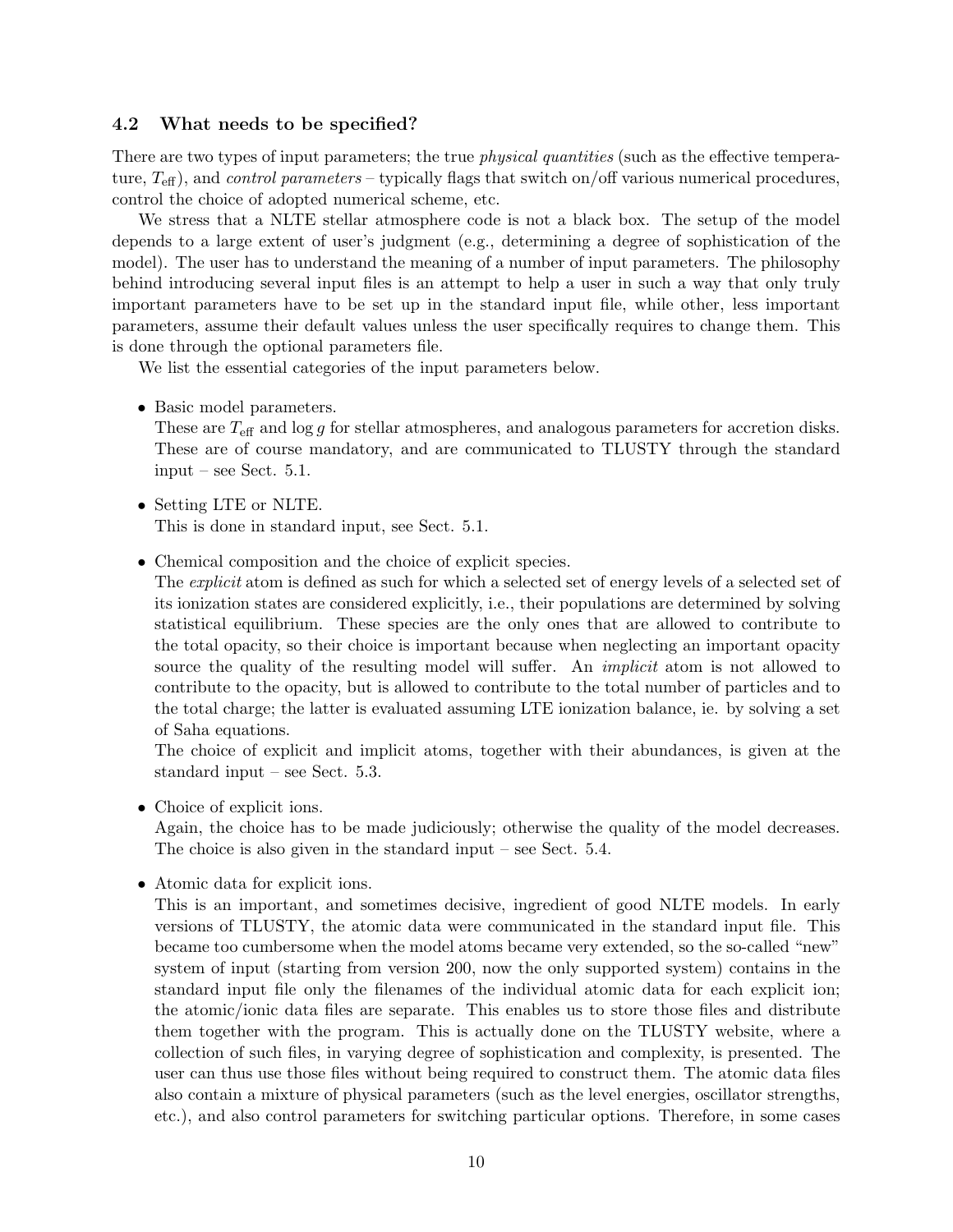one may need to modify the atomic data file to set up a different option if required (for instance, setting a different choice of level grouping - see Sect. 7.1).

• Auxiliary physical parameters.

Here we have for instance convective parameters, microturbulent velocity, possible external irradiation intensity, etc. As explained in the next Sections, the user has a choice of including or not including these physical mechanisms at all, and if so, to set up corresponding numerical values. These parameters are communicated through the optional flag file, discussed in detail in Sect. 6.

• Basic discretization parameters.

This category contains the number of depth, frequency, and angle points used when discretizing the corresponding structural equations. The number of depth and angle points are set up by corresponding optional parameters. The actual values of the individual column masses (which is the standard means to express depth in the atmosphere) are either given in the input model, or are constructed in the starting LTE-grey model atmosphere. The corresponding parameters are also set up in the optional parameters - see Sect. 6.3. If none are specified, the default values are adopted. The total number of frequency points is set up by TLUSTY, and depends on the actual selection of lines and continua that are treated explicitly. The user can influence some aspects of the selection via the standard input – see Sect. 5.2, and through several optional parameters – see Sect. 6.2 and 6.11.

• Numerical options

There is a large number of flags for controlling many numerical aspects, usually communicated as optional parameters – see Sect. 6 and 7. As mentioned above, the atomic data files also contain some flags of this category. If the model computation proceeds well without any special optional flags file, that is if the default values of optional parameters provide a satisfactory numerical strategy, the user does not have to set up this file. However, in a number of cases one needs to set up some optional parameters, so one is recommended to obtain at least a rudimentary knowledge from Sect. 7; more dedicated users are encouraged to study also Section 6 in detail.

# 5 STANDARD INPUT

We now turn to a detailed description of the individual input parameters. The standard input is composed of four basic blocks:

### 5.1 First block – Basic Parameters

This block contains only three lines of input.

#### • 1st line:

This is the only input record that differs for atmospheres and disks; all the other input values have the same meaning for both basic options.

•• For stellar atmospheres:

**TEFF** – effective temperature  $[K]$ 

GRAV –  $\log g$  [cm s<sup>-2</sup>]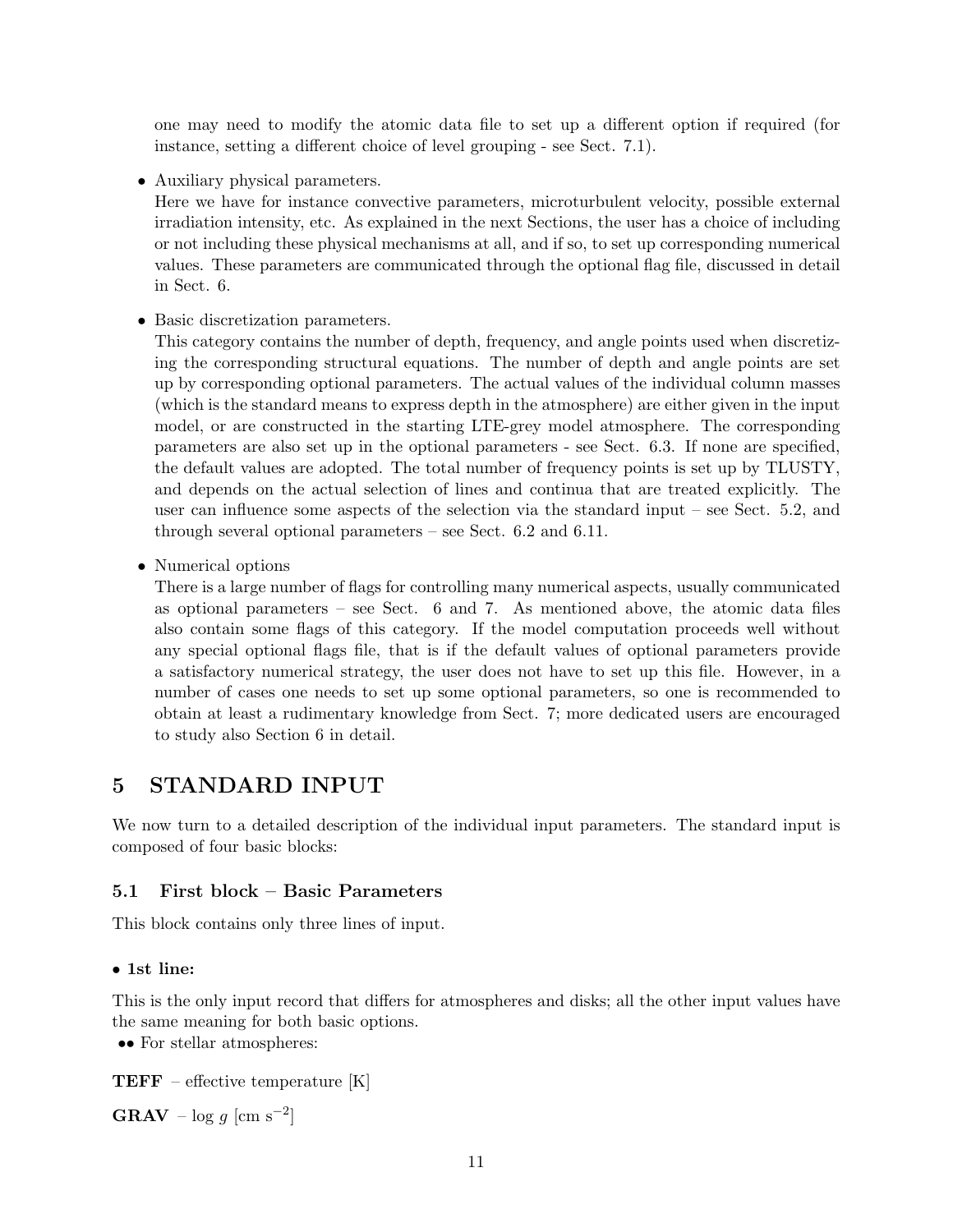•• For accretion disks:

XMSTAR – mass of the central object. There are still three possibilities:

- XMSTAR  $> 0$  in this case the central object is supposed to be a star; computation of the structure is done in the classical approximation. The mass can be expressed either in grams, or in solar masses.
- XMSTAR  $\langle 0 \text{in this case the central object is a black hole; computation of the$ structure is done using general relativistic corrections. The mass of the black hole is then abs(XMSTAR); again, it is expressed either in grams or in solar units.
- XMSTAR  $= 0$  in this case the meaning of the subsequent four quantities of the input is different; instead of using basic parameters  $M_*$ ,  $\dot{M}$ ,  $R_*$ , and  $R/R_*$  or  $R/R_g$ ), one uses specific parameters for an annulus without explicit reference to the central object, namely  $T_{\text{eff}}$ ,  $Q$ , and  $m_0$ .
- **XMDOT** mass accretion rate. Can be expressed in  $g/s$ , or in  $M_{\odot}/yr$
- RSTAR again, two different meanings depending whether one considers a classical or general relativistic central object.
	- In the classical case, RSTAR is the radius of the central star (in cm or in  $R_{\odot}$ );
	- in the case of a black hole accretion, RSTAR has the meaning of the spin (angular momentum) of the black hole, expressed in geometrized units (i.e.  $=0$  for a Schwarzschild black hole;  $=0.998$  for a maximum rotating Kerr black hole)
- RELDST relative distance of a given annulus with respect to the stellar radius (classical case) or gravitational radius (for the black hole case). Gravitational radius is defined by  $R_g = GM/c^2$ . Caution: the Schwarzschild radius, which is being used by some authors as a reference radius, is given by  $R_S = 2R_q$

In the alternative case, when  $XMSTAR = 0$ , the subsequent three numbers in the first line of input have the following meaning:

- TEFF effective temperature [K]
- $\mathbf{QGRAV}$  the proportionality coefficient,  $Q$ , to evaluate the z-dependent gravity acceleration,  $g = Qz$ . In the classical case,  $Q = \Omega_K^2$ , where  $\Omega_K$  is the Keplerian velocity,  $\Omega_K = (GM/R^3)^{1/2}$
- **DMTOT** column mass at the midplane  $[g]$
- 2nd line:
- LTE a logical variable indicating whether an LTE model is going to be calculated.
	- = .TRUE. LTE model is calculated
	- = .FALSE. NLTE model is calculated
- **LTGRAY** a logical variable indicating whether an LTE-grey model is calculated at the beginning as a starting approximation for the linearization iterations.
	- = .TRUE. LTE-gray model is calculated as a starting model;

 $=$  .FALSE. – LTE-gray model is not calculated; the user has to supply a starting model atmosphere – the Unit 8 input.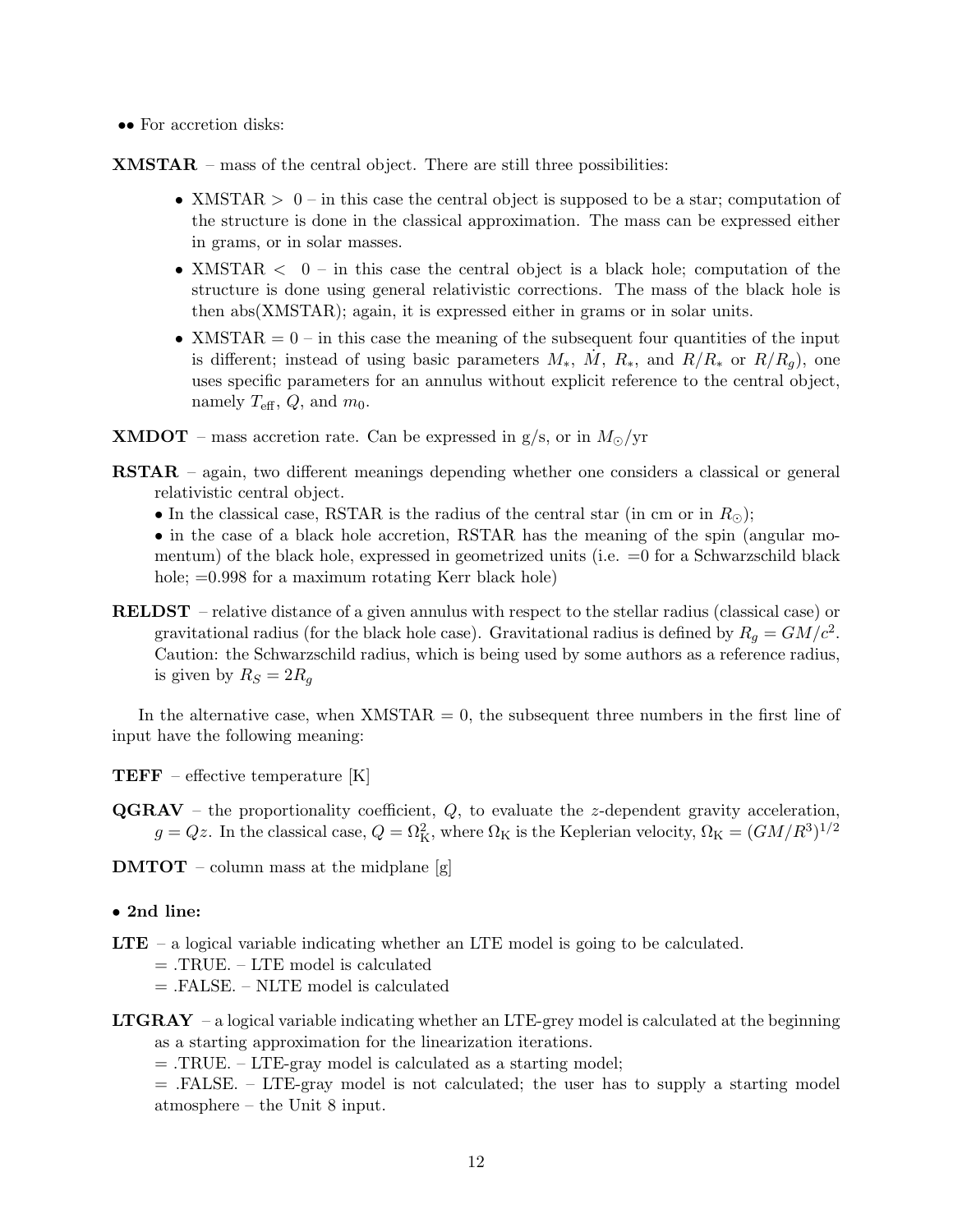### • 3rd line:

FINSTD – a character variable (up to 20 characters) with the name of file containing the values of optional parameters.

 $=$  '' (null string) – all optional parameters are taken with their default values – see the next section.

### 5.2 Second block – Frequencies

This block usually contains just one line, in which case the frequency points and quadrature weights are set up automatically by the program following the general specifications given by the optional parameters. Otherwise, this block may contain the explicit values of all the frequency points and weights (set up by the user), exactly as in the previous versions. We stress that the frequency points set up here are generally those describing the continua; the frequency points in lines (if these are considered) are set up by default by the program.

### Automatic setup of frequencies

In this case, there is only one input line in this block, containing just one number:

NFREAD – an indicator of the number of frequency points:

 $> 0$  – the program sets up the continuum frequencies automatically. The details of setup are governed by several optional parameters (FRCMAX, FRCMIN, CFRMAX, NFTAIL, and  $DFTAIL - see Sect.6.2)$ . In the default case, the program sets two frequencies near discontinuities corresponding to the bound-free transitions form all explicit levels, plus approximately NFREAD frequencies in between, plus a number of points in the high- and low-frequency tails of the spectrum. The endpoints of the high- and low-frequency tails are specified by the optional parameters FRCMAX and FRCMIN, respectively; the number of points in the high-frequency tail are specified by the optional parameters NFTAIL and DFTAIL. (i.e. they may be changed by a corresponding specification in the input file FINSTD).

In the case of  $NFTAIL < 0$ , there are exactly  $NFREAD$  frequency points, set up logarithmically equidistant between FRCMIN and FRCMAX.

 $< 0$  – the program reads frequency points and weights from the standard input. In this case, abs(NFREAD) is the number of frequency points to be read.

In the automatic setup of frequency points for describing the continuum (if one considers lines, the line frequencies are set up automatically), all the frequency points are treated by default in the ALI mode (i.e. IJALI=1 for all these frequency points). To change it, one employs parameters IFR0 and IFR1 for the appropriate bound-free transitions – see  $\S$  8.2.

### Explicit input of frequencies

In this case, there are abs(NFREAD) additional input records in this block. Each record contains the following parameters

FREQ – frequency (in Hz)

 $W$  – corresponding frequency quadrature weight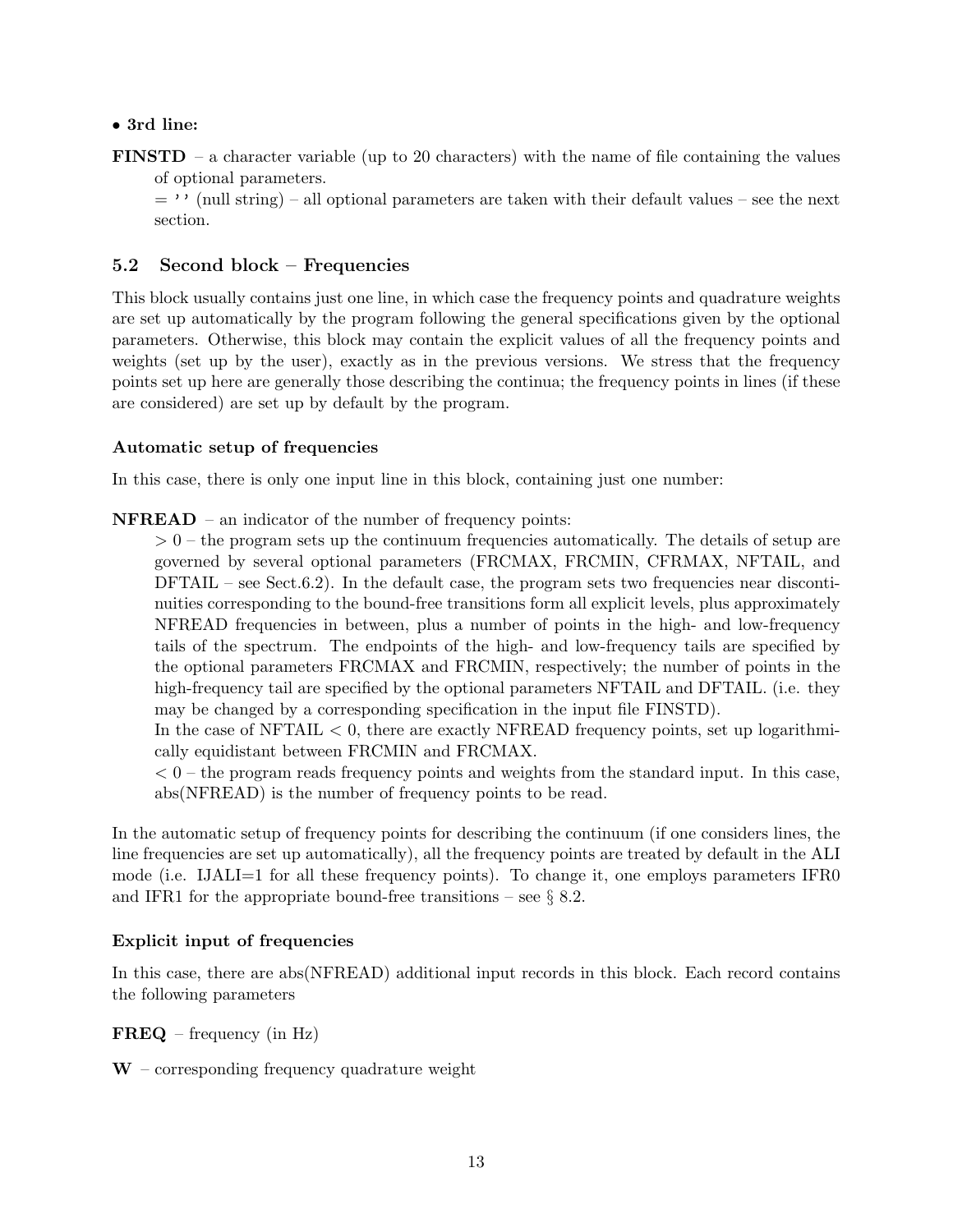IJALI – basic switch of the hybrid CL/ALI method:

- $= 0$  the frequency point is explicitly linearized;
- $> 0$  the frequency point is treated by the ALI scheme (the so-called ALI point).

#### Notes:

i) Although the frequency points read in this block are referred to as "continuum" frequency points, they may also describe some selected lines. If a line has a full set of points already specified within the NFREAD frequencies, the corresponding input for this line should be set in such a way that the frequency points for this line will not be set up again. However, we stress again that in the overwhelming majority of uses of the program, the frequency points discussed above should be selected to cover only the continua; the frequency points in lines are usually set up by the program (see below). This is usually a highly recommended option.

ii) If the frequency points are set up manually, it must be kept in mind that the frequency points in continua must be ordered by decreasing frequencies. The frequency points in individual spectral lines (usually set up by the program) may then be ordered quite arbitrarily.

iii) We stress that there is no universal recipe to chose which frequency points are linearized. An optimum choice can be found with an extensive experimentation, which is almost never worth it. The most reasonable strategy is simply to set a few  $(2-4)$  frequency points in a few  $(1 - 3)$  most opaque continua (the points immediately shortward of the edges) to be linearized. In some cases, it is not necessary to select any points to be linearized.

#### 5.3 Third block – Explicit atoms

This block is analogous to the input block for atoms used in the previous versions, but it is significantly simplified. The block contains one record with a value of NATOMS, and then NATOMS analogous records for the individual species; each containing three parameters: MODE, ABN, MODPF. The order of individual records *must* exactly follow the atomic number (i.e. H, He, Li, Be, B, C, N, O, etc.). At present, TLUSTY treats only elements with atomic number  $1 - 30$ , i.e., H – Zn. It is planned to allow for all chemical species in the future.

Generally, a chemical element, hydrogen through zinc, can be considered in one of the three following options:

- 0. not considered at all.
- 1. implicitly the atom is assumed not to contribute to opacity; but is allowed to contribute to the total number of particles and to the total charge; the latter is evaluated assuming LTE ionization balance, ie. by solving a set of Saha equations.
- 2. explicitly some of energy levels of some of its ionization states are considered explicitly, ie. their populations are determined by solving statistical equilibrium.

The description of the individual input parameters follows:

NATOMS – the highest atomic number of an element that is considered (explicitly or nonexplicitly).

 $< 0$  – then abs(NATOMS) has the meaning as above, but all the partition functions of all species considered by the Opacity Project are evaluated from the Opacity Project ionization fraction tables, regardless of the parameter MODPF (see below).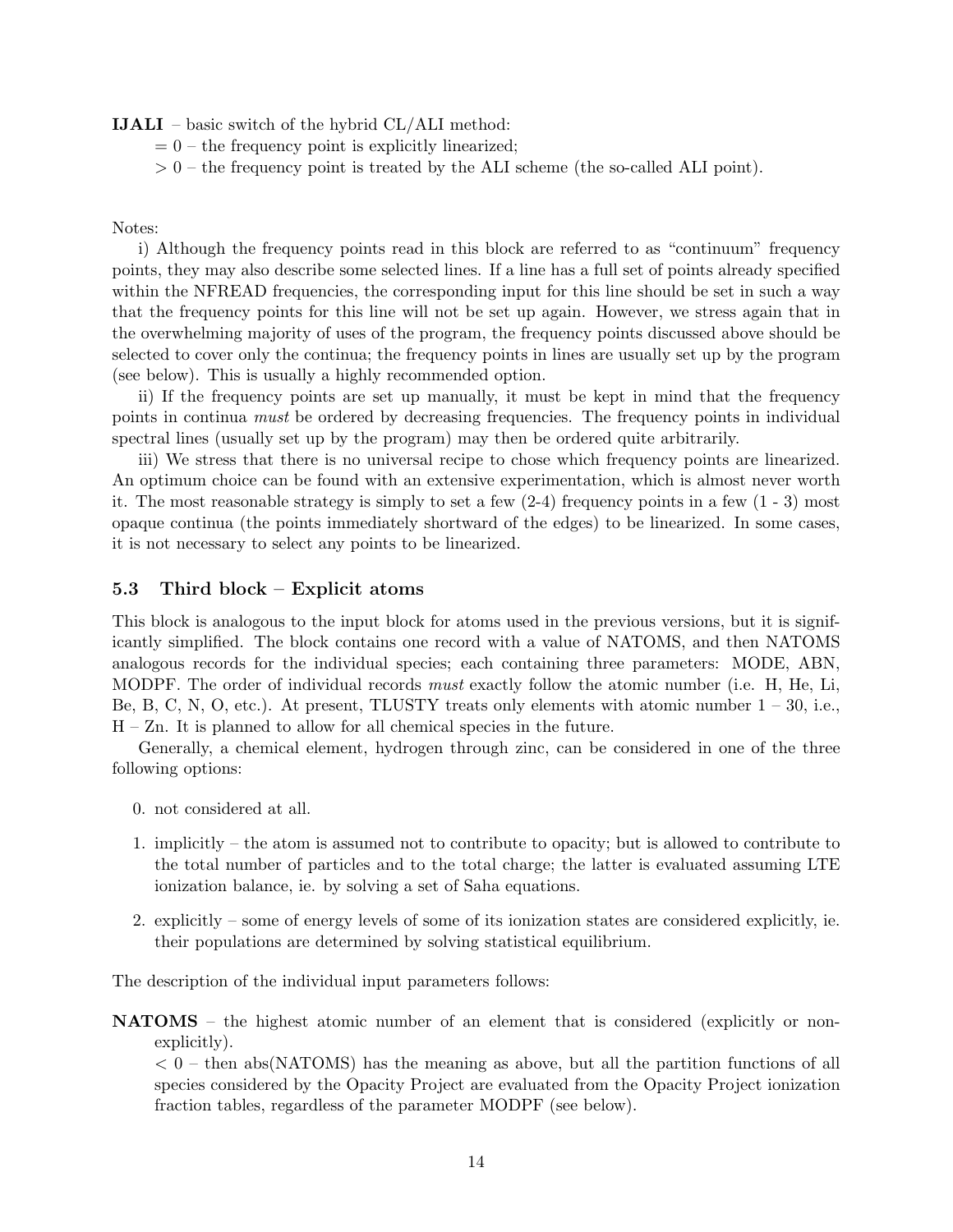$$ 

- $= 0$  if the element is not considered (option 0);
- $= 1 if the element is non-explicit (option 1);$
- $= 2 if the element is explicit (option 2).$

 $ABN - a$  specification of abundance of the given species:

 $= 0$  – the solar abundance is assumed (Grevesse & Sauval 1998);

 $< 0$  – a non-solar abundance is assumed, abs(ABN) has now the meaning of the abundance expressed as a multiple of the solar abundance (i.e.  $-0.1$  means  $1/10$  of solar,  $-5$  means 5 times solar abundance, etc.);

 $> 0$  – a non-solar abundance ABN is assumed, expressed as  $N(\text{elem})/N(\text{ref})$ , i.e. relative by number to the reference species. The reference atom is H by default, but the reference species can be changed by mean of the optional parameter IATREF (see Sect. 6.6)

 $> 10<sup>6</sup>$  – non-homogeneous (depth-dependent) abundance is assumed. In this case, the following ND lines should contain the individual values of the abundance (relative to hydrogen by number), for all depth points ID=1,ND.

**MODPF** – a flag indicating a mode of evaluation of the partition functions for the given species. Notice that this may be overwritten by coding NATOMS as negative – see above.

 $= 0 - a$  standard evaluation of the partition functions, after Traving, Baschek, and Holweger (1966) – subroutine PARTF

 $> 0$  – the partition functions evaluated from the Opacity Project ionization fraction tables.

Notice that unlike the previous versions, this input does not contain any indices of the first and the last level of the explicit species. They are set up by the program.

### 5.4 Fourth block – Explicit ions

The input block for the ionic parameters, both the atomic and the computational ones, is greatly simplified in the "new " format of input. For each ion, including the highest ionization degree of a given species, there is one input record containing the following parameters:

- IATII the atomic number of the parent species of the ion (i.e. 1 for hydrogen, 2 for all ions of helium, etc.).
- IZII the charge of the ion (0 for neutrals, 1 for once ionized, etc.).

NLEVS – a number of energy levels considered explicitly.

**ILAST** – an indicator whether the given ion is the highest considered ionization degree:

 $= 0$  – the ion is not the highest ion of the parent species; the subsequent input record has to contain parameters for the next higher ion;

 $> 0$  – the ion is the highest ionization degree of the parent species.

 $= 1$  – the program assigns the correct statistical weight of the ground state of this ion automatically;

 $\neq$  1 – has the meaning of the statistical weight of the ground state of this ion;

 $< 0$  – indicates the last record of the block of the Explicit ions input block.

ILVLIN – an indicator of changing the treatment of a whole group of bound-bound transitions, regardless of the detailed input for transitions. ILVLIN has the meaning that all lines with the relative index of the lower level which is smaller than ILVLIN are considered in detailed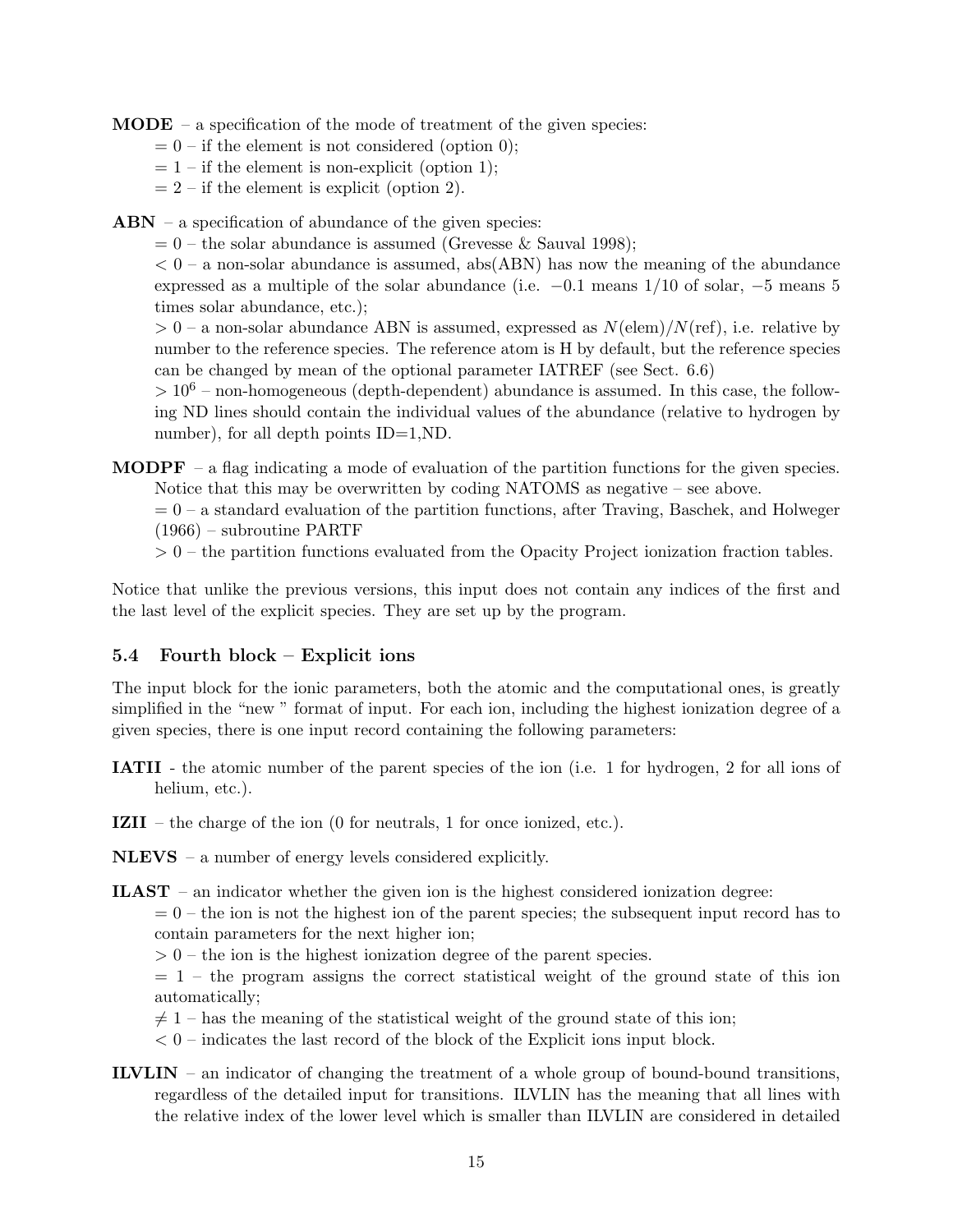radiative balance. The relative index counts the levels within the ion; i.e. the ground state of the ion has relative index 1, the last considered level the index NLEVS. For instance, setting ILVLIN=2 will put all lines originating from the ground state to the detailed radiative balance, which is often a useful option. Setting ILVLIN > NLEVS will put all lines of the ion to detailed balance.

This option enables one to consider the same ionic input files for LTE, NLTE/C, and NLTE/L models.

- NONSTD an indicator of an additional input record, to change specific "non-standard" parameters for the ion (those having assigned default values that provide optimum for most of applications), or to provide necessary filenames for treating ions for which the Opacity Distribution Functions (ODF) or Opacity Sampling (OS) are considered (typically the iron-peak elements).
	- $= 0$  no change of non-standard parameters is required;
	- $> 0$  additional record with "non-standard" parameters see below;
	- $< 0$  additional record with ODF or OS units and filenames see below.

**TYPION** – a character\*4 variable containing a descriptive label, e.g. 'He 2' for He<sup>+</sup>, etc.

FILEI – a character variable containing the filename where the detailed input of parameters for explicit level, bound-free transitions, and bound-bound transitions are stored. The structure of this file is described in detail in Sect. 6.

Note: The number of levels considered for the ion, NLEVS, must not exceed the number of levels given in the file FILEI. However, NLEVS may be smaller; in such a case the current run will select NLEVS lowest levels from the file FILEI.

### 5.5 Optional, non-standard parameters for the individual ions

If the parameter NONSTD of the standard input (see the previous section) is coded as positive, the programs reads the additional record with the four following parameters:

- IUPSUM mode of evaluation of total population of higher, non-explicit, LTE energy levels of the ion – the so-called upper sum:
	- $= 0$  calculated by means of the partition function (see Hubeny 1988);

> 0 – calculated as a sum of populations of hydrogenic levels starting with the quantum number next to the highest explicit level and ending with IUPSUM;

 $< 0$  – the occupation probability form (Hubeny, Hummer, & Lanz 1994). The absolute value of IUPSUM specifies the main quantum number of the highest hydrogenic level considered.

DEFAULT: IUPSUM=−100 for hydrogen; IUPSUM=0 for other species.

ICUP – mode of considering a "modified collisional ionization rate", ie. that allowing for collisional excitation into, and collisional deexcitation from, higher, non-explicit, LTE energy levels of the ion:

 $= 0$  – this contribution is neglected;

 $> 0$  – calculated as a sum of contributions of rates into and from averaged (hydrogenic) levels starting with the quantum number next to the highest explicit level and ending with ICUP. DEFAULT: ICUP=16 for all ions but He II; ICUP=32 for He II.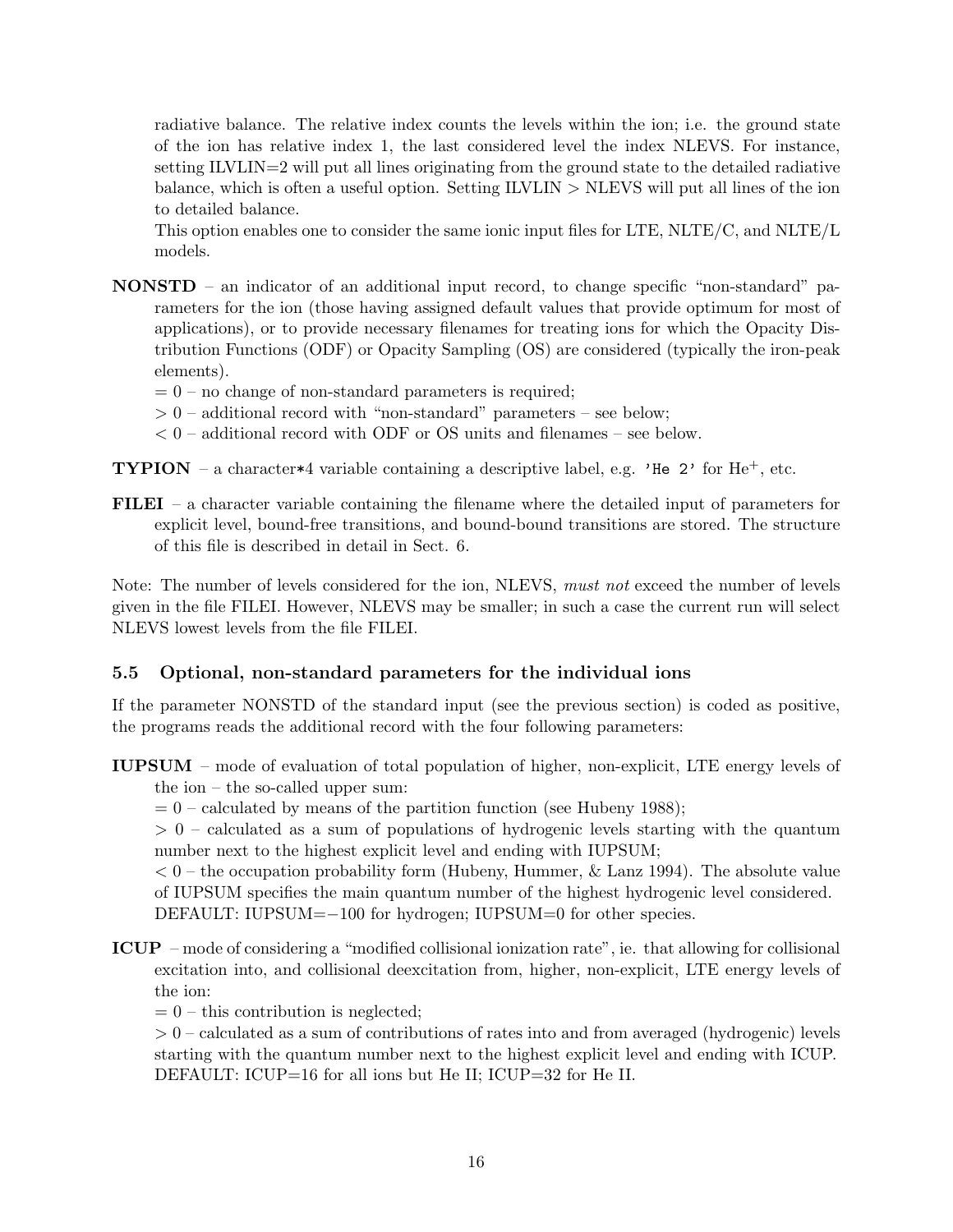MODEFF – mode of evaluating the free-free cross-section:

- $= 0$  free-free opacity is neglected;
- $= 1$  hydrogenic cross-section with the Gaunt factor set to unity;
- $= 2$  hydrogenic cross-section with the exact Gaunt factor;
- $< 0$  non-standard expression, given by the user supplied subroutine FFCROS.

DEFAULT: MODEFF=2 for H I and He II; MODEFF=1 for all other ions.

NFF – mode of considering "modified free-free" opacity, ie. allowing for the photoionization from higher, non-explicit, LTE energy levels of the ion:

 $= 0$  – this contribution is neglected;

 $> 0$  – principal quantum number of the first non-explicit level.

DEFAULT: NFF=0

If the parameter NONSTD of the standard input (see the previous section) is coded as negative, the programs reads the additional record with the four following parameters:

- INODF1, INODF2 unit numbers for the ODF input files. If they are zero, the program assigns the unit numbers automatically.
- FIODF1, FIODF2 filenames for super-line data:
	- in the case of ODF treatment of lines, the filenames of the corresponding ODF input;

– in the case of OS, the first file is Kurucz level data file (e.g., gf2601.gam, for Fe II), and the second file is the line data file (gf2601.lin).

FIBFCS – the name of the file containing the photoionization cross-sections for the individual superlevels. The parameters IFANCY (see Sect. 8.2) has to be set to a value between 50 and 99 to switch on reading cross-sections from a previously created file, but unlike the old format of input, IFANCY does not now have the meaning of a unit number.

Detailed description of the ODF and OS input files is given in Sect. 6.11.

### 5.6 An example

A simple LTE model atmosphere with  $T_{\text{eff}} = 35{,}000 \text{ K}$ ,  $\log g = 4$ , composed of H and He only, may be constructed by TLUSTY202 by coding the standard input as follows:

```
35000. 4.0 ! TEFF, GRAV
T T : PHITE, LTGRAY
'' ! no change of general optional parameters
*-----------------------------------------------------------------
* frequencies
50 ! NFREAD
*-----------------------------------------------------------------
* data for atoms
*
2 ! NATOMS
* mode abn modpf
   2 0 0
   2 0 0
  *-----------------------------------------------------------------
```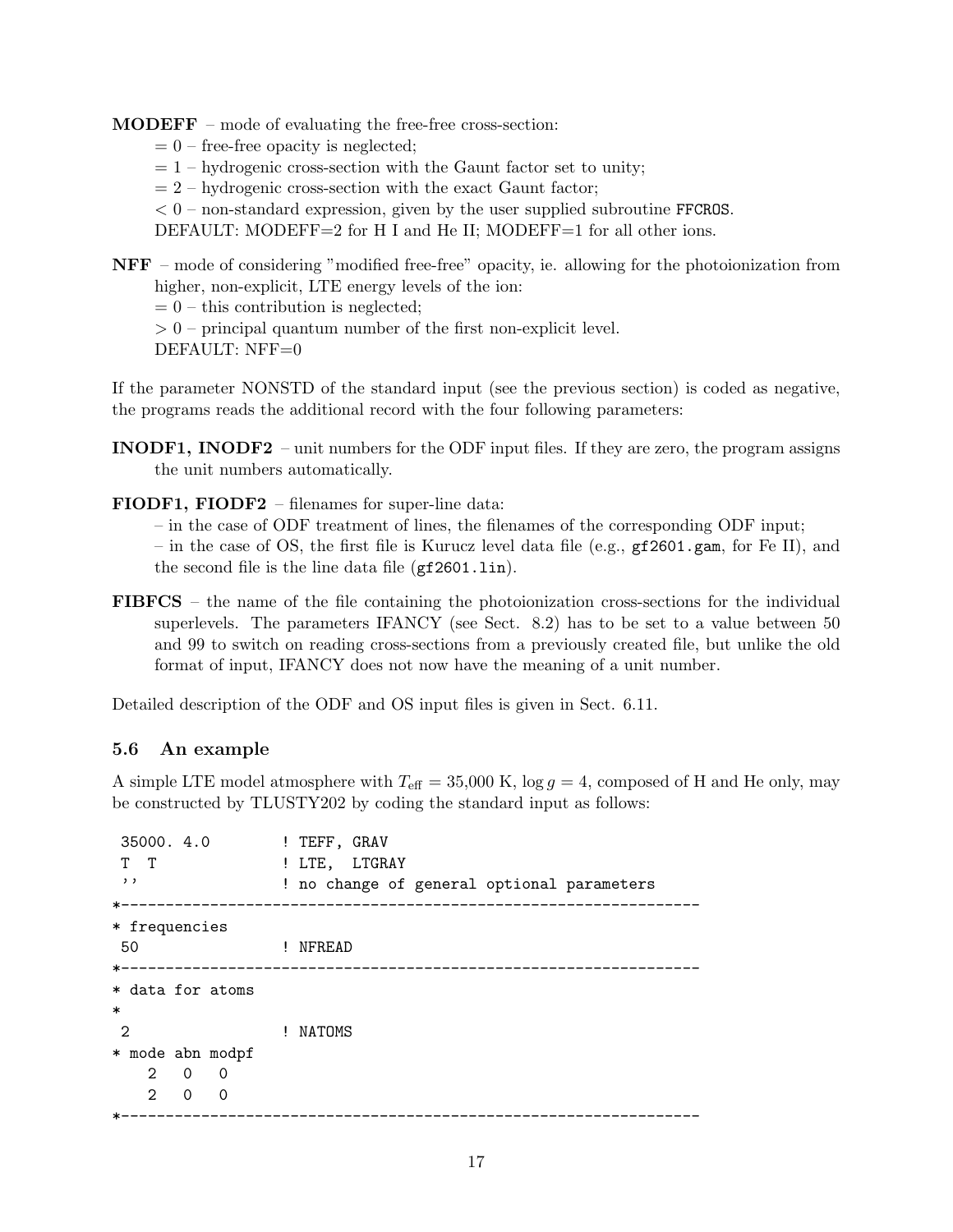```
* data for ions
*
*iat iz nlevs ilast ilvlin nonstd typion filei
*
  1 0 9 0 100 0 ' H 1' 'h1.dat'
  1 \quad 1 \quad 1 \quad 1 \quad 0 \quad 0 \quad 'H 2' '2 0 14 0 100 0 'He 1' 'he1.dat'
  2 1 14 0 100 0 'He 2' 'he2.dat'
  2 2 1 1 0 0 'He 3'''
  0 0 0 -1 0 0 ' ' ' ' '
*
* end
```
where the atomic data for H, He I, and He II are stored in files h1.dat, he1.dat, he2.dat, respectively. Here we assume that the models atoms contain 9, 14, and 14 levels of these ions, respectively. H II and He III are taken as 1-level ions. Notice that there are no additional input files associated with the highest ions, H II and He III.

The corresponding NLTE/C (continua only) model may be constructed with virtually the same standard input; the only change is replacing the second record by

F F  $\qquad$  ! LTE, LTGRAY

and the final NLTE/L (NLTE with lines), considering all lines of H and He explicitly, by modifying the fourth block as follows

| $\ast$ |                             |    |              |                                        |          |                                          |                         |
|--------|-----------------------------|----|--------------|----------------------------------------|----------|------------------------------------------|-------------------------|
| $*iat$ | iz                          |    |              | nlevs ilast ilvlin nonstd typion filei |          |                                          |                         |
| $\ast$ |                             |    |              |                                        |          |                                          |                         |
| 1      |                             | 9  |              | 0                                      | $\Omega$ |                                          | 'H 1''h1.dat'           |
| 1      | 1                           | 1  | $\mathbf{1}$ | 0                                      | $\Omega$ | י י י ק н י                              |                         |
| 2      | 0                           | 14 | 0            | 0                                      | 0        |                                          | $'He 1'$ 'he1.dat'      |
| 2      | 1                           | 14 | 0            | 0                                      | 0        |                                          | 'He $2'$ 'he $2$ . dat' |
| 2      | $\mathcal{D}_{\mathcal{L}}$ | 1  | 1.           | 0                                      | $\Omega$ | $'He$ 3' ' '                             |                         |
| 0      | Ω                           | O  |              |                                        | $\Omega$ | $\qquad \qquad , \qquad , \qquad ,$<br>, |                         |

The frequency points in all cases are set up automatically, with the default values of the highest frequency, (such as  $h\nu_{\text{max}}/kT_{\text{eff}} = 38$  – see the next Section), the lowest frequency  $\nu_{\text{min}} = 10^{12}$ . The number of frequency points is approximately  $50+2\times(9+14+14)+20 = 144$  (i.e. NFREAD + twice the number of levels from which a bound-free transition can occur + about 20 points at the short- and long-wavelength tails); the actual number of points set up by the program is 143.

#### 5.7 Another example: NLTE line-blanketed O star model atmosphere

A complex example is provided for a NLTE line-blanketed O star model atmosphere, with  $T_{\text{eff}} =$ 35,000 K,  $\log g = 4$ , with a metallicity a fifth solar. This example corresponds to the data used for calculating the OSTAR2002 grid (Lanz  $\&$  Hubeny 2003).

35000. 4.0

| $F$ F | ! LTE. LTGRAY |  |                                              |  |
|-------|---------------|--|----------------------------------------------|--|
| 'nst' |               |  | ! name of file containing non-standard flags |  |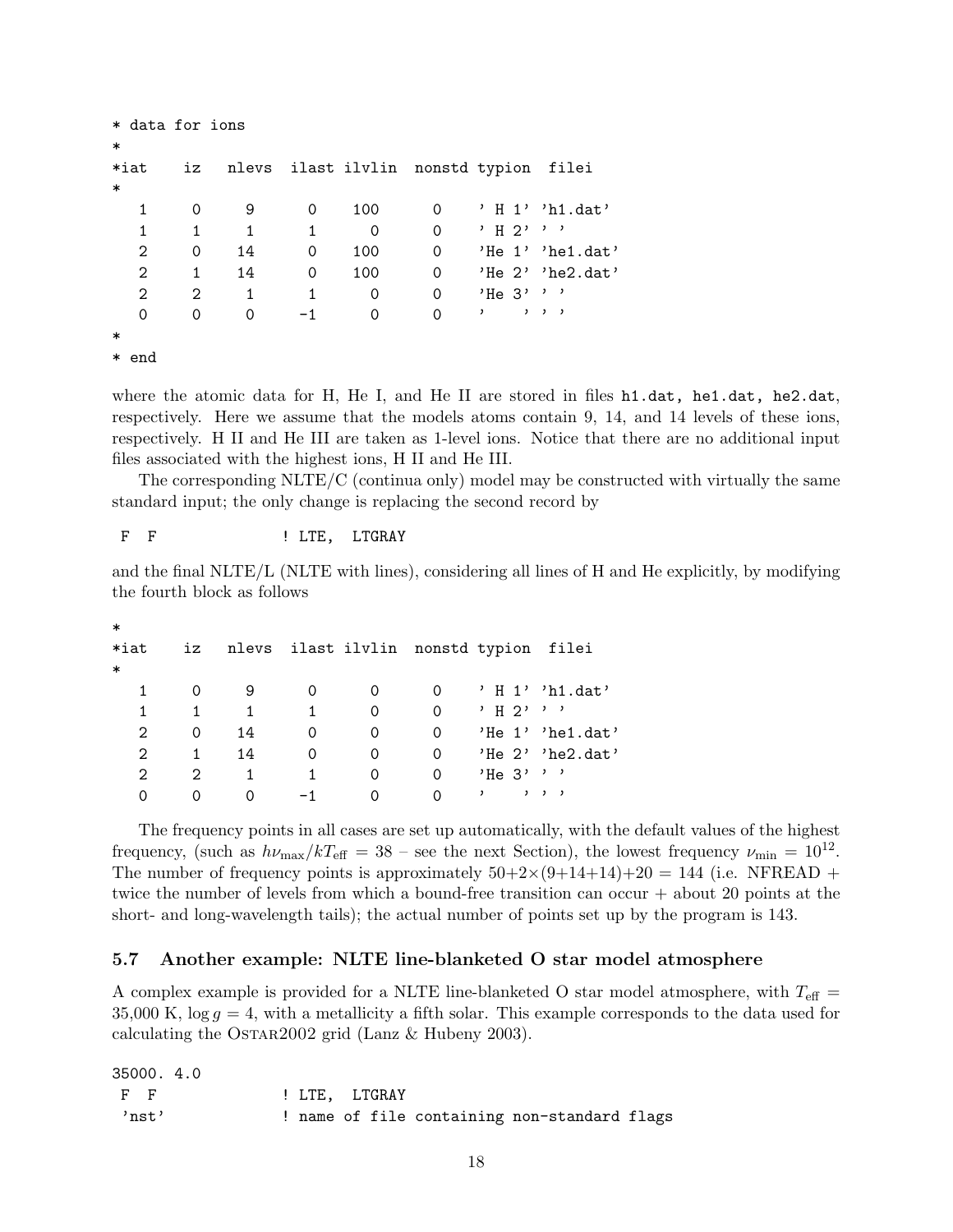| $\ast$ |                         |                 |                     |                     |                     |                                  |          |                        |
|--------|-------------------------|-----------------|---------------------|---------------------|---------------------|----------------------------------|----------|------------------------|
| ∗      |                         | frequencies     |                     |                     |                     |                                  |          |                        |
| ∗      |                         |                 |                     |                     |                     |                                  |          |                        |
|        | 2000                    |                 |                     |                     |                     |                                  |          |                        |
| ∗      |                         |                 |                     |                     |                     |                                  |          |                        |
|        | * data for atoms        |                 |                     |                     |                     |                                  |          |                        |
| $\ast$ |                         |                 |                     |                     |                     |                                  |          |                        |
|        | 30                      |                 |                     | ! NATOMS            |                     |                                  |          |                        |
|        |                         |                 |                     |                     |                     |                                  |          |                        |
|        | * mode abn modpf        |                 |                     |                     |                     |                                  |          |                        |
|        | $\boldsymbol{2}$        | $\mathsf{0}\,.$ | 0                   |                     | $\mathbf{H}$        |                                  |          |                        |
|        | $\overline{2}$          | $0$ .           | 0                   |                     | ! He                |                                  |          |                        |
|        | $\mathsf{O}\xspace$     | 0.              | $\mathbf 0$         |                     |                     |                                  |          |                        |
|        | 0                       | $\mathsf{0}\,.$ | 0                   |                     |                     |                                  |          |                        |
|        | 0                       | $0$ .           | $\mathbf 0$         |                     |                     |                                  |          |                        |
|        | $\overline{2}$          | $-0.2$          | 0                   | $\mathbf{C}$        |                     |                                  |          |                        |
|        | $\overline{2}$          | $-0.2$          | $\mathsf{O}\xspace$ | $\mathbf{I}$ N      |                     |                                  |          |                        |
|        | $\overline{2}$          | $-0.2$          | 0                   | $\mathbf{1}$ 0      |                     |                                  |          |                        |
|        | $\mathbf{1}$            | $-0.2$          | 0                   |                     |                     |                                  |          |                        |
|        | $\overline{2}$          | $-0.2$          | 0                   | ! Ne                |                     |                                  |          |                        |
|        | $\mathbf{1}$            | $-0.2$          | 0                   |                     |                     |                                  |          |                        |
|        | $\mathbf{1}$            | $-0.2$          | 0                   |                     |                     |                                  |          |                        |
|        | $\mathbf{1}$            | $-0.2$          | $\mathbf 0$         |                     |                     |                                  |          |                        |
|        | $\overline{2}$          | $-0.2$          | 0                   | ! Si                |                     |                                  |          |                        |
|        | $\overline{2}$          | $-0.2$          | $\mbox{O}$          | P                   |                     |                                  |          |                        |
|        | $\overline{2}$          | $-0.2$          | 0                   | ! S                 |                     |                                  |          |                        |
|        | $\mathbf{1}$            | $-0.2$          | 0                   |                     |                     |                                  |          |                        |
|        | $\mathbf{1}$            |                 |                     |                     |                     |                                  |          |                        |
|        |                         | $-0.2$          | $\mathbf 0$         |                     |                     |                                  |          |                        |
|        | $\mathbf{1}$            | $-0.2$          | 0                   |                     |                     |                                  |          |                        |
|        | $\mathbf{1}$            | $-0.2$          | 0                   |                     |                     |                                  |          |                        |
|        | $\mathbf{1}$            | $-0.2$          | 0                   |                     |                     |                                  |          |                        |
|        | $\mathbf{1}$            | $-0.2$          | 0                   |                     |                     |                                  |          |                        |
|        | $\mathbf{1}$            | $-0.2$          | 0                   |                     |                     |                                  |          |                        |
|        | $\mathbf{1}$            | $-0.2$          | 0                   |                     |                     |                                  |          |                        |
|        | $\mathbf{1}$            | $-0.2$          | 0                   |                     |                     |                                  |          |                        |
|        | $\mathbf 2$             | $-0.2$          | $\mathsf{O}\xspace$ | ! Fe                |                     |                                  |          |                        |
|        | $\mathbf{1}$            | $-0.2$          | $\mathsf{O}\xspace$ |                     |                     |                                  |          |                        |
|        | $\overline{a}$          | $-0.2$          | $\mathsf{O}\xspace$ | ! Ni                |                     |                                  |          |                        |
|        | 1                       | $-0.2$          | $\mathsf{O}\xspace$ |                     |                     |                                  |          |                        |
|        | $\mathbf{1}$            | $-0.2$          | 0                   |                     |                     |                                  |          |                        |
| ∗      |                         |                 |                     |                     |                     |                                  |          |                        |
|        | * data for ions         |                 |                     |                     |                     |                                  |          |                        |
| $\ast$ |                         |                 |                     |                     |                     |                                  |          |                        |
|        | $*$ iat                 | iz              | nlevs               |                     |                     | ilast ilvlin nonstd typion filei |          |                        |
| $\ast$ |                         |                 |                     |                     |                     |                                  |          |                        |
|        | $\mathbf 1$             | 0               | 9                   | 0                   | 0                   | 0                                |          | ' H 1' 'data/h1.dat'   |
|        | $\mathbf 1$             | $\mathbf{1}$    | $\mathbf 1$         | $\mathbf 1$         | $\mathsf{O}\xspace$ | $\mathsf{O}\xspace$              | $'$ H 2' | $, \, , \,$            |
|        |                         |                 |                     |                     |                     |                                  |          |                        |
|        | 2                       | 0               | 24                  | $\mathsf{O}\xspace$ | 0                   | 0                                |          | 'He 1' 'data/he1g.dat' |
|        | $\overline{\mathbf{c}}$ | $\mathbf 1$     | 20                  | 0                   | 0                   | 0                                |          | 'He 2' 'data/he2g.dat' |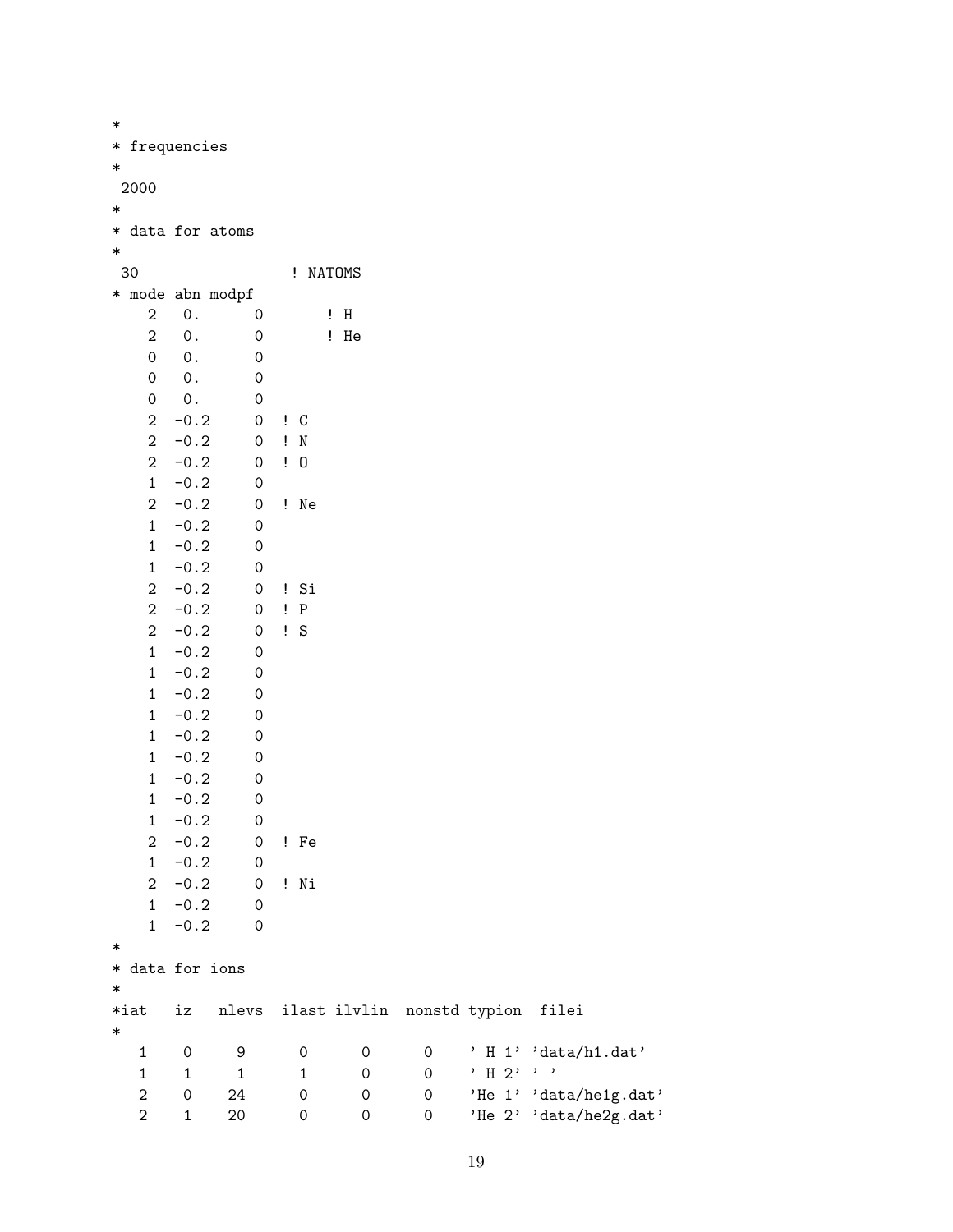| $\boldsymbol{2}$    | 2                   | $\mathbf 1$  | $\mathbf 1$         | 0                   | $\mbox{O}$          | $'He$ 3' ''                |                            |
|---------------------|---------------------|--------------|---------------------|---------------------|---------------------|----------------------------|----------------------------|
| 6                   | $\mathbf 1$         | 22           | 0                   | 0                   | 0                   | C <sub>2</sub>             | $' {\tt data/c2g.dat'}$    |
| 6                   | 2                   | 23           | 0                   | 0                   | 0                   | $^{\prime}$ C 3'           | 'data/c3g.dat'             |
| 6                   | 3                   | 25           | 0                   | 0                   | $\mbox{O}$          |                            | $'$ C 4' 'data/c4g.dat'    |
| 6                   | 4                   | $\mathbf 1$  | 1                   | 0                   | $\mbox{O}$          | , C.5,                     |                            |
| $\bf 7$             | $\mathbf 1$         | 26           | 0                   | 0                   | 0                   | $\mathbf{r}$               | N 2' 'data/n2g.dat'        |
| 7                   | 2                   | 32           | $\mathsf{O}\xspace$ | 0                   | $\mbox{O}$          | ' N<br>3'                  | 'data/n3g.dat'             |
| $\overline{7}$      | 3                   | 23           | 0                   | 0                   | $\mbox{O}$          |                            | $'$ N 4' 'data/n4g.dat'    |
| 7                   | 4                   | 16           | 0                   | 0                   | 0                   | $\mathbf{z}$               | N 5' 'data/n5g.dat'        |
| $\overline{7}$      | 5                   | $\mathbf 1$  | 1                   | 0                   | 0                   | $'$ N 6'                   | ,                          |
| 8                   | $\mathbf 1$         | 29           | $\mathsf{O}\xspace$ | 0                   | 0                   |                            | $'$ 0 2' 'data/o2g.dat'    |
| 8                   | $\mathbf 2$         | 29           | 0                   | 0                   | $\mbox{O}$          | $^{\prime}$ 0              | $3'$ 'data/o3g.dat'        |
| 8                   | 3                   | 39           | 0                   | 0                   | $\mbox{O}$          |                            | $, 0 4$ , 'data/o4g.dat'   |
| 8                   | 4                   | 40           | 0                   | 0                   | 0                   | , 0 5,                     | $'$ data/o $5g$ .dat'      |
| 8                   | 5                   | 20           | $\mathsf{O}\xspace$ | 0                   | $\mbox{O}$          |                            | $'$ 0 6' 'data/o6g.dat'    |
| 8                   | 6                   | $\mathbf 1$  | $\mathbf{1}$        | 0                   | $\mbox{O}$          | 07'                        | $, \, \, \cdot$            |
| 10                  | $\mathbf 1$         | 15           | 0                   | 0                   | 0                   |                            | 'Ne 2' 'data/ne2g.dat'     |
| 10                  | 2                   | 14           | 0                   | 0                   | 0                   | 'Ne <sub>3'</sub>          | 'data/ne3g.dat'            |
| 10                  | 3                   | 12           | 0                   | 0                   | $\mbox{O}$          |                            | 'Ne 4' 'data/ne4g.dat'     |
| $10\,$              | 4                   | $\mathbf{1}$ | $\mathbf{1}$        | 0                   | $\mathsf{O}\xspace$ | 'Ne <sub>5'</sub>          | $, \, \, \cdot$            |
| 14                  | 2                   | 30           | 0                   | 0                   | $\mathsf{O}\xspace$ |                            | 'Si 3' 'data/si3g.dat'     |
| 14                  | 3                   | 23           | 0                   | 0                   | 0                   | 'Si 4'                     | 'data/si4g.dat'            |
| 14                  | 4                   | $\mathbf 1$  | $\mathbf{1}$        | 0                   | $\mbox{O}$          | 'Si $5'$                   | $, \, \, \cdot$            |
| 15                  | 3                   | 14           | 0                   | 0                   | 0                   | 'P                         | $4'$ 'data/p4g.dat'        |
| 15                  | 4                   | 17           | 0                   | 0                   | 0                   | 'P<br>5'                   | 'data/p5g.dat'             |
| 15                  | 5                   | $\mathbf 1$  | $\mathbf{1}$        | 0                   | 0                   | 6,<br>$^{\prime}$ P        | $, \, \, \,$               |
| 16                  | $\mathbf 2$         | 20           | 0                   | 0                   | $\mbox{O}$          |                            | ' S 3' 'data/s3g.dat'      |
| 16                  | 3                   | 15           | 0                   | 0                   | $\mathsf{O}\xspace$ |                            | $'$ S 4' 'data/s4g.dat'    |
| 16                  | 4                   | 12           | 0                   | 0                   | $\mathsf{O}\xspace$ | $'$ S 5'                   | 'data/s5g.dat'             |
| 16                  | 5                   | 16           | 0                   | 0                   | $\mathsf{O}\xspace$ | $'$ S 6'                   | 'data/s6g.dat'             |
| 16                  | 6                   | $\mathbf{1}$ | $\mathbf{1}$        | 0                   | $\mathsf{O}\xspace$ | $\, \mathrm{s}$<br>7'<br>, | $, \, \, \cdot$            |
| 26                  | $\mathbf 2$         | 50           | 0                   | 0                   | $-1$                | $'Fe$ 3'                   | 'data/fe3v.dat'            |
| $\mathsf{O}\xspace$ | $\mathsf{O}\xspace$ |              |                     |                     |                     |                            | 'data/gf2602.gam'          |
|                     |                     |              |                     |                     |                     |                            | 'data/gf2602.lin'          |
|                     |                     |              |                     |                     |                     |                            | 'data/fe3p_22+71ev.rap'    |
| 26                  | 3                   | 43           | $\mathsf{O}\xspace$ | $\mathsf{O}\xspace$ | $-1$                | $'Fe$ 4'                   | 'data/fe4v.dat'            |
| $\mathsf{O}\xspace$ | $\mathbf 0$         |              |                     |                     |                     |                            | 'data/gf2603.gam'          |
|                     |                     |              |                     |                     |                     |                            | 'data/gf2603.lin'          |
|                     |                     |              |                     |                     |                     |                            | $'data/fe4p_21+111ev rap'$ |
| 26                  | 4                   | 42           | $\mathsf{O}\xspace$ | 0                   | $-1$                | 'Fe 5'                     | 'data/fe5v.dat'            |
| 0                   | $\mathsf{O}\xspace$ |              |                     |                     |                     |                            | 'data/gf2604.gam'          |
|                     |                     |              |                     |                     |                     |                            | 'data/gf2604.lin'          |
|                     |                     |              |                     |                     |                     |                            | 'data/fe5p_19+111ev.rap'   |
| 26                  | 5                   | 32           | 0                   | 0                   | $-1$                | 'Fe <sub>6'</sub>          | 'data/fe6v.dat'            |
| 0                   | $\mathsf{O}\xspace$ |              |                     |                     |                     |                            | 'data/gf2605.gam'          |
|                     |                     |              |                     |                     |                     |                            | 'data/gf2605.lin'          |
|                     |                     |              |                     |                     |                     |                            | 'data/fe6b.rap'            |
| 26                  | 6                   | $\mathbf{1}$ | $\mathbf{1}$        | 0                   | $\mathsf{O}\xspace$ | $'Fe$ $7'$                 | $, \, , \,$                |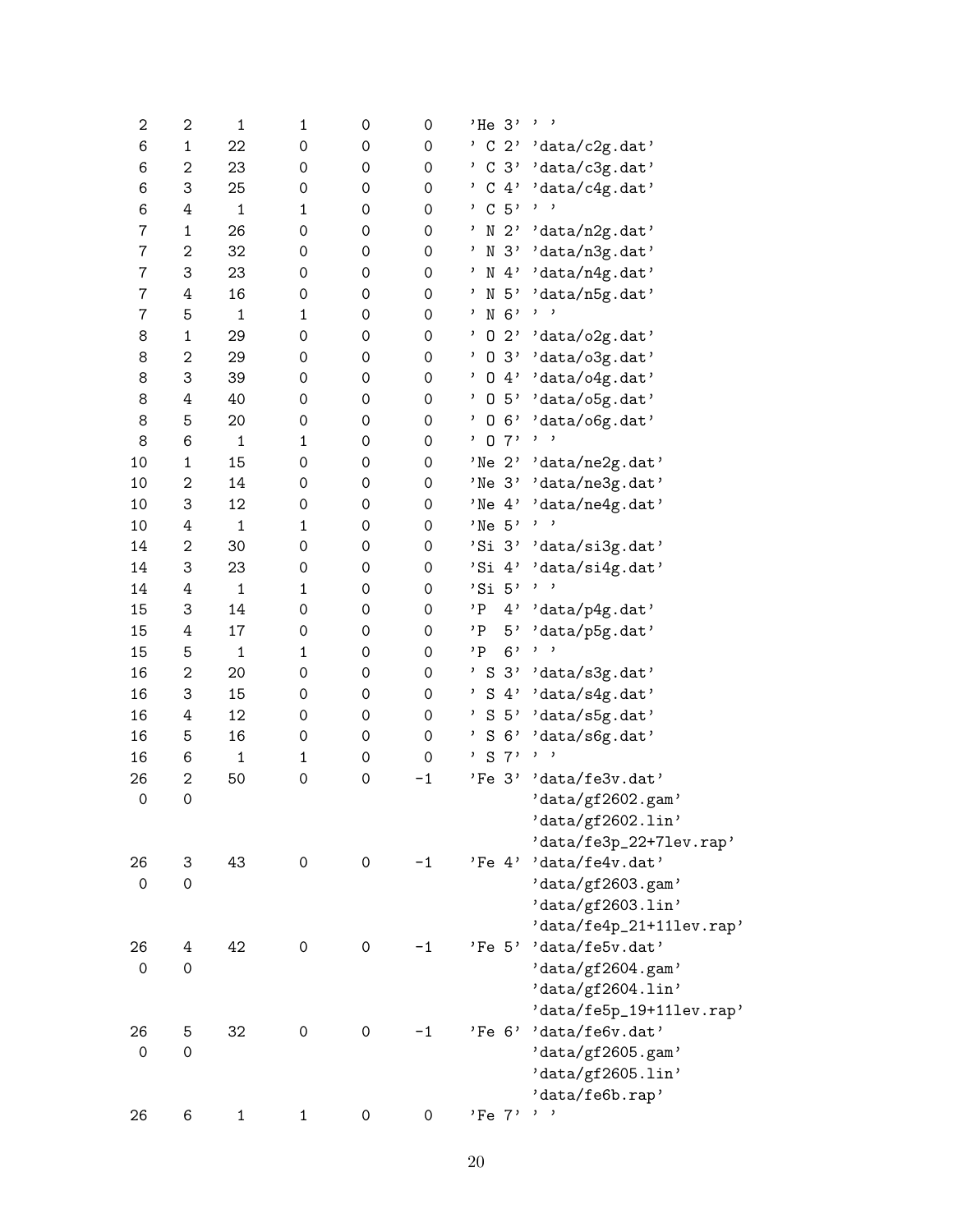|        | 28    | 2        | 36           | 0           | 0           | $-1$     | 'Ni 3' | 'data/ni3v.dat'        |
|--------|-------|----------|--------------|-------------|-------------|----------|--------|------------------------|
|        | 0     | 0        |              |             |             |          |        | 'data/gf2802.gam'      |
|        |       |          |              |             |             |          |        | 'data/gf2802.lin'      |
|        |       |          |              |             |             |          |        | 'data/ni3.72'          |
|        | 28    | 3        | 38           | $\mathbf 0$ | $\Omega$    | $-1$     |        | 'Ni 4' 'data/ni4v.dat' |
|        | 0     | $\Omega$ |              |             |             |          |        | 'data/gf2803.gam'      |
|        |       |          |              |             |             |          |        | 'data/gf2803.lin'      |
|        |       |          |              |             |             |          |        | 'data/ni4.73'          |
|        | 28    | 4        | 48           | 0           | $\mathbf 0$ | -1       | 'Ni 5' | 'data/ni5v.dat'        |
|        | 0     | 0        |              |             |             |          |        | 'data/gf2804.gam'      |
|        |       |          |              |             |             |          |        | 'data/gf2804.lin'      |
|        |       |          |              |             |             |          |        | 'data/ni5.74'          |
|        | 28    | 5        | 42           | $\mathbf 0$ | $\Omega$    | $-1$     |        | 'Ni 6' 'data/ni6v.dat' |
|        | 0     | 0        |              |             |             |          |        | 'data/gf2805.gam'      |
|        |       |          |              |             |             |          |        | 'data/gf2805.lin'      |
|        |       |          |              |             |             |          |        | 'data/ni6.75'          |
|        | 28    | 6        | $\mathbf{1}$ | 1           | 0           | $\Omega$ | 'Ni 7' | $, \, \, \cdot$        |
|        | 0     | $\Omega$ | $\Omega$     | $-1$        | $\Omega$    | $\Omega$ | ,      | $\mathbf{z}$<br>, ,    |
| $\ast$ |       |          |              |             |             |          |        |                        |
|        | * end |          |              |             |             |          |        |                        |

The optional parameters (see Sect.6) used are

```
NLAMBD=3,ND=50,VTB=10.,ISPODF=1,DDNU=0.75,CNU1=6.
```
The model atmosphere includes 11 explicit atoms, 45 explicit ions, and 907 explicit NLTE (super)levels. Opacity Sampling is used (ISPODF=1), with a typical step of 0.75 fiducial Doppler width for iron. The whole spectrum is represented by  $184,136$  frequencies. The radiation field mean intensity is linearized at 17 frequencies.

# 6 OPTIONAL PARAMETERS

There are about 160 different optional parameters. We repeat that an optional parameter is defined as such for which the program assigns a default value, which provides the optimum value for most applications, or the most reasonable value. A small part of optional parameters are actual physical parameters, like the convective mixing length, or the microturbulent velocity, which are zero for most applications. However, the majority of optional parameters are various computational flags and switches which specify the detailed setup of the numerical method. Notice that the overall degree of sophistication of the resulting model atmosphere is determined by the ionic input files, described in the subsequent section. The optional parameters discussed in this section, with the exception of the physical parameters mentioned above, will mostly influence the numerical performance – the rate of convergence (or a lack thereof!), the total computer time, a numerical accuracy, a degree of auxiliary output, etc.

We divide all the optional parameters into the following 14 categories.

- 1. Auxiliary physical parameters
- 2. Automatic setup of frequency points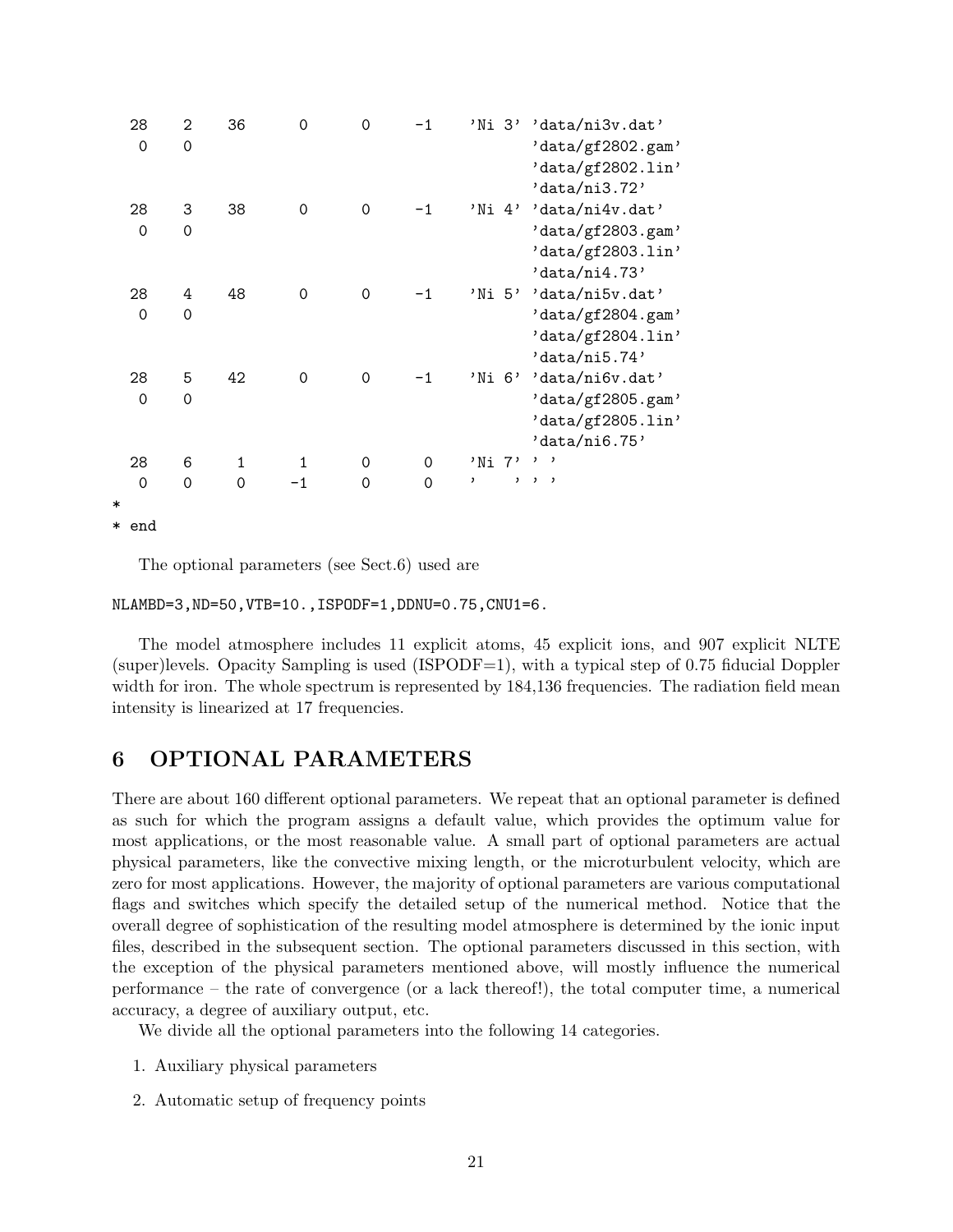- 3. Specification of the LTE-gray model
- 4. Flags for modifying the starting model atmosphere
- 5. Flags for the numerical setup of the radiative transfer equation and the approximate Λ operator
- 6. Flags for selecting a treatment of the statistical equilibrium equation
- 7. Parameters for the global iteration loop control
- 8. Parameters for setting up the linearization matrices
- 9. Parameters defining the additional opacities
- 10. Parameters defining the numerical treatment of convection
- 11. Parameters for a treatment of line blanketing
- 12. Non-standard atomic transition rates; hydrogen line profiles
- 13. Parameters specifying the global acceleration schemes
- 14. Miscellaneous auxiliary parameters
- 15. Parameters determining an amount of additional output

The file, whose name is specified by the standard parameter FINSTD (see the previous Section), contains a list of the optional parameters to be changed from their non-standard values. The input format is very simple, namely

#### PARAM1=VALUE1,PARAM2=VALUE2,...

where PARAM1, etc., are the names of the parameters as specified below, and VALUE1, etc, are the corresponding numerical values of the parameters. The individual entries are delimited by one of the following special characters: coma  $($ , $)$ , space, left or right bracket  $($  ( $)$ ), asterisk  $(*)$ , slash  $($ , or carriage return. The parameters may appear in any order. If a parameter does not appear in the list, its default value is adopted by the program. The name of a parameter should be coded with capital letters. The numerical values VALUE1, etc., may be up to 6 character long. This system of input was adopted from Carlsson's program MULTI (Carlsson 1976); we have used and modified his routines GETWRD and RINPUT.

Hint: Since parameters to be changed has to be specified by capital letters. changing one letter to a lower case may be used as a way of "commenting out" a given parameter, which can than easily be reinstated later. For instance, coding

#### ITEK=8

has the effect of starting the Kantorovich acceleration (see Sect.6.13) at 8th iteration; while setting ITE=8 or itek=8 or iTEK=8

has no effect, and ITEK will assume its default value (ITEK=4).

In the rest of this Section, we will describe all the individual optional parameters in detail, including their default values. Finally, we list some of the most important optional parameters, which are most likely to be changed when one encounters convergence difficulties.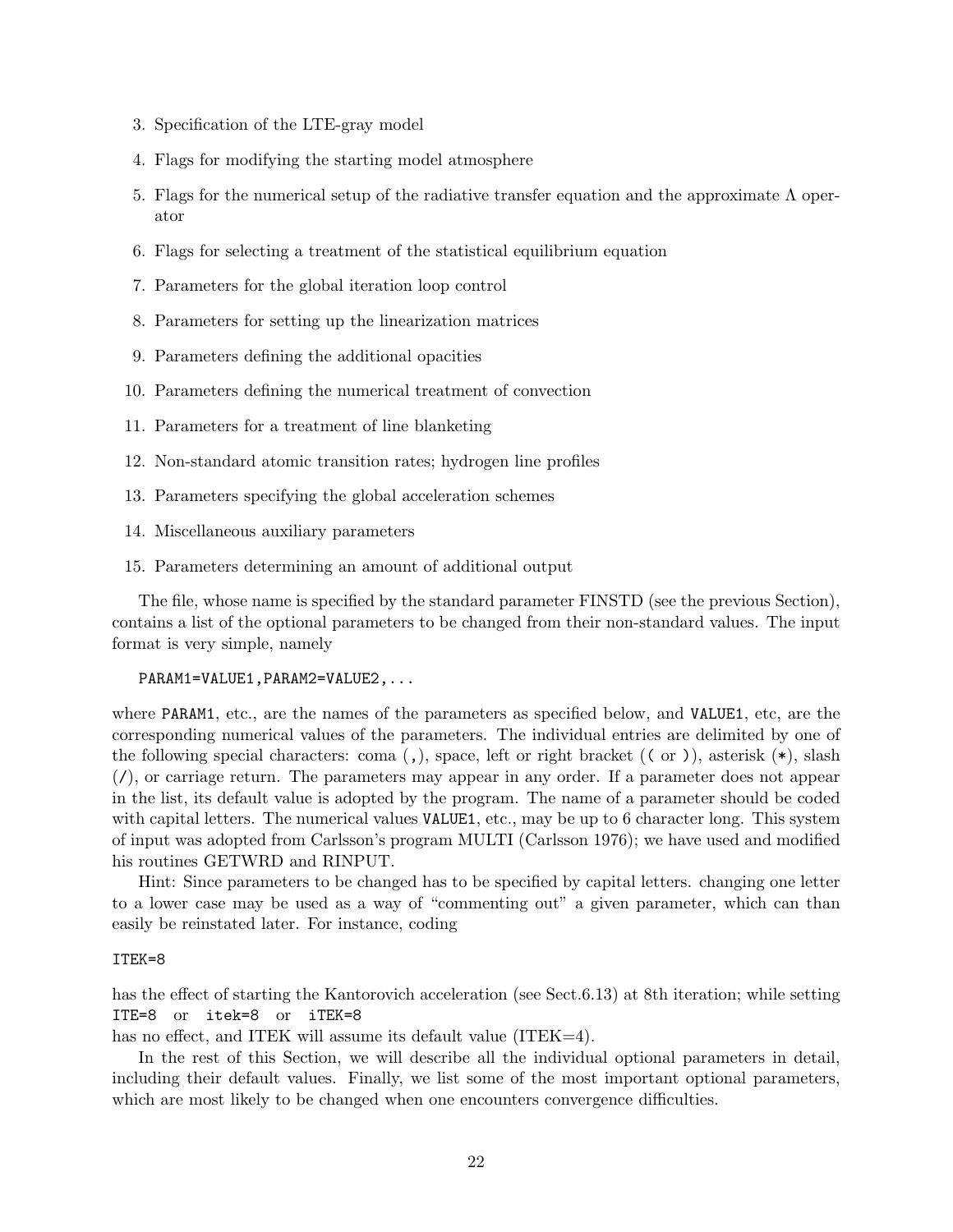### 6.1 Auxiliary physical parameters

- $HMIX0 the mixing length parameter:$ 
	- $> 0$  convection is considered; HMIX0 has the meaning of mixing length;

 $= 0$  – convection is suppressed, but the adiabatic and radiative gradients are calculated and printed;

 $< 0$  – convection is suppressed and no gradients are calculated. DEFAULT: HMIX0=-1.

MLTYPE – switch for the type of the mixing length prescription:

 $= 0$  or  $1$  – normal mixing length (type 1);

 $= 2$  – the so-called ML2 prescription (Fontaine et al 1981; Bergeron et al. 1992) DEFAULT: MLTYPE=0.

**VTB** – microturbulent velocity; in km s<sup>-1</sup> or cm s<sup>-1</sup> – a numerical value  $\lt 10^3$  indicates that the microturbulent velocity is expressed in  $km s^{-1}$ . DEFAULT: VTURB=0.

IPTURB – switch for setting the effects of microturbulent velocity:

 $= 0$  – the turbulent velocity is considered only for modifying the Doppler widths, but not for turbulent pressure (which is set to zero);

 $= 1$  – the turbulent velocity is considered both for Doppler widths as well as for determining the turbulent pressure via  $P_{\text{turb}} = (1/2)\rho v_{\text{turb}}^2$ DEFAULT: IPTURB=1.

TRAD – the external irradiation parameter:

 $= 0$  – no external irradiation is considered;

 $> 0$  – the external irradiation is considered; the irradiation intensity is assumed to be given by  $I_{\nu}^{\text{irrad}} = W B_{\nu}(T^*)$ , where W is the dilution factor, B the Planck function, and  $T^*$  the characteristic temperature of incoming radiation. The parameter TRAD has then the meaning of  $T^*$ .

 $< 0$  – the irradiated intensity is read for all frequency points. DEFAULT: TRAD  $=0$ .

**WDIL** – the dilution factor W (has a meaning only if TRAD  $> 0$ ). DEFAULT: WDIL=1.

• Parameters specific to white dwarf models. They account for equilibrium diffusion of helium and thus construct enable to compute models with helium stratification, by specifying the total mass of the layer of hydrogen that floats on a helium layer. The formalism is taken from Vennes et al. (1988).

**HCMASS** – if set to a non-zero value, the total mass of the hydrogen layer (in g or in  $M_{\odot}$ ) for stratified H-He models with equilibrium helium diffusion.  $= 0$  – no helium stratification DEFAULT: HCMASS=0.

RADSTR – stellar radius (in units of the solar radius) of the star (for stratified models with equilibrium helium diffusion) DEFAULT: RADSTR=0.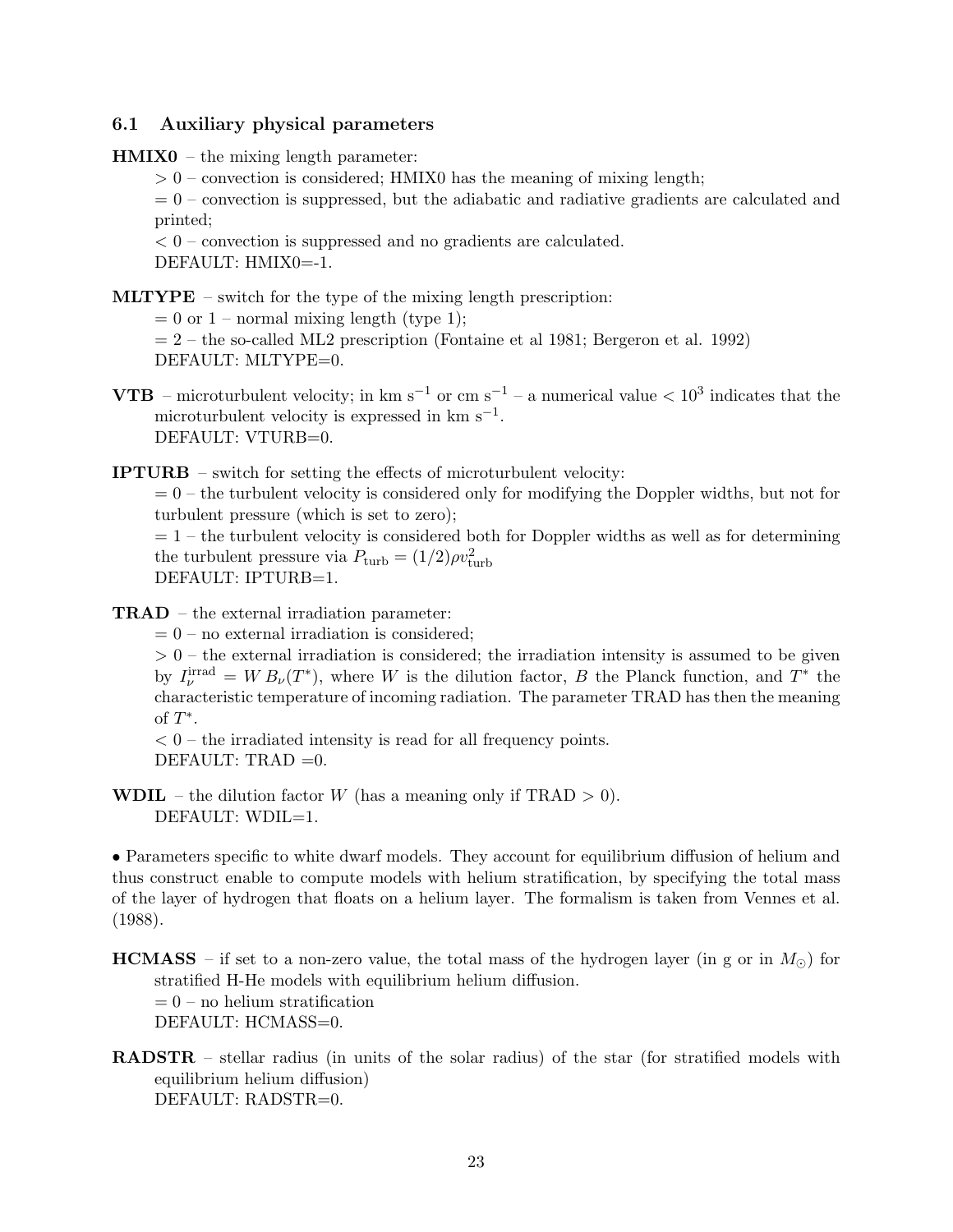- Parameters specific to disk models:
- **ALPHAV** viscosity parameter  $\alpha$ . If  $> 1$ , then ALPHAV has the meaning of the Reynolds number. DEFAULT: ALPHAV=0.1
- IVISC a mode of treating depth-dependent viscosity:

 $\geq 0$  – the depth-averaged viscosity is determined through the "averaged"  $\alpha$ , given by the parameters ALPHAV; while the depth dependence of kinematic viscosity is treated as a twostep power law as described by Hubeny & Hubeny 1998. In this case, one needs to specify four more parameters: two power-law exponents  $\zeta_0$  and  $\zeta_1$ ; the division point DMVISC; and the fraction of energy dissipated in the inner layer, FRACTV – see below.

 $= 2$  – the local viscous stress is given by  $t_{\phi r} = \alpha P_{\text{gas}}$ ; i.e.  $\alpha$  determines the *local* viscosity. Additional details are given in the Appendix 2. DEFAULT: IVISC=0

- **ZETA0** the viscosity parameter  $\zeta_0$ DEFAULT: ZETA0=0 (viscosity constant in the inner layers).
- **ZETA1** the viscosity parameter  $\zeta_1$ DEFAULT: ZETA1=0 (viscosity constant in the outer layers).
- **FRACTV** the viscosity parameter  $f$ ; i.e. the fraction of energy dissipated in inner layers (with the power-law exponent  $\zeta_0$ ;

if < 0 – the kinematic viscosity is assumed to be a continuous function of depth, and FRACTV is computed through the division mass DMVISC; DEFAULT: FRACTV=-1

- **DMVISC** the division mass  $m_0$  in the viscosity prescription. (expressed as  $m_0/m_{\text{tot}}$ , where  $m_{\text{tot}}$ is the column mass at the disk midplane). DEFAULT: DMVISC=0.01 (i.e. 1% of the total column mass is considered as "outer layers").
- **IZSCAL** switch determining whether the basic depth scale is given by the column mass,  $m$ , or a geometrical distance, z.

 $= 0$  – the basic scale is the m-scale. In this case, the total column mass at the midplane is computed in the LTE-grey model (or is read from the input model), and is held fixed.

 $= 1$  – the basic scale is the *z*-scale

DEFAULT: IZSCAL=0

### 6.2 Automatic setup of frequency points

FRCMAX – the maximum frequency.

 $= 0$  – maximum frequency is set up such as

a) for atmospheres:  $\nu_{\text{max}} = 8 \times 10^{11} T_{\text{eff}}$ ; i.e.  $h\nu_{\text{max}}/kT_{\text{eff}} \approx 38$ ;

b) for accretion disks:  $h\nu_{\text{max}}/kT_{\text{mid}} = 17$ , where  $T_{\text{mid}}$  is the local temperature at the midplane (evaluated approximately through the effective temperature and the total column density  $\Sigma$ as  $T_{\text{mid}} = 2.83 \times 10^{11} T_{\text{eff}} (0.2 \,\Sigma)^{1/4} h\nu_{\text{max}}/(kT_{\text{eff}}) = 38$  (see Hubeny et al. 2001).

 $> 0$  – the value of maximum frequency.

If another optional parameter CFRMAX is set to a value larger than 1, the maximum frequency is then set to maximum of the above and CFRMAX times the frequency of the explicit photoionization edge with the highest-frequency.

DEFAULT: FRCMAX=0.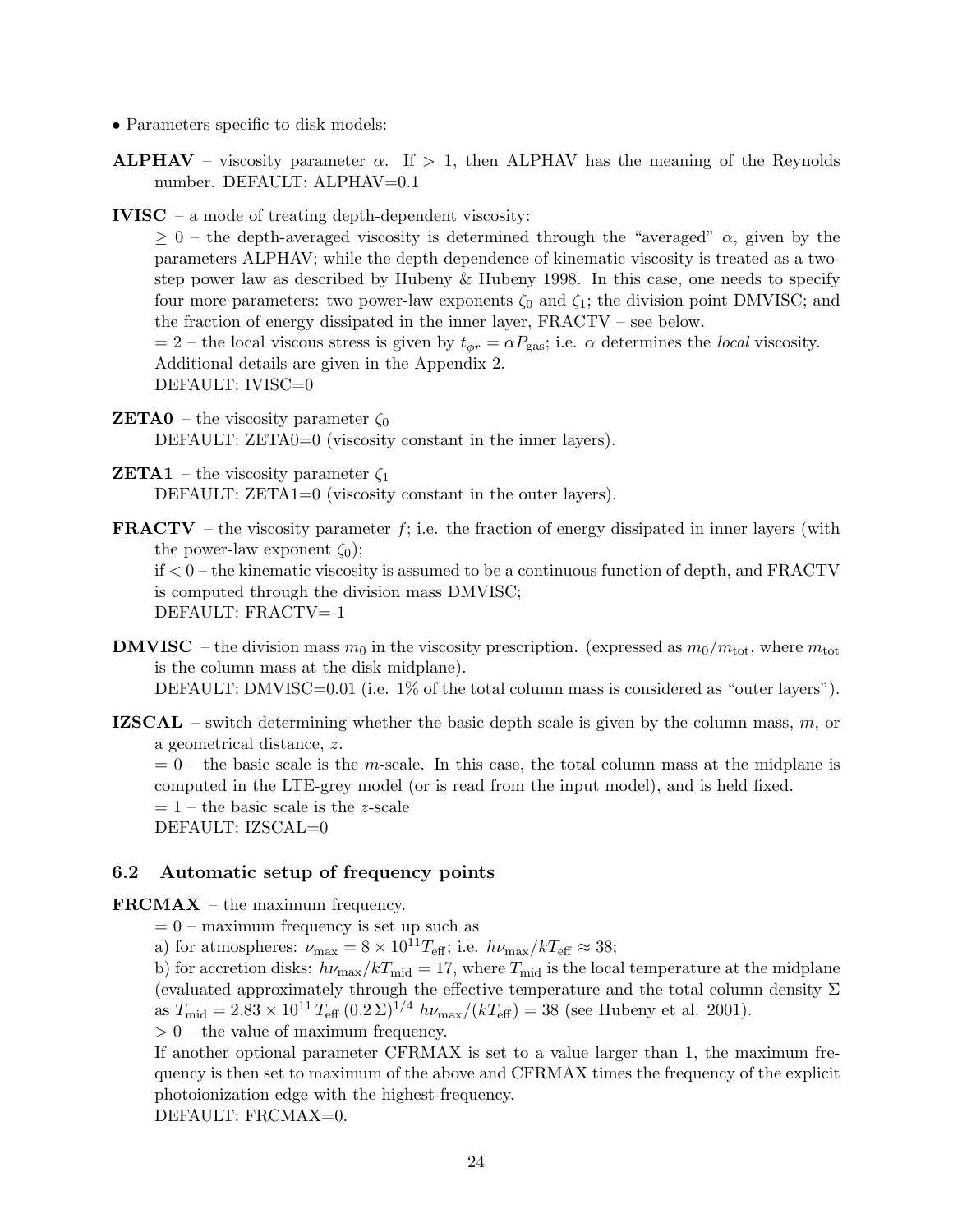**CFRMAX** – auxiliary parameter for setting the maximum frequency – see above DEFAULT: CFRMAX=2 for atmospheres; =0 for disks

FRCMIN – the minimum frequency.

 $= 0$  – the minimum frequency is set to  $10^{12}$  s<sup>-1</sup>.

 $> 0$  – the value of minimum frequency

DEFAULT: FRCMIN= $10^{12}$ 

FRLMAX – the maximum frequency in the line transitions.

 $= 0$  – the maximum frequency in the line transitions is set to FRCMAX.

 $> 0$  – the value of maximum frequency in the line transitions

DEFAULT: FRLMAX=FRCMAX

FRLMIN – the minimum frequency in the line transitions.  $= 0$  – the minimum frequency in the line transitions is set to  $10^{13}$  s<sup>-1</sup>.  $> 0$  – the value of minimum frequency in the line transitions DEFAULT: FRLMIN= $10^{13}$ 

NFTAIL – one of parameters that determine the automatic setting of frequency points.

 $> 0$  – it has the meaning of the number of frequency points between the highest-frequency continuum edge and the maximum frequency given by parameter FRCMAX – see above. In this case, the frequencies are set up in such a way that each continuum edge is represented through two frequency points immediately above and below the edge, plus the high- and low-frequency tails, plus some frequencies between edges (see also description of parameter NFREQ of the standard input).

The integration is done by the Simpson formula, so that NFTAIL must be an odd number. Specifically, the integration is done by two Simpson integrations, dividing the total tail region into two parts, each part is done by a  $(NFTAIL/2+1)$ -point Simpson integration, and the part nearer the photoionization edge is DFTAIL times the total interval. This allows one to consider denser grid of frequency points just blueward of the highest-frequency discontinuity, which yields more accurate evaluation of the photoionization rate of the corresponding transition.

 $< 0$  – the frequencies are set as equidistant in log  $\nu$  between the minimum and maximum frequency. The total number of frequency points is now exactly NFREQ. This option is very useful for hot disks, for which the previous option would generate an unnecessarily large number of frequencies around completely unimportant edges.

DEFAULT: NFTAIL=21

DFTAIL – see above. DEFAULT: DFTAIL=0.25

### 6.3 LTE-grey model input

For stellar atmospheres:

- TAUFIR the Rosseland optical depth in the first depth point. DEFAULT: TAUFIR=1.d-7
- TAULAS the Rosseland optical depth in the last depth point. DEFAULT: TAULAS=3.16d2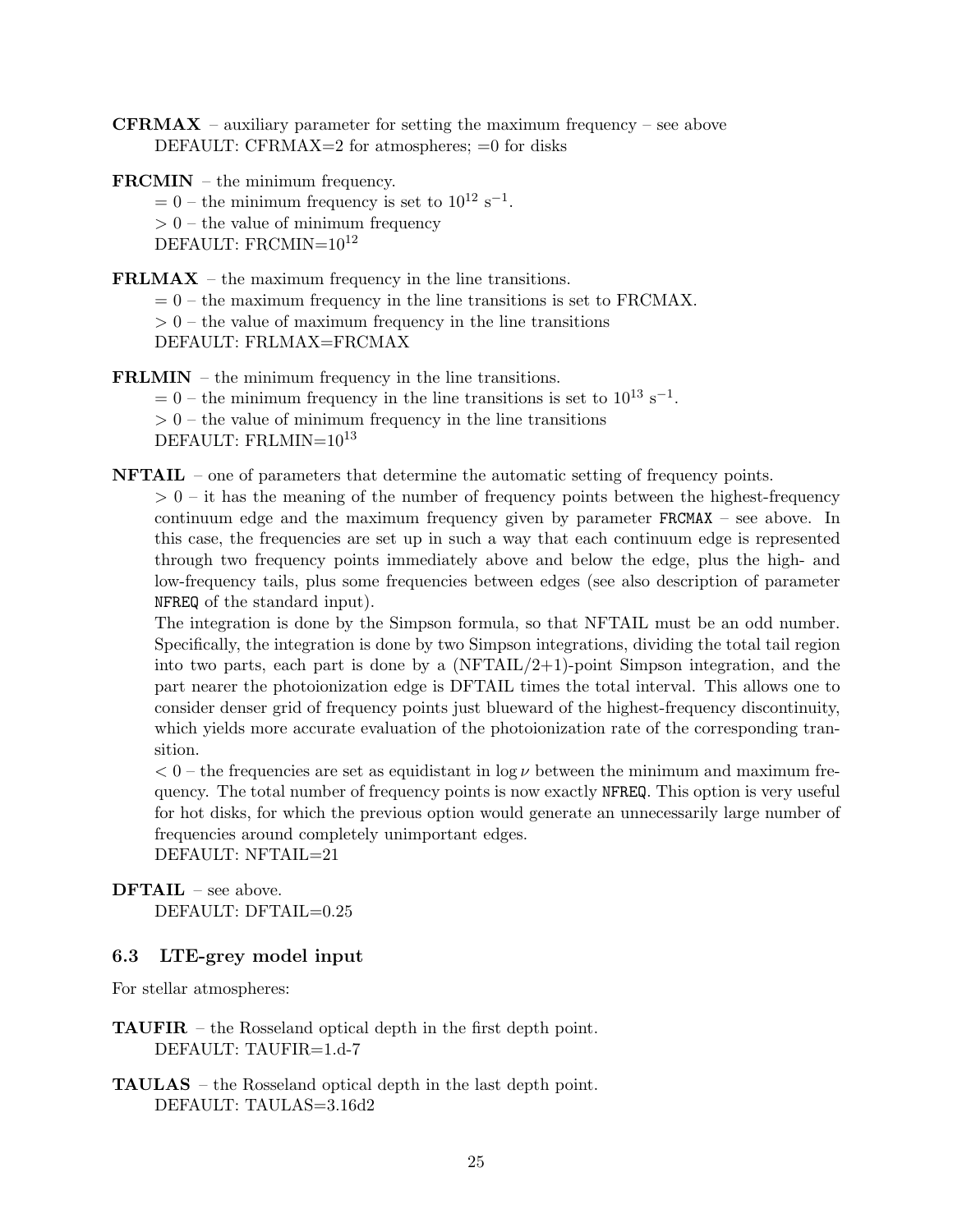- ABROS0 the initial estimate of the Rosseland opacity (per gram) at the first depth point. DEFAULT: ABROS0=0.4
- TSURF a mode of evaluation of the surface temperature:  $= 0$  – surface temperature and the Hopf function are evaluated exactly;  $> 0$  – the value of surface temperature is set to TSURF, and the Hopf function is assumed to be constant, corresponding to TSURF (this has only a pedagogical significance). DEFAULT: TSURF=0.
- ALBAVE frequency-integrated wind blanketing albedo; DEFAULT: ALBAVE=0 (no wind blanketing)
- $DION0 -$  the initial estimate of the degree of ionization at the first depth point ( $=1$  for completely ionized;  $=1/2$  for completely neutral). DEFAULT: DION0=1.
- NDGREY the number of depth points for evaluating LTE-grey model.  $= 0 - NDGREV$  is taken to be ND−1 DEFAULT: NDGREY=0
- IDGREY a mode of determining the mass-depth scale to be used in the subsequent linearization:  $= 0$  – the depth grid DM (in g cm<sup>-2</sup>) is evaluated as a column mass corresponding to Rosseland optical depths which are equidistantly spaced in logarithms between the first point TAUFIR and the last point TAULAS the last-but-one point is, however, set to TAULAS−1.

 $= 2$  – the depth grid DM is evaluated as that corresponding to input values of Rosseland optical depth – array TAU0(ID), ID=1,ND

 $= 1$  – similar, but now DM is evaluated as the mass corresponding to the Rosseland optical depths which are equidistantly spaced in logarithms between the first point TAU1 and the lastbut-one point TAU2; the last point is TAUL (with TAU1, TAU2, and TAUL are additional input parameters). This option is similar to the option IDGREY=0, but now TAU1 and TAUL may be different from TAUFIR and TAULAS. DEFAULT: IDGREY=0

- IPRING a flag that controls diagnostic output of the LTE-gray model calculations:
	- $= 0$  no output;
	- $= 1$  only final LTE-gray model is printed;
	- $= 2$  results of all internal iterations are printed;

DEFAULT: IPRING=0

- $NCOMIT a$  number of internal iterations for calculating the gray model with convection. DEFAULT: NCONIT=10
- IHM if non-zero, negative hydrogen ion is considered in the particle and charge conservation in subroutine ELDENS; DEFAULT: IHM=0
- IH2 if non-zero, hydrogen molecule is considered in the particle and charge conservation in subroutine ELDENS; DEFAULT: IH2=0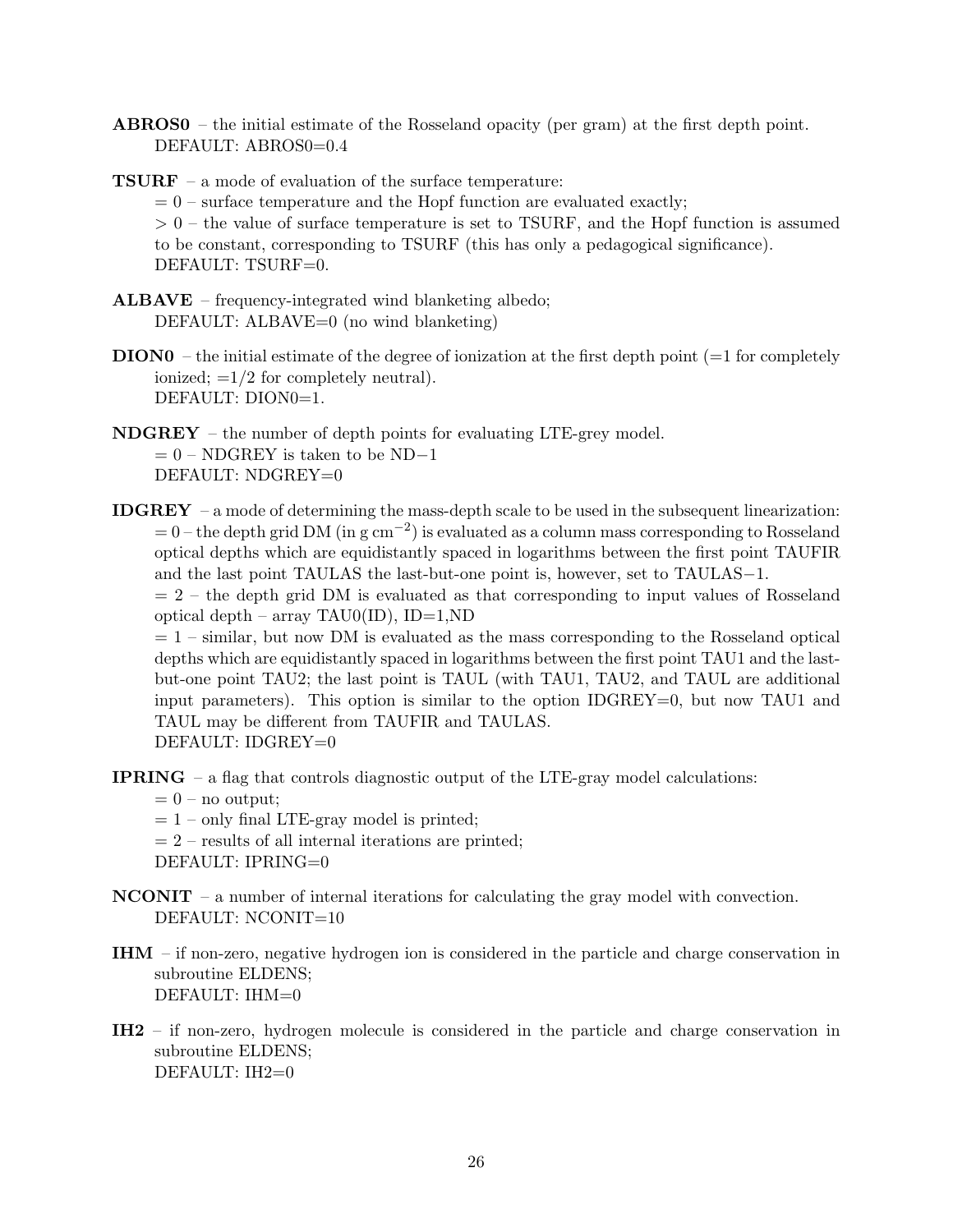IH2P – if non-zero, ionized hydrogen molecule is considered in the particle and charge conservation in subroutine ELDENS; DEFAULT: IH2P=0

For accretion disks:

- DM1 the column mass in the first depth point. DEFAULT: DM1=1.d-3
- ABPLA0 the initial estimate of the Planck mean opacity (per gram) at the first depth point. DEFAULT: ABPLA0=0.3
- ABPMIN minimum value of the Planck mean opacity. DEFAULT: ABPMIN=1.d-5
- ITGMAX the number of internal iterations in computing the LTE-grey model. DEFAULT: ITGMAX=10

NNEWD – indicator of changing the depth grid in the LTE-grey model.  $= 0$  – the grid is set up once and for all and is not changed;  $>$  – the grid is updated NNEWD times. DEFAULT: NNEWD=0

**TDISK** – if set to be non-zero and positive, it has the meaning of the temperature of the disk, assumed constant with height (it is that a means to compute the hydrostatic structure of an isothermal disk)

DEFAULT: TDISK= $0$  (i.e., the temperature structure is determined by solving the energy balance equation)

Other parameters, ABROS0, NDGREY, IDGREY, IHM, IH2, and IH2P, have the same meaning as in the atmospheric case.

### 6.4 Flags for modifying the starting model atmosphere

INTRPL – a switch indicating that the input model atmosphere has to be interpolated to a new depth scale to obtain the starting model. For a detailed discussion, see § 9.  $= 0$  – no interpolation (i.e. the same depth grid in the input and current models);

 $> 0$  – interpolation from the input depth grid to the current one; the actual interpolation scheme is the polynomial interpolation of the (INTRPL−1)th order;

 $< 0$  – the starting model atmosphere is a Kurucz model.

DEFAULT: INTRPL=0

ICHANG – switch indicating a change of the explicit level structure between the input model atmosphere and the current run. It has an effect only for NLTE models. For a detailed discussion, see § 9.

 $= 0$  – no change of level structure (i.e. the same explicit levels, with the same overall indices, are considered in the input model and in the present model to be computed).

 $> 0 - a$  "simple" change of the level structure – levels are only added, and only for new species;

 $< 0$  – change of the structure; a detailed additional input for each level of the present run is required.

DEFAULT: ICHANG=0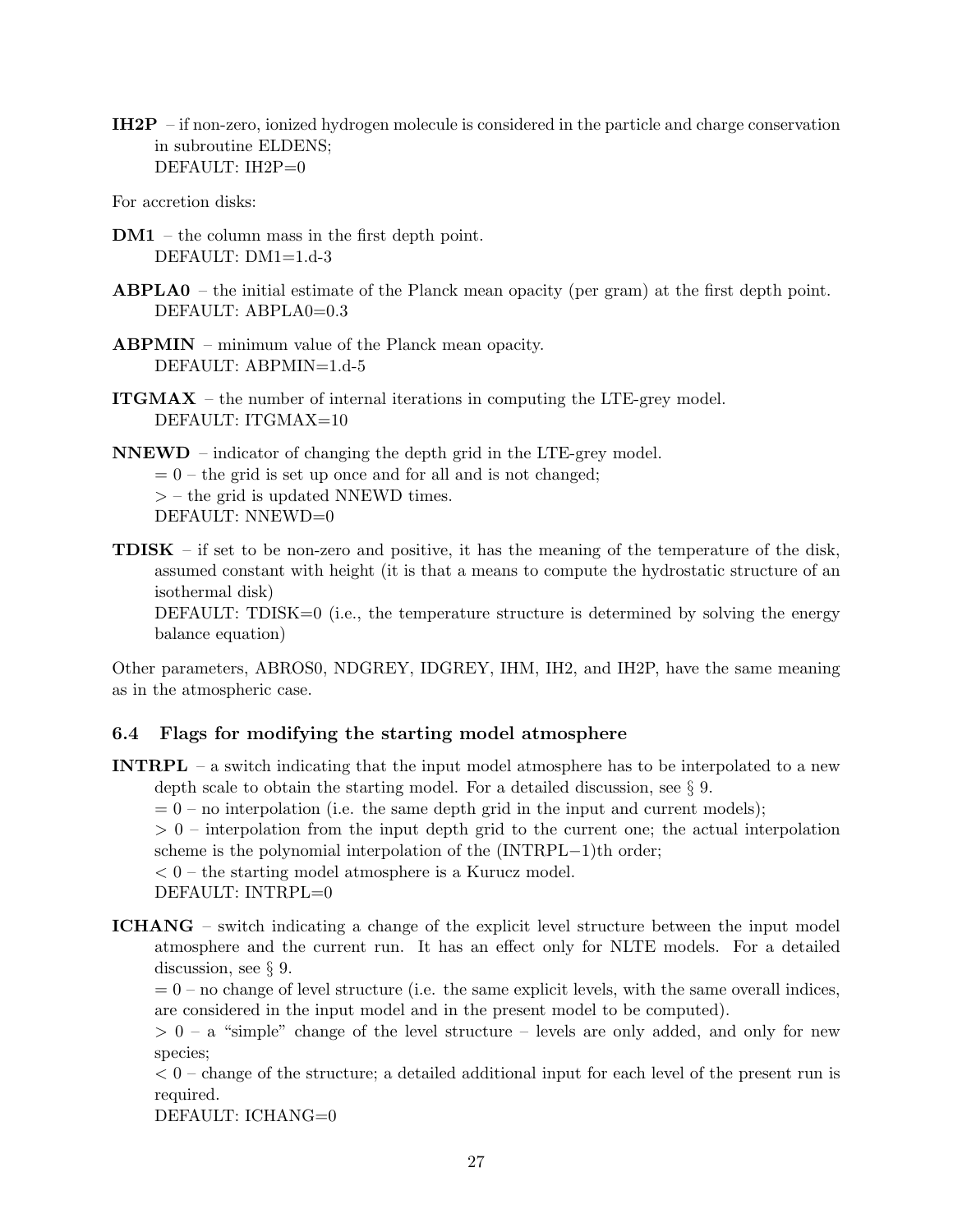### 6.5 Flags for a numerical setup of the radiative transfer equation and evaluation the approximate  $\Lambda$  operator

- NMU number of angle points for the formal solution of the transfer equation; using the Gaussian quadrature in angles DEFAULT: NMU=3
- ISPLIN Mode of numerical representation of the radiative transfer equation.
	- $= 0$  ordinary second-order Feautrier scheme
	- $= 1$  spline collocation scheme
	- $= 2 Auer's fourth-order Hermitian scheme$
	- $= 3$  improved Feautrier scheme (Rybicki & Hummer 1991)
	- = 5 Discontinuous Finite Element (DFE) scheme (Castor, Dykema, & Klein 1992) DEFAULT: ISPLIN  $= 0$
- IRTE mode of setup of the DFE method (effective only if ISPLIN=5). There are several options which have only historical significance, as they were used for testing. DEFAULT: IRTE=1
- IFALI basic switch for treating the ALI mode:

 $= 0$  – no ALI option, i.e. all frequency points are explicitly linearized; and all the "fixed-rates" transitions are treated as fixed (as in original TLUSTY – Hubeny 1988);

 $= 1 - 4 - ALI$  scheme, with some limitations. It has only a historical significance; it was used for testing purposes.

 $= 5$  – full ALI scheme with diagonal  $\Lambda^*$ ;

 $= 6$  – full ALI scheme with tri-diagonal  $\Lambda^*$  (this option was not properly tested in version 202; does not work properly for some setups).

DEFAULT: IFALI=5

**JALI** – switch determining the type of the  $\Lambda^*$  operator.

- $= 1 \Lambda^*$  evaluated by the Rybicki-Hummer (1991) algorithm;
- $= 2 -$ Olson-Kunasz (1988) operator.
- DEFAULT: JALI=1
- **IFRALI** a switch for a global change of the ALI mode of a whole group of frequency points

 $= 0$  – the ALI mode for all frequencies is determined by the input for the individual frequency points and/or for individual transitions;

 $= 1$  – all frequency points in lines are set to ALI mode (which overwrites an input for line transitions);

 $= 2$  – all frequency points altogether are set to the ALI mode (i.e. the fully ALI scheme is forced regardless of other input).

 $= -1$  – al points are in the linearized mode, regardless of other input (i.e., the original complete linearization method). DEFAULT: IFRALI=0

**IBC** – mode of the treatment of  $\Lambda^*$  at the lower boundary:

 $= 0 - \Lambda^*$  at depth points ND and ND−1 given by  $J_{\nu}/S_{\nu}$ 

 $> 0 - \Lambda^*$  at depth points ND and ND-1 is computed exactly in the Rybicki-Hummer or Olson-Kunasz algorithms;

 $= 3$  – in addition, all appropriate derivatives in the linearization are calculated exactly. DEFAULT: IBC=3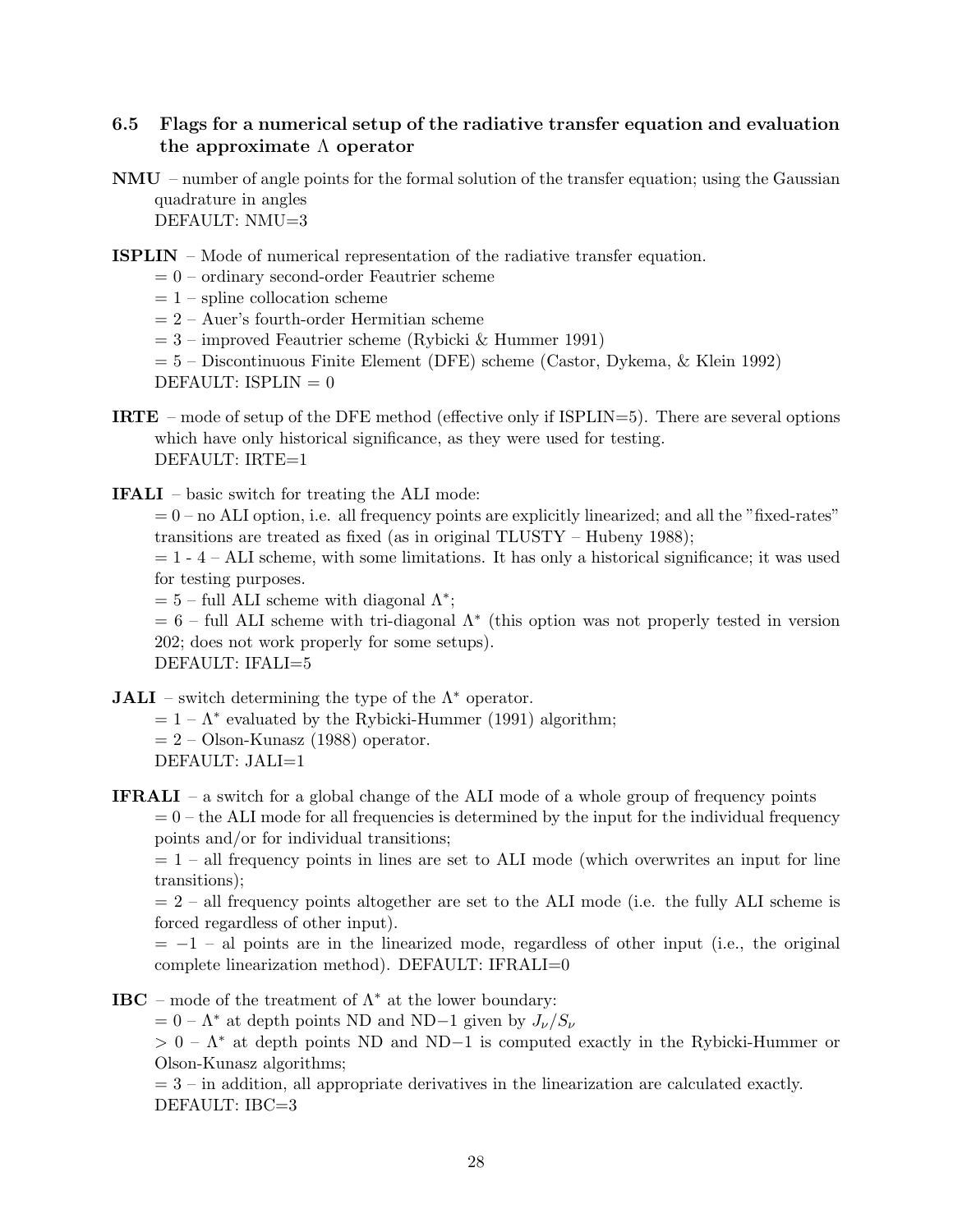ILMCOR – a mode of including the electron scattering contribution to the approximate lambda operator:

 $= 0$  – the Lambda operator is defined as that acting on the source function  $S = \eta/(\kappa + \sigma)$ , i.e.  $J = \Lambda[\eta/(\kappa + \sigma)]$ ; here  $\eta$  and  $\kappa$  are the thermal emission and absorption coefficients, and σ the scattering coefficient,  $σ = n_e σ_e$ , with  $σ_e$  being the electron scattering cross-section.  $= 1$  – the Lambda operator is defined as that acting on the thermal source function  $S<sup>th</sup> = \eta/\kappa$ , i.e.  $J = \Lambda[\eta/\kappa]$ .

DEFAULT: ILMCOR=1

- **ILPSCT** a mode of including the electron scattering correction in the preconditioning scheme (subroutines RATSP1, ALIST1, etc.):
	- $= 0$  the Lambda operator is defined as that acting on the thermal source function;
	- $= 1$  the Lambda operator is defined as that acting on the source function of the form  $S = \eta/(\kappa + \sigma).$

DEFAULT: ILPSCT=0

- ILASCT a mode of including the electron scattering correction in the evaluation of the derivative of the source function with respect to the state parameters  $(T, n_e)$ , and populations – subroutine ALIFR1):
	- $= 0$  the Lambda operator is defined as that acting on the thermal source function;

 $= 1$  – the Lambda operator is defined as that acting on the source function of the form  $S = \eta/(\kappa + \sigma).$ 

DEFAULT: ILASCT=0

- $\textbf{DMAX}$  the maximum relative change of the mean intensity in the internal ALI iteration loop for treating electron scattering in the case of DFE formal solution. Has an effect only if ISPLIN=5 and IRTE  $>$  3. DEFAULT: DJMAX=0.001
- NTRALI the maximum number of iterations of the internal ALI iteration loop for treating electron scattering in the case of DFE formal solution. Has an effect only if ISPLIN=5 and  $IRTE > 3$ . DEFAULT: NTRALI=3

#### 6.6 Flags for selecting a treatment of the statistical equilibrium equations

- **IATREF** a flag for setting up the reference atom.
	- Reference atom is the species to which all abundances are related (usually, but not necessarily, hydrogen). IATREF refer to the *index* of the atomic species in the numbering of explicit species. Therefore, for instance, if H is not considered explicitly at all (mode 0 or 1) and He is explicit, then the index IAT for He is set to 1, and the IATREF should be set to 1 (which is a default anyway).

 $= 0$  – IATREF is set to 1 (i.e. the first explicit species). DEFAULT: IATREF=1

**MODREF** – a flag for setting up the reference reference levels of the individual explicit atoms. Reference level is the energy level for each species for which the statistical equilibrium equation is not written; instead, one considers the abundance definition equation. The indices of reference levels are stored in the array NREF(IAT), IAT=1,NATOM.

 $= 0$  – NREF(IAT) is set to NKA(IAT), i.e. the highest ionization state of the species IAT.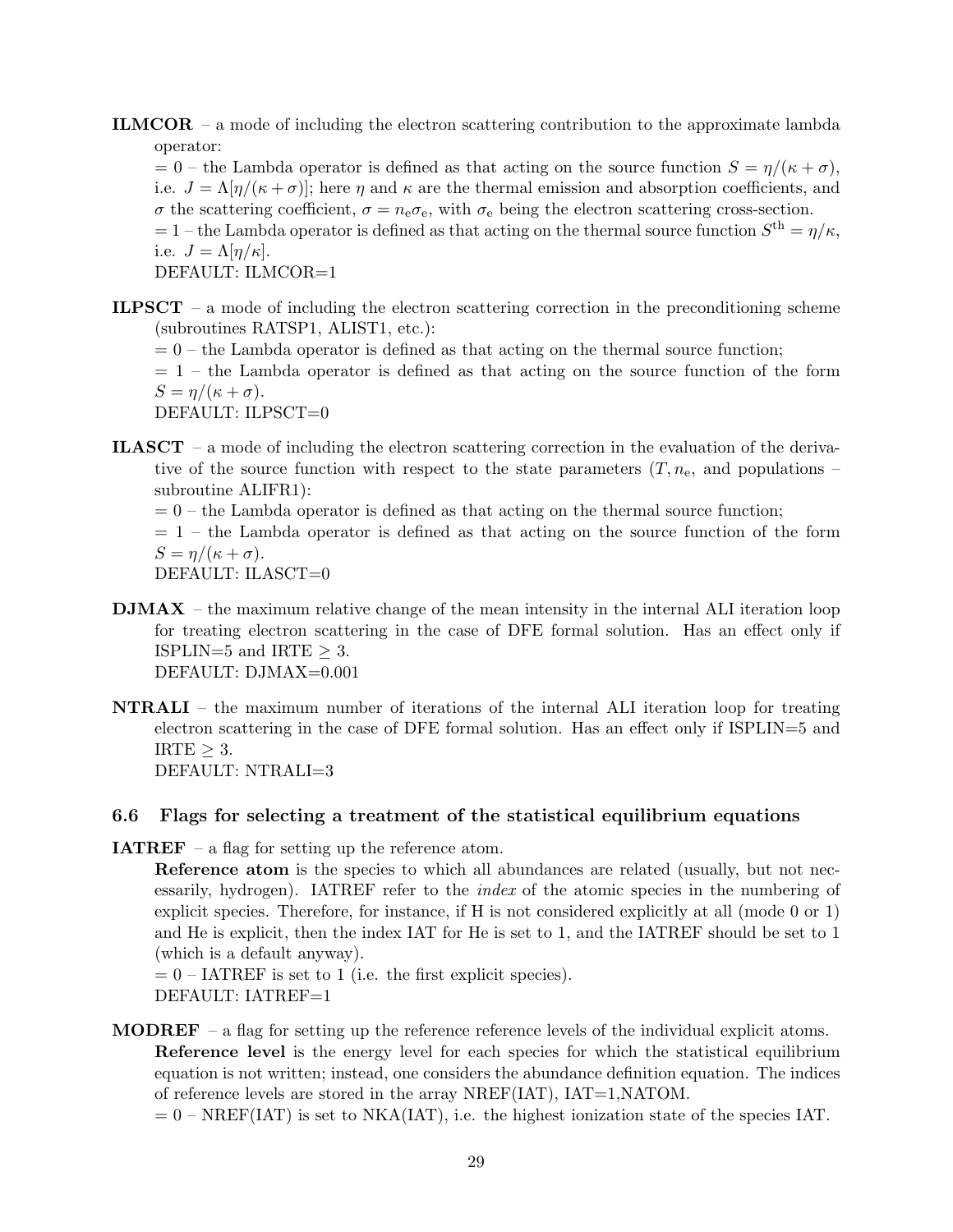$= 1$  – NREF(IAT) is determined by the program to be the index of ground level of the most populated ion of the species IAT.

 $= 2$  – NREF(IAT) is set to index of the ground state of the second highest ionization state of the species IAT.

DEFAULT: MODREF=1

IFLEV – a switch for globally changing the mode of treating the linearization of atomic level populations:

 $= 0$  – the mode is specified by the input parameter IMODL (see the explanation of input block explicit levels), and is not changed;

 $> 0$  – the mode is reset to all levels except the highest ionization stage to IMODL=1, i.e. the updated LTE. mode (see explanation in the input block of levels).

DEFAULT: IFLEV=0 for NLTE models; IFLEV=1 for LTE models

**IFPREC** – a flag for treating the preconditioning of the statistical equilibrium equations (after Rybicki & Hummer 1991):

 $= 0$  – no preconditioning (i.e. a normal treatment of statistical equilibrium);

 $= 1 - a$  diagonal (local) preconditioning (after Rybicki & Hummer 1991) is switched on.

 $> 1$  – tri-diagonal (non-local) preconditioning is switched on (this option is not supported in version 202, and thus should not be used).

DEFAULT: IFPREC=1

IELCOR – the flag for turning off an iterative update of the electron density by solving iteratively a non-linear system of rate equations + charge conservation equation (subroutine ELCOR). IELCOR has the meaning of the serial number of the global iteration, starting from which the calls to ELCOR are switched off. Introduced for testing purposes only. DEFAULT: IELCOR=100 (i.e. ELCOR is called always)

ICHC – switch for selecting the closing equation of the statistical equilibrium equation set:

 $= 0$  – the closing equation is the particle conservation equation;

 $= 1$  – the closing equation is the charge conservation equation.

DEFAULT: ICHC=0

**IRSPLT** – a switch for the mode of solution of the global system of rate equation set:

 $= 0$  – statistical equilibrium equations for all species are solved simultaneously (with one big rate matrix);

 $= 1$  – statistical equation is solved for one species at a time (i.e. the big rate matrix is split into partial rate matrices for the individual chemical species). DEFAULT: IRSPLT=1

IACPP – switch for Ng acceleration of the preconditioned formal solution:

 $= 0$  – no acceleration:

 $> 0$  – acceleration is done first in the IACCP-th iteration of the formal solution, and is repeated every IACDP iterations;

Notice that if IACCP > NLAMBD (total number of iterations of the formal solution (called, inaccurately, lambda iterations), then no acceleration is performed. DEFAULT: IACPP=7

IACDP – step for the Ng acceleration of the formal solution (see above). DEFAULT: IACDP=4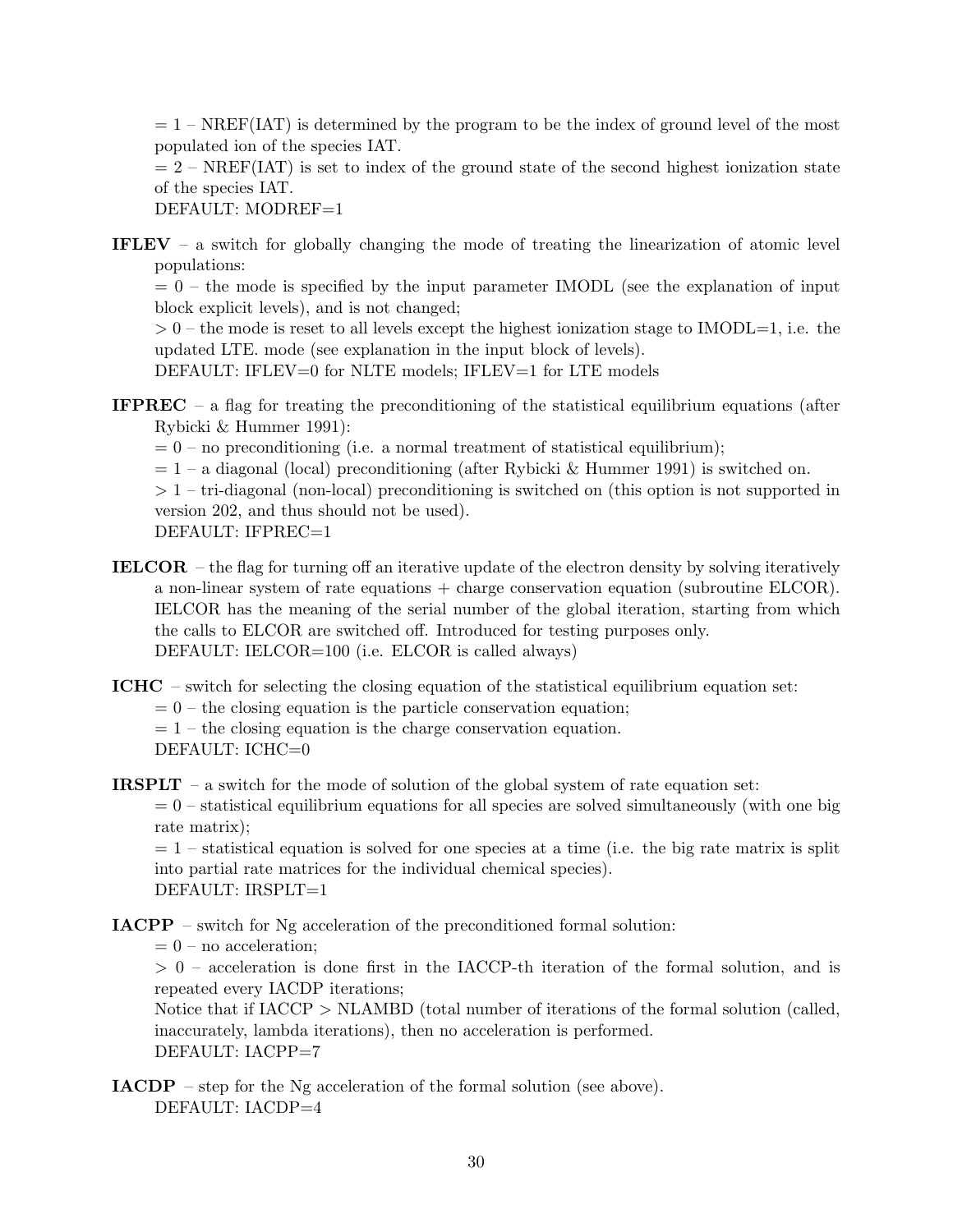- IDLTE a depth point below which all the explicit levels are forced to have LTE populations (even for NLTE models); DEFAULT: IDLTE=1000 (no LTE populations are forced)
- IFPOPR switch for treating a recalculation of populations.

 $= 0$  – the original Auer-Mihalas scheme: after a completed linearization iteration, new populations (i.e. those obtained as  $n^{\text{new}} = n^{\text{old}} + \Delta n$ ) are not used; instead one uses a new radiation field to compute new radiative rates, and the populations are determined by solving a rate equation. The option is kept for historical reasons; it is only useful for a pure complete linearization scheme.

 $> 0$  – population directly coming from linearization are used. The individual values of IF-POPR switch on a different setup; again, these have only historical meaning; there is virtually no practical reason to change the default value. DEFAULT: IFPOPR=4

- POPZER a value of the ratio of a level population over the population of the most populated level of a given species, below which the population is declared to be "too small" and is set to 0. This option allows to consider many ionization degrees of an atom without running into numerical problems connected with too small/large numbers. DEFAULT: POPZER=1.e-30
- POPZR2 a secondary parameter for setting up a level zeroing. DEFAULT: POPZER=1.e-30
- NITZER iteration number till which the population can be zeroed or un-zeroed. After NITZERth iteration, any new zeroing is switched off, so the populations that were already zeroed at this iteration stay zeroed till the end of the run DEFAULT: NITZER=3
- RADZER an analogous parameter for zeroing the mean intensity. This option avoids numerical problems connected with extremely small intensity at the highest frequencies, in particular for accretion disks. When mean intensity decreases below RADZER times the maximum relative intensity, it is set to zero. DEFAULT: RADZER=1.e-20
- 6.7 Parameters for the global iteration loop control
- $ND$  number of depth points DEFAULT: ND=70
- NITER maximum number of global linearization iterations. DEFAULT: NITER=30
- **CHMAX** maximum relative change of the state vector. If all the relative changes of all state parameters at all depth points are below this value, the model is declared converged, and the execution stops after a finished formal solution. DEFAULT: CHMAX=  $10^{-3}$
- NLAMBD number of "lambda" iterations of the formal solution. DEFAULT: NLAMBD=2 for NLTE models; NLAMBD=1 for LTE models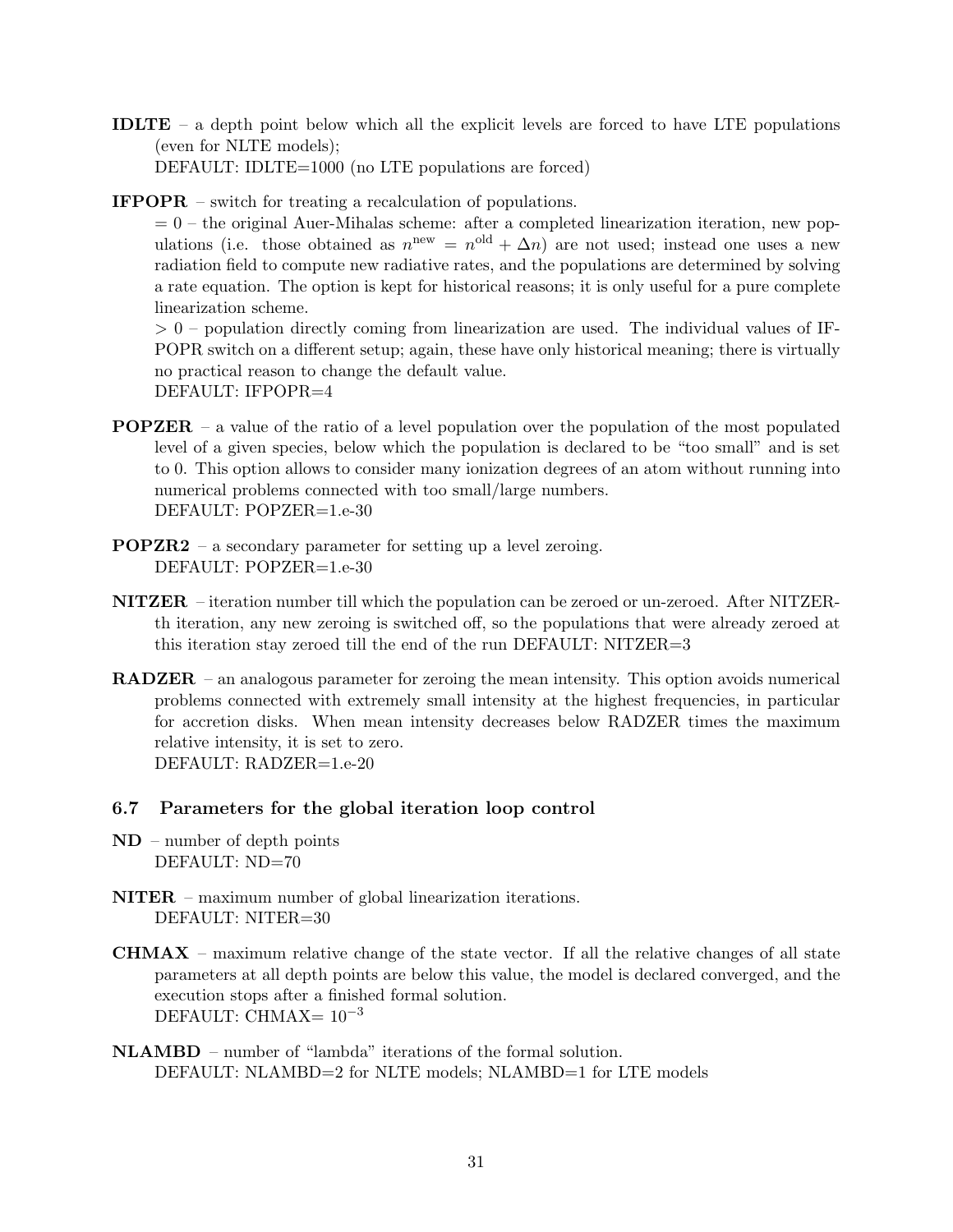- **CHMAXT** a parameter which enables to change the number of iterations of the formal solution (the so-called lambda iterations) when the model is almost converged. If the maximum of absolute values of relative changes of the temperature at all depths decreases below CHMAXT, the number of lambda iterations is set to NLAMT. DEFAULT: CHMAXT=0.01
- NLAMT the reset number of lambda iterations see above. DEFAULT: NLAMT=1

**IOVER** – a flag for turning on the "line-overlapping" mode:  $= 0$  – no overlapping allowed for (only one line may contribute to opacity at any single frequency), This option is kept for historical reasons only;  $> 0$  – a general line overlap is allowed. DEFAULT: IOVER=1

ITLAS – a flag for turning off laser lines, i.e. those for which the absorption coefficient (= true absorption minus stimulated emission) becomes negative. Turning off laser lines means that the line absorption and emission coefficient are set to zero at depths where the absorption coefficient would be negative. ITLAS has the meaning of the global iteration number starting from which the laser lines are turned off (ITLAS=0 turns off laser lines from the very beginning).

DEFAULT: ITLAS=100

**NELSC** – a mode of treating the electron scattering by the Feautrier scheme (it has no meaning for the DFE scheme, ISPLIN  $> 5$ :

 $= 0$  – the electron scattering source function is treated exactly; i.e. the single-frequency formal solution of the transfer equation contains an explicit angular coupling due to the  $J_{\nu}$ dependence of the electron scattering source function;

 $> 0$  – the electron scattering source function is treated as the thermal source function, i.e. it is given through the current mean intensity  $J_{\nu}$ . It is included for pedagogical and testing purposes only.

DEFAULT: NELSC=0

**IHECOR** – a mode of recalculating the hydrostatic equilibrium equation in the formal solution:  $= 0$  – no recalculation (i.e. the total particle density N is held fixed);

 $> 0$  – the total particle density N is recalculated.

DEFAULT: IHECOR=0

- **IBFINT** a mode of storing the photoionization cross-sections:
	- $= 0$  means that cross-sections are stored for all frequency points;

 $= 1$  – means that photoionization cross-sections are stored only for continuum frequencies, and are interpolated for line frequencies; DEFAULT: IBFINT=1

- 
- IRDER a mode of treatment of linearization of the statistical equilibrium equations in the ALI scheme:

 $= 0$  – the rate equation in the ALI scheme are not linearized;

 $> 0$  – the rate equation in the ALI scheme are linearized; there are several variants of neglecting specific derivatives, which are of historical significance as they were used for testing purposes;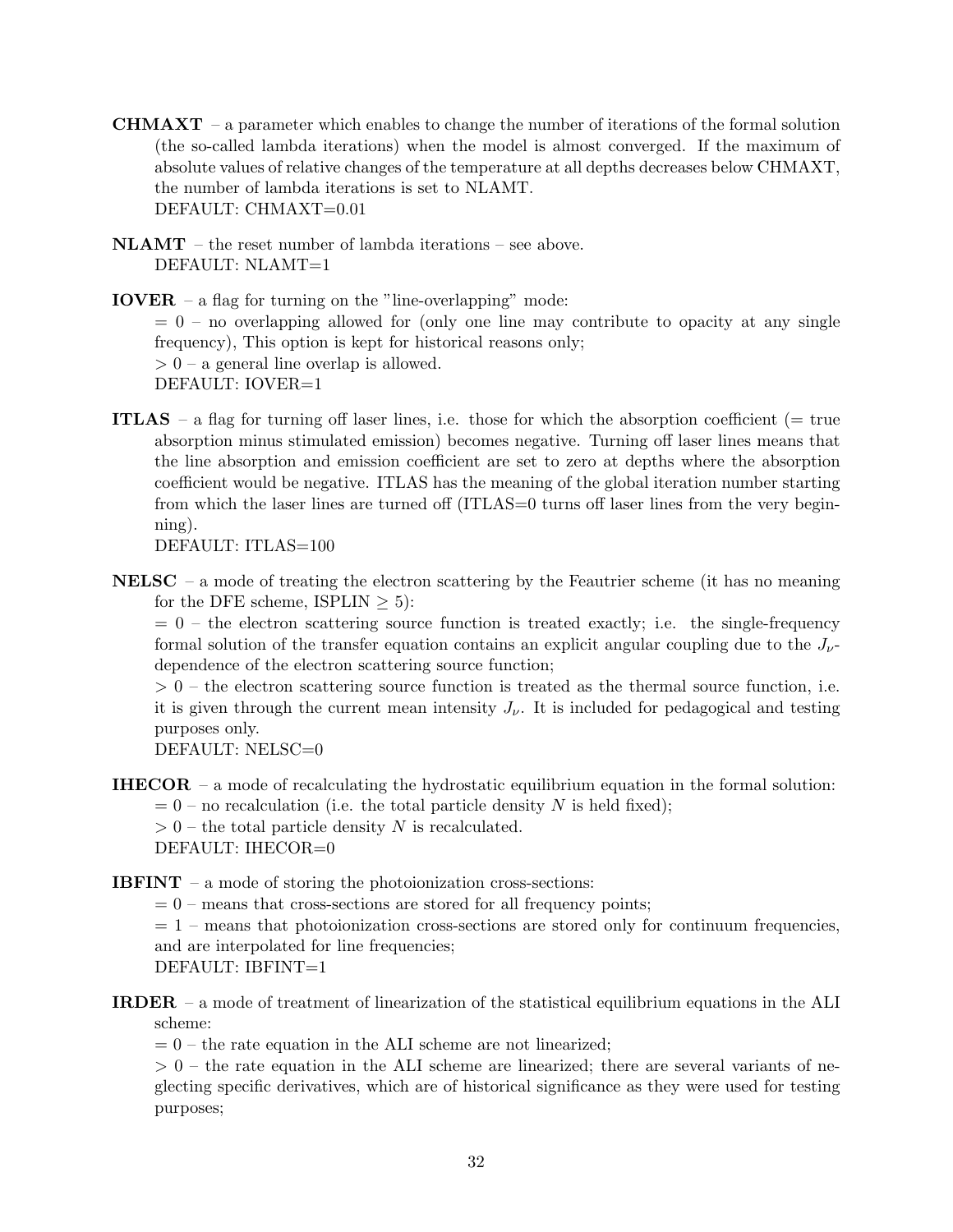$= 3$  – full linearization; all derivatives are calculated exactly. DEFAULT: IRDER=3

ILDER – a flag for controlling evaluation of derivatives of recombination rates with respect to temperature. Introduced for testing purposes only.

 $= 0$  – derivatives are calculated;

> 0 - derivatives are set to zero.

DEFAULT: ILDER=0

**IBPOPE** – a flag for controlling derivatives of the rate equations. Introduced for testing purposes only.

 $= 0$  – derivatives of the rows of rate equations with respect to the mean intensity in the linearized frequency points are not calculated. This option is kept for pedagogical and historical reasons only.

> 0 – derivatives are calculated. DEFAULT: IBPOPE=1

- DPSILG during linearization, the relative changes of all state parameters are artificially limited not to exceed certain values. DPSILG sets up a general limit for all quantities, in a sense that  $\delta(\psi_i)/\psi_i = \max[1/\text{DPSILG} - 1, \delta(\psi_i)/\psi_i]; \ \delta(\psi_i)/\psi_i = \min[\text{DPSILG} - 1, \delta(\psi_i)/\psi_i];$ DEFAULT: DPSILG=10. (i.e. all the relative changes are truncated to have values between  $-0.9$  and 9.)
- **DPSILT** analogous, but limits specifically the relative changes in temperature. If DPSILT  $\lt$ DPSILG, DPSILT overwrites DPSLIG. DEFAULT: DPSILT=1.25
- DPSILN analogous, but for relative changes of electron density. DEFAULT: DPSILN=10.
- **DPSILD** analogous, but for the logarithmic gradient  $\Delta$  (effective only if convection is switched on, ICONV  $\neq$  0. DEFAULT: DPSILD=1.25

### 6.8 Parameters for setting up the linearization matrices

The following parameters INHE, INRE, INPC, INSE, INMP, INDL, INZD, each correspond to one equation and one model parameter – see below.

If  $INxx = 0$ , then the corresponding equation is not solved, and the corresponding quantity is thus held fixed.

If IN $xx > 0$ , the corresponding equation is solved, and the corresponding quantity is the (NFREQE+INxx)-th component of the vector PSI of unknown model parameters (the first NFREQE components are mean intensities of radiation in explicitly linearized frequency points).

**INHE** – a position of N; an index of the hydrostatic equilibrium equation. DEFAULT: INHE=1

**INRE** – a position of  $T$ ; an index of the radiative equilibrium equation. DEFAULT: INRE=2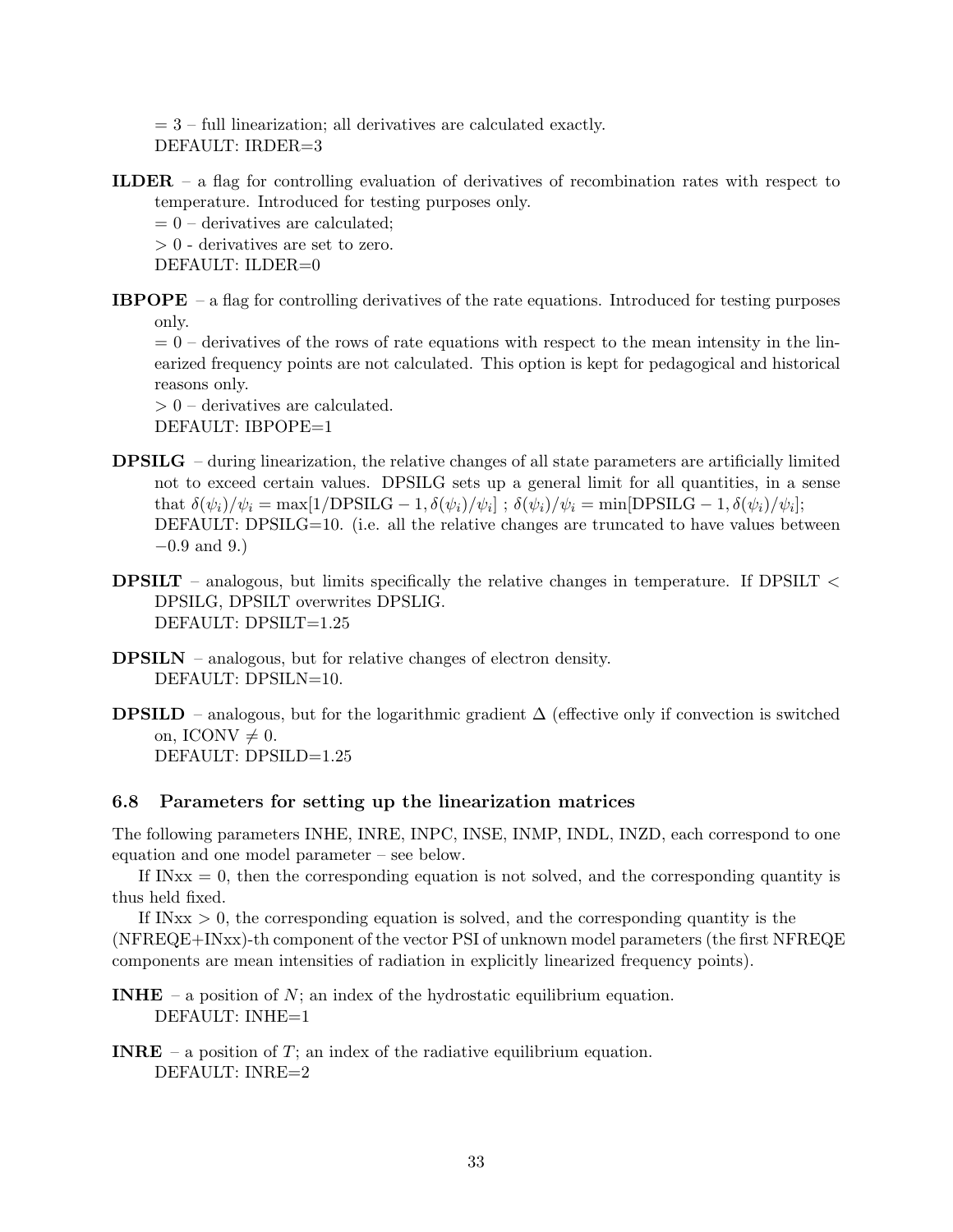- **INPC** a position of  $n_e$ ; an index of the number conservation equation (or the charge conservation equation, depending on parameter ICHC). In any case, it is the equation which determines the electron density. DEFAULT: INPC=3 (or INPC=4 for convective models)
- **INSE** a position of  $n_1$ , i.e. the first population; index of the first statistical equilibrium equation. DEFAULT: INSE=4 (or INSE=5 for convective models or disks)
- **INMP** a position of  $n_m$  massive particle number density; after Auer & Mihalas. The option is included for historical reasons only. DEFAULT: INMP=0
- **INDL** a position of  $\Delta$  the logarithmic gradient of temperature. It is used only for convective models. DEFAULT: INDL $=0$ ; or INDL $=3$  for convective models
- INZD a position of  $z$  vertical distance from the midplane. Used for disk models only. DE-FAULT: INZD=0 for atmospheres; INZD=4 for disks.
- IFIXMO a shortcut for setting all parameters INHE, INRE, INPC, and (for disks) INZD, to zero. It happens if IFIXMO is set to a non-zero value. DEFAULT: IFIXMO=0
- **NDRE** a parameter that defines a treatment of the radiative equilibrium equation (REE), namely a form of the superposition of the integral and the differential equation representations:  $= 0$  – a linear combination of both forms is used, after Hubeny & Lanz (1995). In this case, the form of the linear combination is given by parameters TAUDIV and IDLST, in such a way that:
	- the integral form is used for depth points ID, ID=1,ND-IDLST;
	- the differential form for depth points where the Roseland optical depth is smaller than TAUDIV.

 $> 0$  – the coefficients are step functions with discontinuity at ID = NDRE, i.e.: for depth points  $(ID=1, NDRE-1) - REE$  is treated as a pure integral equation; for depth points  $(ID=NNRE,ND)$  – REE is treated as a pure differential equation. DEFAULT: NDRE=0

**TAUDIV** – see above (effective only if NDRE=0) DEFAULT: TAUDIV=0.5

**IDLST** – see above (effective only if  $NDRE=0$ ) DEFAULT: IDLST=5

### 6.9 Additional opacities

IOPADD – a switch for calculating additional opacities:

 $= 0$  – no additional opacities are calculated, regardless of what the following parameters say. In other words, to allow for instance for the Rayleigh scattering opacity, one has to set not only IRSCT=1 (see below), but also IOPADD=1. If one sets IRSCT=1 and IOPADD=0, the Rayleigh scattering is still neglected.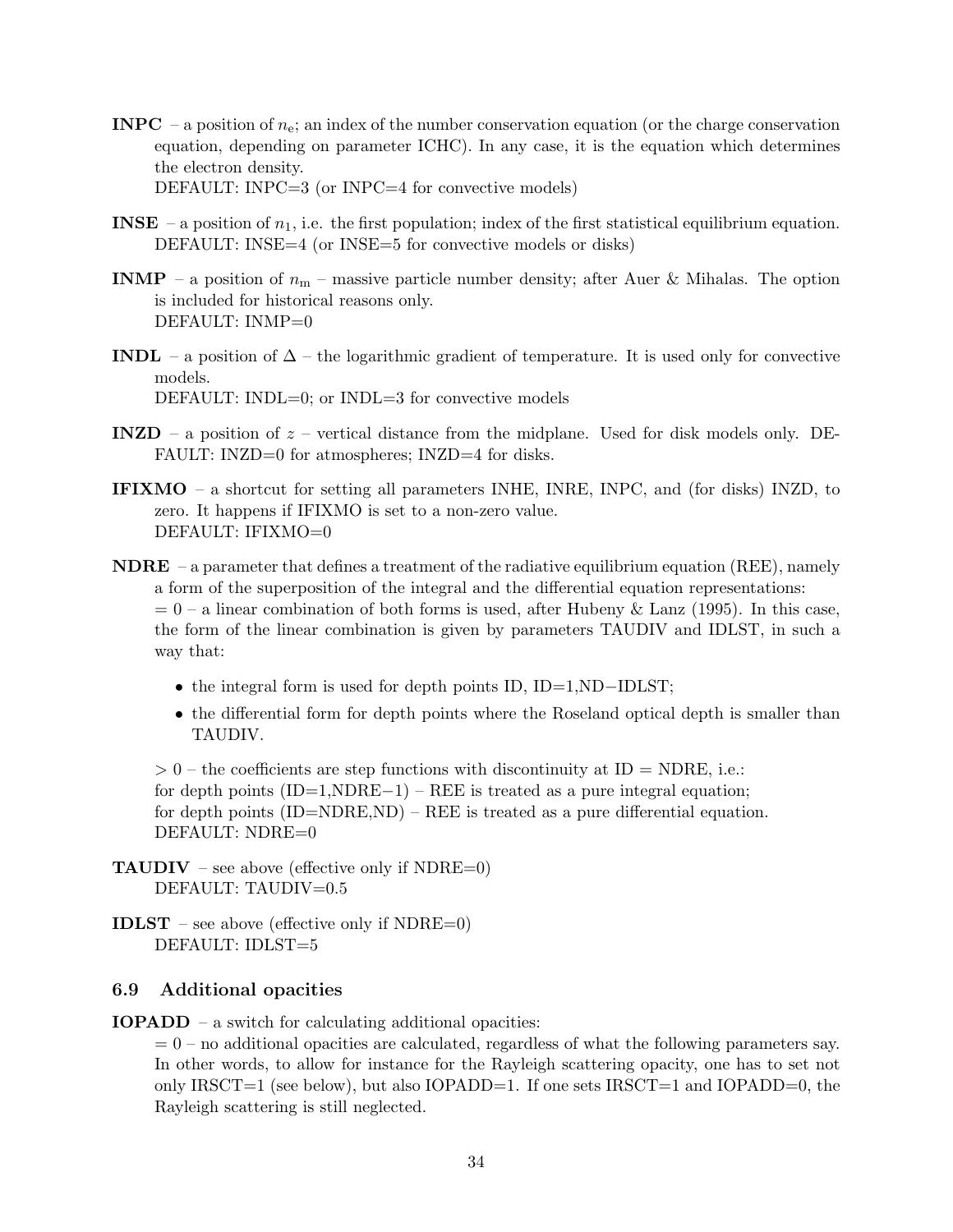$> 0$  – certain additional opacities are calculated, the user either employs existing expressions in OPADD, or add his/her own expressions into OPADD. In the former case, there are the following existing possibilities; the relevant opacity is evaluated if the values of the following switches are non-zero.

DEFAULT: IOPADD=0

- **IRSCT** a switch for considering the Rayleigh scattering DEFAULT: IRSCT=0
- IOPHMI a switch for considering the H- opacity (both bound-free and free-free), assuming LTE. Note that H- can be considered as one of explicit ions, then the opacity is automatically calculated (in NLTE if such model is calculated). In this case one must code IOPHMI=0 in order not to calculate H- opacity twice. DEFAULT: IOPHMI=0
- **IOPH2P** a switch for considering the opacity of  $H_2^+$  (molecular hydrogen ion) DEFAULT: IOPH2P=0
- IOPHE1 a switch for considering the approximate, hydrogenic, opacity of neutral helium given as a sum of bound-free transitions from averaged levels with principal quantum numbers between that next to the highest level considered explicitly and IOPHE1. Outdated, and included for historical reasons only. DEFAULT: IOPHE1=0
- IOPHE2 a switch for considering the approximate, hydrogenic, opacity of ionized helium given as a sum of bound-free transitions from averaged levels with principal quantum numbers between that next to the highest level considered explicitly and IOPHE2. Outdated, and included for historical reasons only. DEFAULT: IOPHE2=0

### 6.10 Parameters defining a numerical treatment of convection

 $ICONV - a flag to switch on the convection:$ 

 $= 0$  – convection is neglected. However, if the optional parameter HMIX0 is set to a positive value, ICONV is reset to ICONV=1.

 $> 0$  – convection is considered, and is linearized. There are several numerical options, but they are at the moment experimental. The user is recommended to use value  $ICONV=1$ (which is set automatically if the parameter HMIX0 is set).

Note: if ICONV is set to ICONV  $>0$ , but HMIX0=0, then all convective routines are called, but the convective flux will always be zero, so effectively no convection is allowed for.

 $< 0$  – convection is taken into account, but is not linearized. DEFAULT: ICONV=0

**IPRESS** – a flag for treating the total pressure in the convection zone:

 $= 0$  – total pressure is held fixed when evaluating derivatives of the convective flux;

 $= 1$  – derivatives w.r.t. total pressure are calculated.

DEFAULT: IPRESS=0

**ITEMP** – a flag for treating the temperature correction when the convection is taken into account:  $= 0 - a$  "new" temperature, obtained after a completed iteration of the complete linearization, is calculated as  $T^{\text{new}} = T^{\text{old}} + \Delta(T)$  (as it is done without convection);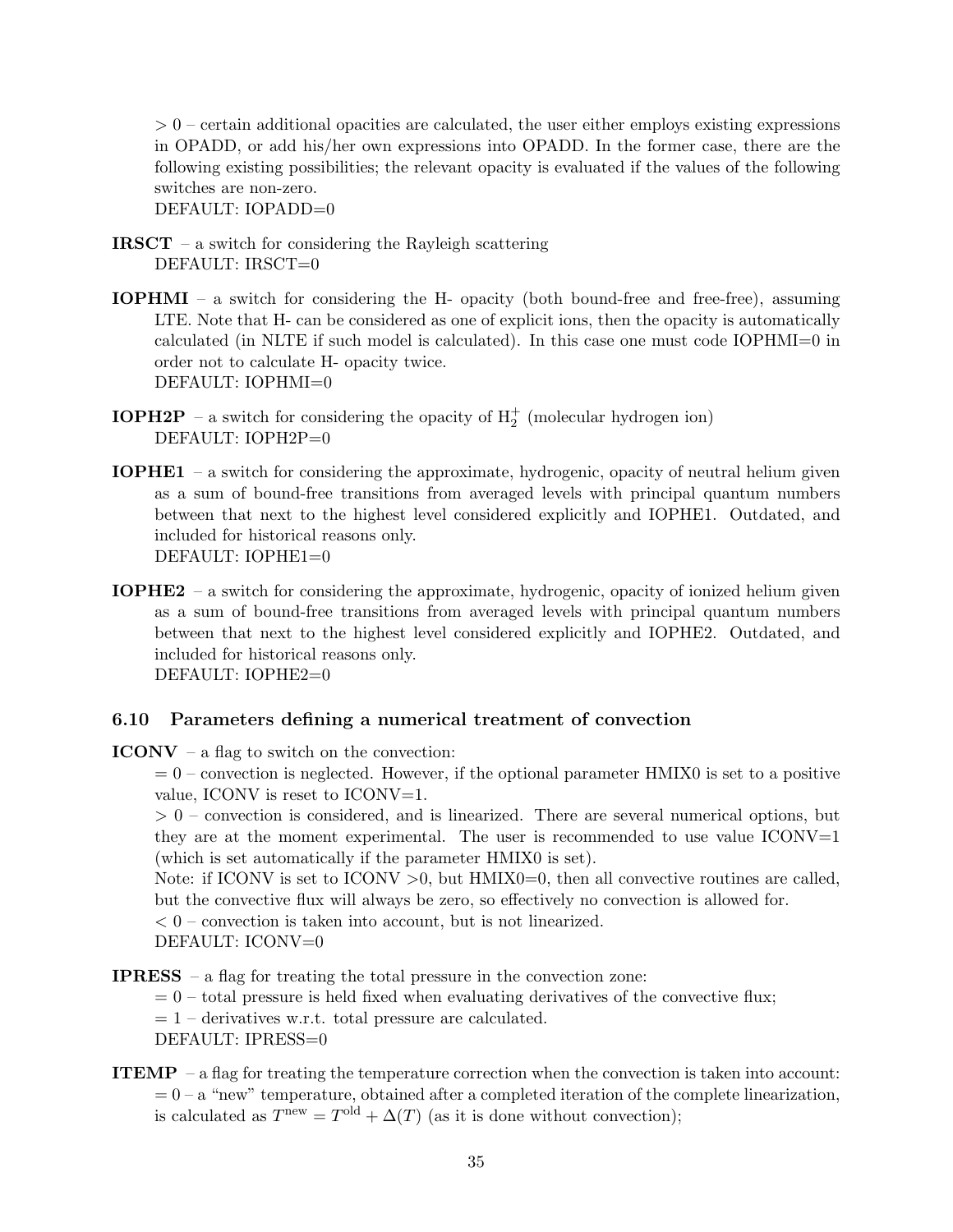$= 1$  – new temperature is calculated through the logarithmic gradient DELTA in the convection zone (DELTA  $\equiv \Delta = d \ln T / d \ln P$ );

 $= 2$  – new temperature is calculated through DELTA everywhere. DEFAULT: ITEMP=0

IPRINT – a flag that controls a diagnostic output for models with convection:

 $= 0$  – no additional print, only final model is printed;

 $= 1$  – the convective flux and the results of routine CONCOR are printed after each iteration. DEFAULT: IPRINT=0

- ICONRE if set to a positive value, a routine CONREF is called that recalculates temperature in the convection zone between the individual iterations of the global linearization scheme. ICONRE has the meaning of the starting iteration number in which the correction is being calculated. However, the correction is performed only at depth points where the convective flux dominates over the radiative flux, the specific value is given by parameter CFRLIM. Usually, this routine helps significantly; there may however be cases when it does not help. The symptom of this is that the program produces essentially identical corrections of temperature in the linearization (that is, CONREF changes the temperature and the linearization changes it back). In those cases, routine CONREF should be disabled by setting ICONRE=0. DEFAULT: ICONRE=1
- **CFRLIM** minimum local value of  $F_{\text{conv}}/F_{\text{tot}}$  for which routine CONREF corrects the temperature in the convection zone. DEFAULT: CRFLIM=0.7

If ICONRE is set to a positive value, then there are four additional parameters that control the work of routine CONREF, namely:

**IDEEPC** – if set to a positive value, then the correction to the current temperature is performed even in the so-called "convection gaps", which are defined as depth zones that are located between zones in which there is a convection  $(\Delta > \Delta_{ad})$ , but for which the current values lead to  $\Delta < \Delta_{\text{ad}}$  and thus are viewed as convectively stable (this may happen during a global iteration process because in the convection zone  $\Delta$  is always very close to  $\Delta_{\text{ad}}$ , and the linearization may easily lead to  $\Delta$  slightly smaller than  $\Delta_{\text{ad}}$ .

– if IDEEPC=2 or larger, then if the convection zone ends at ND-1 depth zone, then it is reset to ND (ND being the total number of depth zones). Again, this may happen in the iteration process, and is essentially always spurious.

 $-$  if IDEEPC $=$ 3, then the end of convection zone is reset to ND regardless of where it currently ends.

– if IDEEPC=4, then if in the current iteration the end of convection zone appears above the beginning of the convection zone in the previous iteration, the current beginning and end are reset to the values from the previous iteration. DEFAULT: IDEEPC=2

NDCGAP – specifies the number of the depth zones that define the "convection gap". DEFAULT: NDCGAP=2

It is best to explain these parameters and corresponding computational strategies on an example. Let the convetion instability condition  $\Delta > \Delta_{ad}$  be currently satisfied for depth zones 10, 35-38, and 41-50. The convection at depth 10 is completely spurious, while the convection zone should extend from 35 to 50.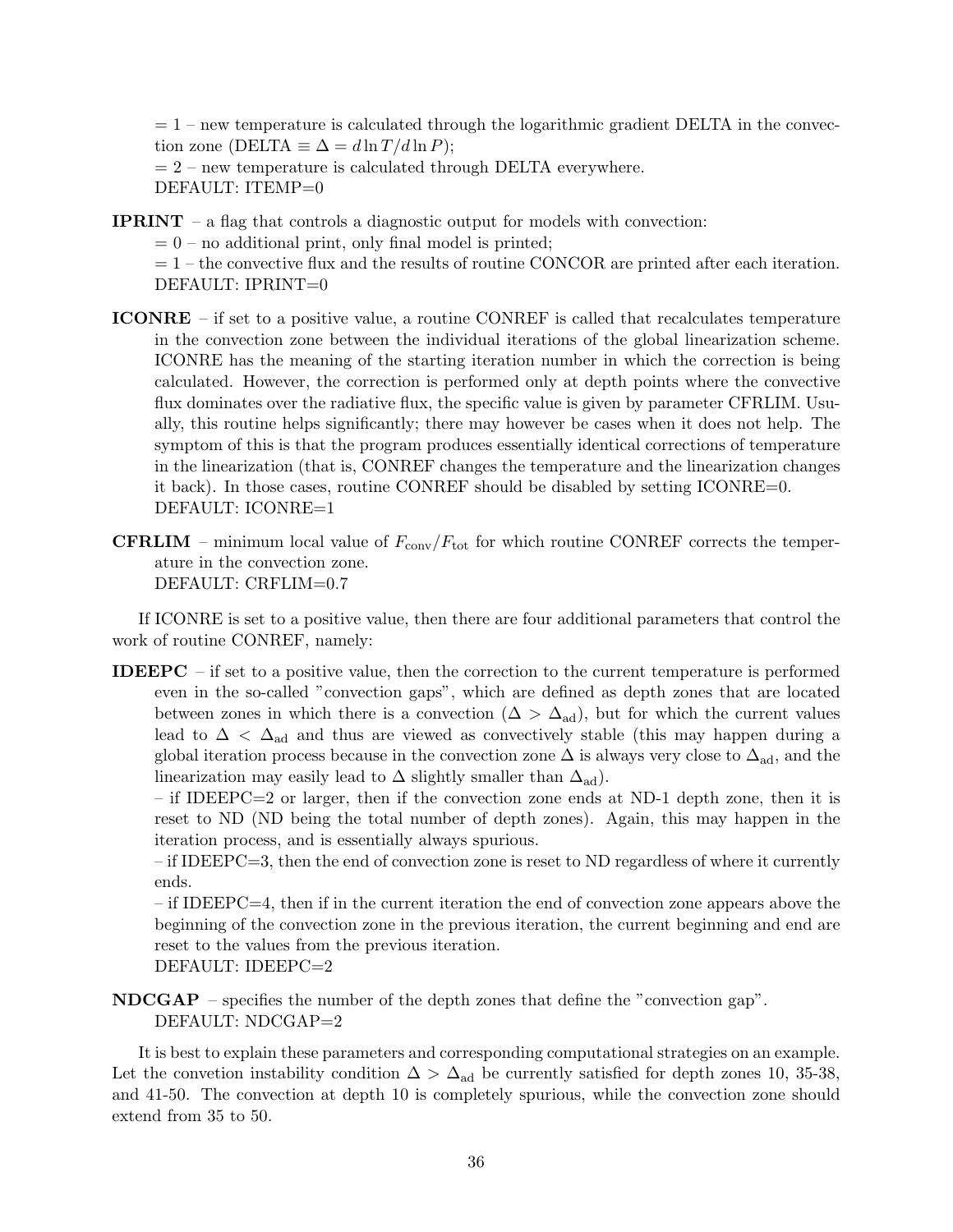If IDEEPC is set to 0, then the convection zone is assumed to extend from depth 10 to 50, and the temperature correction is performed there. Since the algorithm forces the gradient to be close to the adiabatic one, this clearly leads to wrong results, and although linearization will try to correct temperature back, the routine CONREF with IDEEPC=0 would do more harm than help in this case.

If IDEEPC=1 or 2, and NDCGAP is set between 3 and 24, then the gap between 10 and 35 is too large to be considered a convection gap, and the extent of the convection zone is set correctly between depths 35 and 50. If NDCGAP is set to 1 or 2, then the gap between 38 and 41 is too large, and the temperature correction would be performed only between 41 and 50, so the convection zone would be spuriously narrow and the correction procedure would not work properly. This demonstrates that while NDCGAP should be set up to a reasonably large value, one should not set it to be too large. When code does not converge, one should inspect the standard output file where some details about temperature correction in the convection zone are provided, and which may give a clue as to what values of the convection switches to choose.

#### 6.11 Parameters for a treatment of line blanketing

ISPODF - the basic mode of treating line blanketing:

 $= 0$  - the Opacity Distribution Function (ODF) mode. Here, frequencies are set up for each line or ODF. ODFs cross-sections must be pre-tabulated; the filenames of the corresponding tables are specified in the standard input. In this case, there are no other optional parameters to be specified.

 $\geq$  1 - the Opacity Sampling (OS) mode. Frequencies are set up systematically, with a variable step depending on lines and continua. Small frequency steps are adopted to sample adequately lines of light elements. In between these lines, iron-peak lines are sampled with a step DDNU times the fiducial Doppler with for Fe. Line cross-sections are calculated by TLUSTY based on Kurucz data files. Lines are selected dynamically based on a criterion including ionization, excitation and  $qf$ -value. Parameter STRLX sets the selection criterion (the smaller STRLX the more lines are selected; values  $10^{-6} \leq \text{STRLX} \leq 10^{-10}$  are generally appropriate). The cross-sections are recalculated after first 3 Ng accelerations if the maximum relative temperature change is larger than CHMAXT. Cross-sections are calculated by default (JIDS=0) at three depth points (top, bottom, and layer where  $T \approx T_{\text{eff}}$ ) and are logarithmically interpolated in between. They may be calculated at more depth points, in which case  $JIDS > 0$  gives the number of layers.

Note: The default is set to 0 to help most new users to start with simple models (say, H-He only), with no lines or with a few lines, in which ISPODF=0 is appropriate. However, we stress that for computing fully blanketed models the option  $\text{ISPODF}=1$  (the OS approach) is preferrable.

DEFAULT: ISPODF=0

- DDNU the step for Opacity Sampling expressed in fiducial Doppler widths for iron (see above). DEFAULT: DDNU=0.75
- CNU1 Controls the highest frequency at which lines are taken into account (lines at higher frequencies are omitted). This frequency is defined as  $\nu_{\text{max}} = \text{CNU1} \times 10^{11} \times T_{\text{eff}}$ . Frequencies for Opacity Sampling are set up from  $\nu_{\text{max}}$  to lower frequencies, or from the highest boundfree limit if this limit exceeds  $\nu_{\text{max}}$ . DEFAULT: CNU1=4.5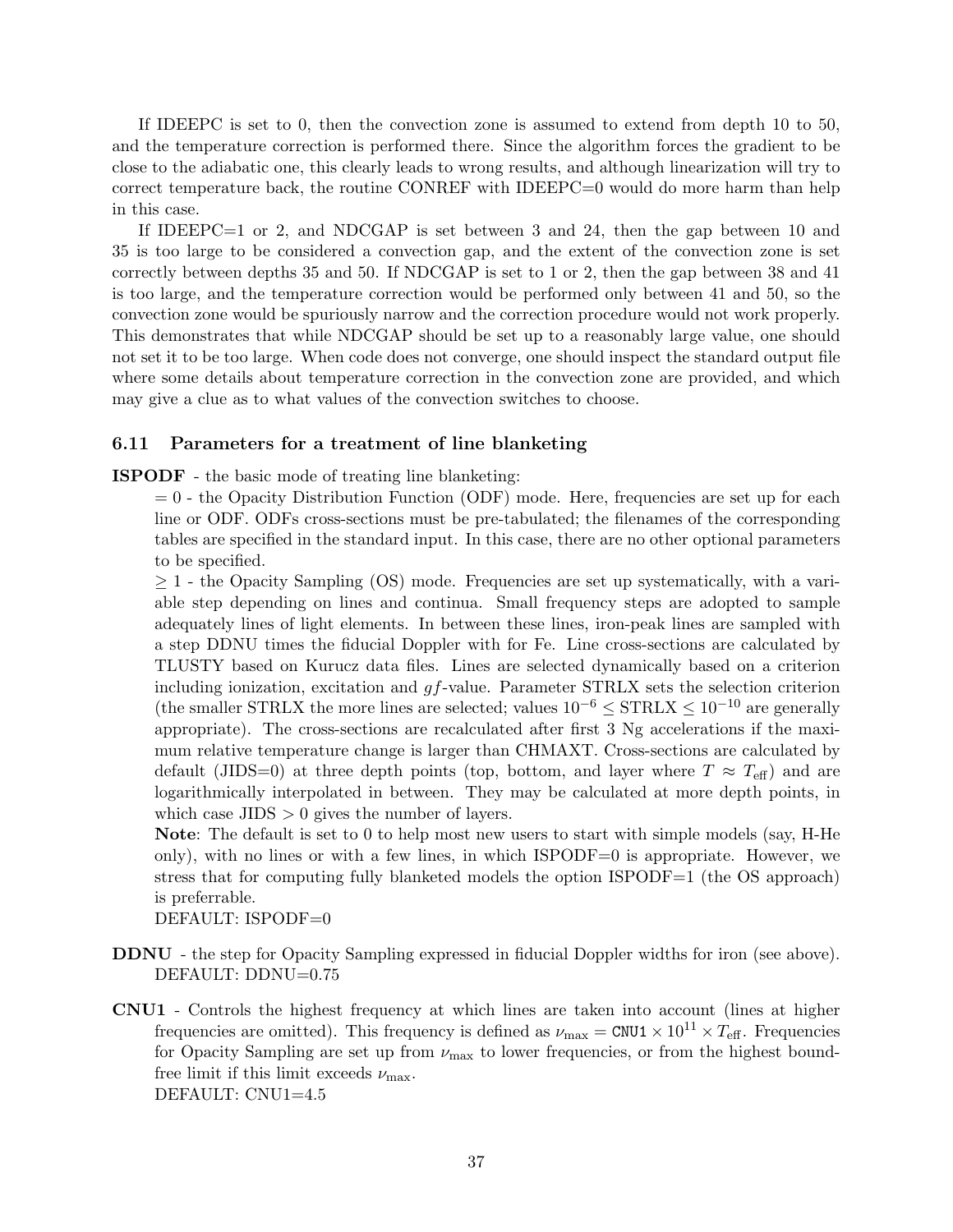- CNU2 Defines the lowest frequency for Opacity Sampling (lower frequencies are only included to represent the continuum and lines from light elements down to frequency FRLMIN. This lowest frequency is defined as  $\nu_{\text{min}} = 3.28805 10^{15} / \text{CNU2}^2$ . DEFAULT: CNU2=3.
- STRLX selection criterion for iron-peak elements lines in the Opacity Sampling mode (see above) DEFAULT: STRLX=1.e-10
- STRL1, STRL2 Define groups of intermediate and weaker lines that will be represented by a limited number of frequencies, hence optimizing the number of frequencies in Opacity Sampling mode. DEFAULT: STRL1=0.001; STRL2=0.02
- JIDS number of depths at which the cross-sections for iron-peak (super)lines are computed.  $= 0$  - sets the default of 3 depths (ID=1, ND, and the depth where  $T \approx T_{\text{eff}}$ );  $> 0$  - number of depths. DEFAULT: JIDS=0

### 6.12 Non-standard atomic transition rates; hydrogen line profiles

There are two types of parameters here. First, there are parametgers that switch some otherwise non-included transition processes, like dielectronic recombination, charge transfer reactions, and collisional excitation/deexcitation by hydrogen atoms (in addition to transitions induced by electrons). Dielectron recombination, if switched on, is treated using the data from Aldrovandi & Pequignot (1973), Nussbaumer & Storey (1983), and Arnaud & Raymond (1992). Numerically, the procedure described by Hubeny et al. (2001 – Appendix B) is used that treats dielectronic recombination by introducing an artificial modification of the photoionization cross-sections. We also include in this category a global switch for setting up the default calculation of the hydrogen collisional excitation rates, ICOLHN.

The second category of switches is designed to provide more options to treat hydrogen line braodening. We will describe the parameters of both categories in turn.

IFDIEL – a global switch for dielectronic recombination.

 $= 0$  – dielectronic recombination is neglected;

 $\neq 0$  – dielectronic recombination is considered the procedure and data mentioned above. DEFAULT: IFDIEL=0

IFCHTR – a global switch indicating that all the charge transfer reactions of neutral or ionized atoms (atomic number 2 to 30) with hydrogen are switched on. The charge transfer reaction is treated as an collisional transition from the ground state of an atom (neutral or ionized) to the ground state of the next ionization stage. We employ an appropriately modified routine written originally Kingdon and Ferland. One can also set up charge transfer for individual species separately by appropriately modifying parameter ICOL (see Sect.8.2).

 $= 0$  – charge transfer is not set globally

 $\neq 0$  – charge transfer set globally to all species with atomic number between 2 and 30 (He to Zn). In this case, charge transfer reaction are considered up to IFCHTR-1 times ionzed atoms; that is IFCHTR=1 means that the charge transfer reactions are switched on for neutral atoms only, IFCHTR=2 switched charge transfer for neutrals and once-ionized atoms, etc. DEFAULT: IFCHTR=0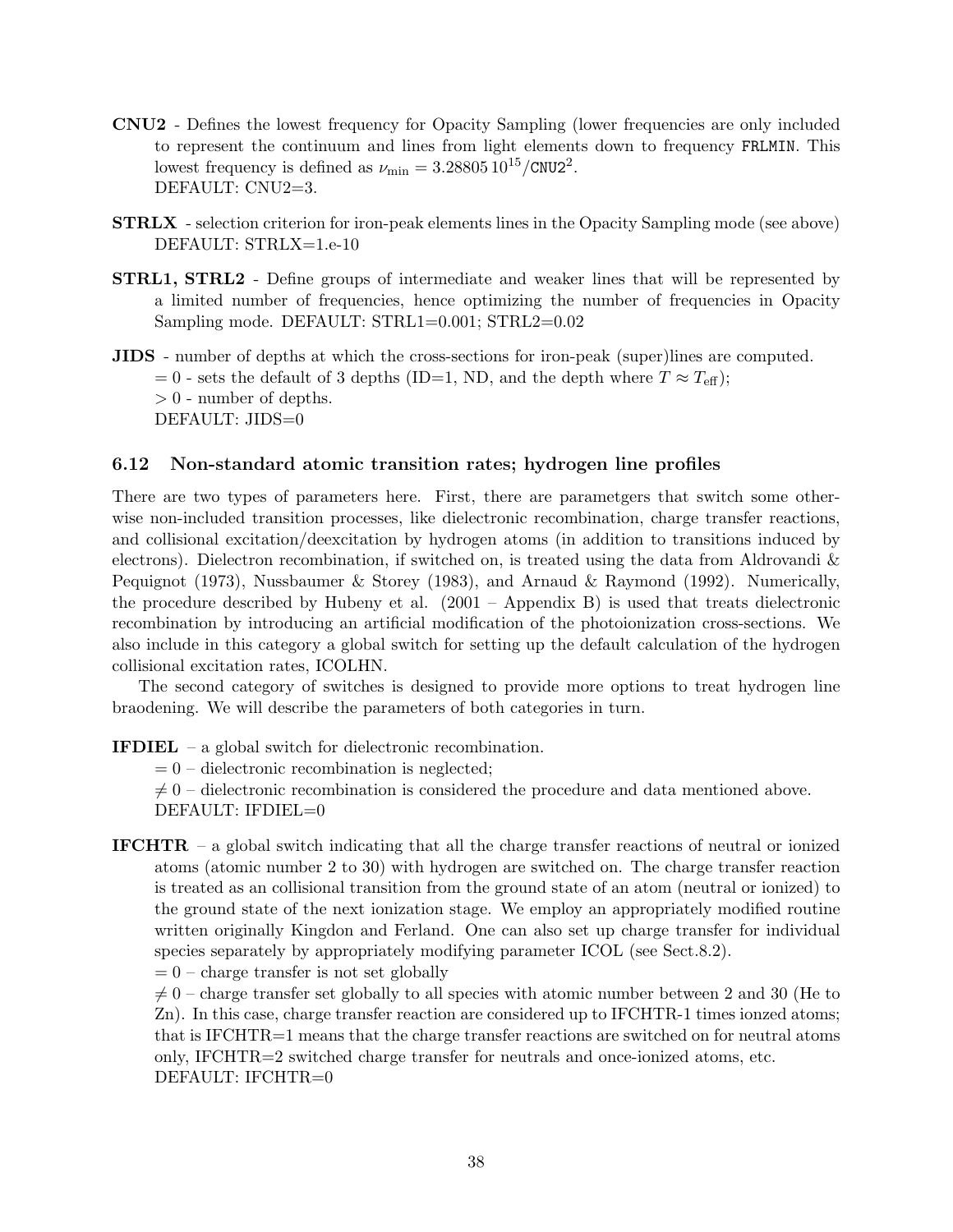$SHFAC$  — a global switch and multiplicative parameter for collisional excitation due to hydrogen atoms, after Drawin's original treatment generalized by Steenbock and Holweger (1984), with an empirical multiplicative factor given by SHFAC

 $= 0$  – the process in neglected;

 $> 0$  – value of an empirical factor that multiplies the Steenbock-Holweger formula.

DEFAULT: SHFAC=0.

ICOLHN – a switch for setting up the default calculation of the hydrogen collisional rates. We stress that setting this parameter to 1 or 2 will overwrite an evaluation of collisional rates specified by input parameter ICOL (coded in the input file for individual ions  $-$  see§8.3).  $= 0$  – hydrogen collisional rates are evaluated according to the values of ICOL.

 $= 1$  – hydrogen collisional rates are evaluated using the data of Przybilla & Butler (2004) (for lines with the upper level up to  $n = 7$ ;  $= 2$  – hydrogen collisional rates are evaluated using the data by Giovanardi et al. (1987) (for lines with the upper level up to  $n = 15$ . DEFAULT: ICOLHN=1

There are two different types of refinements for the hydrogen line broadening: considering the quasi-molecular satellites of Lyman  $\alpha$  and  $\beta$ , and detailed hydrogen line broadening using Lemke (1997) tables.

IQUASI – switch for including quasi-molecular satellites

 $= 0$  – quasi-molecular satellites are not included;

> 0 – quasi-molecular satellites are included. In this case one has to specify additional parameters NUNALP and NUNBET (see below). DEFAULT: IQUASI=0

- NUNALP the unit number where the table of the absorption cross-section for the quasimolecular satellites of Lyman  $\alpha$  is located. DEFAULT: NUNALP=3
- NUNBET the unit number where the table of the absorption cross-section for the quasimolecular satellites of Lyman  $\beta$  is located. DEFAULT: NUNBET=0

IHYDPR – a switch for considering Lemke's tables for hydrogen line broadening.

 $= 0$  – hydrogen line broadening is treated as before (an approximate Stark broadening after Hubeny, Hummer, & Lanz 1994);

 $> 0$  – hydrogen line broadening is computed using Lemke's table. The user then has to have file lemke.dat in the current directory.

DEFAULT: IHYDPR=0

#### 6.13 Acceleration parameters

 $IACC - a switch for the Ng acceleration procedure:$ 

- $\leq 4$  Ng acceleration in the 7th, 10th, etc, iteration;
- $\geq$  5 Ng acceleration in the iterations ITER=IACC, IACC+IACD, IACC+2×IACD, etc.
- $\leq 0$  no Ng acceleration.

DEFAULT: IACC=7

 $IACD$  – a step for Ng acceleration – see above. DEFAULT: IACD=4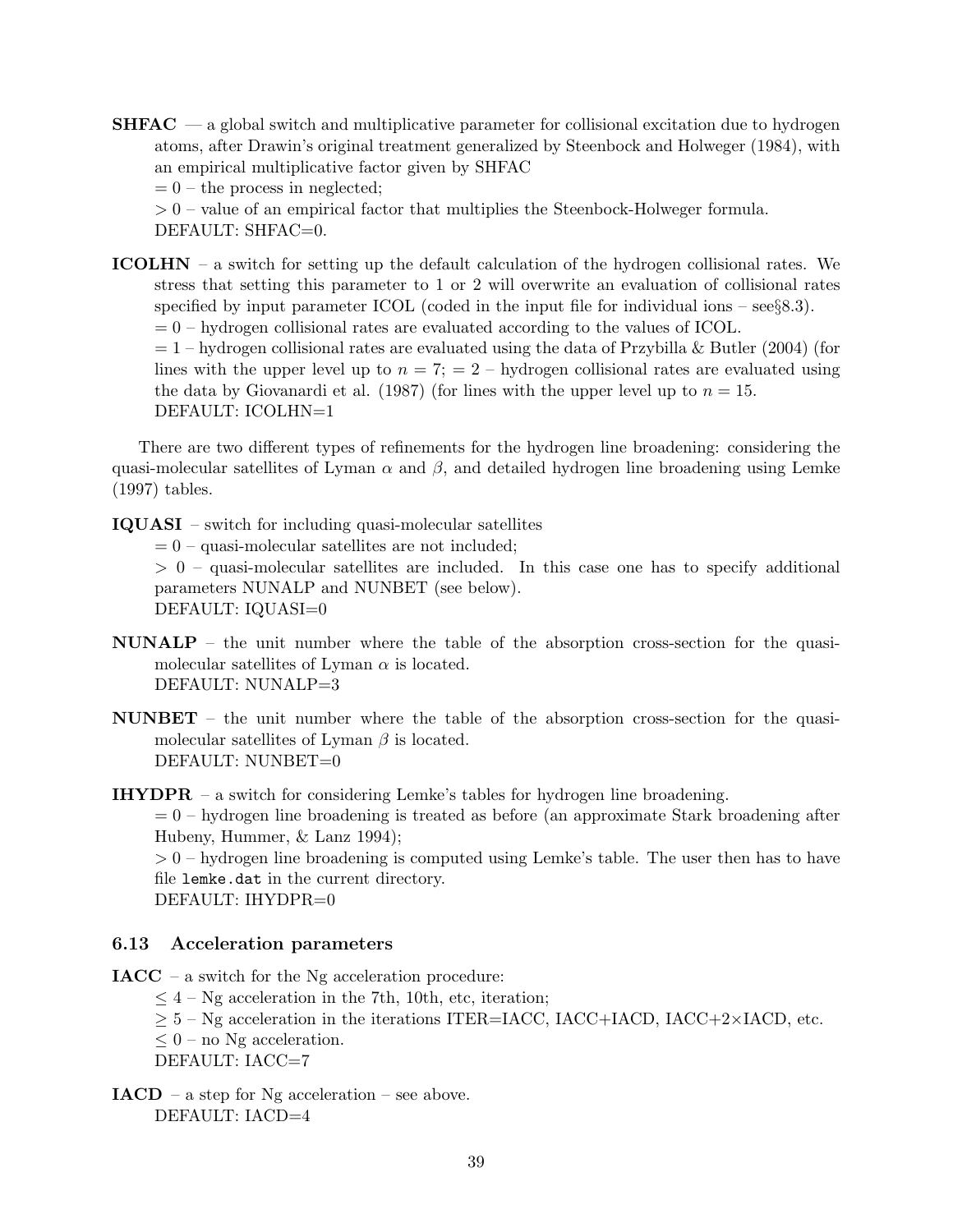- ITEK the iteration after which the Kantorovich method is set up DEFAULT: ITEK=4
- ORELAX an over-relaxation coefficient. DEFAULT: ORELAX=1.

### 6.14 Miscellaneous parameters

- IWINBL a switch indicating whether the wind-blanketing albedo is considered. Kept for historical reasons.
	- $= 0$  wind blanketing is not considered

 $> 0$  – wind blanketing is considered, basically as in Abbott and Hummer (1985), slightly modified after Voels et al. (1988) to treat properly the angle-averaged albedos.

 $= -1$  – wind blanketing is not considered; moreover the incoming radiation is either exactly zero, or is set up through parameters TRAD and WDIL.

DEFAULT: IWINBL=-1 (no wind blanketing; no incoming radiation unless specified explicitly)

**NRETC** – a switch for setting an option of fixed temperature at the upper layers

 $= 0$  – no fixed temperature; radiative equilibrium is solved for all depths

 $> 0$  – the temperature at first NRETC depth points is held fixed (given by the input model); radiative equilibrium at those depths is not solved for. DEFAULT: NRETC=0

XGRAD – a switch controlling an artificial lowering of radiation acceleration at surface layers.  $= 0$  – allows to auto-limit the radiative acceleration to some fraction of the gravity in the 10 uppermost depth points. The fraction of the gravity acceleration to which the radiation acceleration is limited to was found empirically and is hard-wired in the program; it is given as  $(0.1, 0.3, 0.5, 0.7, 0.9, 0.92, 0.94, 0.96, 0.98, 0.99)$  times g, in the first 10 depths, respectively.  $= -1$  or  $-2$  – allows to impose a more stringent cut-off in the 20 uppermost layers.

 $> 0$  – auto-limits the radiative acceleration to fraction XGRAD of the gravity acceleration g everywhere in the atmosphere.

DEFAULT: XGRAD=0.

### 6.15 Parameters determining an amount of additional output

- IPRIND if set to a non-zero value, a condensed model atmosphere is stored after each iteration of complete linearization (Unit 17) – see Sect.10.2 DEFAULT: IPRIND=0
- ICOOLP if set to a non-zero value, the net total cooling rate is stored as a function of depth (Unit 86); if moreover it is set to a vale  $> 10$ , also the individual cooling rates for all explicit ions are stored (Unit 87) – see Sect.10.2. DEFAULT: ICOOLP=0
- ICHCKP if set to a non-zero value, an additional output showing the total transition rates in and out of all explicit levels is generated (Unit 16) – see Sect.10.2. DEFAULT: ICHCKP=0
- IPRINP if set to a non-zero value, the explicit level populations are stored in output unit 7 (condensed model atmosphere) even for LTE models (the populations are always stored for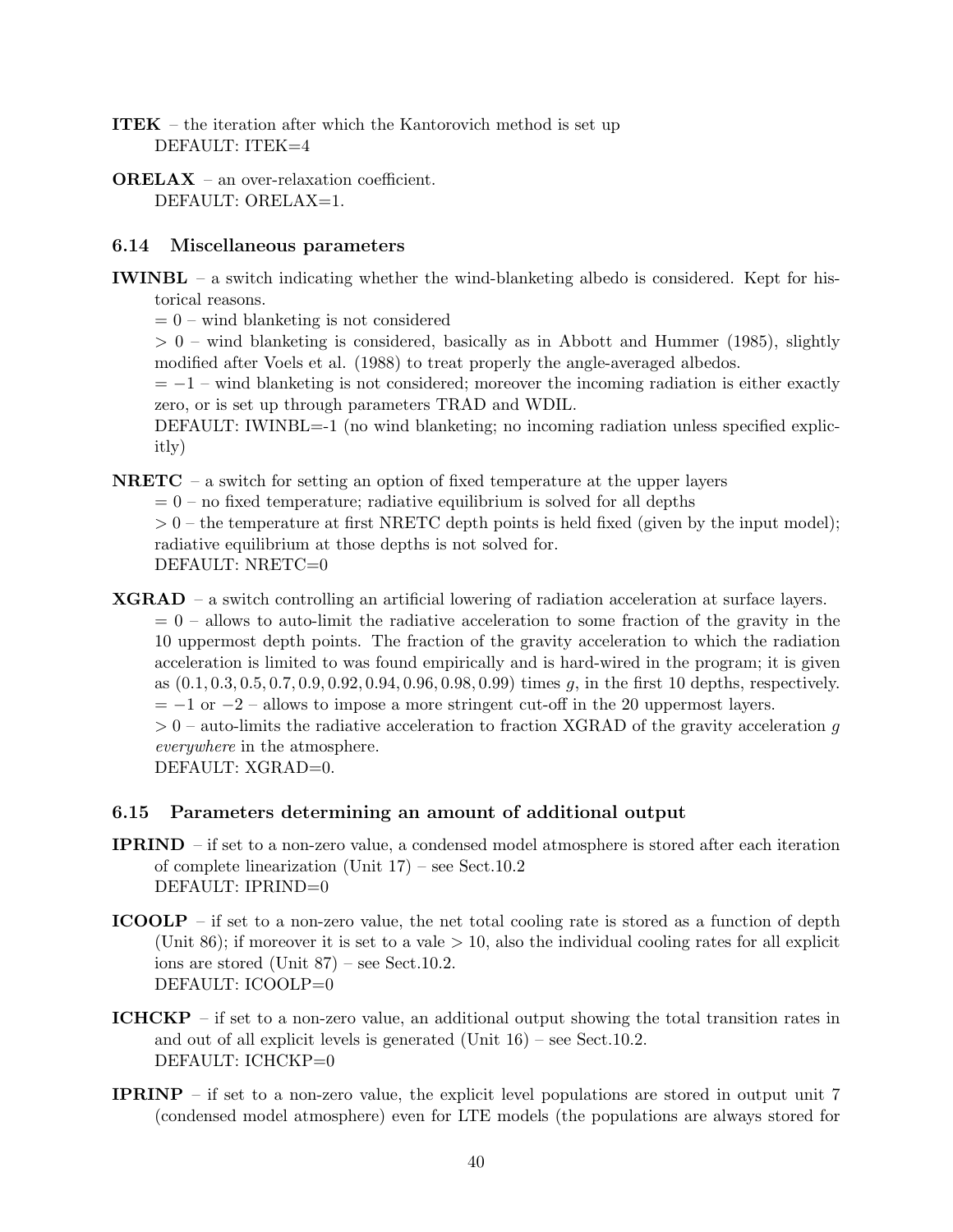a NLTE model, so in NLTE this parameter has no effect). DEFAULT: IPRINP=1

IPOPAC – if set to a non-zero value, an additional output of opacity for all continuum frequencies as a function of depth is generated (Unit 85) DEFAULT: IPOPAC=0

# 6.16 List of all optional parameters in alphabetic order

Here we give the list of all optional parameters in alphabetic order, including their default values, and the reference for the section they are described in.

| ABPLA0                  | 0.3              | 6.3     |
|-------------------------|------------------|---------|
| <b>ABPMIN</b>           | $10^{-5}$        | 6.3     |
| <b>ABROS0</b>           | 0.4              | 6.3     |
| <b>ALBAVE</b>           | $\overline{0}$   | 6.3     |
| <b>ALPHAV</b>           | 0.1              | 6.1     |
| <b>CFRMAX</b>           | 2(0 for disks)   | 6.2     |
| <b>CHMAX</b>            | $10^{-3}$        | 6       |
| <b>CHMAXT</b>           | $\boldsymbol{0}$ | 6.7     |
| CNU1                    | 4.5              | 6.11    |
| CNU2                    | 3                | 6.11    |
| <b>CRFLIM</b>           | 0.7              | 6.10    |
| <b>DDNU</b>             | 0.7              | 6.11    |
| <b>DFTAIL</b>           | 0.25             | 6.2     |
| DION <sub>0</sub>       | 1.               | 6.3     |
| <b>DJMAX</b>            | 0.001            | 6.5     |
| DM1                     | $10^{-3}$        | 6.3     |
| <b>DMVISC</b>           | 0.01             | 6.1     |
| <b>DPSILD</b>           | 1.25             | 6.7     |
| <b>DPSILG</b>           | 10.              | 6.7     |
| <b>DPSILD</b>           | 1.25             | 6.7     |
| <b>DPSILN</b>           | 10.              | 6.7     |
| <b>FRACTV</b>           | $-1$             | 6.1     |
| <b>FRCMAX</b>           | $\overline{0}$ . | 6.2     |
| $\operatorname{FRCMIN}$ | $10^{12}\,$      | 6.2     |
| <b>FRLMAX</b>           | $\overline{0}$ . | 6.2     |
| <b>FRLMIN</b>           | $10^{13}\,$      | 6.2     |
| <b>HCMASS</b>           | $\overline{0}$   | 6.1     |
| HMIX0                   | $-1.$            | 6.1     |
| <b>IACC</b>             | $\overline{7}$   | 6.13    |
| <b>IACD</b>             | $\overline{4}$   | 6.13    |
| <b>IACDP</b>            | $\overline{4}$   | 6.6     |
| <b>IACPP</b>            | $\overline{7}$   | 6.6     |
| <b>IATREF</b>           | $\mathbf{1}$     | 6.6     |
| <b>IBC</b>              | 3                | $6.5\,$ |
| <b>IBFINT</b>           | $\mathbf 1$      | 6.7     |
| <b>IBPOPE</b>           | $\mathbf 1$      | 6.7     |
| <b>ICHANG</b>           | $\overline{0}$   | 6.4     |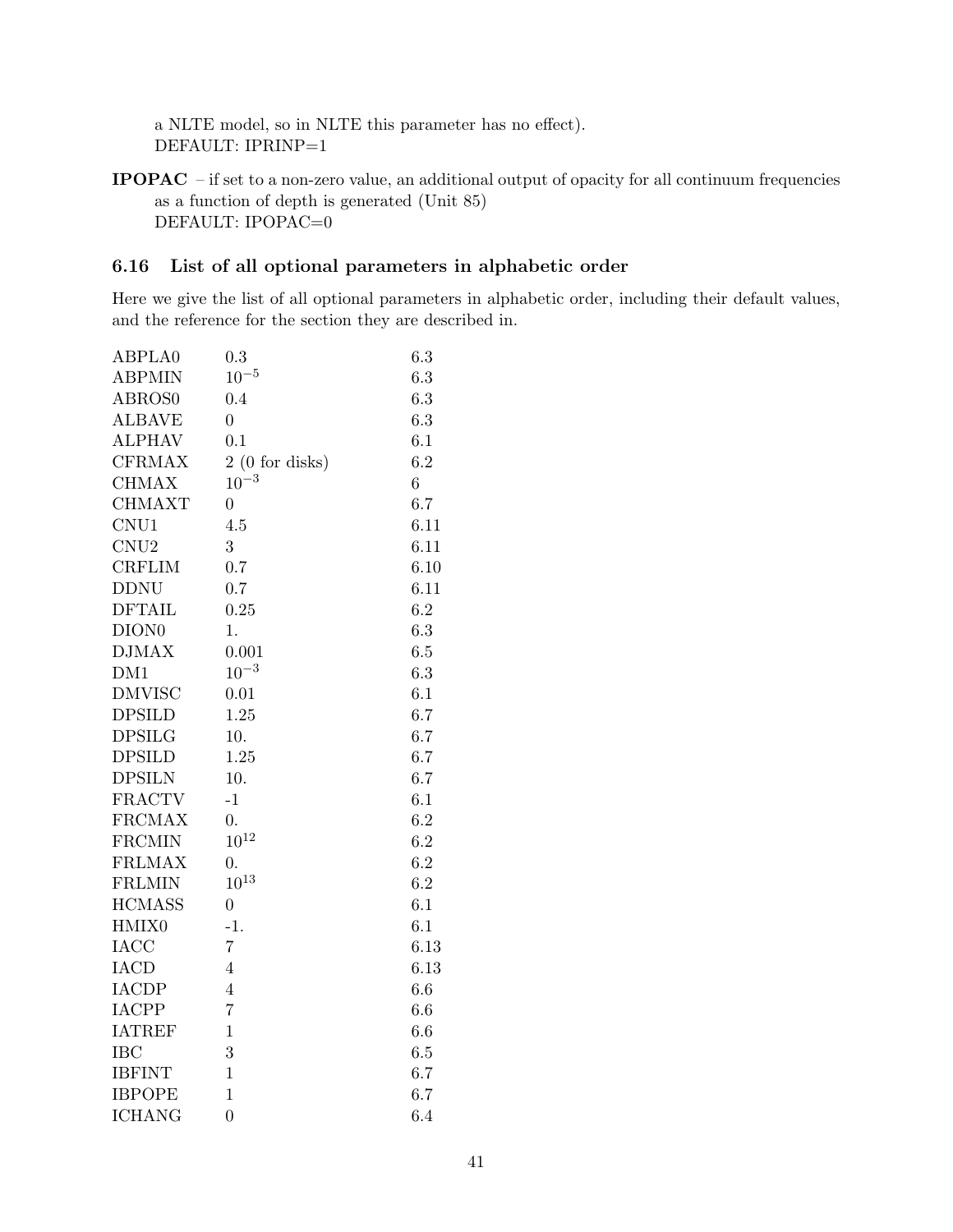| <b>ICHC</b>       | $\boldsymbol{0}$                        | 6.6     |
|-------------------|-----------------------------------------|---------|
| <b>ICHCKP</b>     | $\overline{0}$                          | 6.15    |
| <b>ICOLHN</b>     | $\mathbf{1}$                            | 6.12    |
| <b>ICONRE</b>     | $\mathbf{1}$                            | 6.10    |
| <b>ICONV</b>      | $\boldsymbol{0}$                        | 6.10    |
| <b>ICOOLP</b>     | $\boldsymbol{0}$                        | 6.15    |
| <b>IDEEPC</b>     | $\overline{2}$                          | 6.10    |
| <b>IDGREY</b>     | $\overline{0}$                          | 6.3     |
| <b>IDLST</b>      | $\overline{5}$                          | 6.8     |
| <b>IDLTE</b>      | 1000                                    | 6.6     |
| <b>IELCOR</b>     | 100                                     | 6.6     |
| <b>IFALI</b>      | 5                                       | 6.5     |
| <b>IFCHTR</b>     | $\boldsymbol{0}$                        | 6.12    |
| <b>IFDIEL</b>     | $\boldsymbol{0}$                        | 6.12    |
| <b>IFIMXO</b>     | $\overline{0}$                          | 6.8     |
| <b>IFLEV</b>      | 0 for NLTE; 1 for LTE                   | 6.6     |
| <b>IFPOPR</b>     | $\overline{4}$                          | 6.6     |
| <b>IFPREC</b>     | $\mathbf{1}$                            | 6.6     |
| <b>IFRALI</b>     | $\overline{0}$                          | 6.5     |
| IH <sub>2</sub>   | $\boldsymbol{0}$                        | 6.3     |
| IH <sub>2</sub> P | $\boldsymbol{0}$                        | 6.3     |
| <b>IHECOR</b>     | $\overline{0}$                          | 6.7     |
| <b>IHM</b>        | $\boldsymbol{0}$                        | 6.3     |
| <b>IHYDPR</b>     | $\boldsymbol{0}$                        | 6.12    |
| <b>ILASCT</b>     | $\boldsymbol{0}$                        | 6.5     |
| <b>ILDER</b>      | $\boldsymbol{0}$                        | 6.7     |
| <b>ILMCOR</b>     | $\mathbf{1}$                            | 6.5     |
| <b>ILPSCT</b>     | $\overline{0}$                          | 6.5     |
| <b>INDL</b>       | $\boldsymbol{0}$<br>(3 with convection) | 6.8     |
| <b>INHE</b>       | $\mathbf{1}$                            | 6.8     |
| <b>INMP</b>       | $\overline{0}$                          | 6.8     |
| <b>INPC</b>       | 3 (4 with convection)                   | 6.8     |
| <b>INRE</b>       | $\overline{2}$                          | 6.8     |
| <b>INSE</b>       | 4 (5 with convection)                   | 6.8     |
| <b>INTRPL</b>     | $\overline{0}$                          | 6.4     |
| <b>IOPADD</b>     | $\overline{0}$                          | 6.9     |
| IOPH2P            | $\boldsymbol{0}$                        | 6.9     |
| <b>IOPHE1</b>     | $\boldsymbol{0}$                        | 6.9     |
| IOPHE2            | $\overline{0}$                          | $6.9\,$ |
| <b>IOPHMI</b>     | $\boldsymbol{0}$                        | 6.9     |
| <b>IOVER</b>      | 1                                       | 6.7     |
| <b>IPOPAC</b>     | $\overline{0}$                          | 6.15    |
| <b>IPRESS</b>     | $\boldsymbol{0}$                        | 6.10    |
| <b>IPRIND</b>     | $\boldsymbol{0}$                        | 6.15    |
| <b>IPRING</b>     | $\boldsymbol{0}$                        | 6.3     |
| <b>IPRINP</b>     | $\boldsymbol{0}$                        | 6.15    |
| <b>IPRINT</b>     | $\overline{0}$                          | 6.10    |
| <b>IPTURB</b>     | $\mathbf 1$                             | 6.1     |
|                   |                                         |         |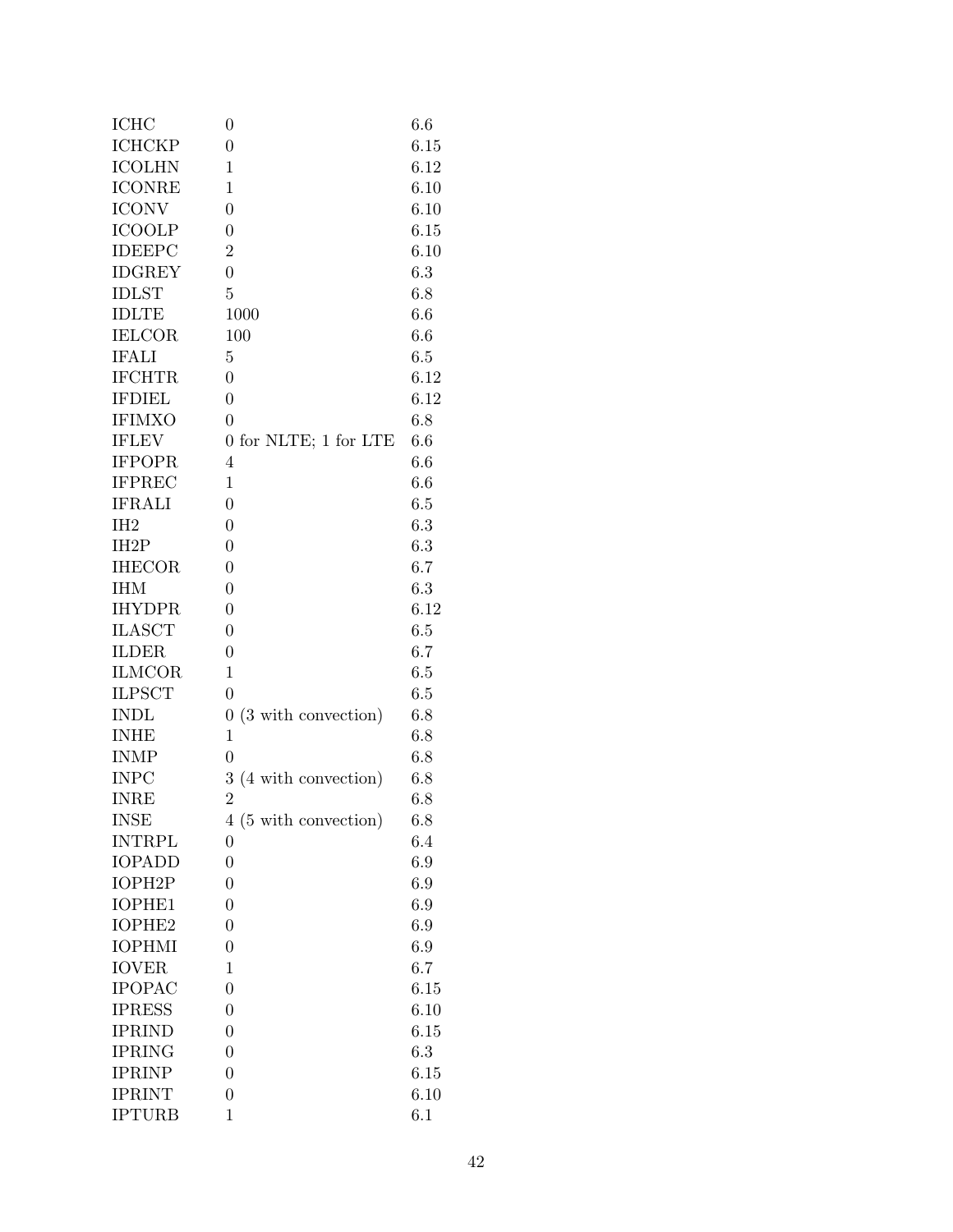| IQUASI        | 0                | 6.12 |
|---------------|------------------|------|
| <b>IRDER</b>  | 3                | 6.7  |
| <b>IRSCT</b>  | $\overline{0}$   | 6.9  |
| <b>IRSPLT</b> | $\mathbf{1}$     | 6.6  |
| <b>IRTE</b>   | 3                | 6.5  |
| <b>ISPLIN</b> | $\overline{0}$   | 6.5  |
| <b>ISPODF</b> | $\overline{0}$   | 6.11 |
| <b>ITEK</b>   | $\overline{4}$   | 6.13 |
| <b>ITEMP</b>  | $\overline{0}$   | 6.10 |
| <b>ITGMAX</b> | 10               | 6.3  |
| <b>ITLAS</b>  | 100              | 6.7  |
| <b>IVISC</b>  | $\overline{0}$   | 6.1  |
| <b>IWINBL</b> | $-1$             | 6.14 |
| <b>IZSCAL</b> | $\overline{0}$   | 6.1  |
| <b>JALI</b>   | $\mathbf{1}$     | 6.5  |
| <b>JIDS</b>   | $\overline{0}$   | 6.11 |
| <b>MLTYPE</b> | $\mathbf{1}$     | 6.1  |
| <b>MODREF</b> | $\mathbf{1}$     | 6.6  |
| <b>NCONIT</b> | 10               | 6.3  |
| $\rm ND$      | 70               | 6.7  |
| <b>NDCGAP</b> | $\overline{2}$   | 6.10 |
| <b>NDGREY</b> | $\overline{0}$   | 6.3  |
| <b>NDRE</b>   | $\overline{0}$   | 6.8  |
| <b>NELSC</b>  | $\overline{0}$   | 6.7  |
| <b>NFTAIL</b> | 21               | 6.2  |
| <b>NITER</b>  | 30               | 6.7  |
| <b>NITZER</b> | 3                | 6.6  |
| <b>NLAMBD</b> | 2(1 for LTE)     | 6.7  |
| <b>NLAMT</b>  | $\mathbf{1}$     | 6.5  |
| <b>NMU</b>    | 3                | 6.5  |
| <b>NNEWD</b>  | $\overline{0}$   | 6.3  |
| <b>NRETC</b>  | $\overline{0}$   | 6.14 |
| <b>NTRALI</b> | 3                | 6.5  |
| NUNALP        | 3                | 6.12 |
| <b>NUNBET</b> | $\boldsymbol{0}$ | 6.12 |
| <b>ORELAX</b> | 1.               | 6.13 |
| <b>POPZER</b> | $10^{-30}$       | 6.6  |
| POPZR2        | $10^{-30}$       | 6.6  |
| <b>RADSTR</b> | $\overline{0}$   | 6.1  |
| <b>RADZER</b> | $10^{-20}$       | 6.6  |
| <b>SHFAC</b>  | $\overline{0}$   | 6.12 |
| STRL1         | 0.001            | 6.11 |
| STRL2         | 0.02             | 6.11 |
| <b>STRLX</b>  | $10^{-10}$       | 6.11 |
| <b>TAUDIV</b> | 0.5              | 6.8  |
| <b>TAUFIR</b> | $10^{-7}$        | 6.3  |
| <b>TAULAS</b> | 316.             | 6.3  |
| <b>TDISK</b>  | $\overline{0}$   | 6.3  |
|               |                  |      |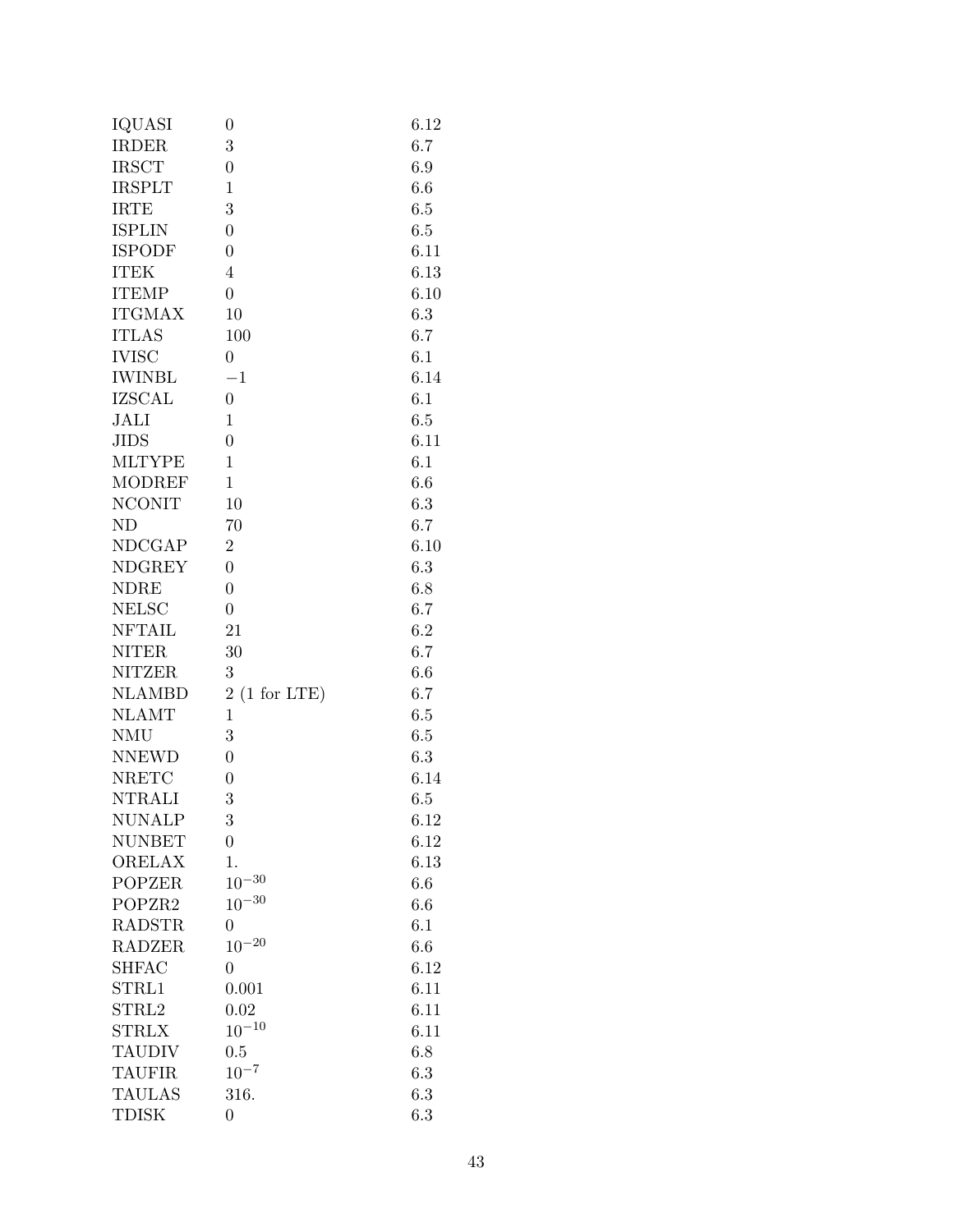| TRAD         | $\theta$ . | 6.1  |
|--------------|------------|------|
| <b>TSURF</b> | 0.         | 6.3  |
| <b>VTB</b>   | 0.         | 6.1  |
| <b>XGRAD</b> | 0.         | 6.14 |
| <b>WDIL</b>  | 1.         | 6.1  |
| ZETA0        | 0.         | 6.1  |
| ZETA1        | $\theta$ . | 6.1  |
|              |            |      |

# 7 SUMMARY OF NUMERICAL AND PHYSICAL TRICKS

TLUSTY introduces a variety of numerical and physical tricks that aim at speeding up calculations, avoiding convergence problems, or introducing minor physical simplifications that do not deteriorate the quality of the resulting model. All such tricks prove useful in some cases, but in some other cases they may harm the convergence or even yield to additional numerical problems.

Most of keyword parameters that switch on/off such options are set as default values and may be changed by setting an appropriate value in the optional flags file. The choice of defaults was made based on experience gained from many different models, and typically a default value was found successful in most cases. However, there are cases where those default values may be changed to improve the convergence properties of the run.

We will summarize the tricks and their appropriate control keyword(s), together with a brief discussion, below. We stress that we described here only computational options. Obviously, the model atmosphere itself as well as its convergence properties may be significantly influenced by the global choice of explicit species, energy levels, and general atomic data. The topic of atomic data and their choice is discussed in detail in Sect. 8

The following text will present an explanation of many optional keyword parameters introduced above. The previous chapter presented a formal explanation; the present one will concentrate more on practical aspects, in particular on the role of the individual parameters in troubleshooting and dealing with convergence problems.

There are essentially four categories of such parameters; i) flags for switching purely numerical tricks: ii) parameters that influence an accuracy of the model; iii) parameters that introduce minor, but helpful physical approximations; and iv) parameters that switch on/off a potentially important, but still optional, physics. We will discuss these categories in turn.

### 7.1 Purely numerical tricks

These procedures are defined such as their use does not change the resulting model. In other words, using or not using an option, provided that both options converge, would lead to the same numerical results (that is, essentially the same results; the rounding errors and other computerrelated inaccuracies may lead to differences at 4th and higher decimal place of the computed model parameters.

• Set-up of of the hybrid CL/ALI scheme

This is partly set up by the atomic data files, where one uses default settings – the first six frequencies in the hydrogen Lyman continuum; the three central frequencies in the  $L\alpha$ , and the central frequency in  $L\beta$  and  $L\gamma$ , together with first three points in the He II Lyman continuum are set to linearized mode; the rest of frequencies is in the ALI mode.

There is also a useful keyword IFRALI (see Sect. 6.5) which can change the setup globally.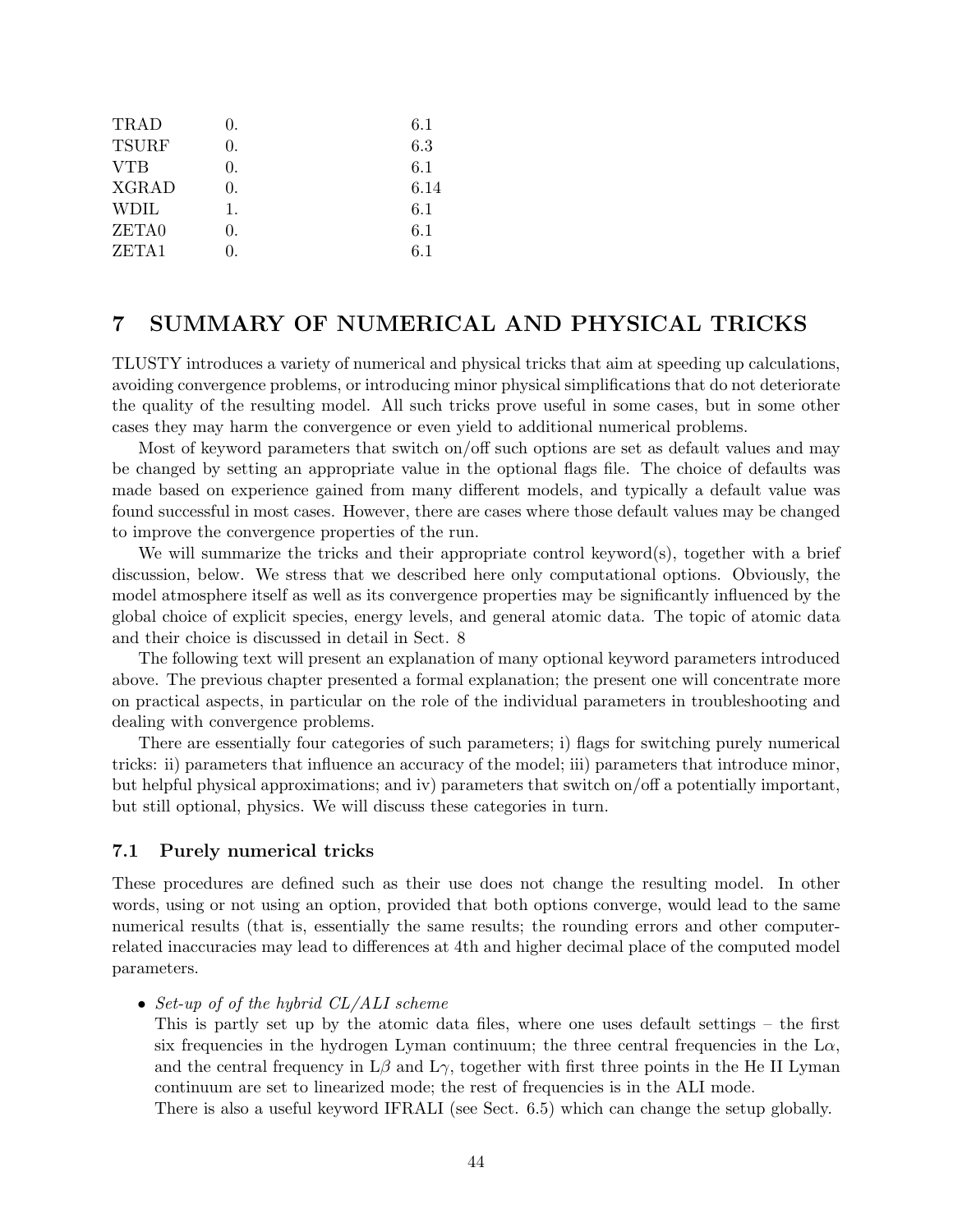### • Accelerations

There are two accelerations, Ng and Kantorovich. The corresponding keywords are described in Sect.6.13. Both accelerations are helpful tools to speed up calculations considerably, or even sometimes to improved convergence properties, but on the other hand they may cause problems in some cases. Therefore, they should not be used blindly.

One should be careful about the parameter IACC, which represents the iteration number where the Ng acceleration is done for the first time. If the value is too low, the acceleration is done too soon, with a consequent harmful or disastrous effect upon the convergence; if it is done too late it didn't do what it could have, namely speed up the calculations. In some cases the Ng acceleration is even crucial for the success of the run; it is when the normal linearization produces a regular oscillations, so that only Ng acceleration is able to find the way out of otherwise non-convergent situation. The best strategy is to examine carefully the convergence log (file fort.9); if the convergence pattern deteriorates drastically exactly at the iteration number when Ng acceleration was switched on, a simple cure is to increase the value of IACC. If, in contrast, one sees an oscillatory behavior for many iterations, and just at the onset of Ng acceleration the maximum change suddenly drops, it is advisable to try to decrease the value of IACC.

In the case of convection, Ng acceleration may often be harmful; in this case one may skip the acceleration completely, i.e. to set IACC to a value larger than NITER.

#### • Level grouping

This numerical trick may significantly reduce the number of level populations to be linearized. The level group is a set of one or more levels whose populations are assumed to vary in a coordinated way in the linearization. More precisely, instead of linearizing the individual level populations, one linearizes the total populations of the groups, assuming that the ratios of the individual level populations within the group to the total population of the group is unchanged in linearization. In the formal solution step, one solves exactly for all the individual level populations. The concept of level groups should not be confused with the concept of superlevels; in the former case, the level groups are only a numerical trick to make the matrices of complete linearization smaller, while the level populations are determined exactly; the latter case – superlevels – approximates the individual populations of the components of the superlevel by assuming that they are in Boltzmann equilibrium with respect to each other. In fact, one may group the individual superlevels into level groups as well.

The grouping is set up by the atomic data files (parameter IMODL; see Sect. 8.1). The standard files, for instance those distributed through the TLUSTY website, contain a default level grouping. This grouping works well in most cases. However, the user should be aware that under some circumstances (e.g., low temperature), this grouping may cause convergence problems, and should be reset by changing parameter IMODL, typically by letting more low-lying levels to form a single-level group.

• Choice of radiative transfer formal solver

This is driven by keyword ISPLIN (see Sect. 6.5). Usually, the original 2nd-order Feautrier scheme (ISPLIN=0; the default) works very well. The only exception is a case of strong external irradiation; in this case setting ISPLIN=5 (the DFE scheme) may be preferable.

#### • Number of internal "Lambda" iterations in the formal solution

This is driven by keyword NLAMBD. The default value (NLAMBD=2) usually works well; in some cases one may increase this number, which increases the computer time, but may provide a more stable scheme.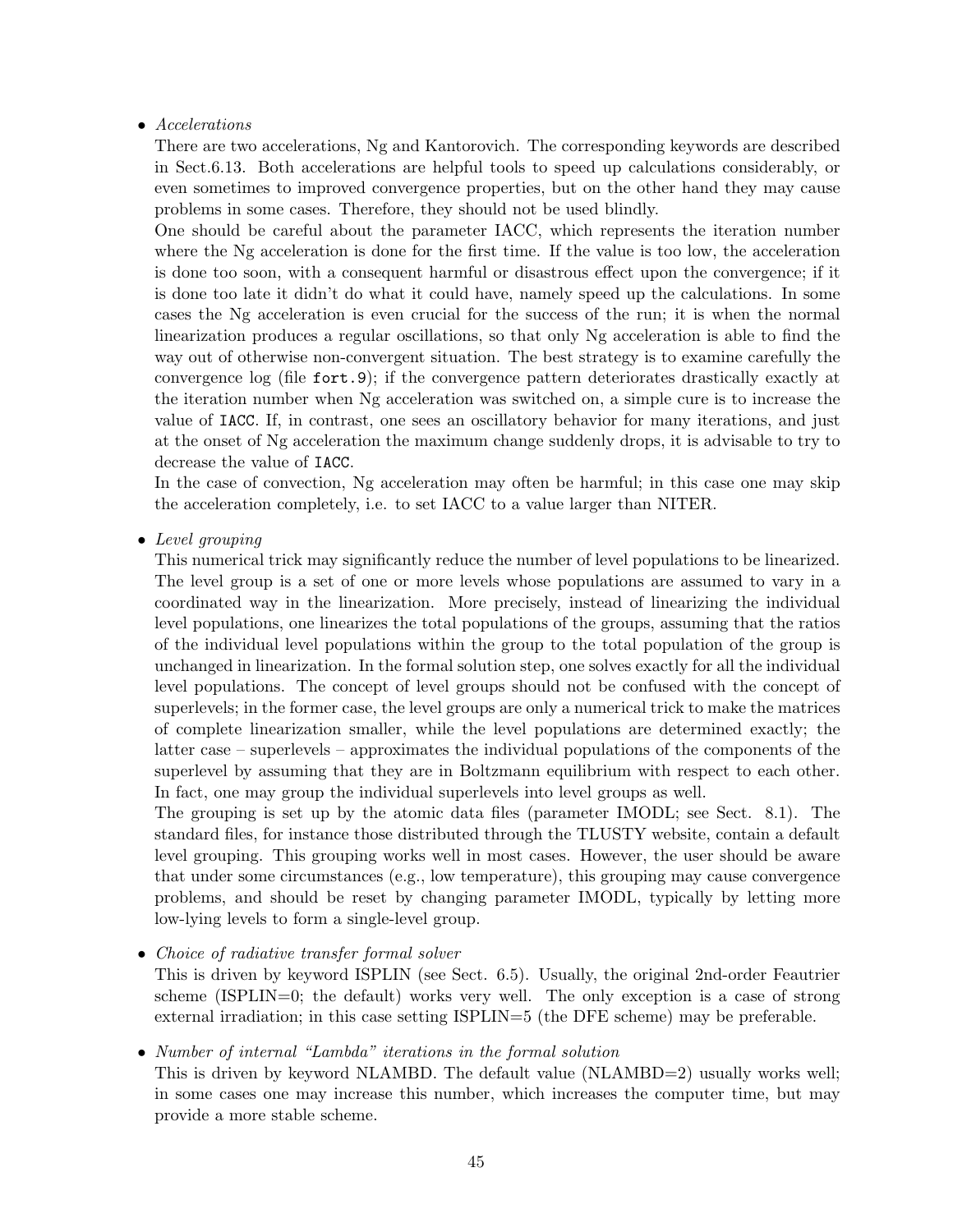- Choice of the approximate  $\Lambda^*$ -operator
- This is driven by keywords IFALI (see Sect. 6.5) diagonal or tridiagonal operator, and JALI (Rybicki-Hummer or Olson-Kunasz evaluation). While the value of JALI usually does not matter, in some cases a tridiagonal operator (set up with IFALI=6 - notice that the default is IFALI=5, corresponding to the diagonal operator) may provide a more stable solution. However, at present, this option is not yet fully tested, and may not work properly in some cases.
- Choice of treatment of the approximate  $\Lambda^*$ -operator at the lower boundary This is driven by keyword IBC (see Sect. 6.5). Usually, the default value works well.
- Choice of the so-called "reference atom" and "reference levels" This is driven by keyword IATREF and MODREF (see Sect. 6.6). Usually, the default values work well. However, for highly unusual chemical compositions, in particular for extremely hydrogen-deficient objects, it is advisable to set IATREF=2 (so that He will be the reference species).
- Treatment of charge conservation in the formal solution This is driven by keyword IELCOR (see Sect. 6.6). Usually, the default value works well.
- Choice of treatment of electron scattering with the hybrid CL/ALI approach This is driven by keywords ILMCOR, ILPSCT, and ILASCT (see Sect. 6.5). Usually, the default values work well.
- Limiting the values of the relative changes to be used to obtain next iterates of structural parameters

This is driven by keywords DPSILT, DPSILG, DPSILN, DPSILD - see Sect. 6.7. Usually, the default values work well.

### 7.2 Change of parameters that influence the accuracy of the model

In this category there are parameters that are originally meant to influence an accuracy of the model without significantly changing its general properties (e.g., the number of depth points). However, these parameters may in certain cases significantly influence the global convergence properties.

• Number of depth points

The default value (ND=70) is usually satisfactory. In some cases (for instance if some quantities vary very sharply with depth), it may be helpful to increase this value. On the other hand, for hot stars it is highly recommended to decrease the value to ND=50, which saves computer time without a decrease of the accuracy of the model (in fact, this was used in our recent O-star model grid calculations - Lanz & Hubeny 2003).

• Setting up the minimum and maximum Rosseland optical depth for a model (only if the model is computed from scratch)

This is driven by keywords TAUFIR and TAULAS (see Sect. 6.3). The default values usually work well; in special cases one may need to increase TAULAS or to decrease TAUFIR. For instance, to produce X-ray spectra of, say, a DA white dwarf, one has to set TAULAS to a very large value ( $\approx 10^4$  or m) because hydrogen provides very little opacity in the X-ray region and thus the atmosphere is very transparent there.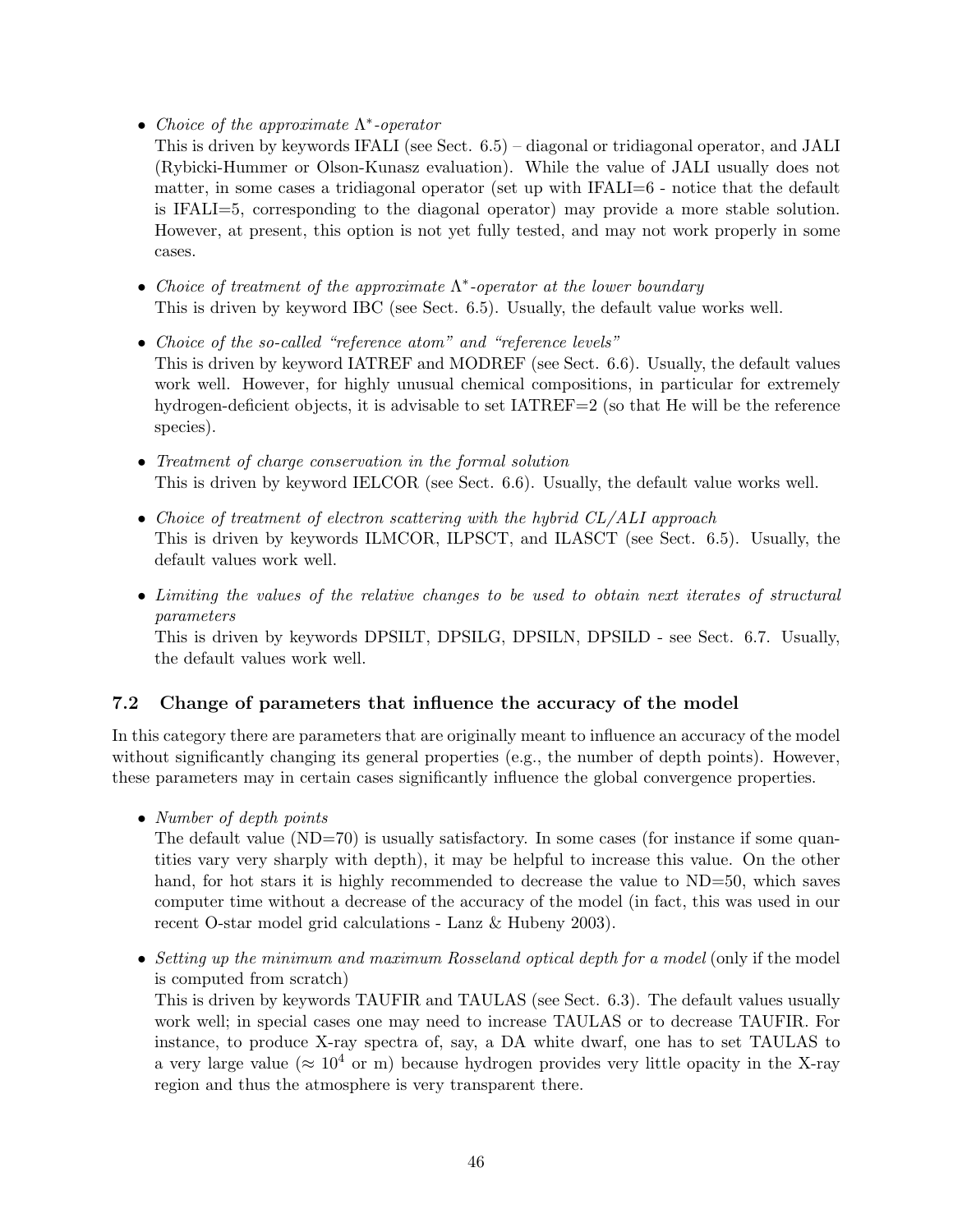• Convergence criterion

Driven by keywords NITER and CHMAX (see Sect. 6.7). We recall that NITER represents the maximum number of the global linearization iterations. If set to zero, the program only computes radiation field and prints an output information. This is useful if for instance some output files of the previously computed model (but not the resulting model file on unit 7) were accidentally destroyed; or for some exploratory calculations to test a basic setup without a goal to produce a converged model.

• Treatment of the iron-peak lines This is controlled by keywords ISPODF, DDNU, STRLX, CHMAXT, and JIDS - see Sect. 6.11. These parameters influence typically an accuracy of the model (and, obviously, the computer time needed to generate a model), but usually not its convergence properties.

### 7.3 Tricks that introduce helpful minor physical approximations

Here, we introduce physical approximations that either shorten the computer time, or help to prevent convergence problems. In some cases, these tricks lead to negligible deficiencies in the computed model; in some cases (e.g. rejecting, i.e. setting to detailed radiative balance, of too many lines) would provide a model of an insufficient accuracy. In such a case, the option is useful to compute an intermediate model, starting from which one may compute a more realistic model that would not converge otherwise.

From the point of view of troubleshooting, the following parameters are the most important ones, so this Section warrants a careful reading.

• Division point between differential and integral treatment of the radiative equilibrium

This is driven by keywords TAUDIV, IDLST, and NDRE – see Sect.6.8. The most important parameter is TAUDIV – the division point for treating energy balance as a linear combination of the differential and integral form (see Hubeny  $\&$  Lanz 1995). Changing this value is often the decisive trick to make LTE models converge. There is no a priori recipe which value is the best, or whether to increase or decrease it. The most reasonable strategy is to try two values of both sides of the default (which is 0.5), say 0.05 and 5 or so. Experience shows that for cool stars ( $T_{\text{eff}}$  < 10,000 K) setting TAUDIV=5 usually helps. In contrast, for accretions disks the value TAUDIV=0.05 is sometimes advantageous. However, the user should be aware of the fact that this trick may lead to numerical inaccuracies – when the linear combinations of the differential and integral equations from is satisfied, this does not necessarily mean that both are satisfied individually. The errors are the larger the higher the value of TAUDIV is set. If the user sets a value larger than the default, is is advisable to recompute the converged model with a default value of TAUDIV. In other words, increasing TAUDIV to obtain an intermediate model may enable to converge model that would not converge directly with the default value of TAUDIV.

• Artificial lowering of the total radiative pressure at the surface

Radiative acceleration increases in superficial layers ( $\tau_{\rm Ross} < 10^{-5}$ ), and may overcome the gravitational acceleration. The model may become numerically unstable in these layers, although physically stable at larger optical depths. Option XGRAD=0 allows to auto-limit the radiative acceleration to some fraction of the gravity in the ten most upper points. This is the default value.  $XGRAD=1$ ., or  $-2$ ., allows to impose a more stringent cut-off in the 20 most upper layers, which may critically help convergence near the Eddington limit. XGRAD > 0 auto-limits the radiative acceleration to fraction XGRAD of the gravity acceleration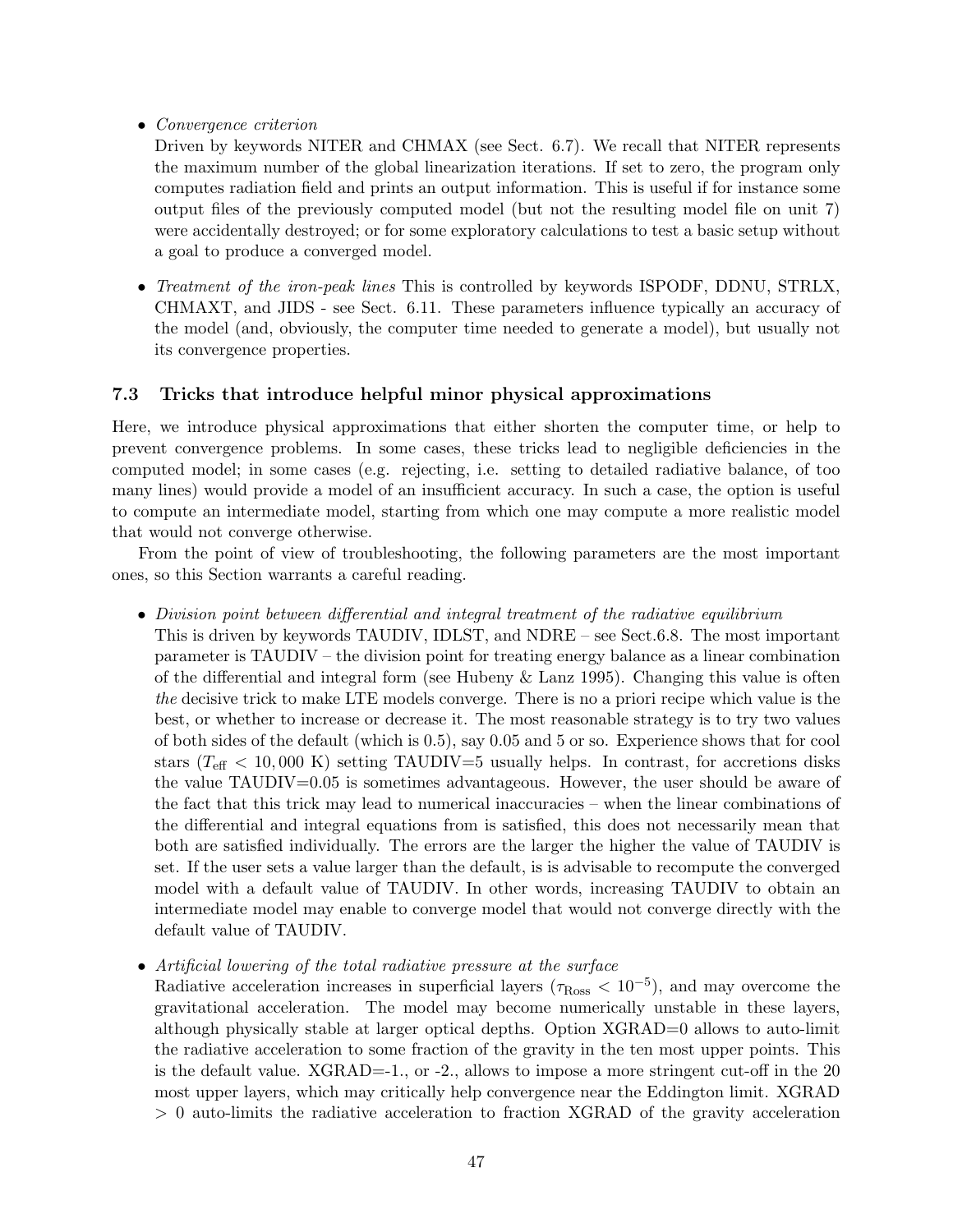g everywhere in the atmosphere. Potentially, this may lead to an incorrect atmospheric structure, so this option may be used only with extreme caution.

• Fixed temperature at a surface layer

This is set up by the parameter NRETC (see Sect. 6.14). The option is useful if the model does not converge at the upper layers, while the convergence is reasonable elsewhere. In this case one may set up, for instance,  $NRETC=10$  (that is, the temperature at first 10 depth points will be held fixed to the values given by the input model). Once one obtains a converged solution, it is recommendable to reconverge the model with NRETC=0 (the default), i.e. with the radiative equilibrium solved exactly at all depths.

• Setting up the minimum and maximum frequency

This is driven by parameters FRCMIN and FRCMAX – see Sect. 6.2. In some cases it may be advantageous to obtain an intermediate model by lowering the maximum frequency FRCMAX, because high frequencies may cause numerical problems due to high sensitivity of mean intensities to the state parameters, in particular to temperature.

• Setting up frequency points in a high-frequency tail

This is driven by parameters NFTAIL, DFTAIL, and CFRMAX - see Sect. 6.2. The default values usually work well; in some cases, typically with Comptonization (i.e. for very hot atmospheres or, in particular, disks), one may consider more frequencies in the high-energy tail, that is increasing NFTAIL.

• Setting a detailed balance in lines

In many cases, this trick helps to provide an intermediate model if other tricks fail. One may set up a detailed radiative balance in a line (and therefore to exclude the corresponding transition rate from the statistical equilibrium equation, and removing the corresponding opacity) in several different ways:

i) individually; in which case one has to modify the corresponding entry in the atomic data file (see Sect. 8.3). This is the most flexible way, but also most cumbersome since one has to modify the atomic data file.

ii) excluding all lines of an atom/ion that originate from a selected set of lower levels. This is driven by the parameter ILVLIN (see Sect. 5.4) for a given atom/ion, coded in the standard input. The meaning of ILVLIN is that all lines originating at level index lower than ILVLIN are set up to detailed radiative balance. For instance, ILVLIN=2 excludes all resonance lines (i.e., originating from the ground state with index 1); setting ILVLIN=99 (or some other large number) will effectively set all lines of the given atom/ion to detailed balance. Traditionally, such an approach was often used as an intermediate NLTE model, usually called NLTE/C (continua-only) model. The ALI method will often allows the uses to converge a full NLTE model with all lines directly from a starting LTE model, so that converging first a NLTE/C model is no longer a mandatory option, though still usefull in some difficult cases.

iii) The third way to set lines to detailed balance is based on their wavelength (frequency). This is driven by optional parameters FRLMAX and FRLMIN (see Sect. 6.2), which set all lines with frequency smaller than FRLMIN and/or larger than FRLMAX to detailed balance. Setting FRLMIN to values around  $10^{13}$  will not only save computer time because it excludes all far-infrared lines that typically do not influence the atmospheric structure, but also remove possible problems with laser effect in lines, which may lead to numerical problems.

• Level zeroing

This is a useful trick that may avoid some floating-point problems. The idea is as follows: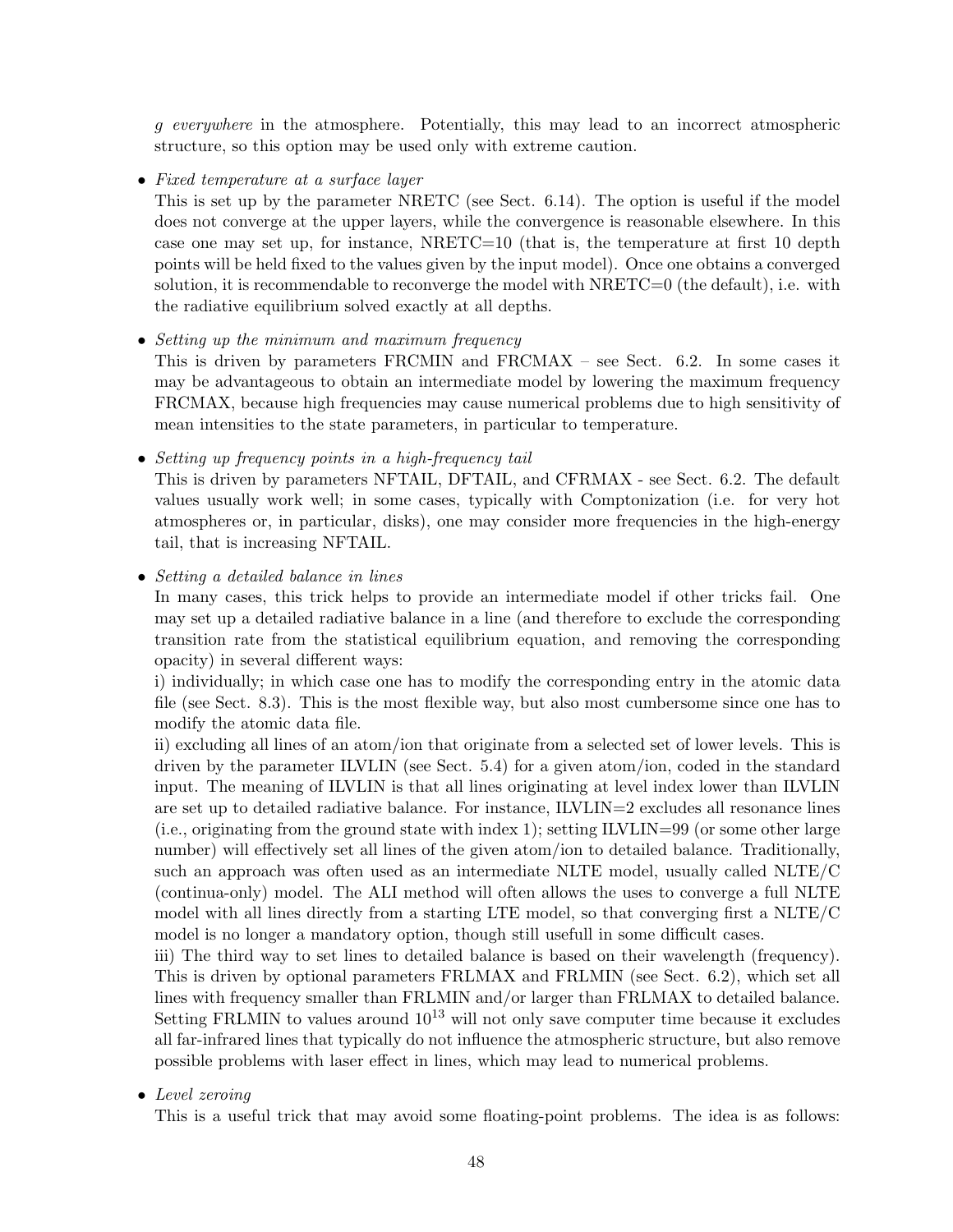Whenever a local population of a level becomes lower than a prescribed fraction of the total population of the species (given by the parameter POPZER; with a default value  $10^{-30}$ ), the population is set exactly as zero, and instead of considering an appropriate rate equation for such a level, one replaces it by a simple condition  $n<sub>i</sub> = 0$ . This does not decrease the number of state parameters, but improves numerical stability without compromising the final solution.

• Zeroing of the mean intensity

Analogously, one may set the mean intensity of radiation to zero if the value of the mean intensity decrease below a prescribed fraction of the maximum mean intensity. This fraction is given by the optional parameter RADZER, with a default value  $10^{-20}$ .

• Keeping selected structural parameters fixed

This is driven by keywords described in Sect.6.8. Any of these options may be useful to compute an intermediate model in cases when convergence cannot be achieved with all structural parameters being linearized. Usually, keeping just temperature fixed (INRE=0) will provide an intermediate converged model; in some cases it is better to keep also electron density and the total particle density fixed; in this case one may code the shortcut parameter IFIXMO=0.

### 7.4 Potentially important, but still optional, piece of physics

This category of trick contains removing or including a major physical mechanism (e.g. convection, Compton scattering, etc.) that should be either present always, or should be uniquely given by the considered model parameters, but are left to the discretion and judgment of the user whether they are included or not. The reason is that at the intermediate case between a completely negligible and almost negligible influence of the given mechanism its inclusion or rejection may significantly influence convergence properties of the model.

• Convection

Parameters for switching on and treating convection are described in Sects. 6.1 (HMIX0, MLTYPE), and 6.10 (ICONV, IPRESS, ITEMP). If the convection is weak, it may be advantageous to converge first a model without convection; sometimes it is however better to include convection from the outset. There may still be problems for very cool stars; we are working on a more robust scheme for treating convection.

• Additional opacity sources

This is driven by parameters IOPADD, IRSCT, IOPHMI, IOPH2P – see Sect. 6.9. This option was useful in the past where only a limited amount of explicit atoms, ions, and levels could be considered. The utility of the so-called additional opacities is lower now, but there are still cases where it is useful. For instance, one may simply switch on a H<sup>−</sup> opacity even if the H<sup>−</sup> ion is not an explicit ion (however, treating H<sup>−</sup> as an explicit ion is preferable because this approach can account for NLTE effects in H−). Another example is the Rayleigh scattering opacity (IRSCT), or  $H_2^+$  opacity (IOPH2P). In the two latter cases, setting IRSCT and IOPH2P to non-zero values is the only available mechanism in TLUSTY how to switch on these opacities.

• Compton scattering

Compton scattering is important for very hot atmospheres and, in particular, accretion disks. It is switched on by set up parameter ICOMPT to a non-zero value.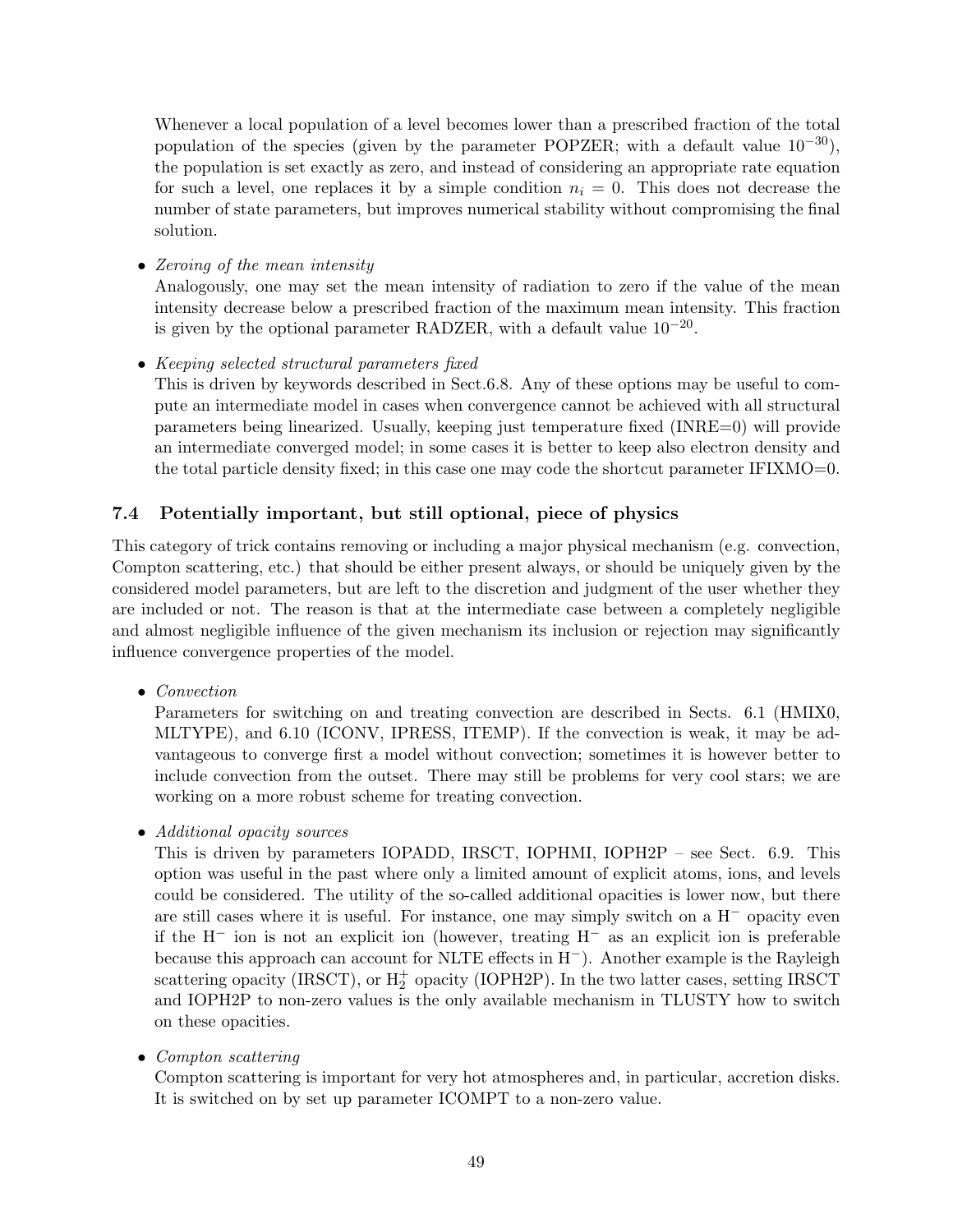• Microturbulence and turbulent pressure

This is driven by parameters VTB and IPTURB – see Sect. 6.1. The value of VTB does not usually influence the convergence properties of the model. On the other hand, parameter IPTURB, which decides whether the assumed microturbulence will will be associated with a corresponding turbulent pressure, and thus influence the hydrostatic equilibrium. In case of a high microturbulence (close to, or larger than, the thermal velocity), a safer and perhaps more physical setting is to set IPTURB=0, in which case there is no turbulent pressure associated with an assumed turbulent velocity.

# 8 INPUT FILES FOR THE INDIVIDUAL IONS

The input file contains information about three or four basic types of atomic data (the fourth type is only required in the OS mode), namely:

- 1. Energy levels (i.e. level energies, statistical weights, etc.).
- 2. Bound-free transitions (modes of evaluation of the photoionization cross-section, collisional ionization rates, etc.).
- 3. Bound-bound transitions (necessary data for lines).
- 4. Energy bands for setting superlevels of iron-peak elements (only required in the OS mode)

The new system of input enables the user to set up a library of more or less universal data sets for all the astrophysically important ions, and to select a desired degree of sophistication of a model atmosphere easily by pointing to those filenames the standard (unit 5) input. In fact, such a library is available through the TLUSTY website, http://nova.astro.umd.edu.

Moreover, there is an IDL–based program called MODION, written by F. Varosi (NASA/GSFC), which is designed to construct the individual ionic input files directly from the Opacity Project (OP) database TOPBASE. The program displays the Grotrian diagram of a selected ion, and the user selects explicit levels, and/or build superlevels, simply by a mouse. Program MODION then builds an array of bound-bound and bound-free transitions. For the latter, the user may form an approximate photoionization cross-section graphically from the detailed OP cross-sections. The "new" format of input to TLUSTY thus perfectly dovetails this new tool, but is very useful also for a user who does not use MODION.

Important note: Unlike the standard input (Unit 5), the ionic files *must not* contain "comment" lines" beginning with  $*$  or !. Instead, there is one mandatory record beginning by  $*$  immediately preceding each block, i.e the structure of the file looks for instance as follows:

#### \*\*\*\*\*\* Levels

followed by data for energy levels, without any comment line,

\*\*\*\*\*\* Continuum transitions

followed by data for bound–free transitions, without any comment line,

\*\*\*\*\*\* Line transitions

followed by data for bound–bound transitions, without any comment line.

#### \*\*\*\*\*\* Energy bands

followed by limits for energy bands for superlevels, without any comment line. We will now describe the three basic blocks of the ionic input file in detail.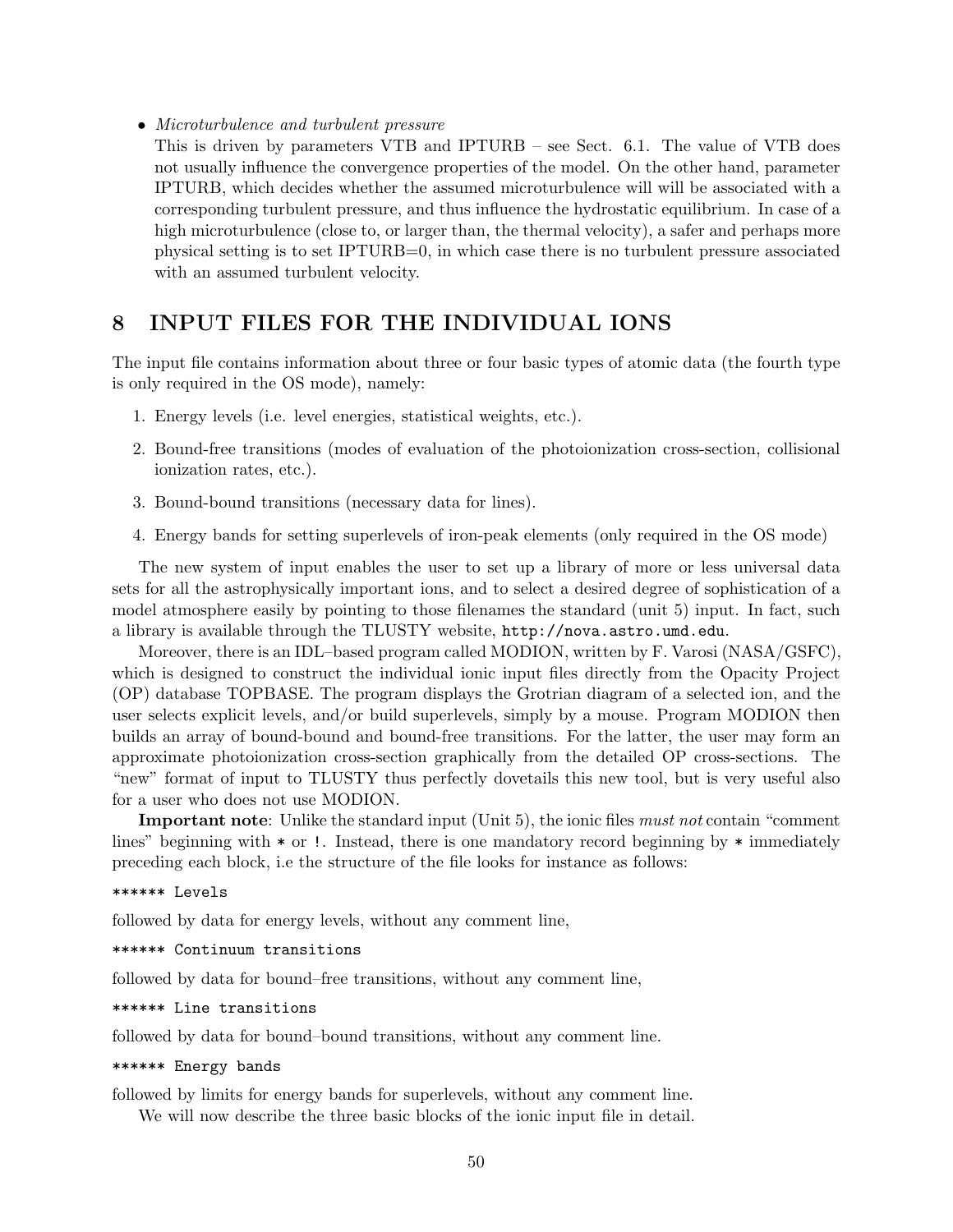### 8.1 Energy level parameters

By the term "level" we mean here either a genuine atomic energy level, or any reasonably defined group of energy levels, e.g. a superlevel (see Hubeny and Lanz 1995). There are two types of superlevels:

i) a genuine superlevel, which is a pre-defined group of levels; all the input parameters have to be specified (used for instance for the iron-peak elements); and

ii) a "merged level", which is a superlevel composed of all merged Rydberg, partially dissolved, states of an ion. The level parameters, such as statistical weight and a mean energy, are considered as depth-dependent (because of a depth-dependent dissolution), and are computed by the program.

Each energy level has one input record containing the following parameters:

ENION – ionization energy of the level (with respect to the ground level of the next ionization state) may be given either in erg, eV,  $cm^{-1}$ , or as frequency  $(s^{-1})$ .

 $= 0$  – the program assigns the hydrogenic ionization energy, assuming that the principal quantum number is the order number of level within the corresponding ion

 $G$  – statistical weight;

 $= 0$  – the program assigns the hydrogenic statistical weight, analogously as for level energies.

NQUANT - principal quantum number.

 $=0$  – the program assigns for NQUANT the serial number of the level;

 $< 0$  – indicates that the given level is kept in LTE (even if the model is NLTE); NQUANT is then set to abs(NQUANT)

**TYPLEV** – character\*10 string – a spectroscopic identification of the level. It appears only in outputs, but may also be used as an identifier in the case of using the pretabulated photoionization cross-section data

**IFWOP** – a mode of the treatment of level dissolution (See Hubeny, Hummer,  $\&$  Lanz 1994):

 $= 0$  – occupation probability set to 1, i.e no level dissolution;

 $= 1$  – occupation probability of the level is calculated, and is used consistently in the rate equations and in evaluating the opacities and emissivities;

 $= 2$  – depth-dependent statistical weight for the iron-peak superlevels is calculated (see Hubeny & Lanz 1995).

The occupation probabilities are calculated in the hydrogenic approximation, i.e., they may be used for any atom/ion, but for non-hydrogenic ions they are of a limited accuracy.

 $<$  0 – signals that the level is a so-called merged level (i.e. the Rydberg states lumped together).

- FRODF dummy (a former option, now obsolete), kept for downward compatibility of the input data.
- IMODL a mode of treating a linearization of the level population There are several options, which all are more or less outdated. The only practical use of parameters IMODL is to set up the level groups. The level group is a set of one or more levels whose populations are assumed to vary in a coordinated way in the linearization. More precisely, instead of linearizing the populations of the individual levels, one linearizes the total population of the groups, assuming that the ratios of the individual level populations within the group to the total population of the group is unchanged in linearization. In the formal solution step, all the individual level populations are solved for exactly. The concept of level groups should not be confused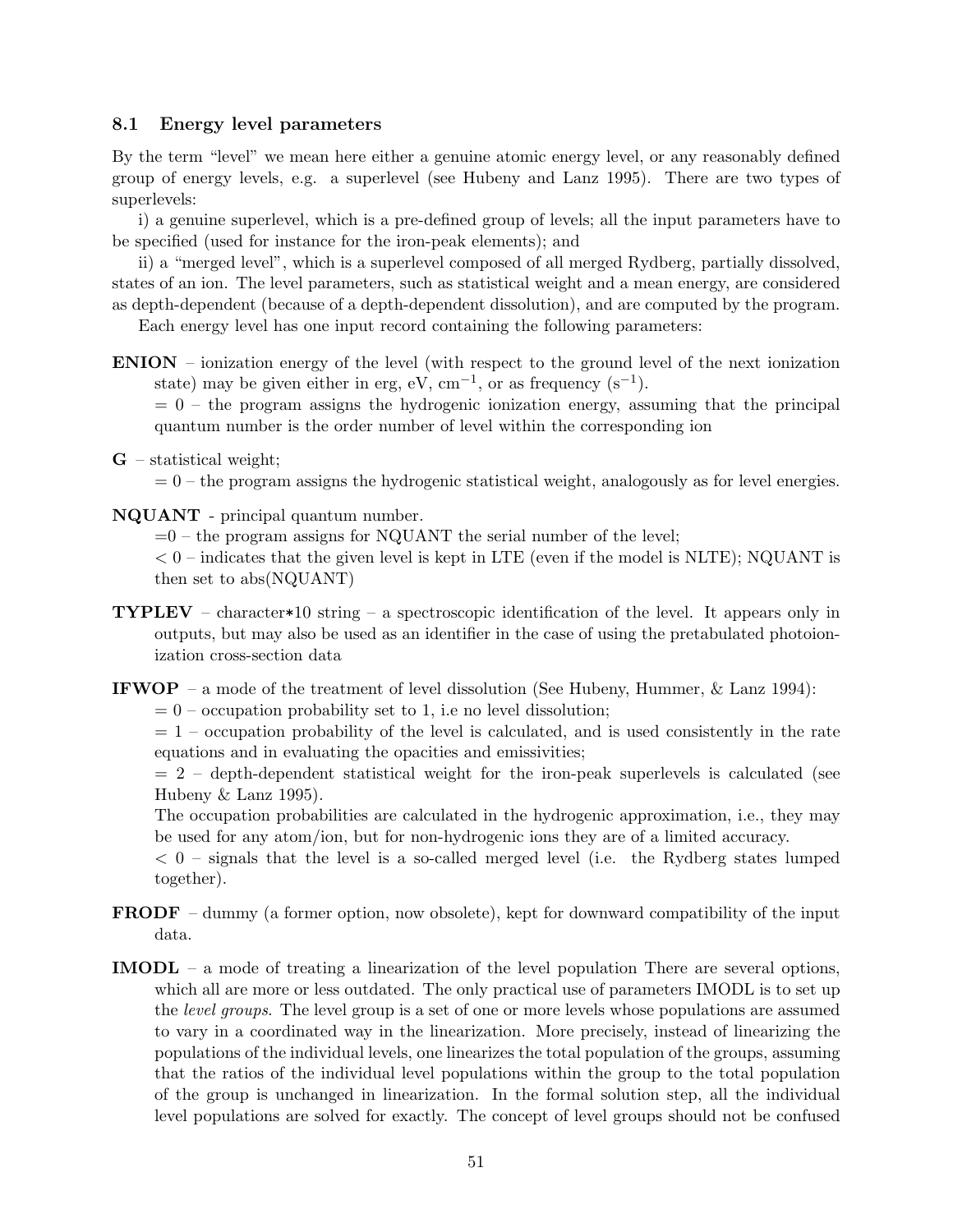with the concept of superlevels; in the former case, the level groups are only a numerical trick to make the matrices of complete linearization smaller, while the level populations are determined exactly; the latter case – superlevels – approximate the individual populations of the components of the superlevel by assuming that they are in Boltzmann equilibrium within each other. In fact, one may group the individual superlevels into level groups as well.

 $= 0$  – the level is linearized (i.e., it forms its own group);

 $<-100$  – the given level is a member of a level group. A group is this defined by all levels with the same value of IMODL. For instance, all levels with IMODL=−101 will from one group; the levels with IMODL=−102 another group, etc. It is usually advisable to form the level groups by levels with the same multiplicity and parity. The actual value of parameter IMODL is inconsequential.

### 8.2 Parameters for bound–free transitions

The structure is as follows. Each transition which is to be taken into account is specified by one standard record. If the transition is assumed to be in detailed radiative balance, there are no other records. Otherwise, there are one or more additional records for each transition, depending on the actual values of some control parameters.

### The standard record of input parameters for continuum transitions

 $II$  – relative index of the lower level (i.e.  $II=1$  corresponds to the ground state, etc.)

JJ – relative index of the upper level

MODE – mode of treating treating the radiative rates in the transition:

 $= 0$  – detailed radiative balance (i.e. radiative rates are not evaluated; but collisional rates are);

> 0 – primarily linearized transition;

 $< 0$  – primarily ALI transition;

Note: the distinction "primarily linearized" or "primarily ALI" does not have any meaning for continua;

 $abs(MODE) = 5$  or 15 – signals that the given continuum is supplemented by a pseudocontinuum. Pseudocontinuum is a dissolved part of a corresponding spectral series converging to the given edge. In this case, there is one additional record immediately following the present one, which specifies the minimum frequency to which the pseudo-continuum is considered.

### IFANCY – a mode of evaluation of the photoionization cross-section (for detailed expression, see Appendix 1):

- $= 0$  hydrogenic photoionization cross-section, with Gaunt factor set to 1;
- $= 1$  hydrogenic cross-section with the exact Gaunt factor;
- $= 2$  cross-section by a Peach-type expression;
- $= 3$  modified Peach-type expression (called Henry-type);
- $= 4$  Butler's fit formula (polynomial fits to the Opacity Project results);
- $= 5$  cross-section from Verner tables;
- $= 7$  hydrogenic cross-section with the Gaunt factors from Klaus Werner;
- $= 9$  Opacity Project data stored in a special file, named RBF.DAT (obsolete option)
- $= 11$  or  $13 -$ Opacity Project cross section for He I with Seaton-Ferney's cubic fits;
- $= 11$  means that the multiplicity S=1 (singlet);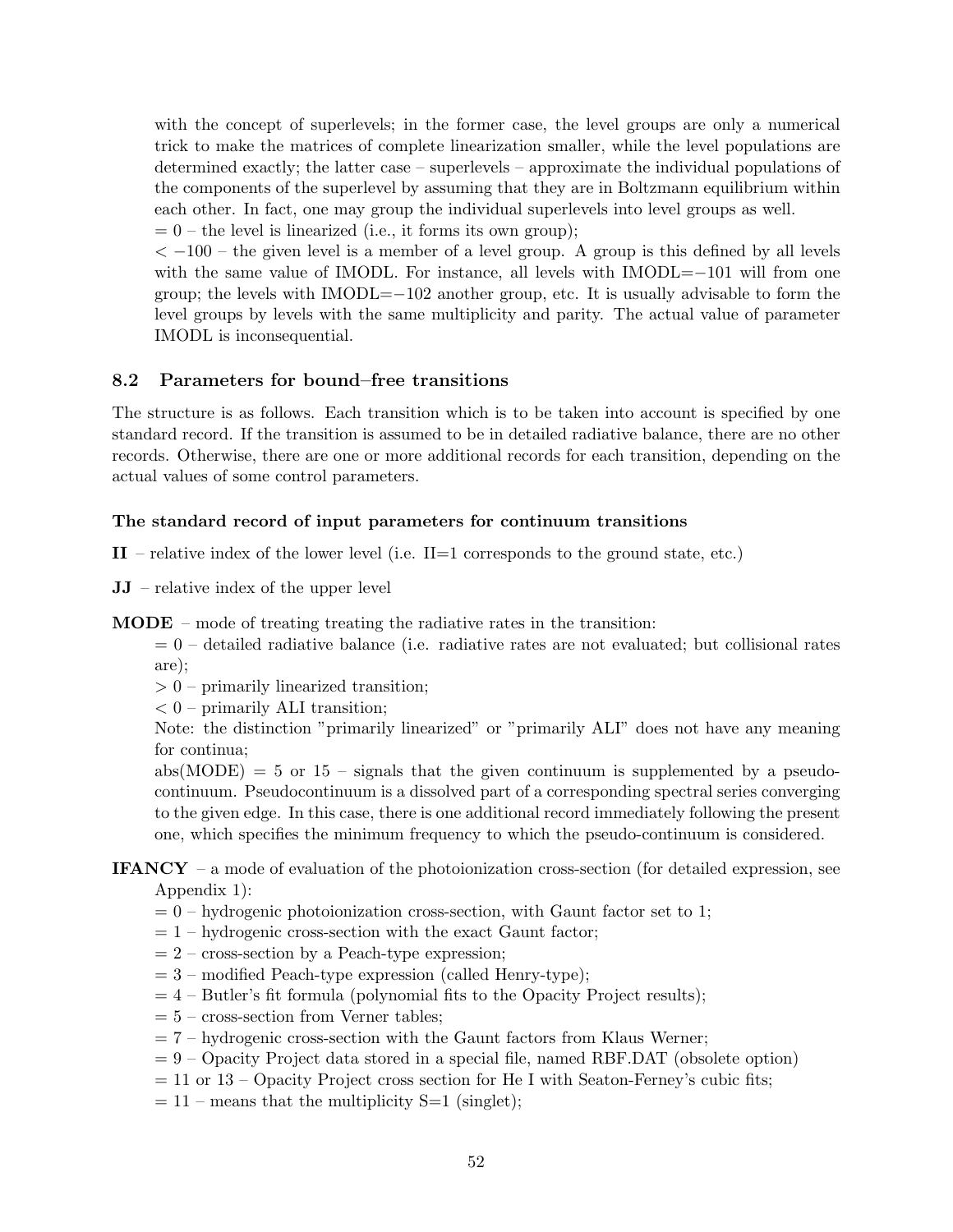$= 13$  – means that the multiplicity S=3 (triplet);

 $= 10$  – cross section for He I, based on Opacity Project, but appropriately averaged for an averaged level (see explanation in SBFHE1);

 $= 21$  – Cross-section for ground state of He I from Koester fit (A&A 149, 423);

> 49 and < 100 – special cross-section for a superlevel, precalculated. IFANCY then indicates the input unit number from which the data are read.

> 100 – Opacity Project data, immediately following the given record. There are IFANCY−100 data points.

 $< 0$  – non-standard expression, given by a user supplied subroutine (SPSIGK).

ICOL – mode of evaluation of the collisional rate:

 $\geq 0$  – means that collisional rate is evaluated by some standard expression, already coded in the program – see Appendix 1 for details.

 $= 0$  – Seaton's formula. Here the value of the photo-ionization cross section at the threshold is transmitted in array OSC0;

 $= 1$  – Allen's formula; again, OSC0 has the meaning of the necessary multiplicative parameter;

 $= 2$  – the so-called SIMPLE1 mode - see Appendix 1;

 $= 3$  – the so-called SIMPLE2 mode - see Appendix 1;

 $> 10$  – the collisional rates contains also a contribution from the charge transfer reaction. ICOL-10 has then the meaning of the regular mode ICOL for setting the evaluation of the true collisional ionization rate. We note that even if ICOL is set to a value below 10, charge transfer may still be switched on by setting the non-standard parameter IFCHTR (see Sect.6.12) to a positive value.

 $< 0$  – non-standard expression, given by a user–supplied procedure (CSPEC)

IFRQ0, IFRQ1 – a means of setting some frequency points in the continuum to the linearized mode in the case of automatic setting of frequency points. Notice that in such a case the continuum frequency points are treated by default in the ALI mode. If IFRQ0 and IFRQ1 are non-zero, then all the frequency points between the IFRQ0-th and IFRQ1-th point in the continuum are set to linearization mode. Typically, one sets  $IFRQ0=1$  and  $IFRQ1=4$  for the hydrogen Lyman continuum, and sometimes analogously for the He II Lyman continuum.

OSC0 – first collision parameter (see Appendix 1 for details);

CPARAM – second collision parameter (see Appendix 1 for details).

#### Additional input parameters for continuum transitions

In most cases, there is one or more additional input records for the continuum transition, which depends on coded values of the basic parameters listed in the first record, described above.

(1) For MODE  $=$  5 or 15, i.e. when the given continuum is supplemented by a pseudo-continuum (i.e. a dissolved part of a corresponding spectral series converging to the given edge. In this case, there is one additional record immediately following the present one, containing one number:

FR0PC – the minimum frequency to which the pseudo-continuum is considered.

(2) For IFANCY = 2, 3, or 4, there is one additional record containing 4 numbers: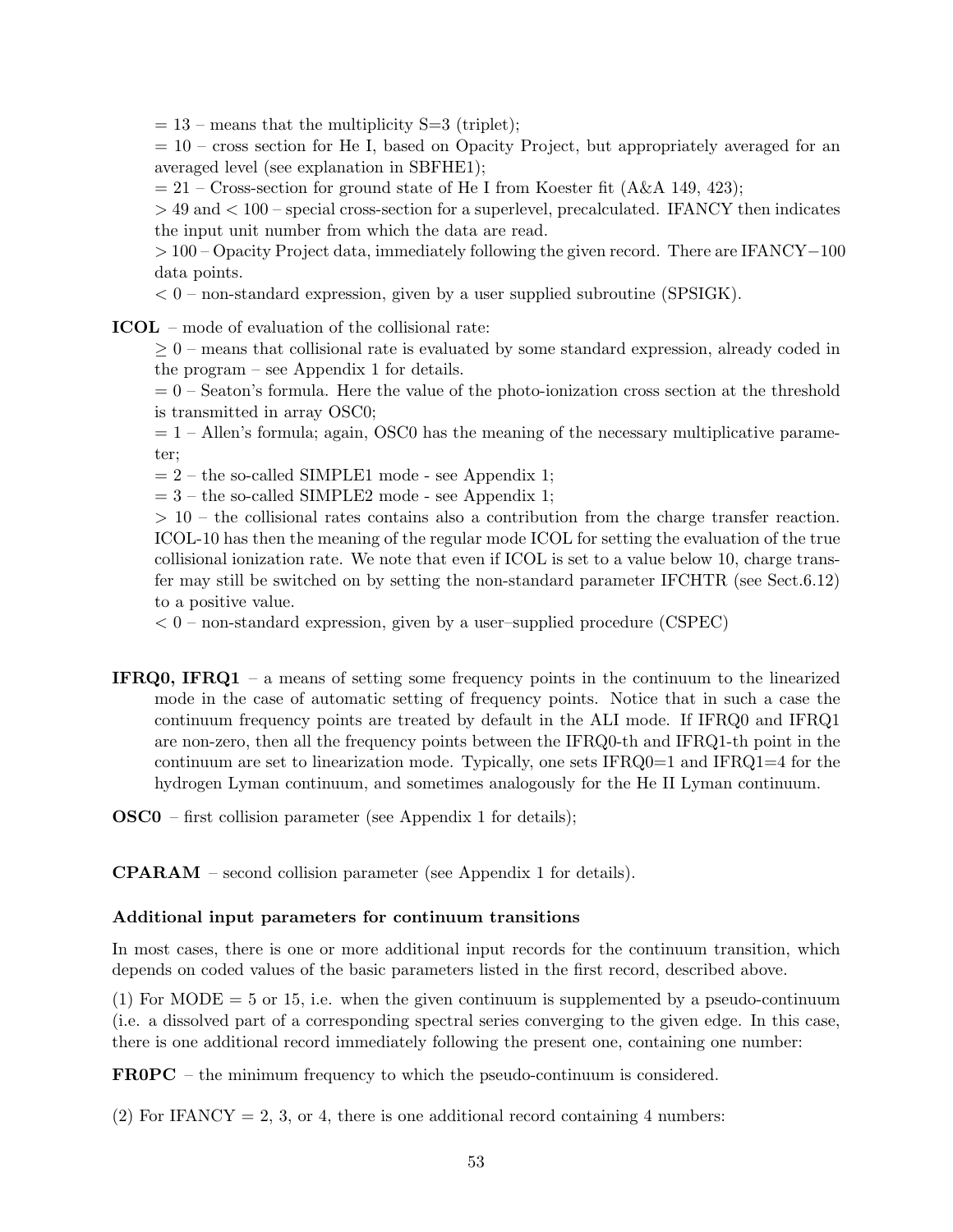S0, ALF, BET, GAM – parameters for evaluation the photoionization cross-section in the Peach, Henry, and Butler form. See Appendix 1 for the detailed meaning of these parameters in each individual case.

(3) For IFANCY > 100, there are two or more additional records, containing the fit points for the Opacity Project photo-ionization data. The actual value of IFANCY has the meaning that there are IFANCY−100 fit points. The first (or more, if needed) record(s) then contains IFANCY−100 values of XTOP, followed by the same number of records with values of CTOP, where

**XTOP** – the value of x,  $x = \log_{10}(\nu/\nu_0)$ , of a fit point, where  $\nu_0$  is the edge frequency;

**CTOP** – the corresponding value of the cross-section, expressed as CTOP =  $log_{10}(\sigma_{\nu} \times 10^{18})$  of a fit point.

### 8.3 Parameters for bound-bound transitions

The structure is analogous to that for the bound-free transitions, § 8.2. Each transition which is to be taken into account is specified by one standard record. If the transition is assumed to be in detailed radiative balance, there are no other records. Otherwise, there are one or more additional records for each transition, depending on the actual values of some control parameters.

#### The standard record of input parameters for line transitions

II – index of the lower level

- JJ index of the upper level
- MODE mode of treating treating the radiative rates in the transition.

 $= 0$  – detailed radiative balance (ie. radiative rates are not evaluated; but collisional rates are);

- > 0 primarily linearized transition;
- $< 0$  primarily ALI transition;
- $= 1$  or  $-1 a$  "normal" line (i.e any line not represented by an ODF);

 $= 2$  or  $-2$  – an ODF corresponding to the transition from a normal to a "merged" level (i.e. all high members of a spectral series lumped together). In this case, the ODF is calculated by TLUSTY. This option is typically used for H and He II.

 $= 3$  or  $-3$  – in the OS mode, TLUSTY computes the detailed line cross-sections from the basic atomic data; in the ODF mode, the ODF is calculated by a separate program, and is communicated to TLUSTY by means of two additional input files (see  $\S 5.5$ ).

 $= 9$  or  $-9 - a$  contribution of the transition to the total radiation pressure is set to zero. This option represents a means of avoiding numerical as well as physical instabilities in the atmosphere due to a large radiation pressure in certain individual strong lines (like C IV or N V resonance lines).

This option is obsolete! Use instead the XGRAD keyword, see Sect. 6.14 and 7.3).

 $> 100$  or  $<-100$  – the next immediate input record contains frequency or wavelength of the transition; MODE is immediately changed to MODE−100 (or MODE+100 for negative MODE). This option is useful if one needs a different frequency of the transition than that corresponding to a difference of level energies (for instance for avoiding a spurious overlap of a normal and an ODF line). With the OS approach, this option is obsolete.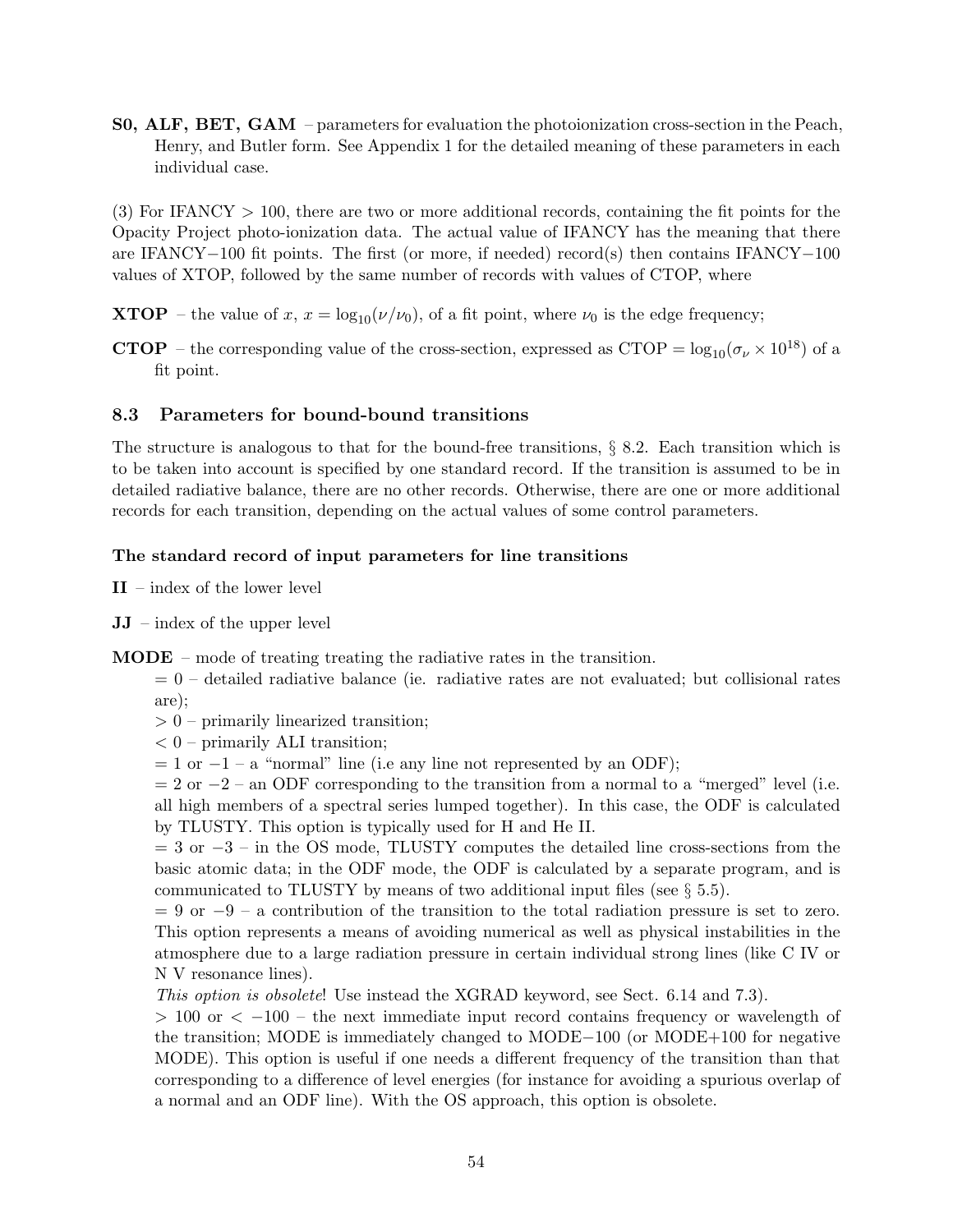**IFANCY** – a mode of treatment of the absorption profile (has the meaning for the "normal" lines only, i.e. with  $abs(MODE)=1$ :

- $= 0$  Doppler profile;
- $= 1$  or  $-1$  Voigt profile;
- $= 2$  or  $-2$  Stark (+ Doppler) profile for hydrogenic lines;

 $= 3$  or  $-3$  – hydrogen line profiles given by Lemke's tables. However, if the keyword parameter IHYDPR is set to a non-zero value, the Lemke's profiles are switched on globally and the program resets the IFANCY for appropriate transition automatically, so they do not need to be modified by hand.

 $\geq 10$  – non-standard expression, given by a user-supplied subroutine (PROFSP);

 $> 0$  – the absorption profile for the farthermost frequency point(s) from the line center is(are) taken to be 0;

 $< 0$  – the absorption profile for the farthermost frequency point(s) evaluated exactly.

ICOL - mode of evaluating collisional rates:

 $\geq 0$  – means that collisional rate is evaluated by some standard expression, already coded in the program – for details see Appendix 1.

- $< 0$  non-standard expression, given by a user-supplied procedure (CSPEC);
- $= 0$  Van Regemorter formula for ions, with a "standard"  $\bar{g} = 0.25$
- $= 1$  Van Regemorter formula for ions, with an "exact"  $\bar{g}$ ;  $\bar{g}$  is transmitted in CPAR;
- $= 2$  the so-called SIMPLE1 mode see Appendix 1;
- $= 3$  the so-called SIMPLE2 mode see Appendix 1;
- $= 4$  Eissner-Seaton formula see Appendix 1;
- $= 5 Van Regemorter formula for neutral atoms see Appendix 1;$

The meaning of ICOL for is different for H, He I and He II:

- ICOL = 0 approximate expressions taken from Mihalas, Heasley and Auer (1975);
- For He I bound-bound transitions, the following standard possibilities are also available:
- ICOL = 1, 2, or  $3$  much more accurate Storey's rates, subroutine written by D.G.Hummer
- (COLLHE). This procedure can be used only for transitions between states with  $n = 1, \ldots 4$ .
- ICOL  $= 1$  means that a given transition is a transition between non-averaged ls states. In this case, labeling of the He I energy levels must agree with that given in subroutine
- COLLHE, ie. states have to be labeled sequentially in order of increasing frequency.

• ICOL  $= 2$  – means that a given transition is a transition between a non-averaged ls lower state and an averaged upper state.

- ICOL  $= 3$  means that a given transition is a transition between two averaged states.
- IFRQ0, IFRQ1 their non-zero values signal a change for the mode of treatment frequency points (i.e. ALI or linearized) between indices IFRQ0 and IFRQ1 (internal indices for a line, starting with 1). For instance, if the given transition is primarily an ALI one  $(MODE<0)$ , then the points between IFRQ0 and IFRQ1 will be taken as linearized.

OSC – oscillator strength

 $= 0$  – the program assigns a scaled hydrogenic oscillator strength;

CPARAM – second collision parameter (see Appendix 1 for details)

#### Additional input parameters for line transitions

In most cases, there is one or more additional input records for the line transition, which depends on coded values of the basic parameters listed in the first record, described above. In case there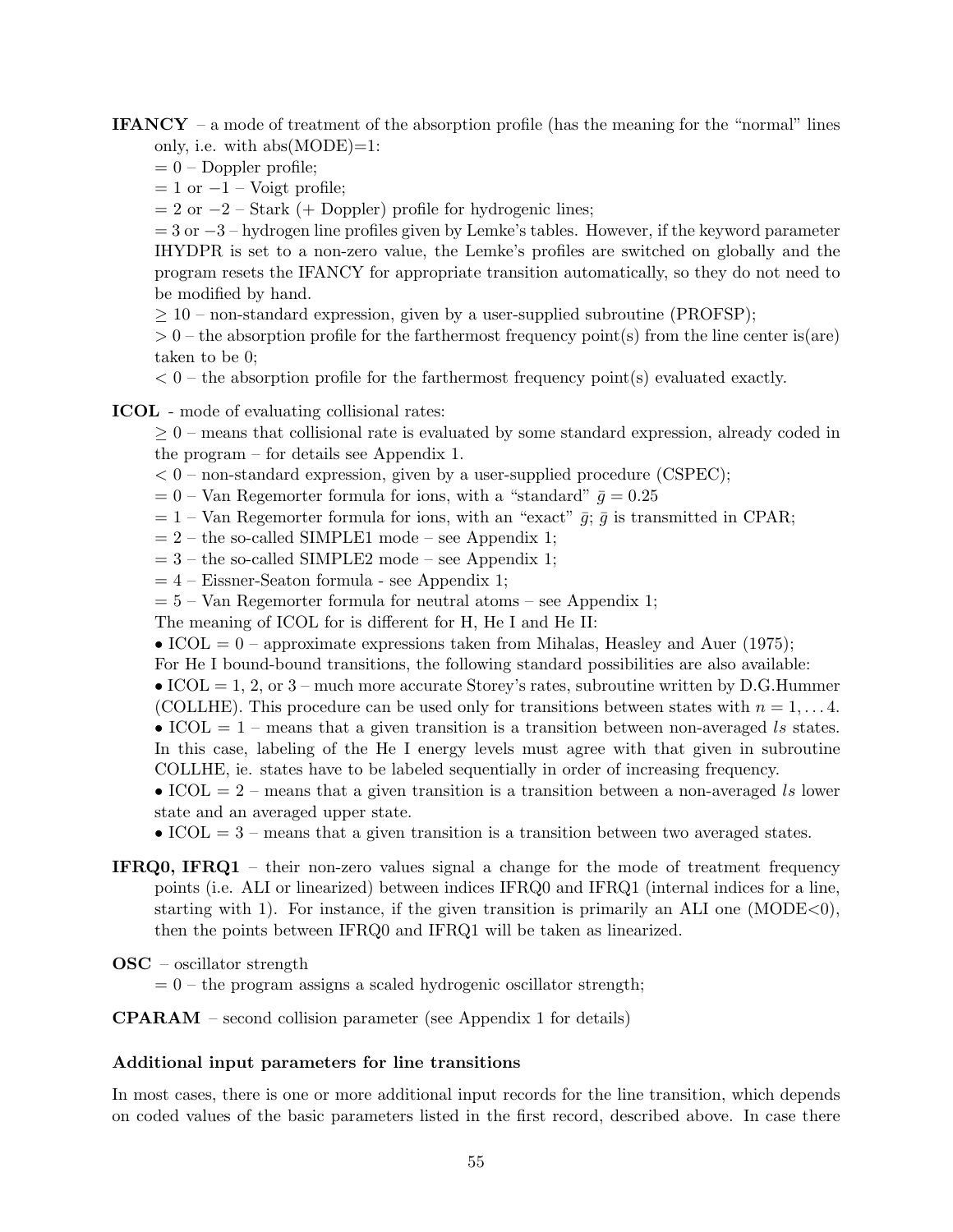are more input records, they should appear in the order in which they are listed below:

- (1) modified frequency of the line if abs(MODE)  $> 100$ .
- **FR0INP** frequency (or wavelength if FR0INP  $\lt 10^{10}$ ; the value is understood as wavelength in  $\hat{A}$ ) of the line, if it is required to be different from the value computed from the corresponding level energies. This option is useful, for instance, for avoiding a spurious overlap of a normal and an ODF line. Again, it is obsolete in the OS option.

(2) Additional input parameters for "normal" line transitions, i.e. those not represented by ODF's  $-$  with abs(MODE)=1.

 $$ 

= .FALSE. – depth-independent profile;

 $=$  .TRUE. – depth-dependent profile.

INTMOD – a mode of setting the frequency points and weights in the line:

 $= 0$  – means that frequency points and weights have already been read among the NJREAD or NFREAD frequencies;

- $\neq 0$  frequency points and weights are evaluated, with one of the following possibilities:
- $= 1$  equidistant frequencies, trapezoidal integration;
- $= 2$  equidistant frequencies, Simpson integration;
- $= 3 a$  "modified Simpson" integration, which is a set of 3-point Simpson integrations with each subsequent integration interval doubled, until the whole integration area is covered;

 $= 4$  – frequencies (in units of standard x; x being the frequency displacement from the line center measured in units of fiducial Doppler width) and weights (for integration over  $x$ ) are read from the record(s) immediately following.

 $NF$  – number of frequency points in the line (has the meaning only for INTMOD  $\neq 0$ )

**XMAX** – the maximum frequency extent of the line (in units of fiducial Doppler width):

 $= 0$  – program sets up default XMAX=4.55

 $> 0$  – means that the line is assumed symmetric around the center; the frequency points are set up between  $x = 0$  and  $x = XMAX$ , where x is frequency difference from the line center in units of the fiducial Doppler width (the fiducial Doppler width is the Doppler width calculated with the standard temperature TSTD and the standard microturbulent velocity VTB);

 $< 0$  – frequency points are set between  $x = XMAX$  and  $x = -XMAX$ 

**Important note**: in the overlapping mode (IOVER  $> 0$ ; which is the default), all lines are set by default to the full-profile mode. Therefore, even if XMAX was coded as positive, it is reset to  $-XMAX$ , and NF is reset to  $2 \times NF - 1$ .

TSTD – characteristic temperature for evaluating the fiducial Doppler width:  $= 0$  – the program sets the default standard temperature, TSTD  $= (3/4) T_{\text{eff}}$ 

(3) If a Voigt profile is assumed (ie. if IPROF  $= 1$ ), an additional input record is required which specifies an evaluation of the relevant damping parameter – see subroutine DOPGAM)

- GAMR a natural broadening indicator:
	- $> 0$  has the meaning of natural damping parameter;
	- $= 0$  classical natural damping assumed  $\Gamma = 2.4734 \times 10^{-8} \nu^2$ ;
	- $< 0$  natural damping is given by a non-standard, user supplied procedure GAMSP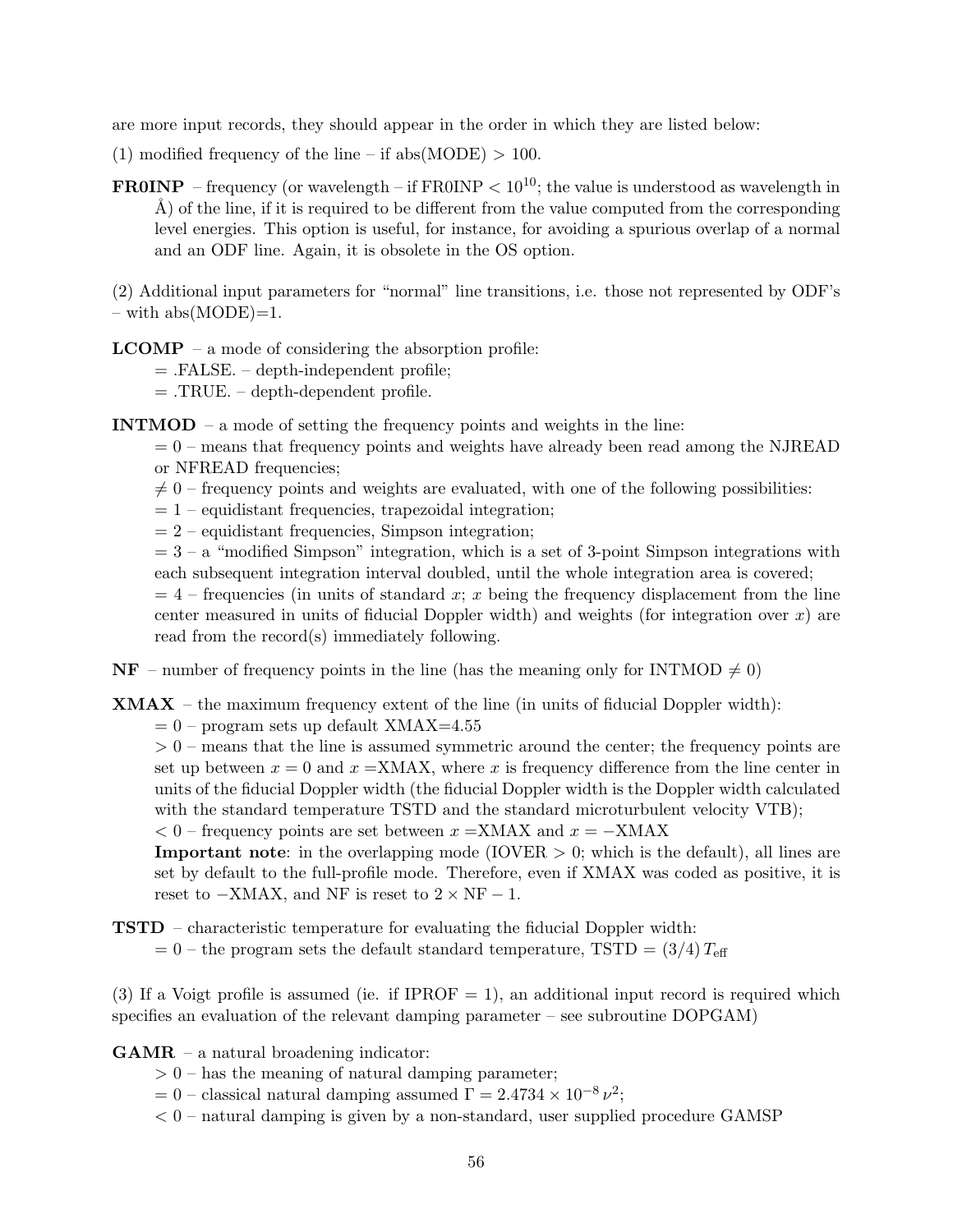#### STARK1 – Stark broadening indicator:

 $= 0$  – Stark broadening neglected;

 $< 0$  – scaled classical expression, i.e.  $\Gamma = -\text{STARK1} \times \Gamma^{\text{clas}}$ , where  $\Gamma^{\text{clas}} = 10^{-8} n_{\text{eff}}^{5/2} n_{\text{e}}$ , where  $n_{\text{eff}}$  is the effective quantum number of the upper level;

 $> 0$  – Stark broadening given by  $n_e$  (STARK1  $\times T^{STARK2}$  + STARK3), where STARK2, STARK3 are the input parameters

STARK2, STARK3 - see above;

- VDWH Van der Waals broadening indicator:
	- $\leq 0$  Van der Waals broadening neglected;
	- $> 0$  a scaled classical expression.

(4) Additional input parameters for a "merged superline" transition, i.e. a transition to a merged level, treated by means of an ODF – i.e. for  $abs(MODE)=2$ :

 $KDO(1), KDO(2), KDO(3), XDO(1), XDO(2), XDO(3), KDO(4)$  – the parameters which have the following meaning: The superline is represented by four frequency intervals. Going away from the peak of ODF, the first interval is represented by a KDO(1)–point Simpson integration, with a distance XDO(1) fiducial Doppler widths between the points. The same for the second and third interval. The rest (the interval between the last point and the corresponding edge) is represented by a KDO(4)-point Simpson integration. The fiducial Doppler width is that corresponding to the effective temperature.

### 8.4 Energy bands for superlevels

Finally, data files for iron-peak elements must provide the limits of energy bands used to built the superlevels, first for even-parity levels, then for odd-parity. This is required only in OS mode where TLUSTY reads detailed lists of individual energy levels from Kurucz files and construct the superlevels. This list of energy bands must be consistent with the level data given at the top of the file.

#### 8.5 Examples

#### Energy levels

An input for hydrogen is very simple; for instance the ground state is specified by the following record

0. 0. 0  $\sqrt{N=1}$  , 1 0. 0

because the energies and statistical weights are hydrogenic. The number 1 in the fifth entry signifies that the exact occupation probability and level dissolution will be taken into account. The "merged" level is specified by

0. 0 0. 0 merged ' -1 0. 0

The He I ground state is specified by

5.94503520D+15 1. 1 '1 sing S' 0 0. 0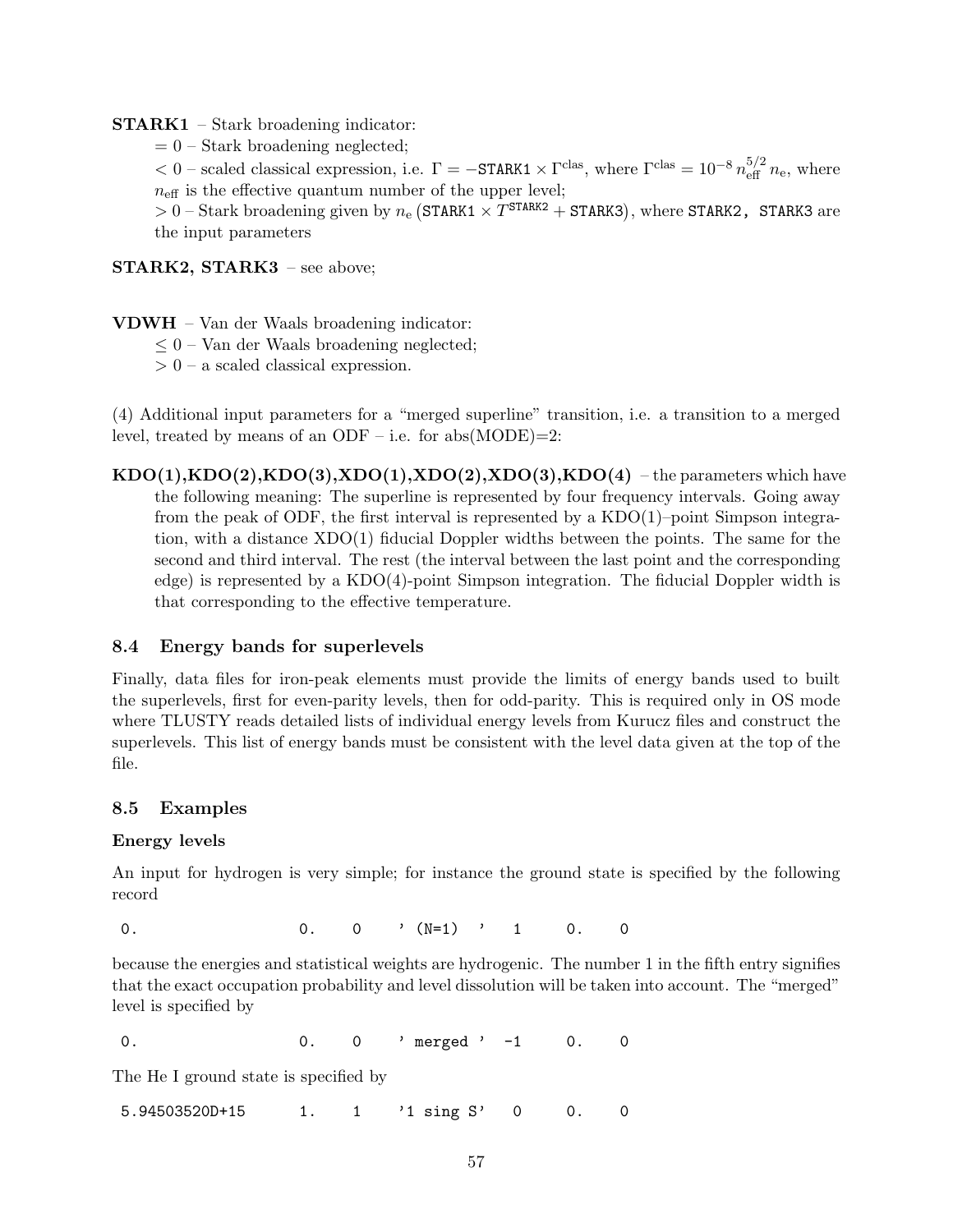#### Bound-free transitions

The hydrogen Lyman continuum, for a hydrogen model atom composed of 9 levels for H I and one level for H II, is specified, for instance, by

1 10 5 1 0 1 4 0. 0. ! Lyman continuum supplemented by pseudocontinuum 3.24D15 ! Lyman pseudocontinuum extends to nu=3.24D+15

The 6-th and 7-th entry, IFRQ0 and IFRQ1, signify that the 1st through 4th frequency points in the Lyman continuum (the points immediately blueward of the discontinuity) will be treated in the linearized (not ALI) mode. As mentioned earlier, this option is usually a recommended one, since it usually increases the convergence rate considerably, while the total computer time remains virtually unchanged (see also an extensive discussion in Hubeny & Lanz 1995).

Another example is a specification of the ground state of N III, viz

|  |  |  |  | $1 \quad 16 \quad 1 \quad 107 \quad 0 \quad 0 \quad 0 \quad 5.006E-19 \quad 0.000E+00$ |
|--|--|--|--|----------------------------------------------------------------------------------------|
|  |  |  |  |                                                                                        |
|  |  |  |  |                                                                                        |

which shows how to use a fit point representation of the OP photoionization data. In this case, there are 7 points (IFANCY=107), with relative frequencies x specified in the second record, and the logarithms of cross-sections (in Mb) in the third. Other features: the collisional rate is evaluated by the Seaton formula (ICOL=0 – the 5th entry in the first record), with the parameter  $\sigma_0$  =  $5.006 \times 10^{-19}$  – the 8th entry.

#### Line transitions

The hydrogen  $L\alpha$  line is specified, for instance, by

1 2 -1 0 0 6 8 0. 0. F 1 7 0. 0.

In this case, the line frequencies are predominantly taken in the ALI mode (MODE=−1), but points 6 – 8 are set to a different treatment, i.e. are linearized. The line is taken with a depth-independent  $(LCOMP=F)$ , Doppler profile (IFANCY=0). The number of frequency points is set to 7 (NF=7), but we assume the standard value of the line-overlap mode switch  $IOVER=1$ , in which case the line is automatically taken with full profile (extending to both sides from the line core), with the actual number of frequency points being therefore  $2 \times 7 - 1$ , i.e. 13. The index of the core frequency is 7.

Analogous input for L $\alpha$ , but with full (depth-dependent) Doppler + Stark broadening, is for instance

1 2 -1 2 0 22 32 0. 0. T 3 27 1022 0.

where the line is assumed to extend to 1022 fiducial Doppler widths, and the line is represented by 53 frequency points.

If  $\text{L}\alpha$  is assumed to be in detailed radiative balance, one codes a single record,

1 2 0 0 0 0 0 0. 0.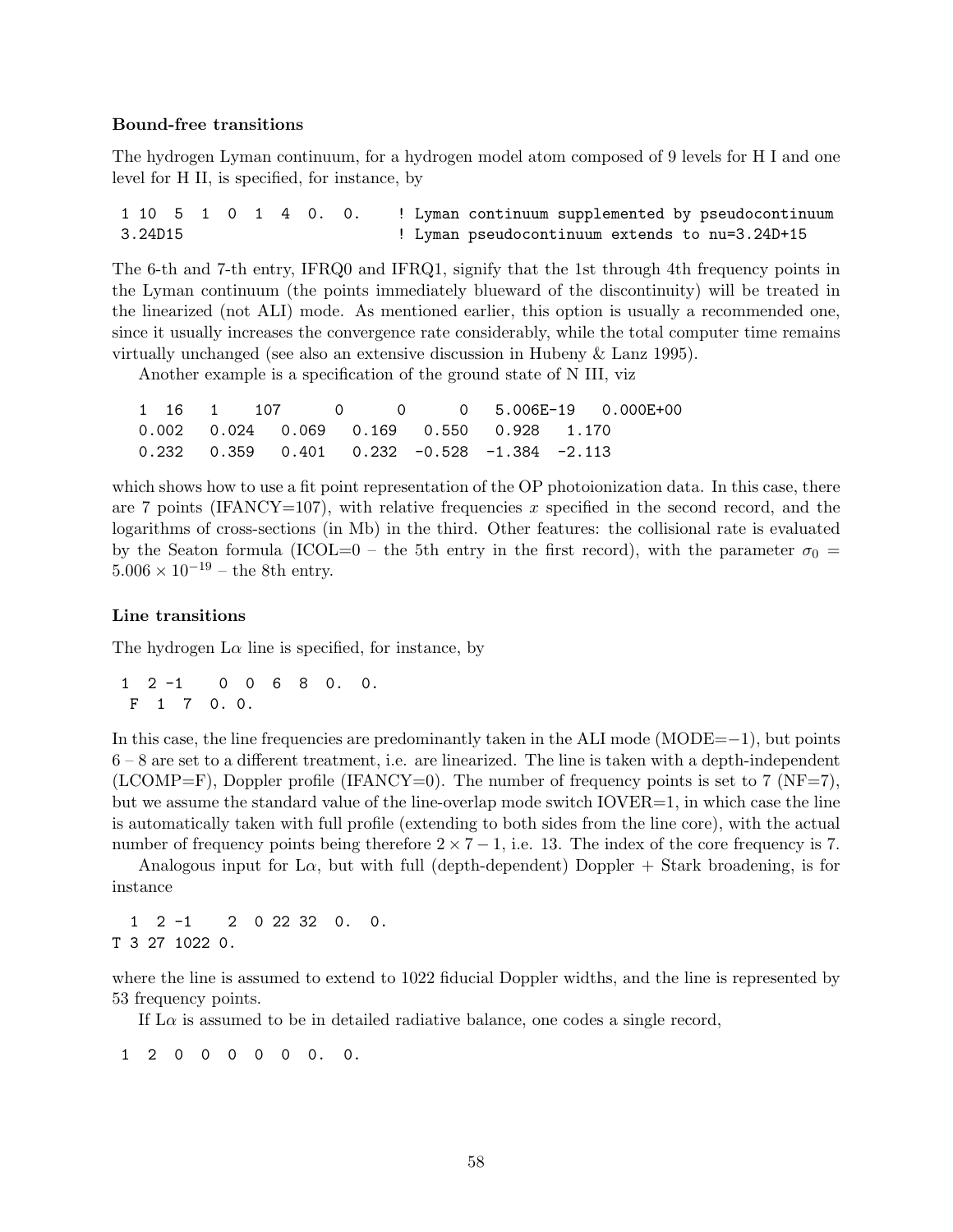We stress that there is a significant difference between specifying the mode of treating  $L\alpha$  as above, and not specifying the transition at all. In the later case, neither collisional, not radiative rates are calculated, i.e. the transition is assumed to be in both radiative and collisional detailed balance. The levels are thus forced to be in exact Boltzmann equilibrium within each other. In the former case, the collisional rates are calculated, but the levels are not forced to be in equilibrium. Departures from equilibrium are determined by relative values of the collisional rates and respective photoionization rates.

# 9 STARTING MODEL ATMOSPHERE

Except computing an LTE model from scratch (i.e. LTE-gray model, by coding LTGRAY = .TRUE. a starting model atmosphere is needed. It is transmitted by input Unit 8. In most applications, the user does not have to care about the structure of the file because it is usually created by a previous run of TLUSTY.

However, the program also accepts model atmosphere created by TLUSTY with different choice of explicit atoms, ions, and energy levels than that which is specified for the current run. This is straightforward if the starting model is an LTE one. However, if the starting model is an NLTE one, the input also contains all the explicit level populations, and therefore would be incompatible with the current indexing of levels. Consequently, a special input is needed in these cases, which is signaled by coding the parameter ICHANG to be non-zero.

Finally, the program accepts as a starting model a Kurucz model atmosphere in Kurucz's standard format. We will now describe the relevant input parameters in detail.

#### 9.1 TLUSTY input model atmosphere

• 1st line:

NDEPTH – number of depth points in which the initial model is given (if not equal to ND, routine automatically interpolates to the set DM by linear interpolation in  $log(DM)$ .

NUMPAR – number of input model parameters in each depth:

 $= 3$  (or 4 for disks) – for LTE model;

- $>$  3 (or 4 for disks) for NLTE model
- Next block:

**DEPTH** (ID=1,NDEPTH) – depth grid for the input model (i.e. a column mass in g cm<sup>-2</sup>)

#### • For each depth point:

 $T$  – temperature, T [K]

 $\mathbf{ANE}$  – electron density,  $n_e \ (\mathrm{cm}^{-3})$ 

**RHO** – mass density,  $\rho$  (g cm<sup>-3</sup>)

 $\mathbf{ZD}$  – geometrical distance from the midplane (cm) – for disks only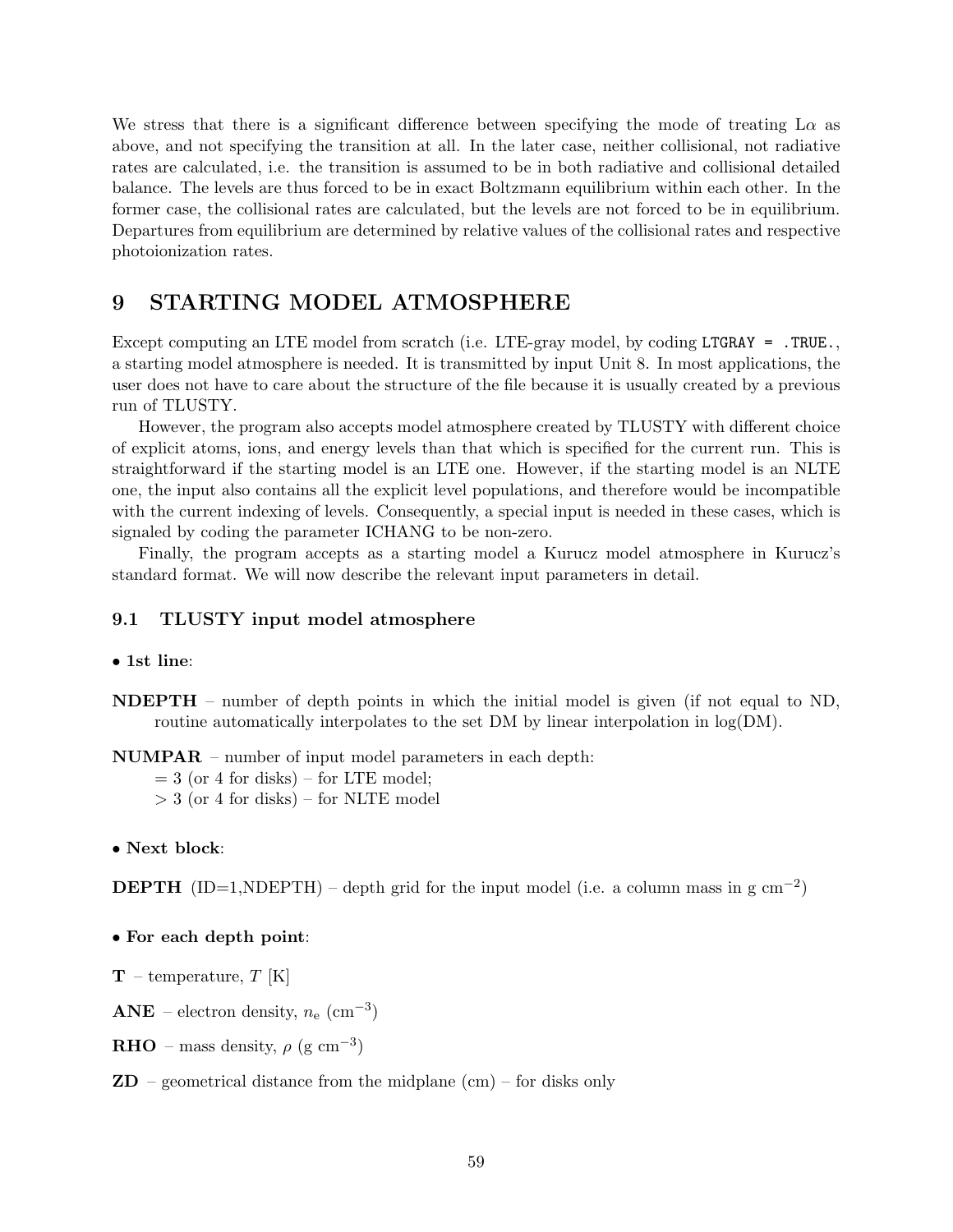level populations – needed only for a NLTE input model (but populations can be present for an LTE model, although they will be immediately recomputed). Number of input level populations need not be equal to NLEVEL; in that case ICHANG should be coded as nonzero. Consequently, subroutine CHANGE is called from START to calculate the remaining level populations, and/or to change the indexing of levels – see below.

• If INTRPL  $> 0$  – there is an additional input from unit 8, namely new depth scale DM (i.e. a column mass in  $g \text{ cm}^{-2}$ ) which will be used in the current run.

### 9.2 Change of the input level structure

The change of the explicit level structure is controlled by parameter ICHANG – see  $\S$  6.4. If this parameter is coded negative, then the additional input, which specifies the correspondence of the "old" (i.e. the input model) level populations and the 'new" ones (i.e. those which are to be computed in the current run), is required. Generally, this option is useful, for instance, for adding more explicit levels to an already converged model, without a necessity to start again from the scratch.

For each explicit level in the "new" level population system,  $II=1, NLEVEL$ , the following parameters are required:

IOLD – basic correspondence indicator:

> 0 – means that population of this level is contained in the set of input populations; IOLD is then its index in the "old" (i.e. input) numbering. All the subsequent parameters have no meaning in this case.

 $= 0$  – means that this level has no equivalent in the set of "old" levels. An initial estimate of the population of this level has thus to be computed, following the specifications based on the following parameters:

MODE – indicates how the population is evaluated:

 $= 0$  – population is equal to the population of the "old" level with index ISIOLD, multiplied by REL;

 $= 1$  – the level is assumed to be in LTE with respect to the first state of the next ionization degree whose population must be contained in the set of "old" (ie. input) populations, with index NXTOLD in the "old" numbering. The population determined of this way may further be multiplied by REL.

 $= 2$  – population is determined assuming that the b-factor (defined as the ratio between the NLTE and LTE population) is the same as the b-factor of the level ISINEW (in the present numbering). The level ISINEW must have the equivalent in the "old" set; its index in the "old" set is ISIOLD, and the index of the first state of the next ionization degree, in the "old" numbering, is NXTSIO. The population determined of this way may further be multiplied by REL.

 $= 3$  – level corresponds to an ion or atom which was not explicit in the old system; population is assumed to be an LTE one.

NXTOLD – see above

ISINEW – see above

ISIOLD – see above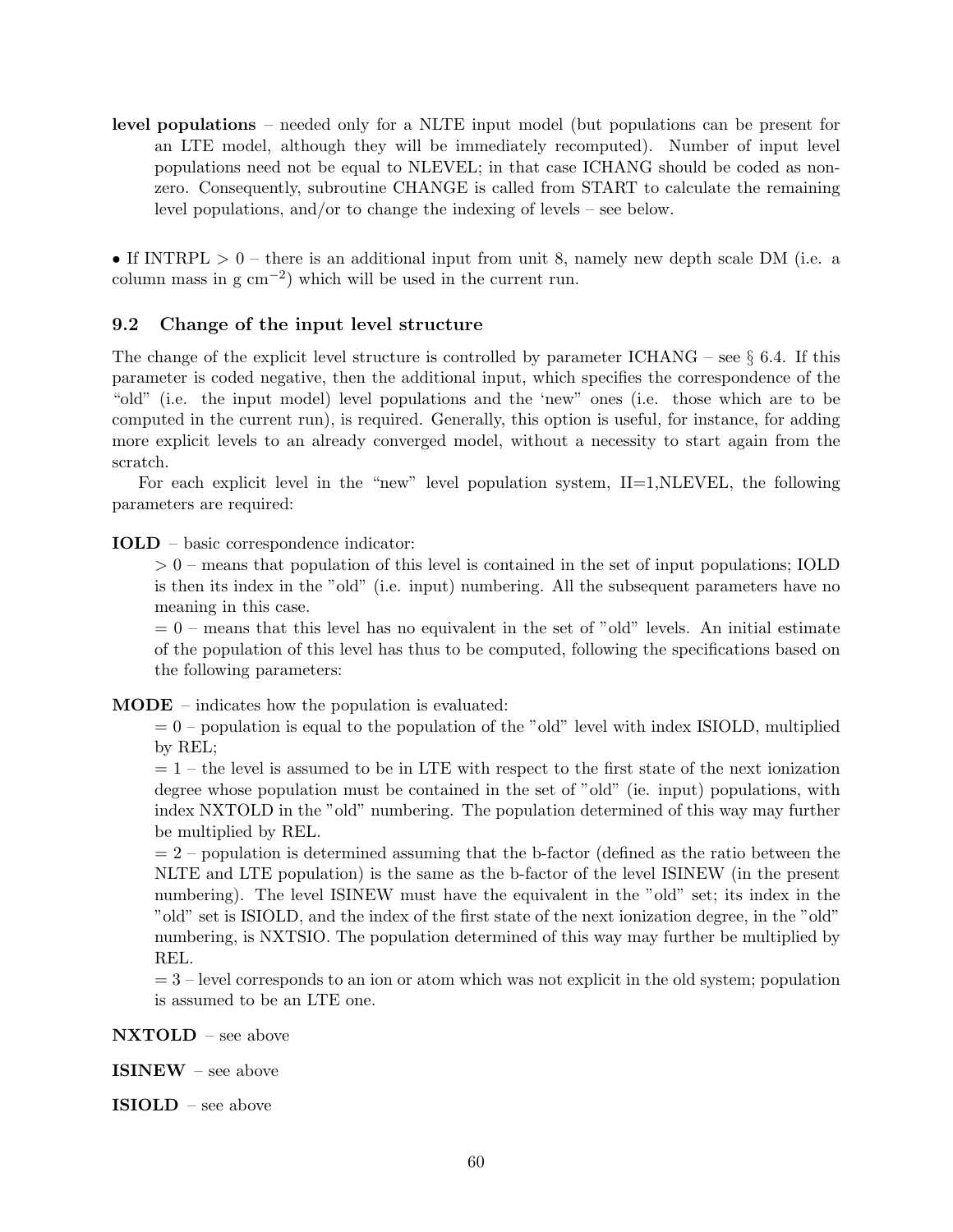NXTSIO – see above

 $REL$  – a population multiplier – see above  $= 0$  – the program sets REL $=1$ 

### 9.3 Kurucz input model atmosphere

TLUSTY also accepts Kurucz model as a starting model. The format of the file is the standard Kurucz output file. The Kurucz model is read if the parameter INTRPL is set to  $-1$  (in the "new" input format), or parameter GRAV with a negative value (which is mandatory in the "old" input format).

One may still interpolate to a different depth grid than that used by Kurucz. Since parameter INTRPL cannot be used for this purpose, the user has to append internal INTRPL at the end of the Kurucz model file, followed by the values of  $m$  (g cm<sup>-2</sup>).

Note: The first depth point of Kurucz models is usually incorrect, and is therefore skipped. If the user does not want to interpolate in depth, the optional parameter ND should be set to 63 (i.e. ND=63 should appear in the optional parameter file (see  $\S 6.7$ ).

# 10 OUTPUT

There are several output files. We divide them into two groups, listed and described below. By default, all the output files are generated as ASCII files for portability. TLUSTY does not contain any explicit OPEN statements for the output files, so the files are generated with names fort.  $nn$ , where *nn* is the corresponding unit number.

- 1. Basic output, generated always
	- Unit 6 Standard output
	- Unit 7 Condensed model atmosphere
	- Unit  $9$  Convergence log
	- Unit 10 Performance and error log
	- Unit  $12 b$ -factors (NLTE departure coefficients)
	- Unit  $13$  Emergent flux in all frequency points
	- Unit  $18$  Convergence log for formal solution
	- Unit  $69$  Timing  $\log$
- 2. Auxiliary output, generated only if required (by setting corresponding optional parameters see Sect. 6.15)
	- Unit  $14$  Emergent (angle-dependent) specific intensities in all frequency points (at present implemented only in case of Compton scattering)
	- Unit  $16$  Check of the statistical equilibrium equation solution
	- Unit 17 Condensed model atmosphere in every iteration
	- Unit 85 Opacities for all continuum frequencies
	- Unit 86 Total and net cooling rates
	- Unit  $87$  Net cooling rates separately for all ions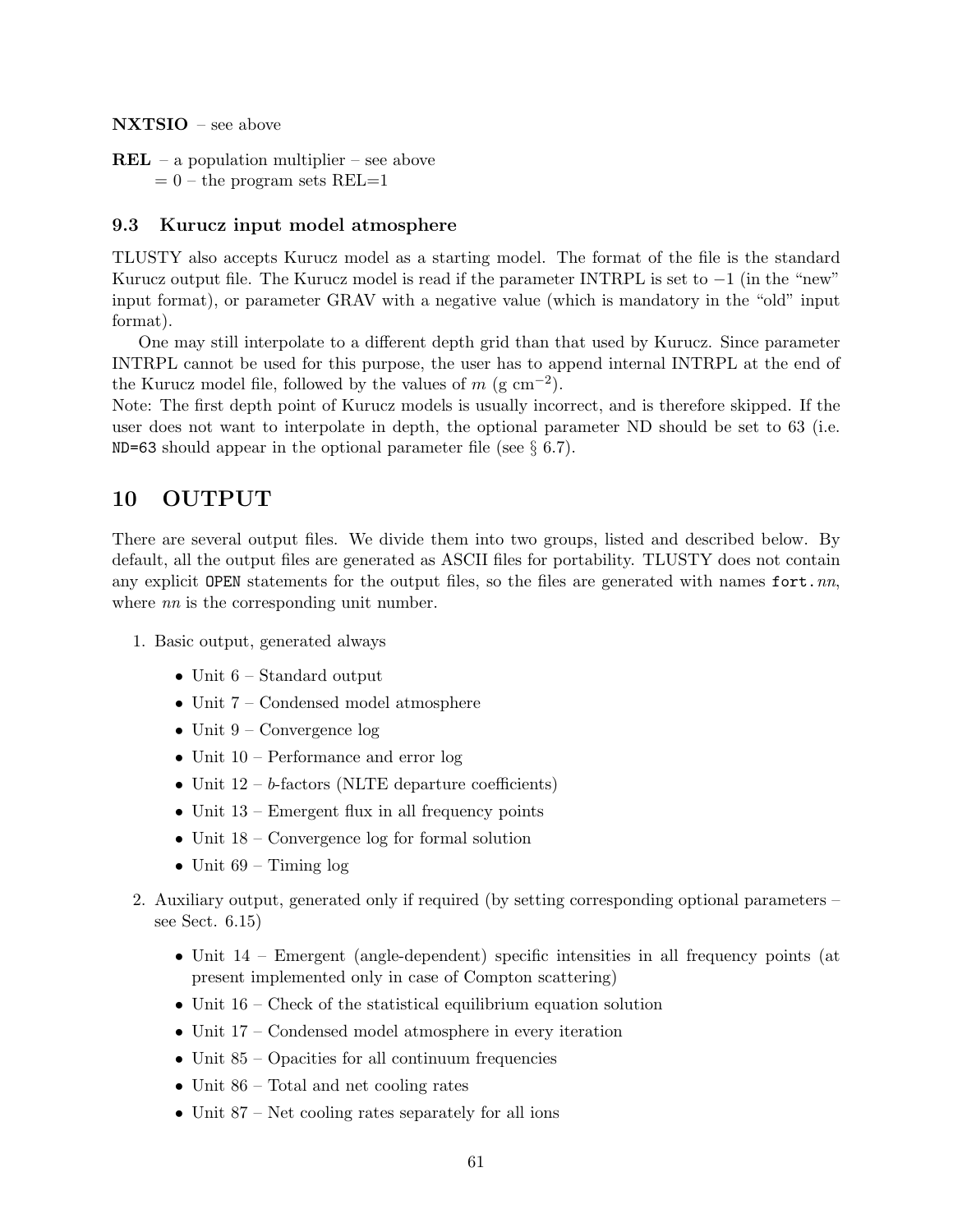### 10.1 Basic standard output

#### Unit 6: Standard output.

This a general log of the model construction procedure, It contains tables displaying the input data, some performance (and possibly error) messages, and prints several tables of the output model. In most cases, these tables are self-explanatory.

The amount of output on Unit 6 is dependent upon input parameters. For instance, in the case where an LTE-grey model is generated (LTEGR=.true), there is a table containing the computed LTE-grey models. Another important portion of the output are tables containing various quantities produced if convection is taken into account.

Note: Unit 6, if accidentally or intentionally deleted, may to a large extent be re-created by a simple run of TLUSTY using unit 7 output as an input (unit 8), and with the same unit 5; one only needs to specify NITER=0 in the optional parameters file.

### Unit 7: Condensed model atmosphere.

This is the basic output in a machine-oriented form, i.e. without any table headers, etc. It is created by subroutine OUTPUT. This file may serve as the model input to another run of TLUSTY as Unit 8, or to SYNSPEC and various interface and utility programs. Its structure is described in the previous Section.

The file is generated after each set of formal solutions before entering a next iteration of the complete linearization, and is always overwritten so that only the quantities at the last completed iteration are stored.

#### Unit 12: b-factors.

The file is exactly analogous to the Unit 7 output file; only instead of populations the file contains the b-factors (NLTE departure coefficients).

#### Unit 9: Convergence log.

This is a very important output file, and the user is strongly encouraged to inspect it carefully after each run (there is also an IDL routine PCONV for plotting this file). The file is produced by subroutine PRCHAN. It contains, for each iteration of complete linearization, a table of relative changes in temperature, electron density, total particle density, the maximum relative change of all populations, the maximum relative change of all linearized mean intensities of radiation (i.e. those in the frequency points with  $IJALI = 0$ , the maximum relative change of all linearized quantities, and the indices of the level and the frequency point at which the respective maximum relative changes occur. All these quantities are printed as functions of depth. The relative change is defined as (new value - old value)/new value. The changes are printed in the order of decreasing depth index; this is because the linearized system is solved by the block-Gaussian elimination (forward elimination + backward substitution). To declare the computed model as well converged, the relative changes have to be gradually decreasing; in the last iteration they all have to drop below the prescribed value, given by the optional parameter CHMAX (10−<sup>3</sup> being a reasonable value in most cases).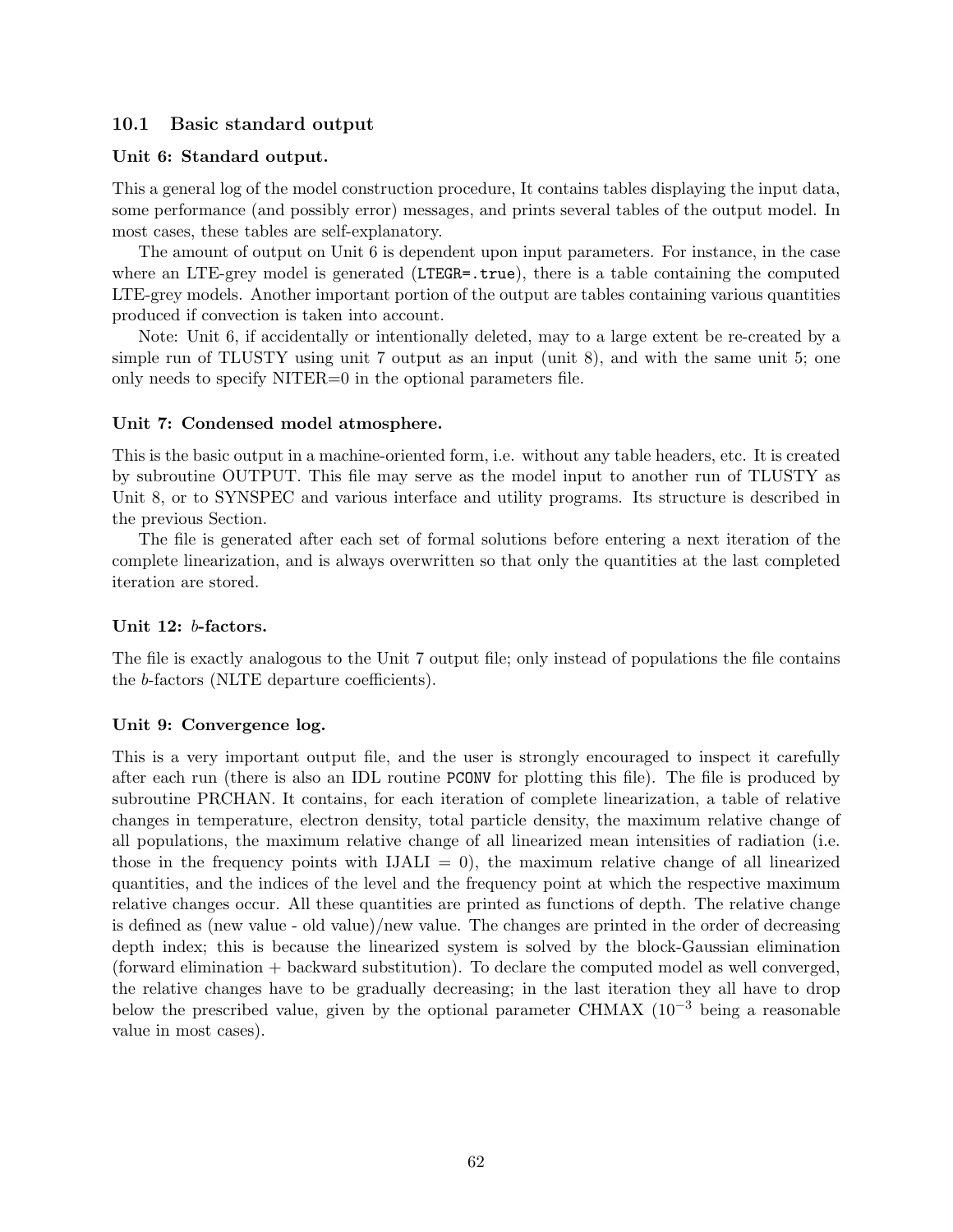#### Unit 10: Performance and error log.

This file, created possibly by many different subroutines, contains messages about performance (log of accelerations, recalculation of the radiative equilibrium equation division optical depths, and all messages printed by the program when an error status occurs. These errors are either fatal (occurred when checking actual against maximum dimensions; calling various routines with inconsistent parameters; divergence of complete linearization); or warnings (slow convergence of subroutine ELCOR - a solution of the non-linear system of statistical equilibrium  $+$  charge conservation; negative opacities, etc.). All messages are more or less self-explanatory.

### Unit 13 – Emergent flux.

Generated by subroutine OUTPRI in the final iteration. It prints the following quantities for all the frequency point, sorted by wavelength:

- $\mathbf{FREQ}$  value of frequency (in  $s^{-1}$ )
- FLUX emergent flux, precisely the first moment of the specific intensity of radiation,  $H_{\nu}$ , at the surface, in erg cm<sup>-2</sup> s<sup>-1</sup>Hz<sup>-1</sup>
- FH the surface Eddington factor  $f_H$ , where  $f_H = H_\nu(0)/J_\nu(0)$ ,  $J_\nu(0)$  being the mean intensity of radiation at the surface

Note: In versions prior to version 200, additional quantities were printed out in this file.

### Unit 18 – Convergence log of the formal solution

Generated by subroutine RESOLV; the structure is similar as Unit 9, but it contains relative changes of populations only.

#### Unit 69: Timing.

As pointed out above, this file is produced only under Unix or Linux (and NOT in Mac OSX). In the distributed version of TLUSTY, the machine-dependent instructions are commented out, so that no file is created. In order to restore it the user has to delete the comment mark C at the first position of the line calling the routine TIMING, and at all lines of this routine. The file is self-explanatory, and contains the time spent for the formal solution (with the subroutine RESOLV as a driver), and linearization SOLVE, together with the total time elapsed from the beginning of execution.

### 10.2 Auxiliary output

#### Unit 14 – Angle-dependent emergent specific intensities

This file is generated only in the case of Comptonization, i.e. if  $ICOMPT > 0$ .

#### Unit 16 – Check of the statistical equilibrium

This output is generated only if the optional parameter ICHCKP is set to a non-zero value.

For each explicit level, it prints the total rate in and out, and their difference divided by the rate in, for each depth. The last column should thus contain much lower values than the previous two columns. Generated by subroutine CHCKSE in the final iteration.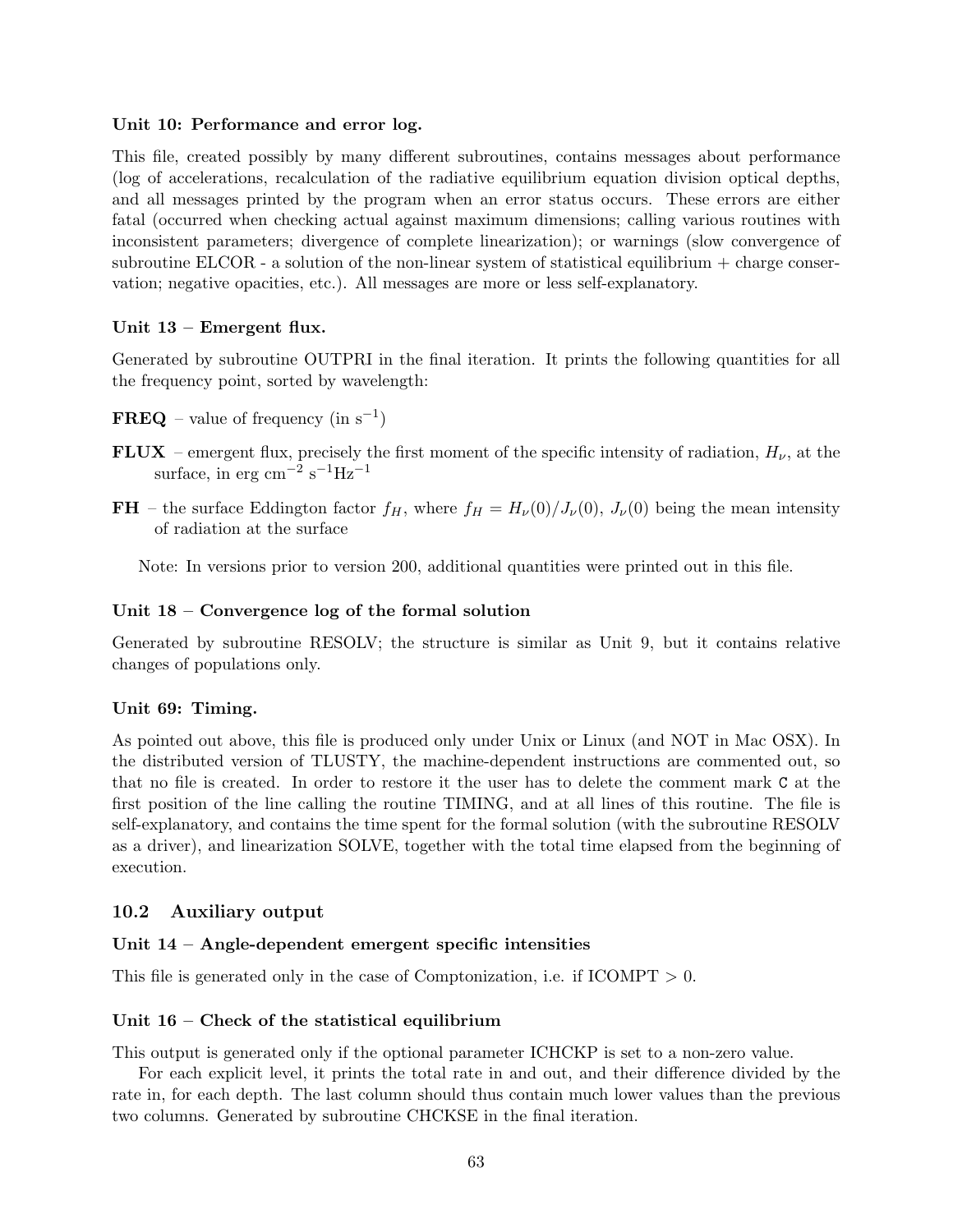#### Units 17 and 20 – condensed models in each iteration

This output is generated only if the optional parameter IPRIND is set to a non-zero value.

These files are completely analogous to Unit 7 and 12 outputs, respectively; the only difference being that the values for all completed iterations are stored. These files can be used to recover partially converged models in case the final models crashed or diverged due to numerical reasons (e.g., an improper use of acceleration techniques, etc.).

#### Unit 85 - opacities in the continuum frequencies

This output is generated only if the optional parameter IPOPAC is set to a non-zero value.

The file contains NFREQC (the number of frequency points in the continuum) blocks; each block contains data for one frequency point. The block contains first the frequency index and the value of frequency (Hz), then ND values of opacity (per gram) for all depth points,  $ID = 1, \ldots, ND$ . Frequencies go from the highest to the lowest.

#### Units 86 and 87 - cooling rates

.

This output is generated only if the optional parameter ICOOLP is is set to a non-zero value.

Unit 86 contains four columns; the depth index, the total net cooling rate without an influence of scattering  $(C_{\text{net}})$ , the total net cooling rate including scattering  $(C'_{\text{net}})$ , and the total cooling rate (i.e., the true radiative cooling – without a balancing effect of radiation heating,  $C_{\text{tot}}$ ). The two net cooling rates are identical in the case of coherent scattering (e.g. Thompson limit of electron scattering); but are generally different for non-coherent scattering (Compton).

$$
C_{\text{net}} = 4\pi \int_0^\infty (\eta_\nu - \kappa_\nu J_\nu) d\nu ,
$$
  

$$
C'_{\text{net}} = 4\pi \int_0^\infty (\eta_\nu + \sigma_\nu J_\nu - \chi_\nu J_\nu) d\nu ,
$$
  

$$
C_{\text{tot}} = 4\pi \int_0^\infty \eta_\nu d\nu ,
$$

where  $\eta_{\nu}$  is the thermal emission coefficient;  $\kappa_{\nu}$  the (thermal) absorption coefficient,  $\chi_{\nu}$  the total extinction (absorption + scattering) coefficient, all at frequency  $\nu$ .

It IPRINP is set to a value larger than 10, an additional output is generated – Unit 87 – that contains the cooling rates separately for all explicit ions.

# Acknowledgements

Although we have coded the large majority of the code ourselves, we took and modified several routines from other codes, namely subroutines written by Bob Kurucz, David Hummer, Mats Carlsson, Detlev Koester, Gary Ferland and Tim Kallman. Several colleagues have written some specific routines or parts of the routines specifically for TLUSTY. We gratefully acknowledge the contributions from Carlos Allende-Prieto, Martin Barstow, Omer Blaes, Veronika Hubeny, and Alex de Koter. We also acknowledge a contribution from a large number of users who have pointed out some previous bugs or encouraged us to develop various upgrades and improvements. The following list is far from complete, but we would like to acknowledge contributions from Eric Agol, Nicolle Allard, Martin Barstow, Pierre Bergeron, Omer Blaes, Pierre Chayer, Shane Davis, Marcos Diaz,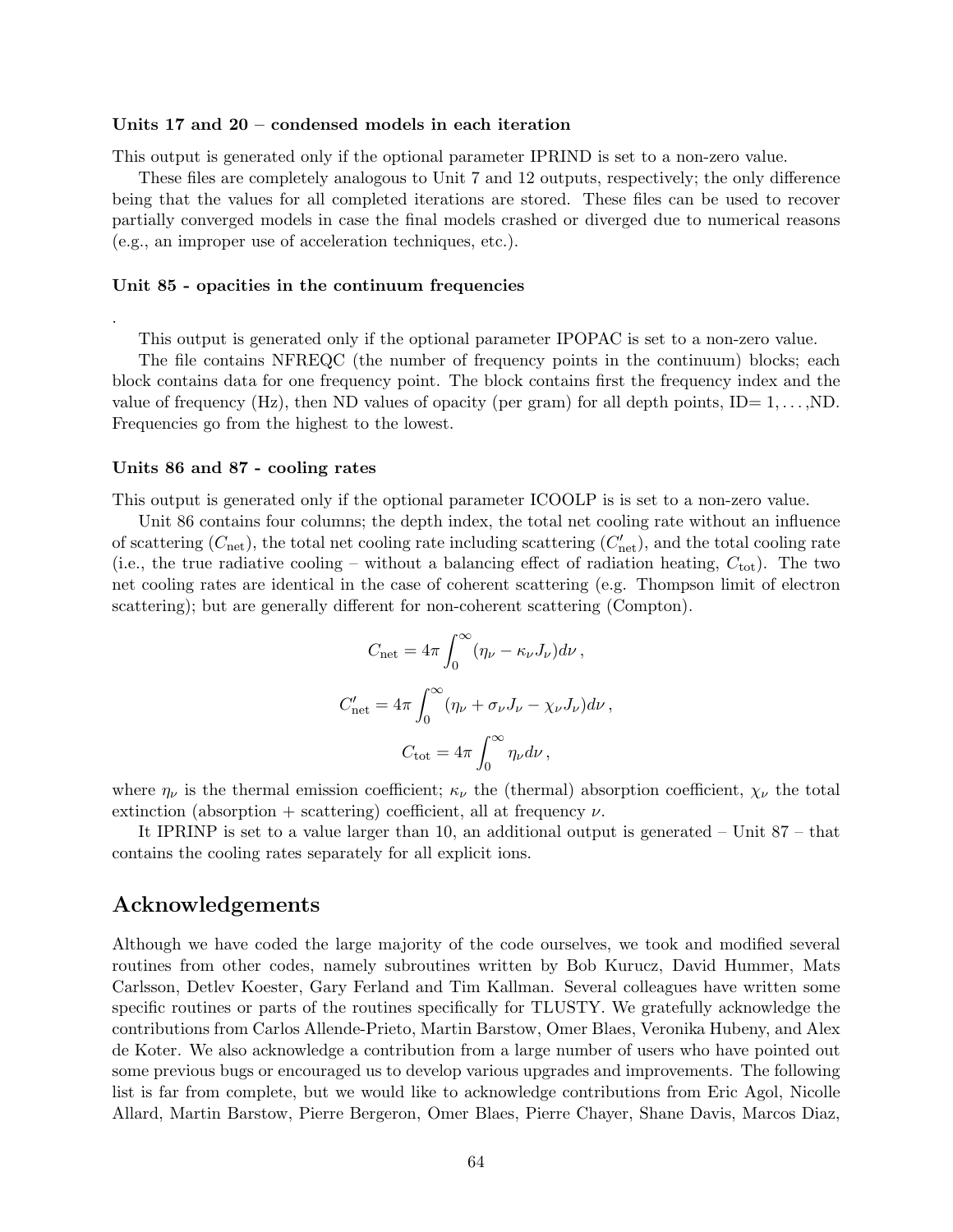Paul Dobie, Stefan Dreizler, Boris Gänsicke, Stefan Haas, Sally Heap, John Hillier, David Hummer, Detlev Koester, Julian Krolik, Al Linnell, Knox Long, Mirek Plavec, Robert Ryans, Ed Sion, Steve Voels, Richard Wade, Klaus Werner, and Dayal Wickramasinghe. Last, but not least, we would like to acknowledge the encouragement and help of Francoise Praderie in the early stages of the TLUSTY development; it may well be that without her influence TLUSTY would not even survive its early childhood.

# APPENDIX 1 – ATOMIC PARAMETERS

#### Photoionization cross-sections

The photoionization cross sections are evaluated as follows:

- for IBF =  $0: \sigma(\nu) = 2.815 \times 10^{-29} Z^4 \nu^{-3} n^{-5}$ (simplified hydrogenic)
- for IBF = 1 :  $\sigma(\nu) = 2.815 \times 10^{-29} Z^4 \nu^{-3} n^{-5} g_{II}(n, \nu/Z^2)$  (exact hydrogenic)
- for IBF = 2:  $\sigma(\nu) = \alpha[\beta x^s + (1-\beta)x^{s+1}] \times 10^{-18}$  (Peach formula)
- for IBF = 3 :  $\sigma(\nu) = \alpha [ \Gamma x^s + (\beta 2\Gamma) x^{s+1} + (1 + \Gamma \beta) x^{s+2}] \times 10^{-18}$  (modified Peach)
- for IBF =  $4$ :  $\sigma(\nu) = \exp[s + \alpha \log x + \beta \log^2 x]$  (Butler fit formula)

where  $x = \nu_0/\nu$ , s=S0,  $\alpha$ =ALF,  $\beta$ =BET, and  $\Gamma$ =GAM. Parameter IBF is called IFANCY in subroutine START, SO, ALF, BET, GAM are input parameters. Further,  $n$  is the main quantum number, and Z the effective charge (=1 for neutrals, 2 for once ionized, etc.), and  $\nu_0$  the threshold frequency.

#### Collisional rates

Hydrogen:

- for  $ICOL = 0$ : standard expressions from Mihalas et al. (1975).
- for ICOL = 1 : experimental fit formula for  $Ly\alpha$  (Mihalas et al. 1975).
- for ICOL = 2 : the Tschebyschev fit formula for  $Ly\alpha$  after Crandall et al. (1974).

#### He I:

- for ICOL  $= 0$ : standard expressions from Mihalas et al. (1975).
- for ICOL = 1, 2, 3 : Storey-Hummer fits to rates computed by Berrington and Kingston (1987). Data are given only for  $n \leq 4$ .
- for  $ICOL = 1$ : means that a given transition is a transition between non-averaged ls-states.
- for  $ICOL = 2$ : means that a given transition is a transition from non-averaged lower ls-state to an averaged upper state.
- for  $ICOL = 3$ : means that a given transition is a transition between two averaged states.

He II:

• for ICOL  $\leq 0$ : standard expressions from Mihalas et al. (1975).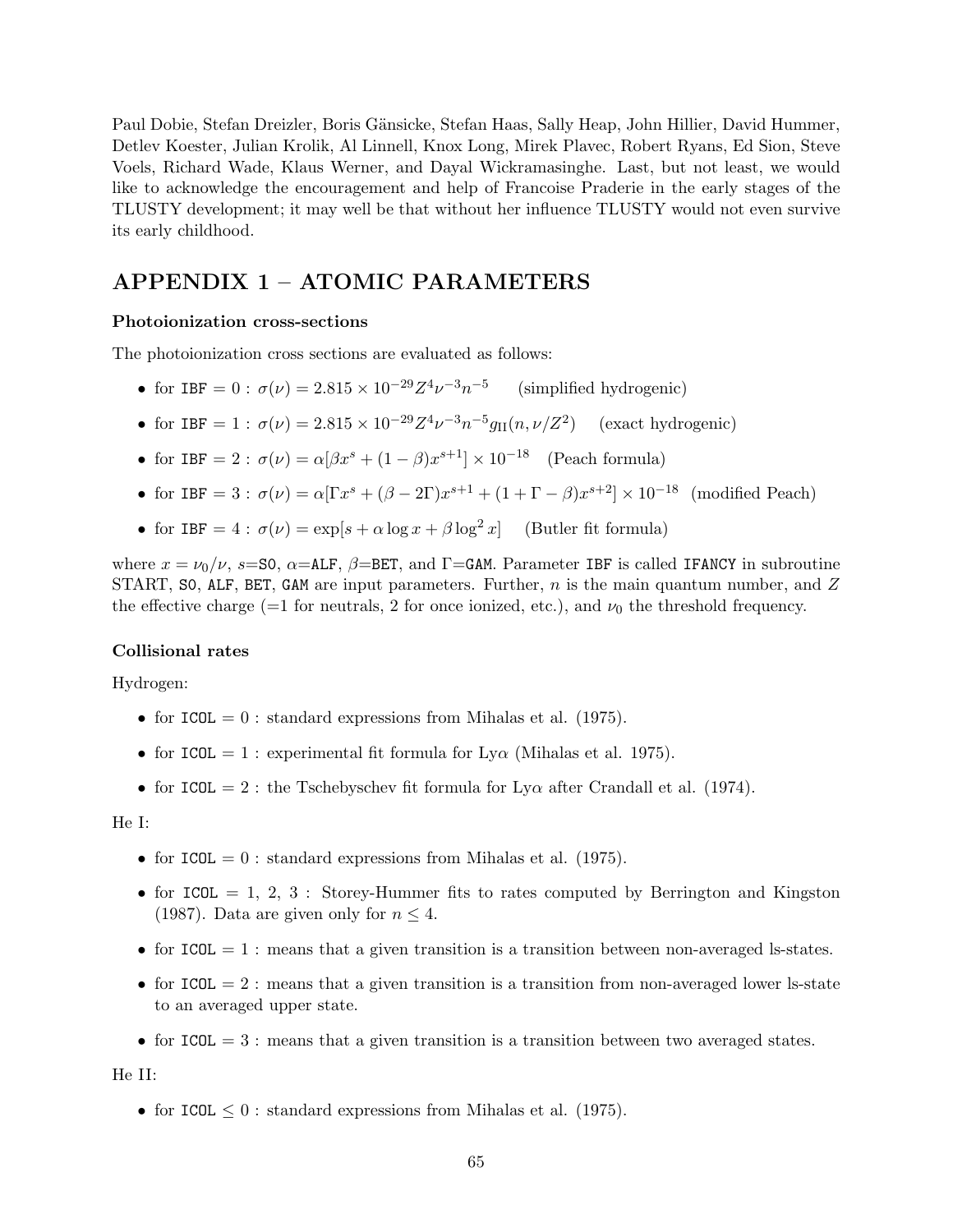Other elements:

Ionization:

- for ICOL =  $0: \Omega = 1.55 \times 10^{13} T^{-1/2} U_0^{-1} \exp(-U_0) \sigma_0 \bar{g}$ ,  $\bar{g} \sigma_0 \equiv \text{OSC}$  (Seaton's formula) where  $\bar{g} = 0.1$  for neutral atoms,  $\bar{g} = 0.2$  for singly ionized atoms, and  $\bar{g} = 0.3$  otherwise.
- for ICOL = 1 :  $\Omega = c_0 T^{-3/2} U_0^{-2} \exp(-U_0)$ ,  $c_0 \equiv \text{OSC}$  (Allen formula)
- for ICOL = 2:  $\Omega = 5.465 \times 10^{-11} c_0 T^{1/2} \exp(-U_0)$ ,  $c_0 \equiv \text{OSC}$
- for ICOL = 3:  $\Omega = 5.465 \times 10^{-11} c_0 T^{1/2} (1 + U_0) \exp(-U_0)$ ,  $c_0 \equiv \text{OSC}$

*Excitation*. In all cases,  $f_{ij} \equiv \text{OSC:}$ 

- for ICOL = 0:  $\Omega = 19.7363 f_{ij} T^{-3/2} U_0^{-1} \exp(-U_0) \max [\bar{g}, 0.276 \exp(U_0) E_1(U_0)]; \quad \bar{g} = 0.25$
- for ICOL = 1 : the same as above, but now  $\bar{g}$  is an input parameter (CPAR) (van Regemorter formula).  $\bar{g}$  should be taken  $\bar{g} = 0.2$  for the transitions  $nl \to n'l'$  (where  $n \neq n'$ ), and  $\bar{g} = 0.7$ for the transitions  $nl \rightarrow nl'$ .
- for ICOL = 2:  $\Omega = 5.465 \times 10^{-11} f_{ij} c_0 T^{1/2} \exp(-U_0)$ ,  $c_0 \equiv \text{CPAR}$
- for ICOL = 3:  $\Omega = 5.465 \times 10^{-11} f_{ij} c_0 T^{1/2} (1 + U_0) \exp(-U_0)$ ,  $c_0 \equiv \text{CPAR}$
- for  $ICOL = 4$ :  $\Omega = 8.631 \times 10^{-6} g_i^{-1} T^{-1/2} \exp(-U_0) c_0$ ,  $c_0 \equiv \text{CPAR}$  (Eissner-Seaton formula)
- for ICOL = 5:  $\Omega = 19.7363 f_{ij} T^{-3/2} U_0^{-1} \exp(-U_0) \Gamma(U_0)$ , where  $\Gamma(U_0) = 0.276 \exp(U_0) E_1(U_0)$ , for  $U_0 \le 14$ , and  $\Gamma(U_0) = 0.066 \, U_0^{-1/2}$  $\int_0^{-1/2} (1 + 1.5U_0)$ , for  $U_0 > 14$ (Van Regemerter formula for neutral atoms);

where  $U_0 = (E_j - E_i)/(kT)$ ,  $E_i$  and  $E_j$  are the energies of the lower and upper level,  $g_i$  is the statistical weight, and  $f_{ij}$  the oscillator strength. Function  $E_1$  is the first exponential integral function.

# APPENDIX 2 – EQUATIONS OF ACCRETION DISKS

#### Classical disks

The disk is assumed in steady state, geometrically thin and in Keplerian rotation. The vertical structure is solved for a set of axially symmetric concentric rings where a plane-parallel 1-D atmosphere calculation is performed. The atmosphere at each disk radius  $R$  (specified in the disk midplane) is in hydrostatic equilibrium, with a depth-dependent gravity  $(g)$  that arises from the vertical component of the central star's gravitational force on the disk material. Neglecting the self-gravity of the disk and assuming that  $R$  is much larger than the distance from the central plane  $(z)$ :

$$
\frac{dP}{dz} = -g(z)\rho
$$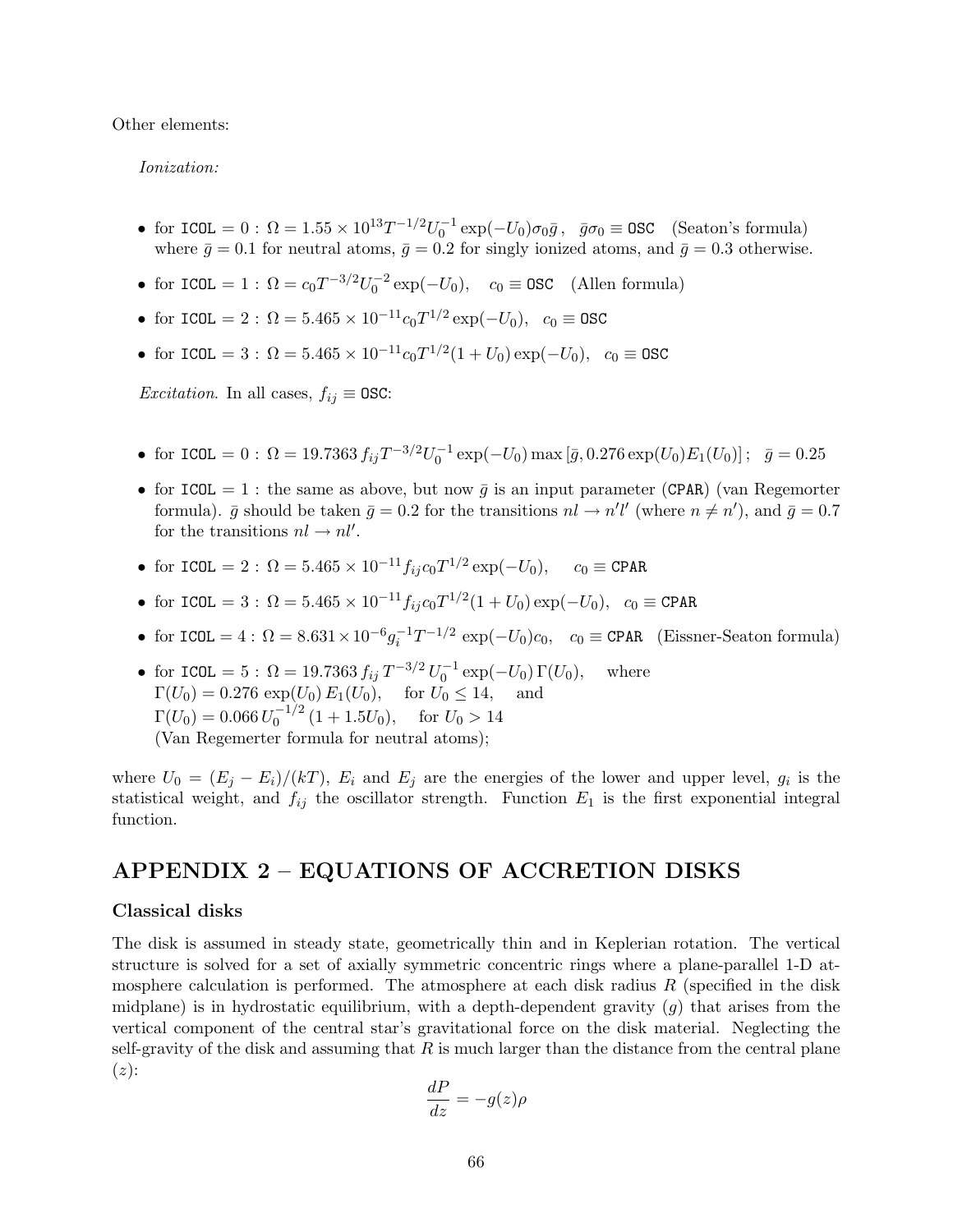$$
g = \frac{GM_*z}{R^3}
$$

where P is the pressure,  $\rho$  is the mass density,  $M_*$  is the central star mass, and G is the gravitational constant. The mass surface density is given by the standard disk model (Shakura & Sunyaev 1973):

$$
\Sigma \equiv 2 m_0 = \frac{\dot{M}}{3\pi \bar{w}} \left[ 1 - \left(\frac{R_*}{R}\right)^{1/2} \right]
$$

$$
\bar{w} = \frac{(GM_*R)^{1/2}}{Re}
$$

where  $\dot{M}$  is the mass transfer rate,  $R_a st$  is the central star radius, and  $\bar{w}$  is the depth-averaged kinematic viscosity, parametrized in terms of the Reynolds number  $Re$  of the flow (Lynden-Bell  $\&$ Pringle 1974) and Kriz & Hubeny 1986). The viscosity w is allowed to vary as a power law of the mass column density above a certain physical depth  $m(z)$ :

$$
w(m) = \bar{w}(\zeta + 1) \left(\frac{2m}{\Sigma}\right)^{\zeta}
$$

The power law index  $\zeta$  is usually set to a numerical value larger than zero to prevent the "thermal" catastrophe" of the disk in the low optical depth regions where electron scattering is the dominant (only) opacity source (Hubeny 1990a).

The disk radiates all the mechanical energy dissipated by viscous shearing between the Keplerian orbits. According to standard formulae this quantity may be written as follows:

$$
D_{\text{mech}}(z) = \frac{9GM_*w(z)\rho(z)}{4R^3}
$$

The energy balance equation then reads

$$
\int_0^\infty (\kappa_\nu J_\nu - \eta_\nu) d\nu = D_{\text{mech}}(z)
$$

where  $\kappa_{\nu}$  and  $\eta_{\nu}$  are the absorption and emission coefficient, and  $J_{\nu}$  the mean intensity of radiation, at frequency  $\nu$ .

As is customary in the stellar atmosphere theory, one expresses the total energy dissipated (and therefore radiated away) from the unit disk face area,  $D(R) = \int D_{\text{mech}}(z)dz$ , through the *effective* temperature,  $T_{\text{eff}}$ , as  $\sigma T_{\text{eff}}^4 = D(r)$ , where  $\sigma$  is the Stefan-Boltzmann constant. Assuming further a stationary, Keplerian disk, the effective temperature is given by

$$
T_{\text{eff}} = \left(\frac{3GM_* \dot{M}}{8\pi\sigma R^3} \left[1 - \left(\frac{R}{R_*}\right)^{1/2}\right]\right)^{1/4}
$$

Summarizing the basic assumptions:

- disk is divided into a set of concentric rings, each behaving as an independent plane parallel radiating slab; no assumptions about optical thickness are made. One run of TLUSDISK calculates the vertical structure of one ring;
- hydrostatic equilibrium in the vertical *z*-direction;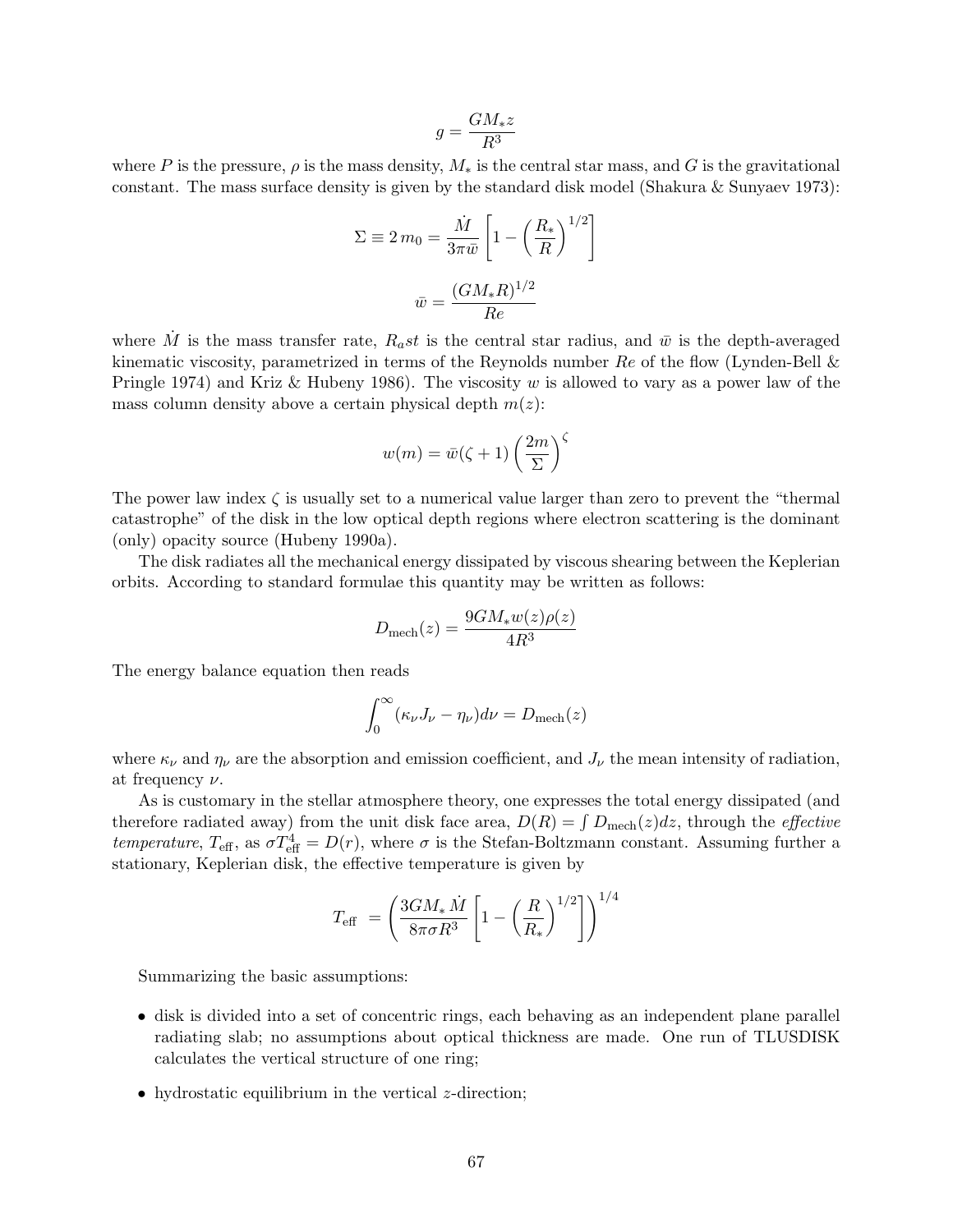- energy balance is considered as a balance between net radiation loss (calculated exactly, without invoking neither optically thin, nor optically thick [diffusion] approximations), and dissipated mechanical energy;
- dissipated energy is proportional to viscosity, which is given through Reynolds number;
- effect of illumination of disk by the central star are taken into account, using the formalism of Hubeny (1990b).

#### Disks around supermassive black holes

In this case, the above equations are modified because i) the presence of general relativistic effects (we adopt here a formalism of Riffert and Herold 1995); and ii) a possibility of using a different parametrization of viscosity. The equations are described in detail in Hubeny and Hubeny (1998). Here we describe some changes with respect to the above formalism.

The basics equations are modified as follows:

i) Vertical hydrostatic equilibrium,

$$
\frac{dP}{dm} = g(z)\,,\tag{1}
$$

where the depth-dependent vertical gravity acceleration is given by

$$
g(z) = \frac{GM}{R^3} \frac{C}{B} z. \tag{2}
$$

G is the gravitational constant, M is the black hole mass, and B and C (together with A and D used later) are the so-called relativistic corrections in the notation of Riffert and Harold (1995)..

ii) Energy balance,

$$
\frac{9}{4} \frac{GM}{R^3} \left(\frac{A}{B}\right)^2 \rho w = 4\pi \int_0^\infty (\eta_\nu - \kappa_\nu J_\nu) d\nu.
$$
\n(3)

The energy balance equation may be cast to different form if we do not express the radiation flux through the moment equation of the transfer equation, namely

$$
\frac{dF_{\text{rad}}}{dm} = -\frac{9}{4} \frac{GM}{R^3} \left(\frac{A}{B}\right)^2 w(m). \tag{4}
$$

The effective temperature is now given by

$$
T_{\text{eff}}^4 = \frac{3}{8\pi\sigma} \frac{GM\dot{M}}{R^3} \frac{D}{B},\tag{5}
$$

#### (iii) Vertically-averaged viscosity

The vertically-averaged kinematic viscosity is either given through the Reynolds number, as above; or through the effective  $\alpha_0$ -parameter that relates the vertically-averaged stress to verticallyaveraged pressure.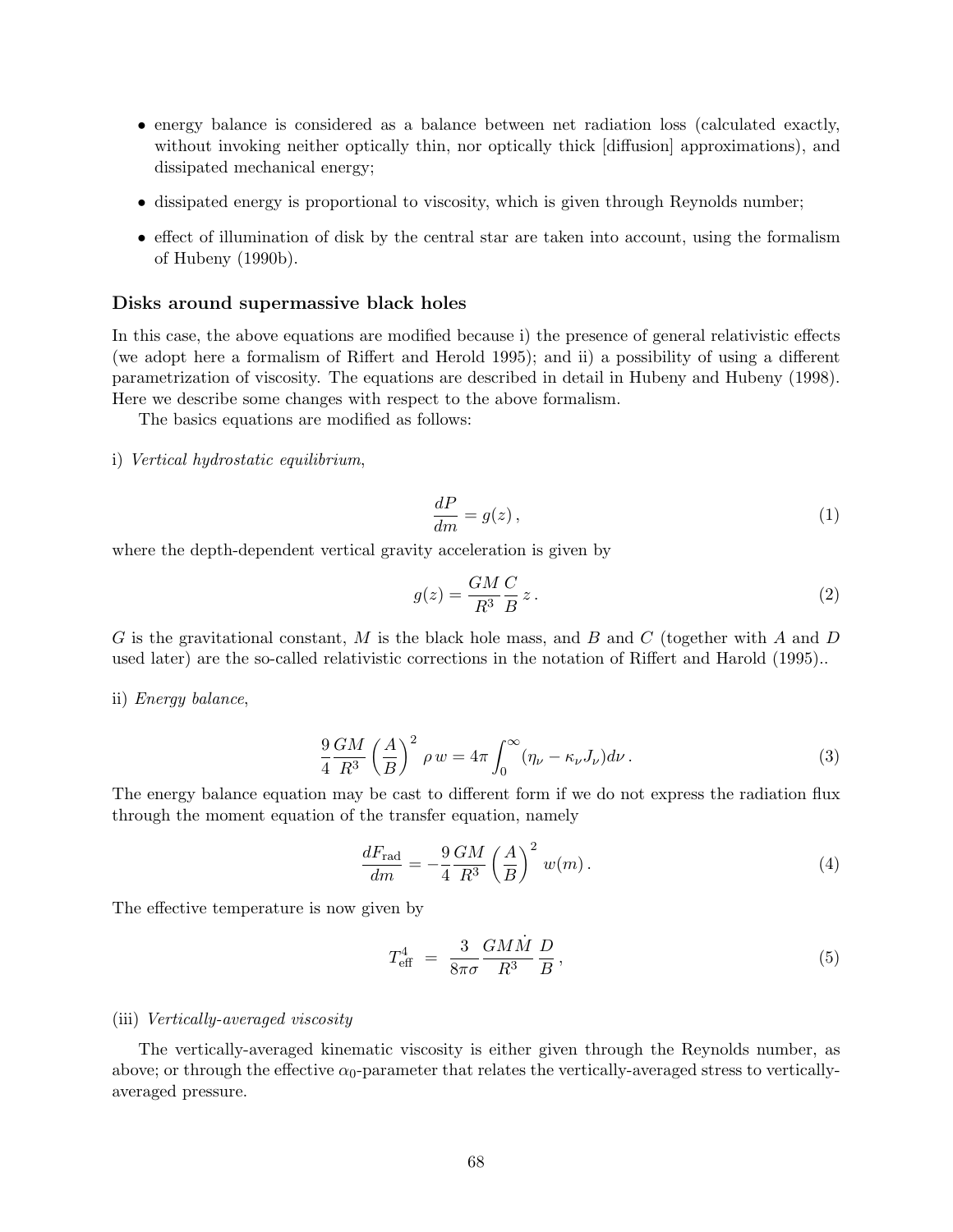The vertically-averaged kinematic viscosity is given through  $\alpha_0$  as

$$
\overline{w} = 2\dot{M}^2 \alpha_0 \sqrt{\frac{GM}{R^3}} \left(\frac{\sigma_e}{8\pi m_H c}\right)^2 \frac{D^2}{AC},\tag{6}
$$

where  $m_H$  is the mass of hydrogen atom, and  $\sigma_e$  the electron scattering (Thomson) cross-section. If one adopts the  $\alpha$ -parametrization of viscosity, the total column mass is given by

$$
m_0 = \frac{16\pi}{3} \left(\frac{m_H c}{\sigma_e}\right)^2 \sqrt{\frac{R^3}{GM}} \frac{1}{\dot{M}\alpha_0} \frac{BC}{AD},\tag{7}
$$

The relation between  $\alpha_0$  and Re is

$$
Re = 2\left(\frac{4\pi m_{H}c}{\sigma_{e}}\right)^{2}\left(\frac{R}{\dot{M}}\right)^{2}\frac{1}{\alpha_{0}}\frac{AC}{D^{2}}.
$$
\n(8)

#### (iv) Local viscosity

The (depth-dependent) viscosity w is allowed to vary as a step-wise power law of the mass column density, viz.

$$
w(m) = w_0 \left( \frac{m}{m_0} \right)^{\zeta_0}, \quad m > m_d, \tag{9}
$$

$$
w(m) = w_1 (m/m_0)^{\zeta_1}, \quad m < m_d, \tag{10}
$$

where  $m_d$  is the division point. In other words, we allow for a different power-law exponent for inner and outer layers. This represents a generalization of an approach we used previously, based on a single power-law representation

We have thus four independent parameters: exponents  $\zeta_0$  and  $\zeta_1$ , the division point,  $m_d$ , and the fraction, f, of energy dissipated in deep layers,  $m > m_d$ . The coefficients  $w_0$  and  $w_1$  are derived from the condition on the vertically averaged viscosity,  $\int_0^{m_0} w(m)dm/m_0 = \overline{w}$ , and  $\int_{m_0}^{m_0} w(m)dm/m_0 =$  $f\overline{w}$ . We obtain

$$
w_0 = \frac{f \,\overline{w}(\zeta_0 + 1)}{1 - (m_\text{d}/m_0)^{\zeta_0 + 1}},\tag{11}
$$

$$
w_1 = \frac{(1-f)\,\overline{w}(\zeta_1+1)}{(m_\mathrm{d}/m_0)^{\zeta_1+1}}\,. \tag{12}
$$

Generally,  $w(m)$  does not have to be continuous at the division point  $m_d$ . If we require the continuity, then f and  $m_d$  are no longer two independent parameters; instead, they are related through

$$
\frac{m_{\rm d}}{m_0} = \left(1 + \frac{\zeta_0 + 1}{\zeta_1 + 1} \frac{f}{1 - f}\right)^{-\frac{1}{\zeta_0 + 1}}.\tag{13}
$$

Typically, the deep-layer power law exponent  $\zeta_0$  is set to 0 (constant viscosity), while the "surface" power law exponent  $\zeta_1$  is usually set to a value larger than zero.

In TLUSTY, parameter  $\zeta_0$  is set by the optional parameter ZETA0; parameter  $\zeta_1$  is set by the optional parameter ZETA1; parameter  $f$  is set by the optional parameter FRACTV; and the division point  $m_d$  is set by the optional parameter DMVISC;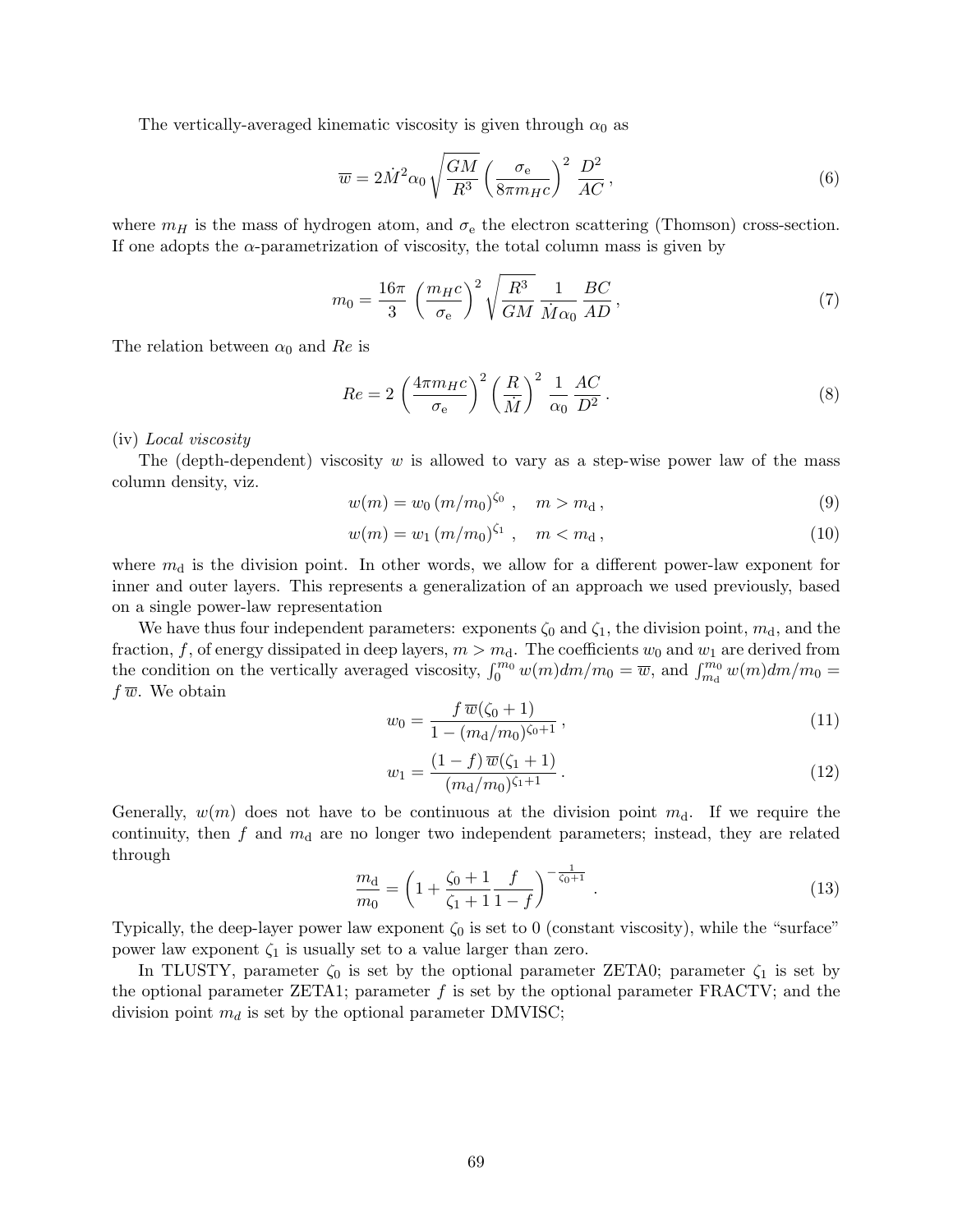### REFERENCES

- Aldrovandi, S.M.,V., & Pequignot, 1973, A& A, 25, 137
- Arnaud, M., & Raymond, J., 1992, ApJ, 398, 394
- Auer, L.H., & Mihalas, D. 1969, ApJ 158, 641
- Bergeron, P., Wesemael, F., & Fontaine, G. 1992, ApJ 387, 288
- Cannon, C.J., 1973, ApJ 185, 621
- Castor, J.I., Dykema, P., & Klein, R.I., 1992, ApJ 387, 561
- Crandall, D.H., et al., 1974, ApJ 191, 789
- Fontaine, G., Villeneuve, B., & Wilson, J. 1981, ApJ 343, 550
- Giovanardi, C., Natta, A., Palla, F., 1987, A& AS,70, 269
- Grevesse, N., & Sauval, A. 1998, Space Sci. Rev., 85, 161
- Hubeny, I. 1988, Computer Physics Comm. 52, 103
- Hubeny, I. 1990a, ApJ, 351, 632
- Hubeny, I. 1990b, in IAU Colloquium 129, Structure and Emission Properties of Accretion Disks, ed. by C. Bertout et al. (Gif sur Yvette: Editions Frontières), p. 227
- Hubeny, I. 1992, in Lecture Notes in Physics, 401, The Atmospheres of Early Type Stars, ed. U. Heber & C.S. Jeffery, Springer Verlag, Berlin, p. 377
- Hubeny, I., 2003, in Stellar Atmosphere Modeling, ed. by I. Hubeny, D. Mihalas, & K. Werner, ASP Conf. Ser. 288, 17
- Hubeny, I., Agol, E., Blaes, O., & Krolik, J.H., 2000, ApJ, 533, 710
- Hubeny, I., Blaes, O., Agol, E., & Krolik, J.H., 2001, ApJ, 559, 680
- Hubeny, I., & Hubeny, V., 1998, ApJ, 505, 558
- Hubeny, I., Hummer, D.G., & Lanz, T. 1994, A&A, 282, 151
- Hubeny, I., & Lanz, T. 1992, A&A 262, 501.
- Hubeny, I., & Lanz, T. 1995, ApJ, 439, 875
- Hubeny, I., & Lanz, T. 2003, in Stellar Atmosphere Modeling, ed. by I. Hubeny, D. Mihalas, & K. Werner, ASP Conf. Ser. 288, 51
- Hubeny, I., Lanz, T., & Jeffery, C.S. 1994, in Newsletter on Analysis of Astronomical Spectra No. 20, ed. C.S. Jeffery, St. Andrews Univ., p.30
- Hummer, D.G., & Mihalas, D. 1988, ApJ 331, 794.
- Kříž, S., & Hubeny, I., 1986, Bull. Astron. Inst. Czechosl., 37, 129
- Kurucz, R.L. 1979, ApJS, 40, 1
- Lanz, T., & Hubeny, I. 2003, ApJS, 146, 417
- Lemke, M., 1997, A&AS, 122, 285
- Lynden-Bell, D. & Pringle, J.E., 1974, MNRAS, 168, 603
- Mihalas, D., 1978, Stellar Atmospheres, 2nd ed., Freeman, San Francisco
- Mihalas, D., Heasley, J.N., & Auer, L.H., 1975, A Non-LTE Model Stellar Atmospheres Computer Program, NCAR-TN/STR 104